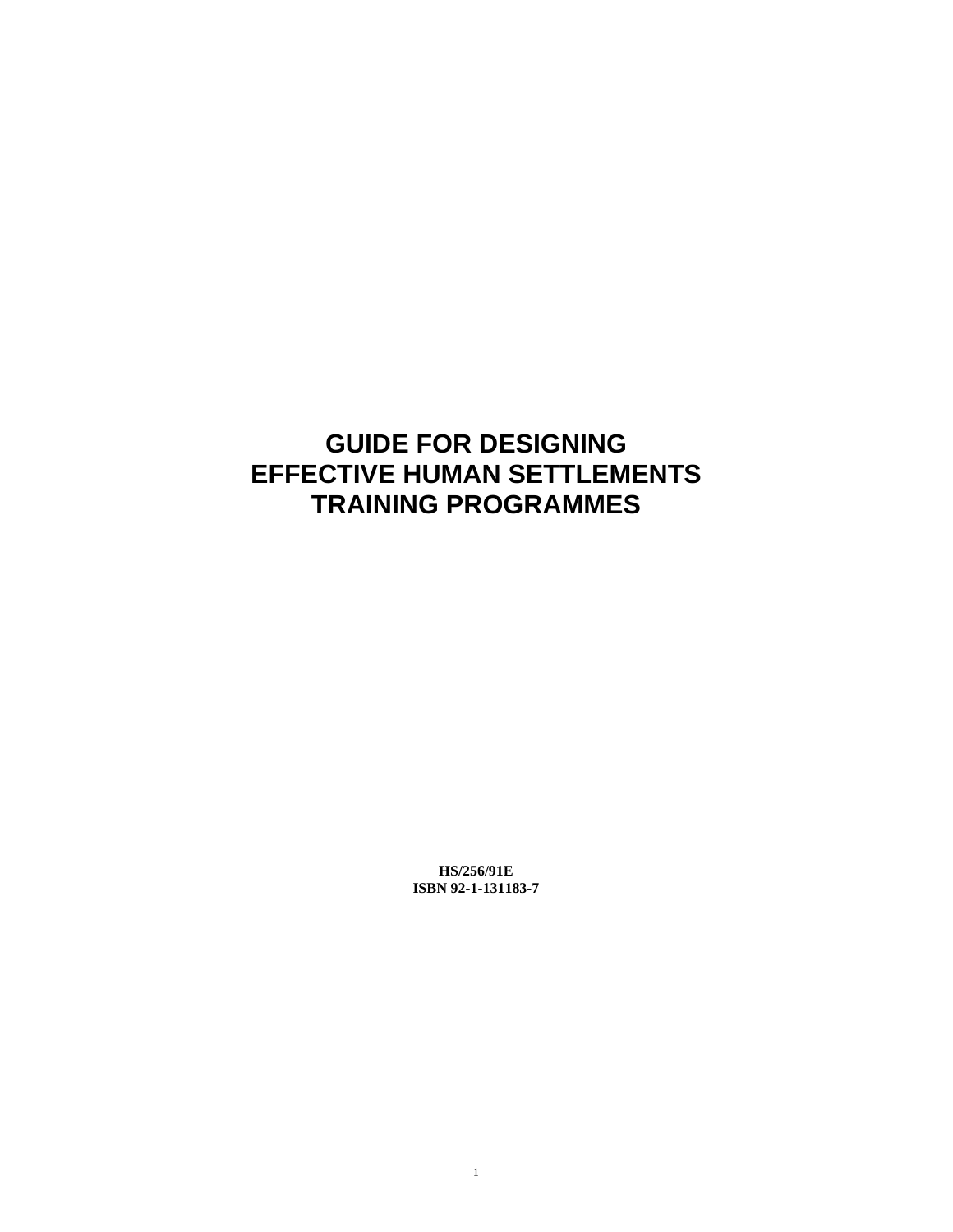## **TABLE OF CONTENTS**

|                                    | Page |
|------------------------------------|------|
| <b>FOREWORD</b>                    | 3    |
| <b>INTRODUCTION</b>                | 4    |
| <b>PART I - CASE STUDY</b>         | 5    |
| 1. Initial contact/reconnaissance  | 5    |
| 2. Assessing training needs        | 14   |
| 3. Writing objectives              | 21   |
| 4. Planning and design             | 26   |
| 5. Training implementation         | 45   |
| 6. Evaluation                      | 46   |
|                                    |      |
| Part II THE TRAINER'S TOOL KIT     | 50   |
| Introduction                       | 50   |
| The lecture                        | 51   |
| Visual Aids                        | 54   |
| Question and answer                | 56   |
| <b>Discussion</b>                  | 58   |
| Demonstration                      | 60   |
| Brainstorming                      | 61   |
| Nominal group technique            | 62   |
| Instrumentation                    | 63   |
| Case method                        | 68   |
| Critical incidents                 | 70   |
| Role-playing                       | 72   |
| Simulation                         | 73   |
| Force field analysis               | 80   |
| Action planning                    | 82   |
| Other learning transfer strategies | 84   |
| A closing note                     | 86   |
|                                    |      |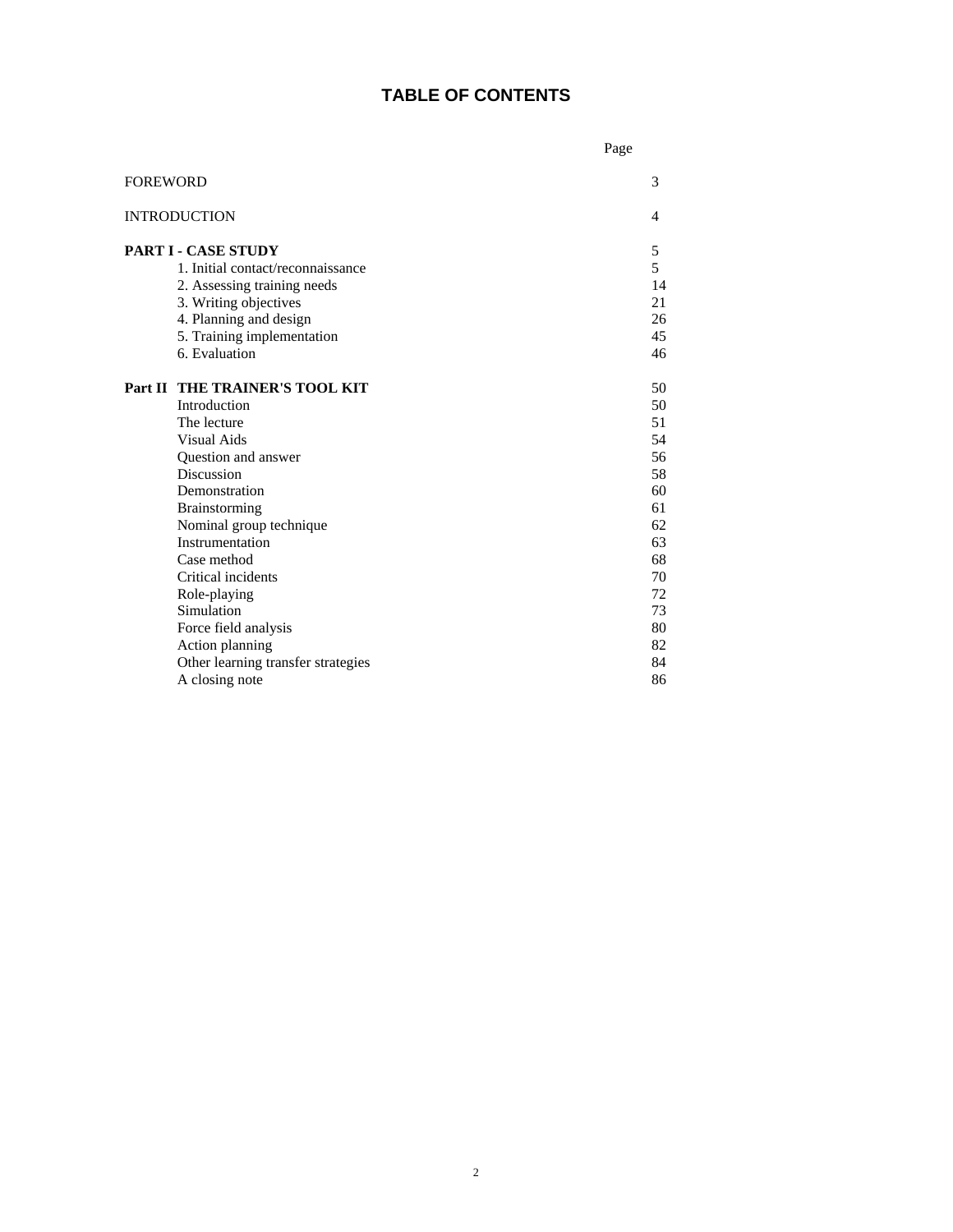### **FOREWORD**

Owing to speed of urban growth and scarcity of resources in developing countries, the need for competent managers rises dramatically each year. For this reason, the United Nations Centre for Human Settlements (Habitat), for more than a decade, has been offering training programmes for urban managers, aimed at closing skill gaps and promoting new approaches, methods and techniques. The need for training, however, far exceeds UNCHS (Habitat)'s capabilities. Further, many local training institutions are not used and, in some cases, reluctant to design training programmes that respond adequately to the emerging requirements of human settlements managers. The problem is compounded by a general absence of information about designing training programmes that promote learning-programmes that, therefore, have high potential for bringing about the needed changes in work performance.

This publication is intended to close the training information gap. The Guide for Designing Effective Human Settlements Training Programmes was written by Fred Fisher and David W. Tees with the International Development Institute for Organization and Management (IDIOM), in collaboration with UNCHS (Habitat) staff. Dr. Fisher is a former city manager, university professor and management trainer with experience in Europe, Africa and Asia. Mr. Tees has management experience in local government, is on the faculty at The University of Texas at Arlington and has conducted training programmes in the United States of America, Europe and the West Asia. The guide was field tested in Africa during training courses directed by Dr. Fisher for UNCHS (Habitat).

Dr. Arcot Ramachandran Under Secretary General Executive Director United Nations Centre for Human Settlements (Habitat)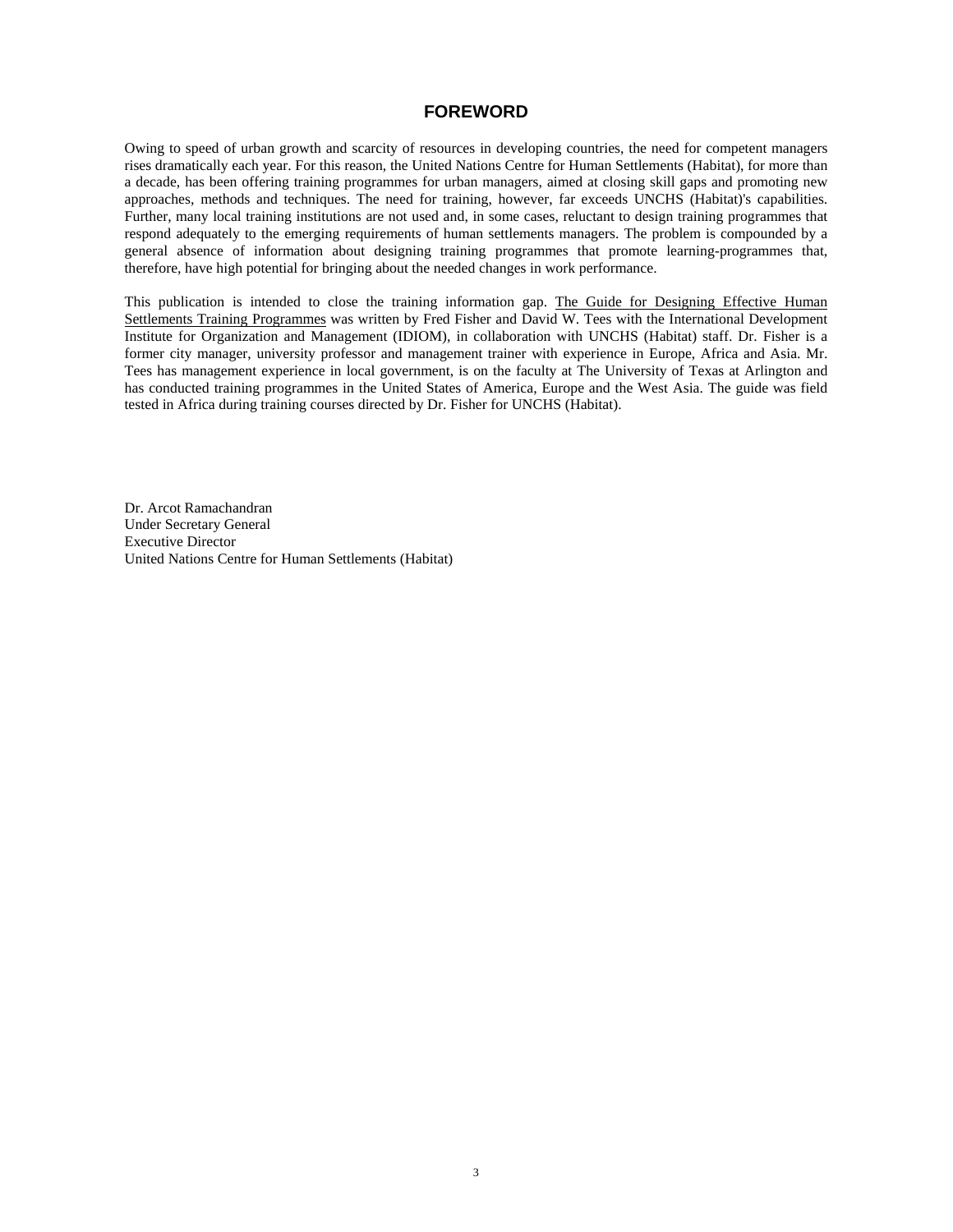## **INTRODUCTION**

There are four points which should be made at the beginning of this manual.

First, experiential learning works - and works equally well in many cultural settings.

Secondly, training is an effective management tool. While most training is not designed to be carried out in-house (or with work teams), such a practice is to be encouraged. The case study that forms an important part of this manual is written around in-house training. It also emphasizes the potential of training as a management strategy.

Thirdly, there are a lot of myths about what works and does not when it comes to designing and conducting training. The best way to demystify these myths is to expose them to experience.

Finally, when it comes to the design of training programmes, it is important to trust instincts and experience - and, of course, to be willing to take a few risks. To paraphrase C.S. Lewis, "A trainer with good instincts and experience is never at the mercy of a few participants with only theory at their command."

#### *What - Another training manual?*

One good reason for a new training manual concerns the results of current training efforts or, perhaps more to the point, the non-results. Too many training programmes amount to naught. They are simply dull, mediocre, ineffective. These negative attributes can, more often than not, be attributed to bad design.

Bad design results from a number of factors. If, for example, you do not have well-defined training objectives, it's nearly impossible to design a well-targeted training programme. *"If you don't know where you are going, a good design probably won't get you there."*

Another factor that affects training designs **and** training objectives is the absence of any training needs assessment data. If you do not have reliable information on training needs, it is almost impossible to know what kind of objectives to write, and, without needs assessment information, you can not design training interventions that will achieve objectives based on real needs.

Everything is tied to everything else - or almost everything. To say it a bit differently, training is systemic. Just about every aspect of training is linked to every other aspect. We try to convey this message in the manual because not all training design publications make the connection.

To help you think systematically about training, we have included a graphic representation of the training cycle. The cycle is shown with six phases that correspond to the events in planning and carrying out a training programme.

We also believe training designs must have a conceptual anchor - an anchor that is firmly placed in learning styles and adult learning theory. Again, we have tried to act upon this belief.

Finally, the design of training interventions is a behavioural act, based on the application of training design skills. In other words, training design is a skill-oriented behaviour that can be learned. We want to help you and others learn these skills. Thus, this manual.



#### *A quick tour of the manual*

This manual is a bit different from most. It has a story line. It tells a tale of training. As we thought about how to write a manual about training design, we realized it needs to be more than just a tool kit of various devices that one takes out and applies to a training challenge. While each tool in our kit comes with instructions for its use, the manual attempts to help you, the reader, decide which tool or tools to reach for, as you take on the design challenge.

To pound a nail, you need a hammer, but to build a house, you must have a full complement of tools, and it helps to have a set of blueprints. So it is with training. You can not build an exciting training programme, if all you have in your tool kit is a set of lecture notes.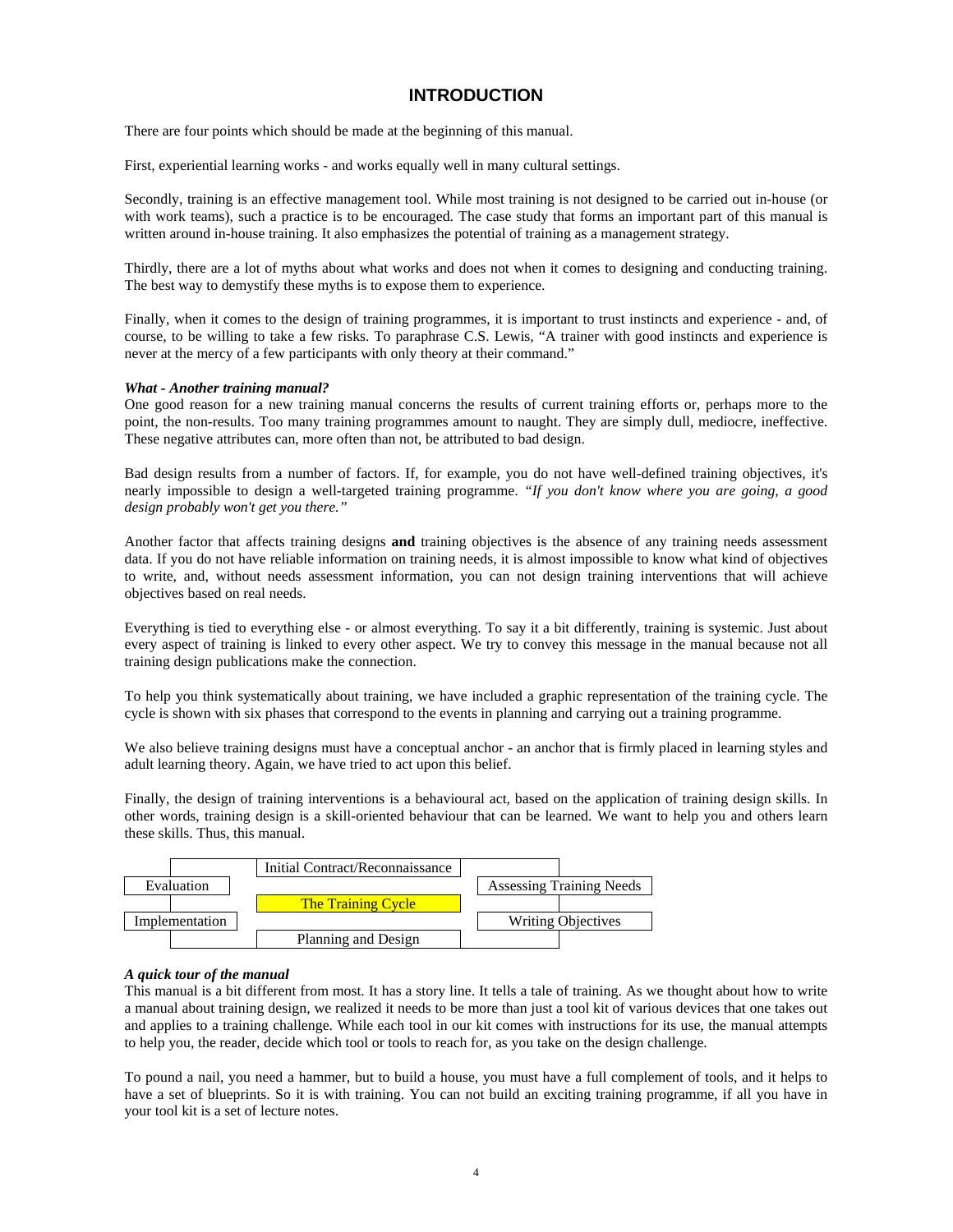#### *The case study*

The case study which precedes the tool kit in this manual is a blueprint, of sorts. Mhede and Ola, who play prominent roles in the case study, are the architects. They provide us with a set of plans. The case study (our story line) is interrupted from time to time with questions. We would like you to ponder and answer each of these questions for your own learning enjoyment. We also have provided some thoughts of our own - what we call commentary - to explain at times what is happening to our training colleagues at GTI (the mythical institute where Mhede and Ola work). To the extent possible, we have cross-referenced the case study with the tool kit.

#### *The tool kit*

The tool kit is just that - a set of tools that will help you build successful training programmes. They have been arranged in such a way that you will know which tool works best for what task. Yet we also recognize that some tools can be used to perform a wide range of tasks. So, do not be fooled into thinking that each performs only one function.

We have not, of course, included every training design tool on the market. Our tool box and your patience as a reader are not big enough for that. In fact, we have limited the tools to a few basic ones that seem to work well in a Wide variety of situations. The challenge is to get to know all of them well and adapt them, when necessary, to meet your specific needs.

#### *Who should use the manual?*

This manual has been written for a diverse audience:

- new trainers who may still need a tool kit handy when they design;
- seasoned veterans who feel they have worn a rut to the lectern and want to get out of it;
- in-house training teams who might want to rethink how they design training ventures and decide to use the manual as a Friday-afternoon study guide;
- a group of trainers, convened by some institution such as UNCHS (Habitat), who would attend a 5 10 day workshop focused on the training design task.

#### *When should it be used?*

If this manual/tool kit is any good, it should be pulled from the shelf rather frequently - as a guide for quick reference; as a reminder of what to do next; as a workbook wrapped around a residential workshop; whenever you think it might help you and your colleagues design an exciting, relevant training experience.

To summarize, we have written this manual to help you become a better trainer, to assist you when a mental block stands between you and your next training programme, or to provide an in-depth opportunity to see how design fits into the training cycle. The training cycle runs from the initial nod of the client who needs or wants training to the training impact back on the job.

## **PART 1 THE CASE STUDY**

## **1. INITIAL CONTACT/RECONNAISSANCE**

#### *Case Study*

17 July, 3:,30 pm

Moses Nkosa, the Town Clerk of Lunda, put down the phone, leaned back in his chair and smiled. The call was from a Scandinavian donor with whom he had been negotiating for some months. The donor finally agreed to provide funds to upgrade Lunda's municipal markets. It was part of a low-income housing improvement programme on which the City had embarked during the previous year.

As usual, there were strings attached or conditions precedent, as donors like to call them, but then, he thought, there are always conditions precedent, aren't there? The donor wants to see **c**hanges in the operation of the markets before the grant is finally approved. One was a 15 per cent increase in market revenues in the next 12 months. Shouldn't be too hard to accomplish, Nkosa thought to himself.

Then, there was the Market Vendors Association – that group of women vendors who were always wanting something from the City. The donor had talked about collaboration with them - maybe a community development programme. Well, Nkosa thought, our market masters and revenue collectors have never been very effective when it, comes to working with citizens. Maybe, we should consider sending them off for some community development training.

18 July, 9:21 am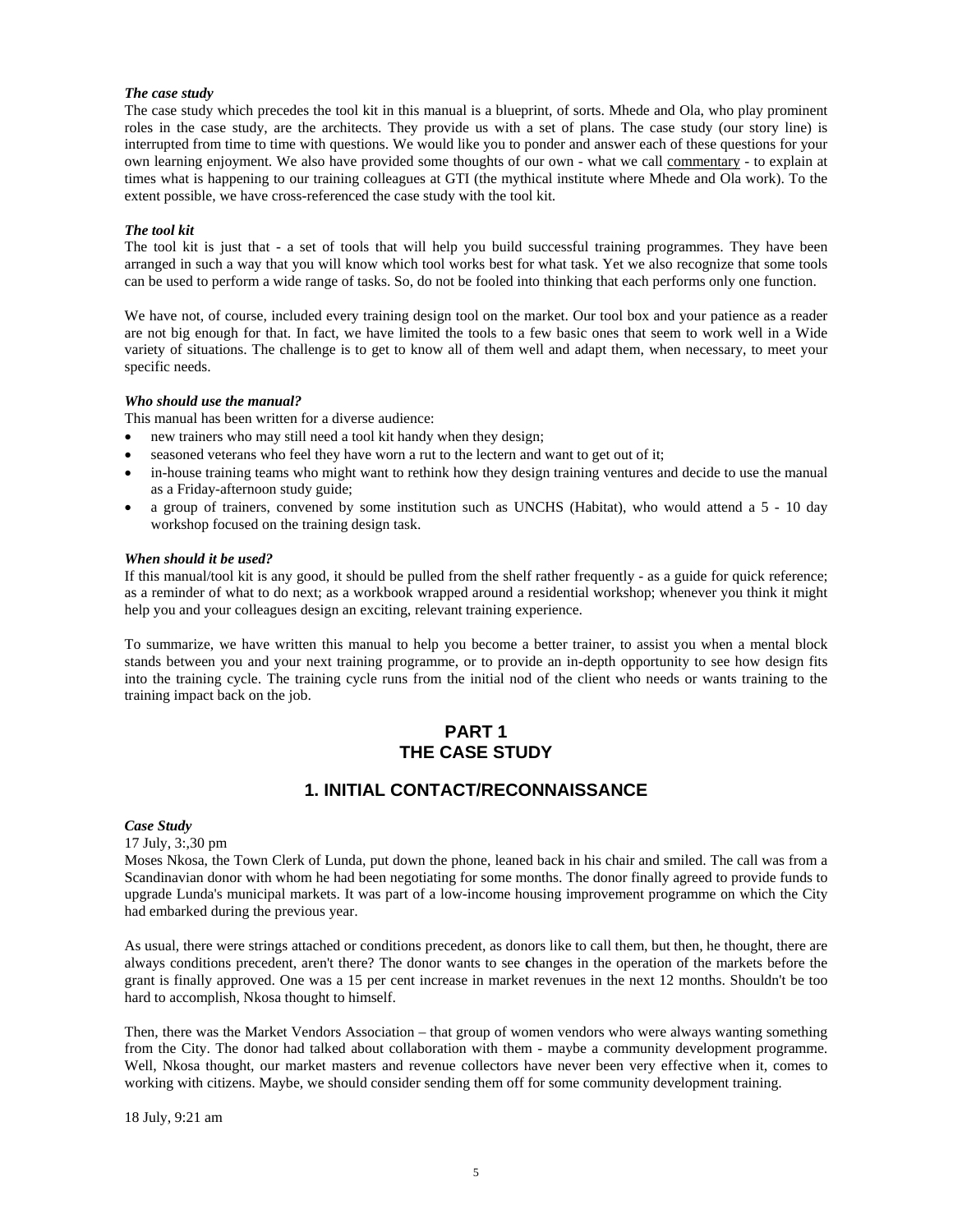The next morning, Nkosa, called the Government Training Institute in Kusumba. GTI was just 5O miles down the road, and some of the city's administrative secretaries had been trained there. The Town Clerk had also lectured at the Institute a few times.

The Principal was not in. Nkosa asked for the Head of Local Government Training. He was not available either - off on some long-term training course in the United Kingdom. Finally, he reached a young man by the name of Ochra, Mhede Ochra, a relatively new lecturer on the local-government training staff. "Mhede, this is the Town Clerk of Lunda, Moses Nkosa."

"Yes, Mr. Nkosa, what can we do for you?"

"We need to train some of our market officers in community development. What can you do to help?"

"Well, sir, we have a six-month programme scheduled for late next year. It's primarily for social workers, but includes several sessions on community development. I think it might meet your needs."

"Next year! We can't wait that long, and we certainly can't send our market people off for six months. We've got a donor who wants some action now! They may even be willing to pay for the training. Can we count on you or not?"

"Hakuna matata, Mr. Nkosa. No problem. We can put together a programme for you. Community development, you say?"

"Community development – or something like that - anyway, something short - can't spare these guys for long. Why don't you send me a proposal. Can I hear from you by next week?"

"No problem."

"Thanks. I'll expect to hear from you."

#### *Questions to reader*

- What has Mhede learned about the Town Clerk's training needs?
- What does Mhede need to know that he didn't find out during this initial discussion with the Town Clerk?
- What would you have done differently in discussing this training request from the Town Clerk?

#### *Commentary*

#### *"I kept six honest serving-men They taught me all 1 knew Their names are What and Why and When and How and Where and Who."*

#### *--Rudyard Kipling*

Kipling's serving men can also serve the trainer well, particularly in the initial contact with a potential training client. Mhede's discussion with the Town Clerk was full of missed opportunities to: (a) become informed about what the Town Clerk wanted; and (b) put Mhede in a position to serve the Town Clerk and the City of Lunda.

By calling on Kipling's "six honest serving men," Mhede could have learned from Nkosa many of the basic facts about the situation. Here is a brief look at the kind of information Mhede could have got from the discussion by asking a few probing questions.

#### *Who?*

All Mhede knows from the brief conversation he just had with the Town Clerk is that Nkosa wants some market officers trained in community development. **Who** are those market officers? What do they do? What are their duties and responsibilities? How many officers are to be trained? These are all legitimate **who** questions. Any of them would have helped define clearly the parameters of the training request.

#### *Why?*

**Why** does the Town Clerk want these officers trained? About the only clue Mhede has at this point is that a donor "wants some action now." But why? This is not enough information for Mhede to sit down and design a training programme for them.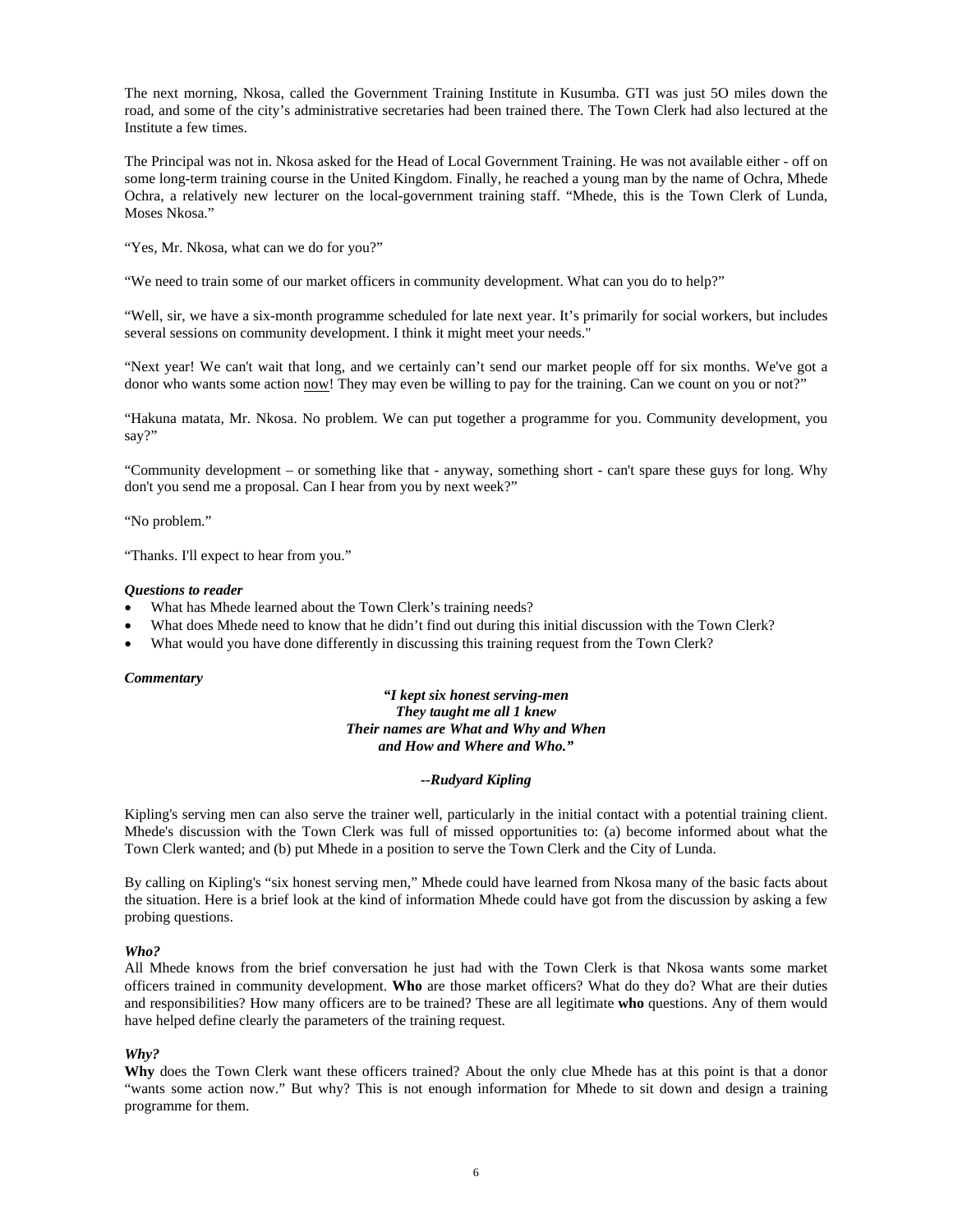The "why" - type questions quickly lead to a discussion of **what -** what the training might ultimately cover in terms of content.

#### *What?*

On this aspect of the training request, Mhede is also in the dark. Nkosa mentioned "community development," but what does this mean? As we shall learn later in the case study, the Town Clerk was referring to a very specific situation he believed could be addressed through "community-development" training, but "community development" means different things to different people. When words or phrases tend to be ambiguous, it is useful to probe further to find out **what** the client means and to resist the temptation to give such terms our own interpretations.

#### *When?*

The Town Clerk opened the door for another of Kipling's honest serving men, but Mhede declined the invitation to have him enter. "We've got a donor who wants action **now!**" What does **now** mean? Tomorrow? Next week? Also, Nkosa said he could not wait until next year to train his officers but Mhede neglected to find out what timeframe would be acceptable to Nkosa: yet, such information is important. If GTI and its staff are fully booked for several months, it may be impossible for them to deliver the training. At this point, Mhede has only a vague notion about the time parameters within which the Town Clerk is willing to accept the training.

#### *Where?*

Where might the training be held? While this query is not as important as others, it is useful information to have in the initial stages of planning. For example, Mhede may be thinking in terms of residential training at GTI. Nkosa, on the other hand, may have in mind some kind of in-house, on-the-job training programme. If their unspoken assumptions about training locations are this far apart, there could be misunderstanding later. It's best to clarify these assumptions early on. Location affects many things in training - cost, logistics, staff availability, timing and, not the least, training design.

#### *How?*

The only question that is not always germane at this time, from the trainer's perspective, is **how?** Yet, the client can and should make such inquiries. The Town Clerk, in this case study, could have asked Mhede about his approach to training. "How would you go about training a line officer, like our market officer? Would it involve mostly lectures? Or, skill development exercises? Or, some other approach? I've seen too much academic training in my career in local government and it's just not effective. So, I'm interested in how you might go about training our officers." As consumers of training, managers have as much right to ask about **how** the training will be delivered as **how** a piece of machinery works they are planning to purchase.

From the trainer's perspective, the **how** question, at this point in the contact, needs to be answered philosophically - or from a set of values about how to train and how individuals learn - and not in detail about the training design. The **how**  of training is a function of several variables, including:

- a. the need for training as identified through some systematic assessment process
- b. the constraints placed upon the training (e.g., finances, time)
- c. the number of people to be trained, their skills, job positions, experience etc.; and
- d. the learning objectives or outcomes to be achieved through the training. These aspects of the training situation and more will ultimately answer the **how?** question.

We have spent considerable time just now talking about Mhede's first telephone conversation with the Town Clerk, more about what was **not said** than what was said. This discussion points out the importance of the initial discussion with the training client. Not only does it provide the trainer with an opportunity to gain valuable insights into the circumstances surrounding the training request; it also provides an opportunity for the trainer to establish his or her credibility with the client. Part of this credibility is knowing how to ask the right questions.

The initial discussion might also represent the decision point of "go/no-go." No training institution is equipped to meet all training needs. The trainer, in the initial contact with the training client, should try to determine whether the resources he and his institution represent are compatible with the potential client's needs. If clearly not, he should suggest alternative sources of training which are appropriate to the client's needs.

If you, as a trainer, decide that you and your organization can be of service, given the training needs expressed by the client (e.g., the Town Clerk in this case study), it is important to get as much general information as possible during the initial contact. The more you know about the client and his or her expectations, the easier it will be to establish a working relationship later and to get ready for any follow-up training needs assessment and design.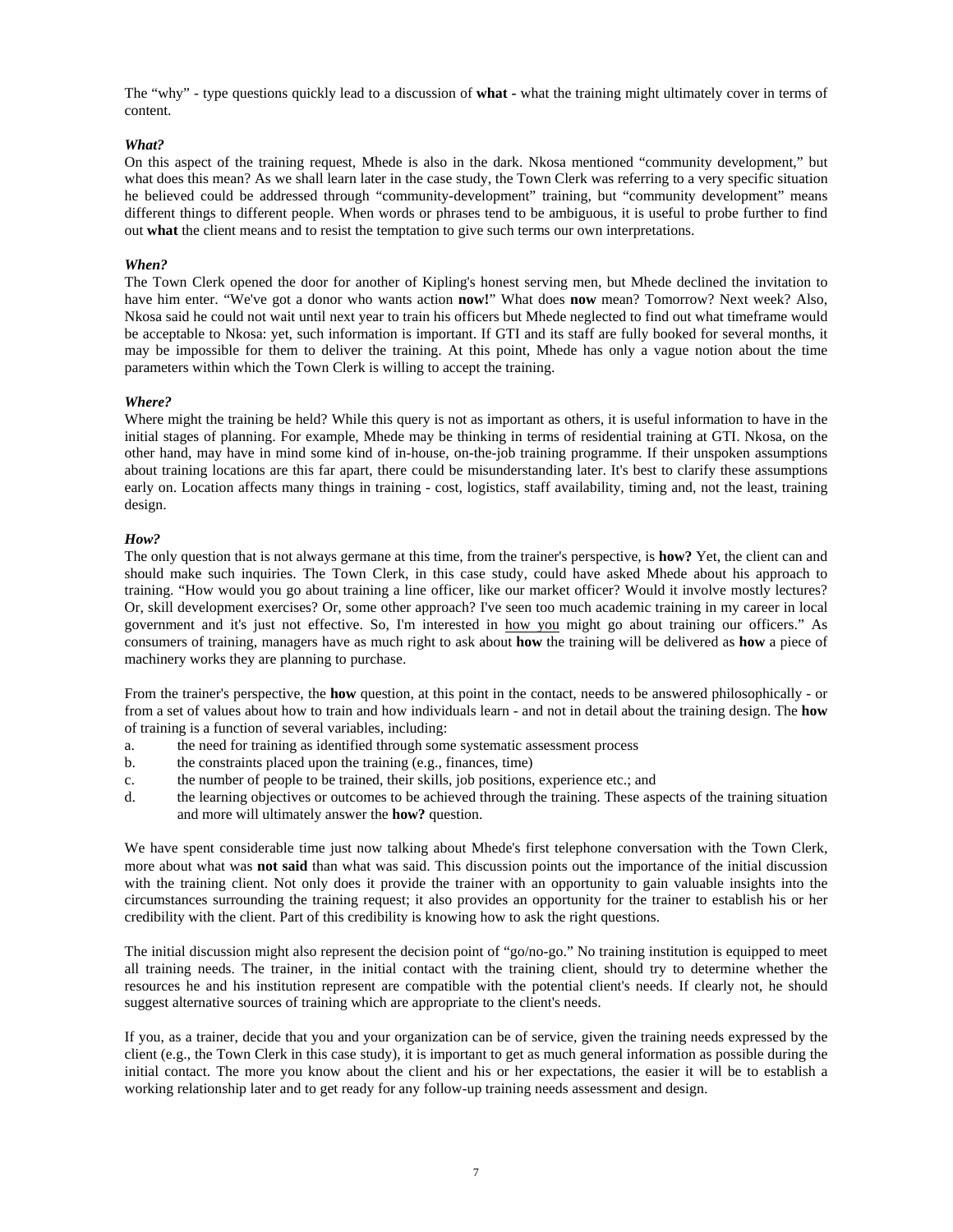Rudyard Kipling and his "six honest serving men" are good companions to take along to the initial contact with a potential training client -their names are **What** and **Why** and **When** and **How** and **Where** and **Who.**

#### **Later that morning**

Mhede was anxious to get some new programmes going at GTI - some he could claim to be his own - but now he began to worry**.** How could he put together a programme in such a short period of time and on a subject he didn't know much about? His background was in public administration and finance - not community development. Mhede thought aloud, "Maybe I could line up some guest speakers." He went across the hall to talk to Ola Mabuza, one of his colleagues. She had just returned from a training-of-trainers programme (TOT) sponsored by UNCHS (Habitat). Maybe she could help him think of something. Mhede told Ola about his phone call from the Town Clerk.

"Doesn't sound like you know enough about the situation to plan anything, Mhede. If I were you, I'd call the Town Clerk back and suggest a meeting in Lunda. That way, maybe you can talk to some of the other people involved. Maybe even a few of those who would be trained. "By the way," she added, "I got some interesting handouts at the programme on assessing training needs. You might want to look at them before you go any further."

Mhede succeeded in setting up a meeting with the Town Clerk the following week. In the meantime, he read the articles Ola had given him about the assessment process. Two things impressed him. One was the importance of establishing what the authors called a "contract" with the "client." Both the terms "client" and "contract" were new to Mhede. He had never thought of organizations or individuals, who wanted training, as clients. Most of GTI's courses had been offered for years, without any real changes. Many of the courses were required by the Civil Service for public employees to get promoted from one grade to another. GTI rarely had any contact with the organizations that sent the trainees.

That's what made this call from the Town Clerk so different. Here was someone actually asking for training and something pretty specific at that. The more Mhede thought about having a "training client," the more he liked the idea. It would finally get him out in the field -- something he and his colleagues often talked about doing but rarely did.

Mhede was puzzled by the idea of contracting with the city -- at least in the way it was described in the UNCHS (Habitat) materials Ola had given him. He had always thought of contracts as legal documents but they were described differently in the materials he had just read. The authors referred to "contracting" more in terms of building a working relationship between the training client and the training organization and representative. Reference was made to issues like agreeing on why the training was needed, what it should achieve, how it should be concluded and where it should be conducted. The authors even touched on the issue of "values" and whether the two parties had the same values about how training should se conducted. These were all new ideas to Mhede. As he thought about them, they made sense.

The other interesting idea in the UNCHS (Habitat) materials had to do with assessing training needs. The manual Ola gave Mhede outlined what the authors called a "performance discrepancy approach" to determine training needs. It described a performance discrepancy as "the difference between what management expects and what is actually occurring." Mhede thought about his conversation with the Town Clerk. He remembered Nkosa saying the donor wanted to see an increase in the city's market revenues before committing funds for renovation. That sounded like a clear example of a performance discrepancy, but what about working closely with the Market Vendor's Association? Mhede wasn't sure how this fitted the description of a performance discrepancy. Mhede had never conducted a training needs assessment before. All the courses, he taught at GTI were "handed" to him. He had been given the curriculum and told to follow it. Now he was faced with not only designing a new training programme but trying to figure out what the client's needs really were and "contracting" with the client to meet them, and he wasn't even sure, at this point, who the client was -- the city, the Town Clerk or the donor. After all, the donor seemed to be calling the shots and might even pay for the training. It was all a bit confusing to Mhede.

#### *Questions to reader*

- From what little information is provided so far, who do you think the "training client" is?
- What difference does it make who the client is?

If you were Mhede, what would you be doing to get ready for the meeting with the Town Clerk? Write down questions you would like to ask the Town Clerk during your first meeting.

#### *19 July, early morning*

Mhede put a do-not-disturb sign on his door, borrowed an easel, news print and marking pens from the training supply room, and began to prepare for his meeting with the Town Clerk. First, he listed on the newsprint all the questions he wanted to ask the Town Clerk:

Number of employees to train?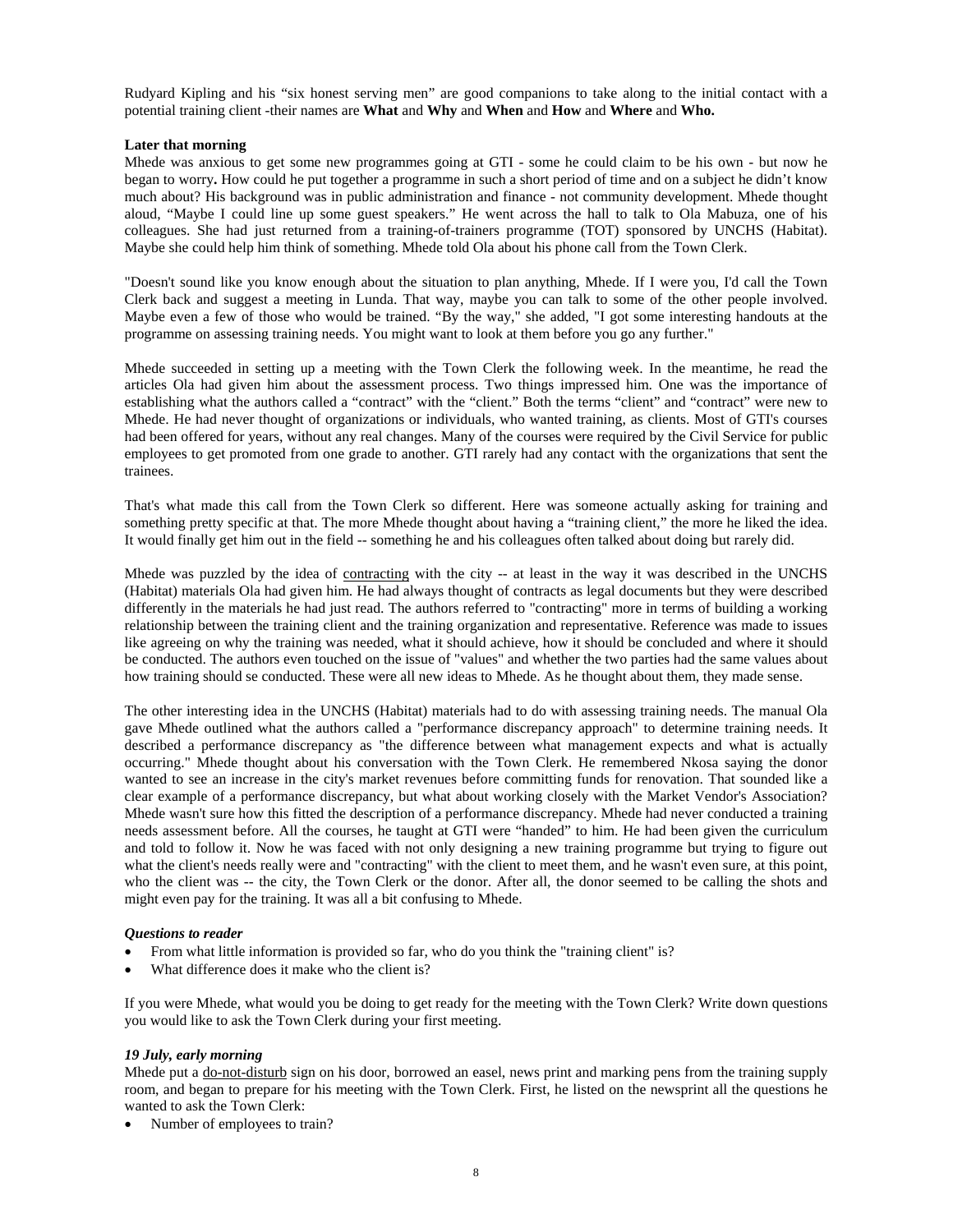- Job titles? Responsibilities?
- Levels in the organization?
- Feasibility of training bosses and subordinates in same sessions?
	- Access to documents/reports?
		- donor reports?
		- financial statements?
	- internal memos?
- Site visits?
- Who to and who not to talk to?
- Town Clerk's training goals and objectives?
- What should employees be doing better?
- not doing that they're doing now?
- doing differently?
- Other training outcomes?
- Duration of the training?
- Budget?
- Where to train? When?

After Mhede listed these questions on newsprint, he realized just how much there was to find out from the client. He also realized he might not be able to get enough of the Town Clerk's time to answer all these questions. Mhede decided to ask Mr. Nkosa if there was someone on his staff he could work with to plan and design the programme.

#### **23 July, 8:30 am, Lunda**

The meeting with the Town Clerk lasted over an hour. The finance director Obed Ndozo, and the chief market master, Akawe Kaabwe, also attended the meeting. Mhede was impressed with how much the city officials knew about the operation and finances of the markets. He also realized early in the meeting that they were not prepared to tell him their specific training needs. The city officials started out by focusing on community-development training. Only after much discussion did it become clear that revenue-collection shortfalls and the lack of routine maintenance were also concerns that should be addressed through training.

As for the city working closely with the Market Vendors' Association, Mhede had the impression that this was not a high priority with the Town Clerk and his staff. On the other hand, the Town Clerk and the department heads recognized it was important to address this issue if they were to get financial support from the donor. They asked Mhede to explore the vendor issue further. They seemed willing to support any community-development-type training he might propose -- as long as it was "reasonable" and didn't, as the chief market master said, "create more problems than it solves." The Market Vendors' Association was obviously a sore point with the Town Clerk and his department heads. Mhede made a mental note of this potential conflict, thinking that it could affect the outcome of any training he might propose.

At the end of the meeting, the Town Clerk asked Mhede to work directly with Kabwe the chief market master, on further planning. He also said he would be available for consultation, if necessary, but didn't expect to hear from Mhede until there was a proposal for his review and approval.

After the meeting, Mhede asked Kaabwe for a few more minutes of his time to clarify what had been agreed upon in the meeting and to plan the next steps.

#### *Questions to reader*

- At this point in the negotiating process, what are the issues you would want to clarify in your meeting with the Chief Market Master?
- What information might you wish to obtain to increase your understanding of the issues that might come up in the training programme? From whom might this information be obtained?

#### **A short time later**

Mhede and Kaabwe met in Kaabwe's office to review what had transpired in the meeting with the Town Clerk and to begin, in earnest the assessment of training needs for the market operation. Here is a summary of the main points on which they reached agreement:

The training would focus on four problem areas:

- 1. Market revenues being collected were only 60 percent of their current potential
- 2. Routine maintenance of the market areas was poor
- 3. Most of the reports turned into the Finance Department by the revenue officers had to be rewritten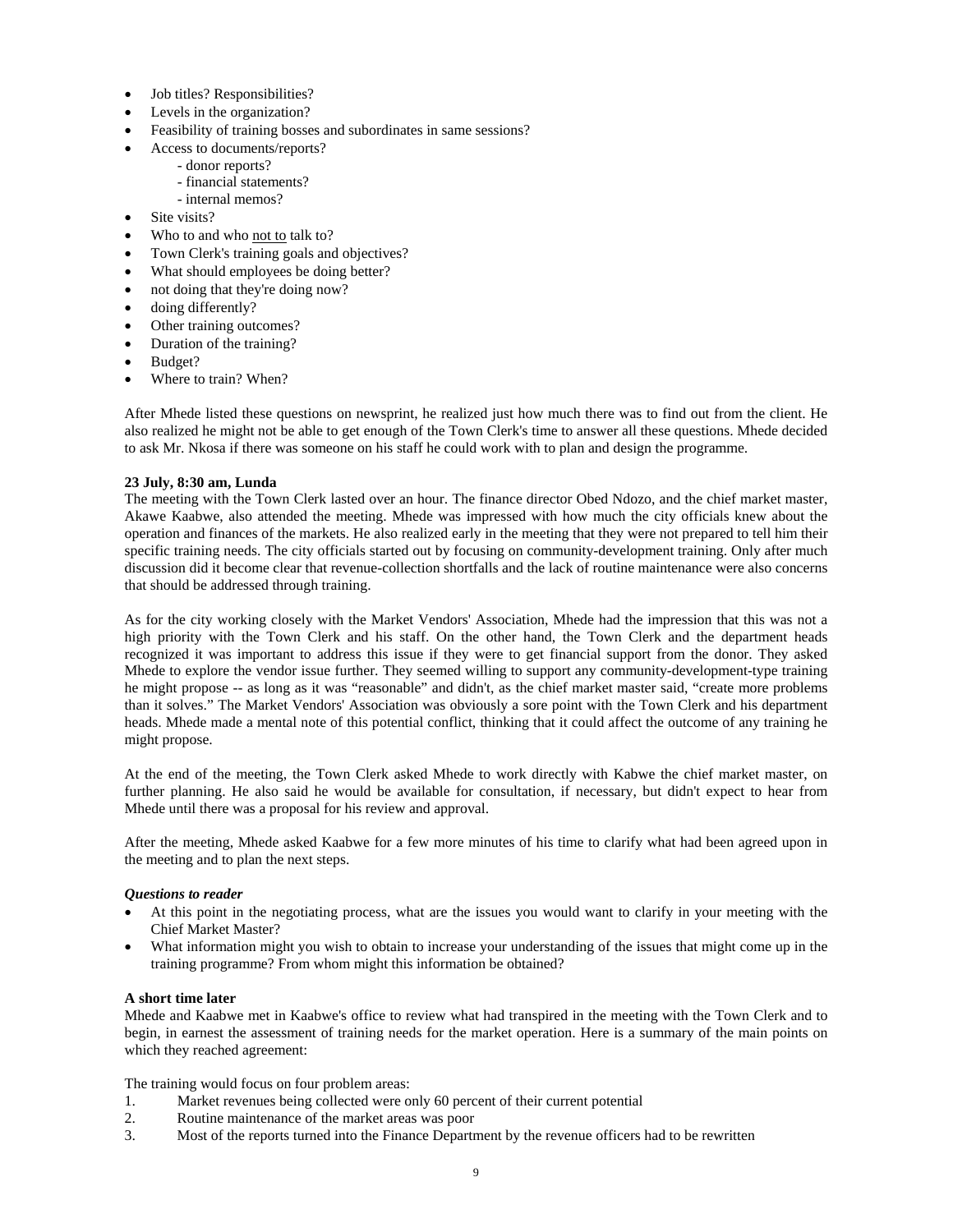- 4. The relationship between city employees and vendors had deteriorated rapidly over the past year or so.
- The trainees would include three market masters, their five assistants and 16 revenue collection officers. No one at the meeting felt there would be a problem in involving these various officers in the same training programme.
- The city couldn't afford to have any of these officers away from their jobs for any prolonged period of time. It was assumed GTI would take this into account in designing the training.
- The city would be willing to provide Mhede with any documents he thought would be useful in preparing the training materials. Additional interviews with other city employees would be allowed, as long as the interviews were cleared in advance by their immediate supervisors.

At the end of the meeting, Kaabwe asked Mhede, "Is there anything else you need to know - or anything I can help you with at this time?" Mhede responded, "Only one thing. Could you or your secretary find out if Mr. Ndozo could see me for a few minutes before I return to the institute?"

"Sure."

Mhede was particularly interested in pursuing with the finance director the two issues raised in the earlier meeting - the low level of revenue collections and the concern over the quality of the reports being submitted to his office.

He was successful in setting up a meeting with Ndozo after lunch. After exchanging greetings, Mhede began by saying, "I appreciate the opportunity to meet again. I've certainly taken a big chunk out of your day."

"It's no problem," said Ndozo, "I'm as anxious as you are to see this training succeed."

Getting right to the point, Mhede continued, "Perhaps we can talk some more about a couple of issues raised at this morning's meeting in the Town Clerk's office. First, the problem of revenue collections: Did I hear you say collections are only about 60 percent of their potential?"

Ndozo confirmed, "That's right."

Exploring the point a bit more, Mhede remarked, "That sounds pretty low. Why only 60 per cent?"

"There are several reasons," replied Ndozo. "First and, maybe, the most important is the low number of vendor contacts our revenue officers are making each day."

Thinking ahead, Mhede commented, "May be you need more officers?"

"Not exactly," said Ndozo. "The Town Clerk asked the council in the last budget for an increase in the establishment of revenue officers, but it refused. Councillors said our officers weren't doing their job now, so why hire more. On this, I tend to agree with the council. Maybe our guys don't know how to manage their time. They seem to spend a lot of it arguing with the vendors."

"What about the reports they turn in?" Mhede asked. "Someone this morning - I think it was you - said a lot of them have to be rewritten."

This got a rise out of Ndozo. "Reports! Ha! They're terrible. Full of mistakes. Half the time, they're not complete. There are some on my desk right now that I can't even read! If you can do anything about these reports, it would be great, but I doubt if training will help."

Probing even further, Mhede asked, "Just how many of these reports have to be rewritten? Can you give me an estimate?"

"As a matter of fact," said Ndozo, "one of my assistants did a little research on that last week. Over the past month, one-third of those reports had to be rewritten."

"What would an acceptable level of rewrites be?" asked Mhede, in an effort to find a reasonable standard.

Ndozo was quick to respond. "Zero! Oh, I know that's not realistic but I get fed up with these guys. I tell you, if we could get the rewrite ratio down to one in 20, I'd be delighted."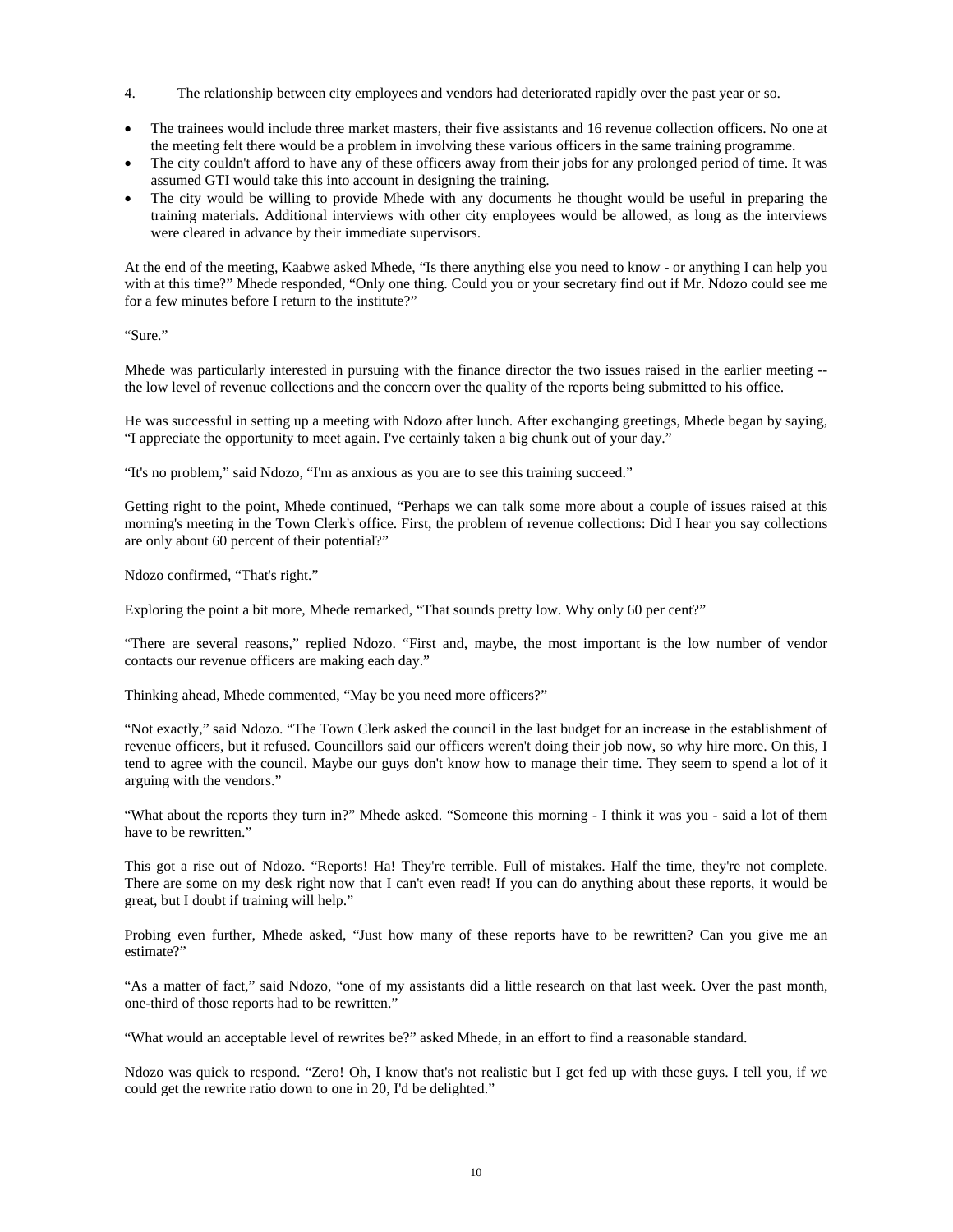Mhede was anxious to find an acceptable level of performance. "Should we shoot for five percent as a result of our training?"

"Why not?" exclaimed Ndozo. "I personally think it's unrealistic, but let's go for it."

"Well," said Mhede with satisfaction, "I guess that should do it for now. I appreciate your time. If I think of anything else I need to know, is it okay if I get back to you?"

"Certainly," replied Ndozo graciously. "As I said, I'm as interested in this programme as you are."

#### *Questions to reader*

- Do you think Mhede got enough information about these two financial concerns to design an effective training response?
- What other questions would you have asked?
- What else could Mhede have done during this initial visit to help him plan and design a training programme for the Town Clerk and his staff?

#### **Later that afternoon**

As Mhede left the City Hall that day, he was feeling good about the meetings and confident he could now put together a training programme that would meet the needs of the city.

Before heading back to GTI, he decided to drop by and see an old friend, Wanjalo Kobi. Kobi had taught at GTI but became disillusioned with the place. He said it was too academic and not meeting the real training needs of the public service. So, he left and joined a consulting firm in Lunda -- one that does a lot of training for private companies in the region. It was the first time Mhede had seen Wanjalo since he left GTI.

Wanjalo ordered two beers for himself and his friend and said, "Tell me more about your day, Mhede. Sounds like a real interesting assignment. I'm a bit jealous, you know, since I never got to do anything like this when I was at GTI, besides, you're cutting into my territory."

"What do you mean by that?"

"Aw, I'm just kidding, Mhede. but, you have to admit, you guys at GTI aren't exactly famous for getting off campus to do anything - and now you're talking about doing a short course here in Lunda. Sounds like things are changing back at GTI."

"They certainly are, Wanjalo. I wouldn't be here if there hadn't been a change of leadership at GTI. Our new principal, Mrs. Katisa, is great. But, you know, it's also a bit scary -- since I haven't had much experience in this kind of .........

Wanjalo interjected – "This, kind of real live training?"

"Ya, I guess that's what I mean."

Mhede went on to tell Wanjalo about his meetings with the Town Clerk and the Town Clerk's two assistants. Wanjalo was particularly interested in the problem areas the city wanted to address. He told Mhede, "I don't think you have enough information, particularly about the issue with the Vendors' Association. Sounds like it could be a hot one. If I were you, I'd be, talking to some of those women vendors before I committed myself to anything. You are planning to spend more time here on your needs assessment, aren't you, Mhede?"

"Well, no...." Mhede said with some hesitation. "I didn't really think it would be necessary. I thought I had all the information I would need."

At that point, they got into a long discussion about who else Mhede could talk to before he started putting together the training design. Wanjalo talked about the importance of touching base with some of those who would be in the training programme. He said he would want to get their inputs for the training, to begin building some commitment, on their part, to the training. Since the market masters and revenue officers have direct contact with the vendors, Wanjalo also expressed concern that Mhede talk to some of these women to get their perceptions of how these officers could do their jobs better.

"If this was my project," Wanjalo said, "I'd probably look at some of the records and reports the Town Clerk and finance director talked about, and I'd get out and spend some time in those markets, just observing what's going on. It's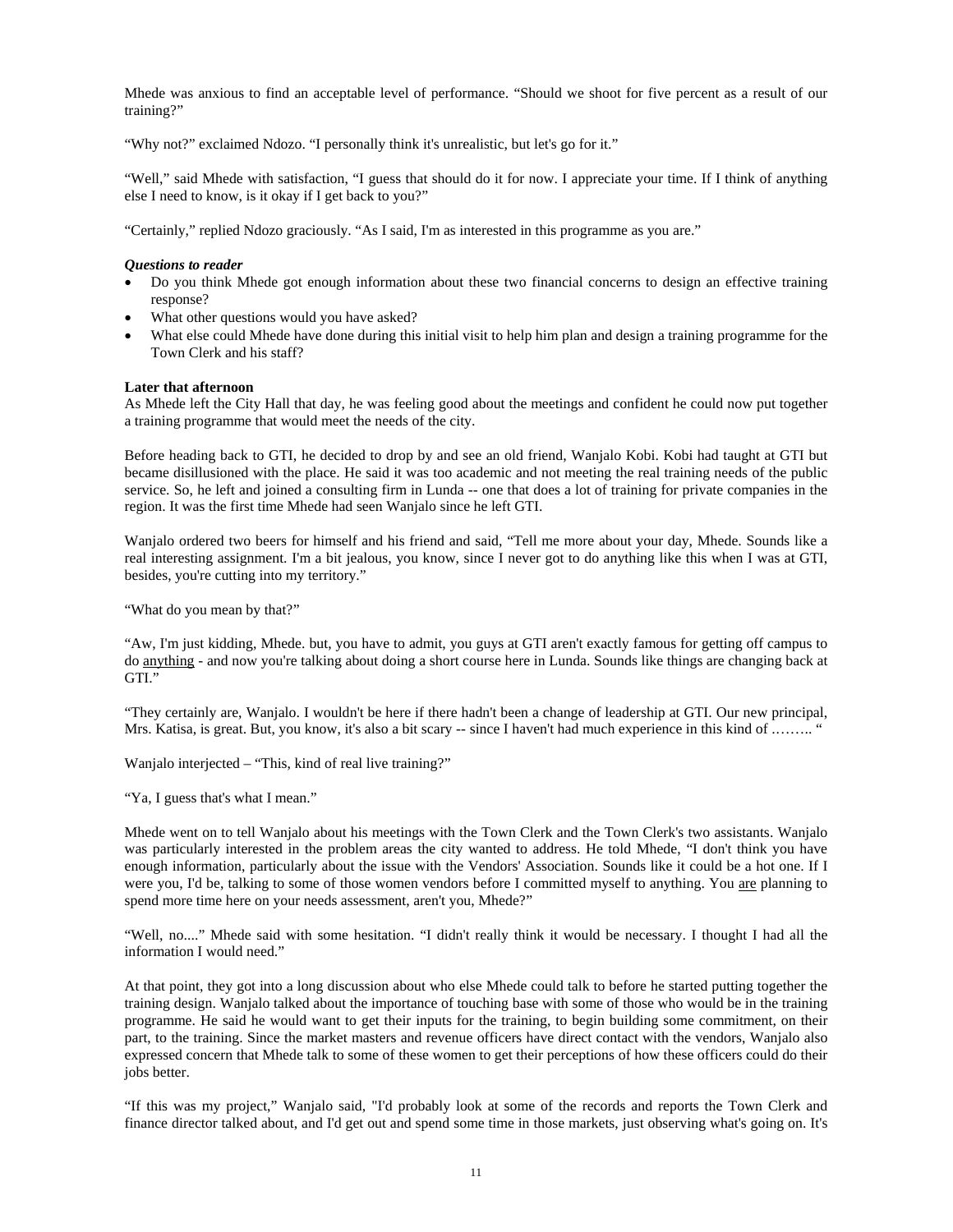my experience," he went onto say, "that you can never get too much information before you start planning a training programme of this kind."

"Ya, I guess you're right, Wanjalo. In fact, I just read a little book put out by the UN that said you should scan the work environment - I think that's the term they used -- to look for performance discrepancies when you're planning a training programme. It suggested a three-pronged approach: asking questions, getting out and seeing what's going on, and looking at whatever records or reports there might be that would provide some clues. Maybe that's what I should be doing."

As Mhede drove back to Kusumba late that evening, he realized he had more "scanning" to do. It was becoming obvious to him that he was not ready to design a training programme for the Lunda City Council.

#### *Commentary*

The first step in the training cycle is making initial contact with the client and establishing a working relationship, something we call contracting. Initial contacts, when it comes to providing training services, happen in a myriad of ways. We've chosen to have Mhede meet with the potential training client, the Town Clerk, in his office because we believe training should be demand-driven. It's just another way to emphasize the importance of the user in defining the parameters of the training experience.

We've also included a bit of reconnaissance in this initial phase of the training cycle. Where reconnaissance ends and needs assessment begin is always vague. Nevertheless, we have chosen to keep them separate to emphasize the importance of the initial contact and the various concerns the trainer and the client should address before moving on to the assessment of training needs.

As you will find out a bit later, Mhede didn't really accomplish his needs assessment during these initial meetings, although he certainly got off to a good start.

Before we go on to training needs assessment, we want to spend a few moments reviewing some issues that it is important to address in the initial reconnaissance phase of training.

#### *The need for client-centred training*

The term "client" may be unfamiliar to many in the public-sector training business. Nevertheless, we believe it is an important concept - one which provides the foundation for the entire training cycle and process. It implies, among other things, that training should be determined by the needs of those it serves - not only by those who provide the training. Let's look at the situation closely. More often than not, the training agenda is determined in isolation from the training client. Sometimes, it is simply a continuation of programmes that have been offered over the years, even though everyone knows training needs have changed.

At other times, the circumstances of the training institution itself dictate the agenda. One of the most common is the need to keep a residential facility as fully occupied as possible-this "institutional" need often results in long, residential courses which are no longer relevant to the needs of their clients but are often the only programmes that are available or the training agenda gets defined by the skills of the faculty and the course materials they have developed over the years.

Another favourite "supply side" definition of training needs is that provided by the outside donor. Donor agencies often have "pet" training programmes they like to promote and support. This may be the most difficult subversion of the client's training needs to cope with, since it often involves the infusion of desperately needed hard currency into the country and the institution.

The case study, involving Mhede Ochra, has been written to demonstrate the importance of developing a client-centred mind-set in the public-sector training business and to highlight the potential satisfaction that awaits the trainer who ventures beyond the boundary of his own institution to engage in dialogue with the client.

#### *Who is the "Client?"*

As mentioned earlier, the term "client" may be new to many public-sector trainers. On occasion, it is also difficult to determine who the client is. Is it the organization that is paying for the training or is it the bosses who have expectations that training employees will make them more proficient back on the job or is it the trainees in the classroom? In reality, the client is all three of them. That's what makes the concept of the "training client" so difficult to deal with. It becomes even more confusing when we throw in the idea of "contracting."

The training client is, among other things:

Someone who requires your services, based on his or her perceived training needs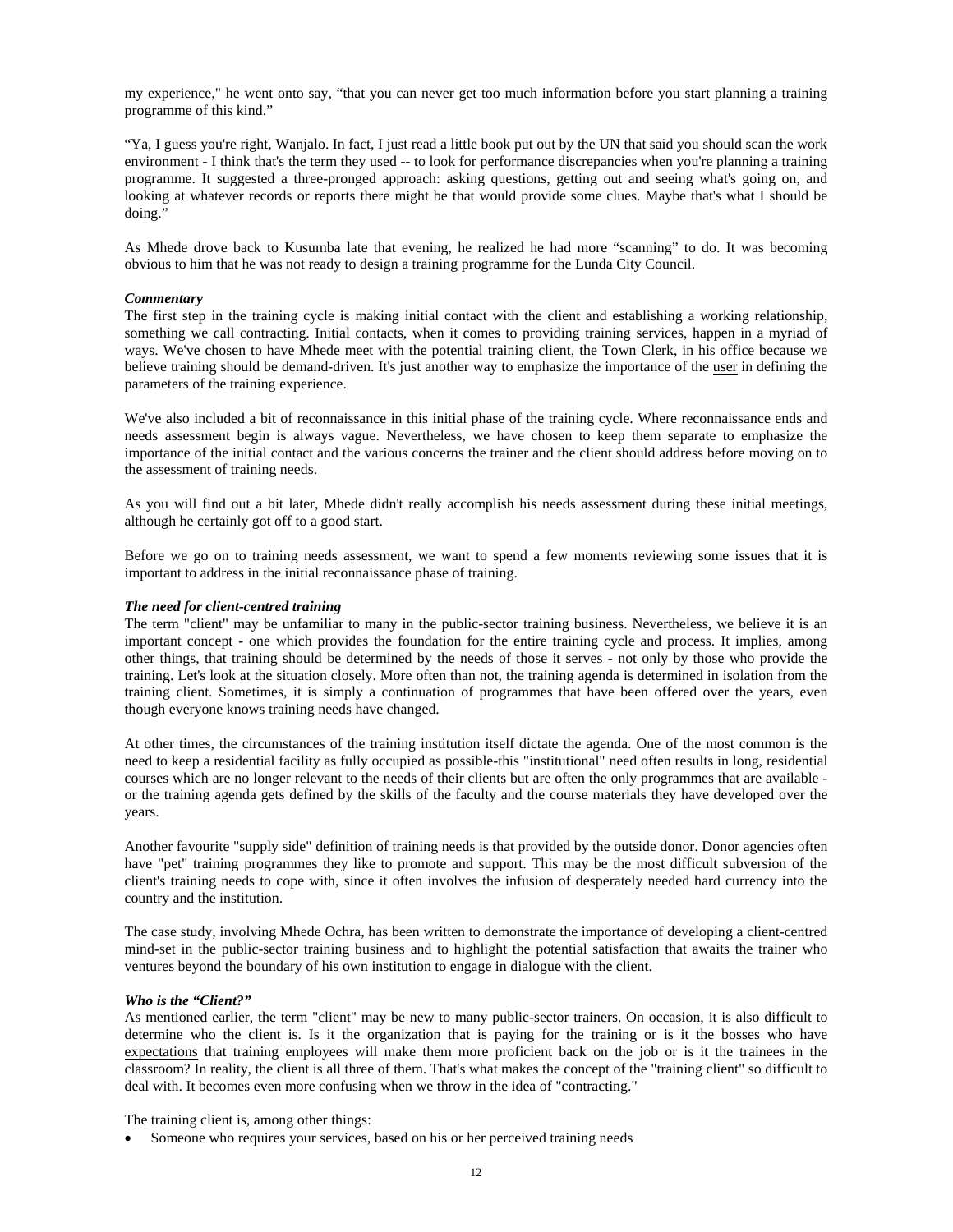- Someone who has expectations about the quality and outcomes of your services and expects these expectations to be met
- Someone who can help you to help them decide what training is needed; and
- Someone who can not be ignored if you and your colleagues want to be relevant as trainers and training institutions.

The client, whether we like it or not, is a collaborator in our success or failure as trainers. We are, so to speak, **clientreliant.**

Let's return to the case study for a moment and reflect upon Mhede's experience in dealing with the training client. It is safe to assume that the Town Clerk, Moses Nkosa, is the primary training client. He initiated the training request, has some expectations for the outcomes and will be a stakeholder in the investment, but he also has delegated some of the planning and decision making to the Senior Market Master at the end of their first meeting. In essence the Town Clerk said to Mhede, don't bother me until you have a final draft proposal. At this point, Mhede has to satisfy not only the Town Clerk's expectations but the Senior Market Master's expectations as well. Sooner or later, he will be faced with the expectations of those who will be trained the market masters and revenue officers. Most, if not all, of the trainees will have expectations of one kind or another when the training begins. The sooner Mhede understands these expectations and anticipates them, the more successful he will be in designing and implementing a training programme for the city. "What about the donor?", you ask. If and when a donor enters the picture, Mhede may have to consider its needs as well.

Many training clients (probably conditioned by years of mediocre service) have low expectations about the outcomes they anticipate from training events. On the other hand, this is no reason to lower our own expectations to meet those of our client's. We should do everything we can to raise their expectations. Higher expectations, if met, will lead to higher regard for our services, and higher regard can lead to greater demand. This is where "contracting with the client" becomes important.

#### *The art of contracting*

"Contracting" is another term which isn't very familiar to public training institutions and their personnel. First of all, it conjures up an image of the legal profession - not trainers. You may be asking, "What right does the trainer have to get involved in contracting?" Perhaps none, if we were talking strictly about legal contracting but we're not. Contracting is a term that is used frequently in other professions as well. Psychologists often "contract" with their patients; teachers and students, in some educational institutions, discuss and negotiate learning contracts, and consultants, particularly those offering assistance in decision-making and problem solving, often talk and write about the need to 'contract with the client."

David Nadler, in his book Feedback and Oraanization Development: Usina Data Based Methods (Addison Wesley, 1977, p 87), says in planning for organizational development, "The client and the change agent (consultant) must deal with a number of critical questions. The first of those is that of relationship building and **contracting.** The consultant and the organization need to make clear the nature of their relationship and to be explicit in the kinds of expectations they have.' Further on he says that relationship-building/contracting also includes agreeing on the goals of the change effort and the procedures to be used, building understanding and commitment, and putting expectations on paper.

So it is with the trainer. He or she needs to "contract" with the client - to define expectations they have of each other-to decide and agree upon how they will work together -to talk about roles and responsibilities - and many other things. Contracting goes beyond the description of a product that will be delivered for a certain price.

During the first series of meetings between Mhede and the city officials, there were other issues concerning the contract or working relationship that should have been clarified. For example, "poor" market maintenance, as a performance discrepancy, may not be sufficiently clear to address as a training need. Not only is "poor" a vague and ambiguous term, but Mhede cannot be certain about the type of maintenance involved. Were the city officials talking about maintenance of buildings, grounds, the water system, sanitation or something else? As far as we know, Mhede doesn't have enough clarification on this issue at this time to specify it as a training need.

Another issue that is certain to challenge Mhede when he starts to design the training programme is its length. If you recall, the city officials said they could not have their officers away for training "for any prolonged period of time.' What is "prolonged" - three days, one week, six weeks? There is little reason to believe that Mhede knows what a prolonged period of time is - at least from the city's perspective.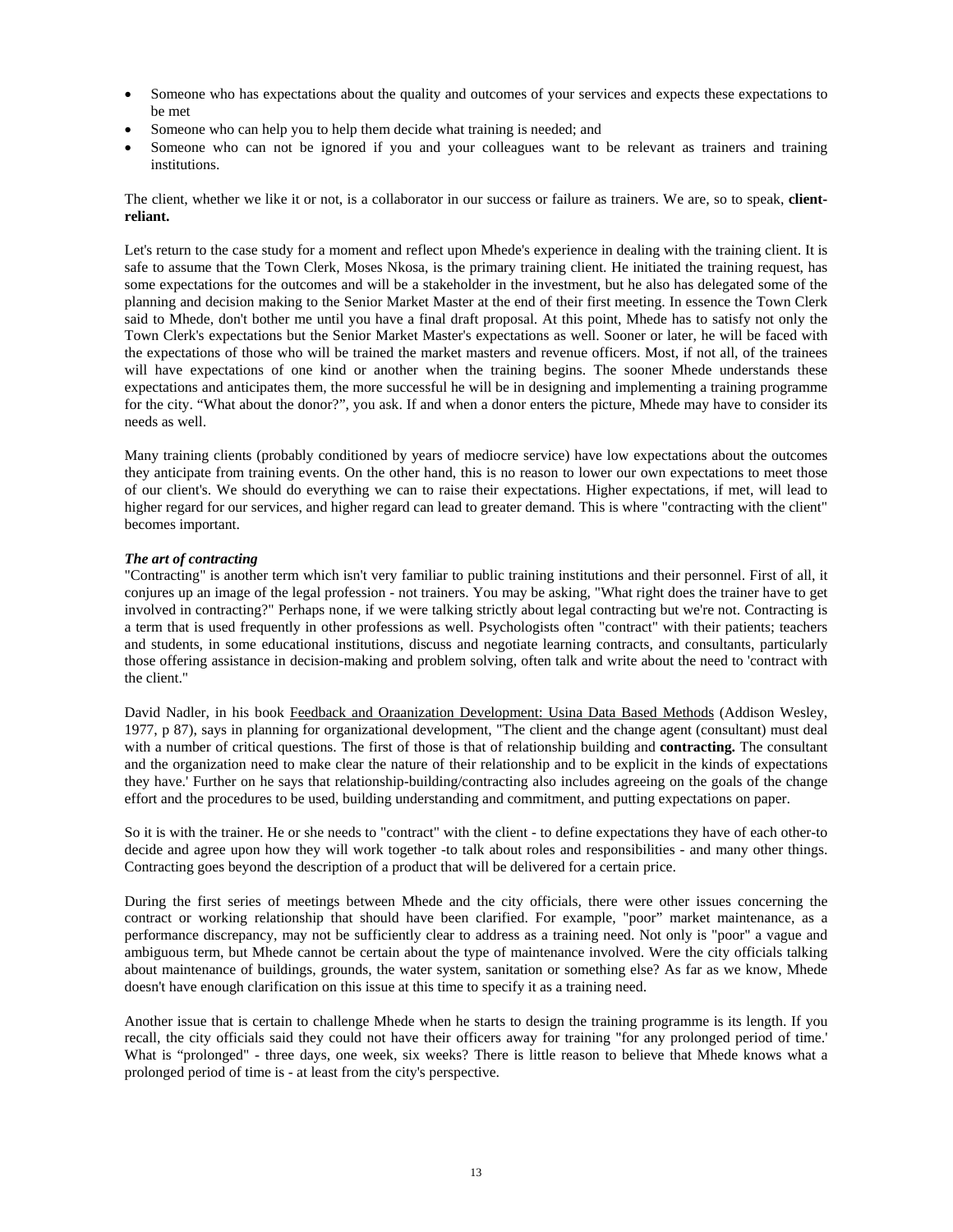It always helps, during the contracting phase, to clear the air with the client about who can be contacted and who can not in assessing needs and planning training. It is also useful to ask for a list of those persons who should be contacted during the diagnostic phase.

Finally, the contracting stage is a good time to get initial documents that might be available to assist in the assessment. For example, Mhede could have asked for financial records on the markets; copies of Revenue Officer's reports; and donor reports on the markets, particularly those mentioning the need for training.

The initial contracting meeting does not normally include a detailed discussion of the training needs themselves, although they must be discussed enough to set the ground rules for the assessment and follow-up. What the two parties are looking for at this time is a clear understanding of:

- a. how they will work together on the project
- b. who will take responsibility to do what with whom
- c. how much time and other resources will be required to carry out specific tasks
- d. the overall objectives and outcomes of the training
- e. expectations on the part of both parties
- f. issues or concerns that had prompted the client to contact the trainer in the first place
- g. commitment to proceed.

Mhede didn't have all of these issues and details tied down when he returned to Kusumba, but he is learning.

## **2. ASSESSING TRAINING NEEDS**

We have been discussing the client and the art of contracting as the first stage of the training cycle. The client is the focus of the effort and contracting is the opening event in any formal, goal-directed, collaborative effort between two parties. It is the threshold we should honour in entering another person's organization or work setting, if we hope to establish a positive and productive relationship.

If **contracting** is the **how** of establishing a positive relationship between two or more parties to carry out training, the needs assessment task is the what. What will the training address and ultimately accomplish? There are many models or approaches - a trainer can use to determine training needs. We discussed a few of the dysfunctional supply-side approaches earlier (e.g., keeping the Institute's dormitories filled). From the demand side, there are essentially four basic approaches - although many variations exist on each of these. We will focus in depth on only one - the performance discrepancy approach.

**The Personnel/Career-development Approach:** This methodology is based on a hierarchical pattern of organizational life which assumes continuity of roles and responsibilities and progression of individuals from one level to another based on the acquisition of experience and training. It assumes predictability and stability within the organization and the environment. Training needs are assessed in terms of what knowledge and skills are required for employees to move from one box to another within the system. The "meat and gravy" courses in most civil-service training institutions are based on this methodology and treat every candidate for training as uniformly needy, regardless of motivation, experience or natural ability. The personnel/career-development approach rarely accommodates itself easily to rapid change or emergent client needs.

**The Competency-based Approach:** This strategy for assessing training needs is designed to address the big picture. It defines the competencies required within a sector, system or organization for it to function at a realistically high level of proficiency. The competencies required to achieve these levels of proficiencies are defined within role-sets by those individuals who have already exhibited exemplary performance in those roles. Their performance is then examined in detail in the assessment process to determine what it is they do, day-to-day, on-the-job to become known as exemplars or master performers. The definitions of their work behaviour become the levels of competencies toward which others in those roles are trained. This approach to defining training needs is more pro-active and achievement oriented. UNCHS (Habitat) has a manual in process of production which defines the steps to be taken in carrying out a competency-based assessment.)

**The Episodic Approach:** This approach is the most common generator of short courses, workshops or seminars for training institutions. Training needs are defined by specific events which may or may not be associated with the training needs of the total organization. For example, the episodic event which triggers the training need might be the enactment of a new policy by Council, the installation of new equipment or the initiation of a social service programme not offered before in the community. The initial identification of training needs associated with episodic events flows from a variety of sources, including clients, providers of training, individual training entrepreneurs who see a business opportunity and those who have money to spend on training and see such training as compatible with their overall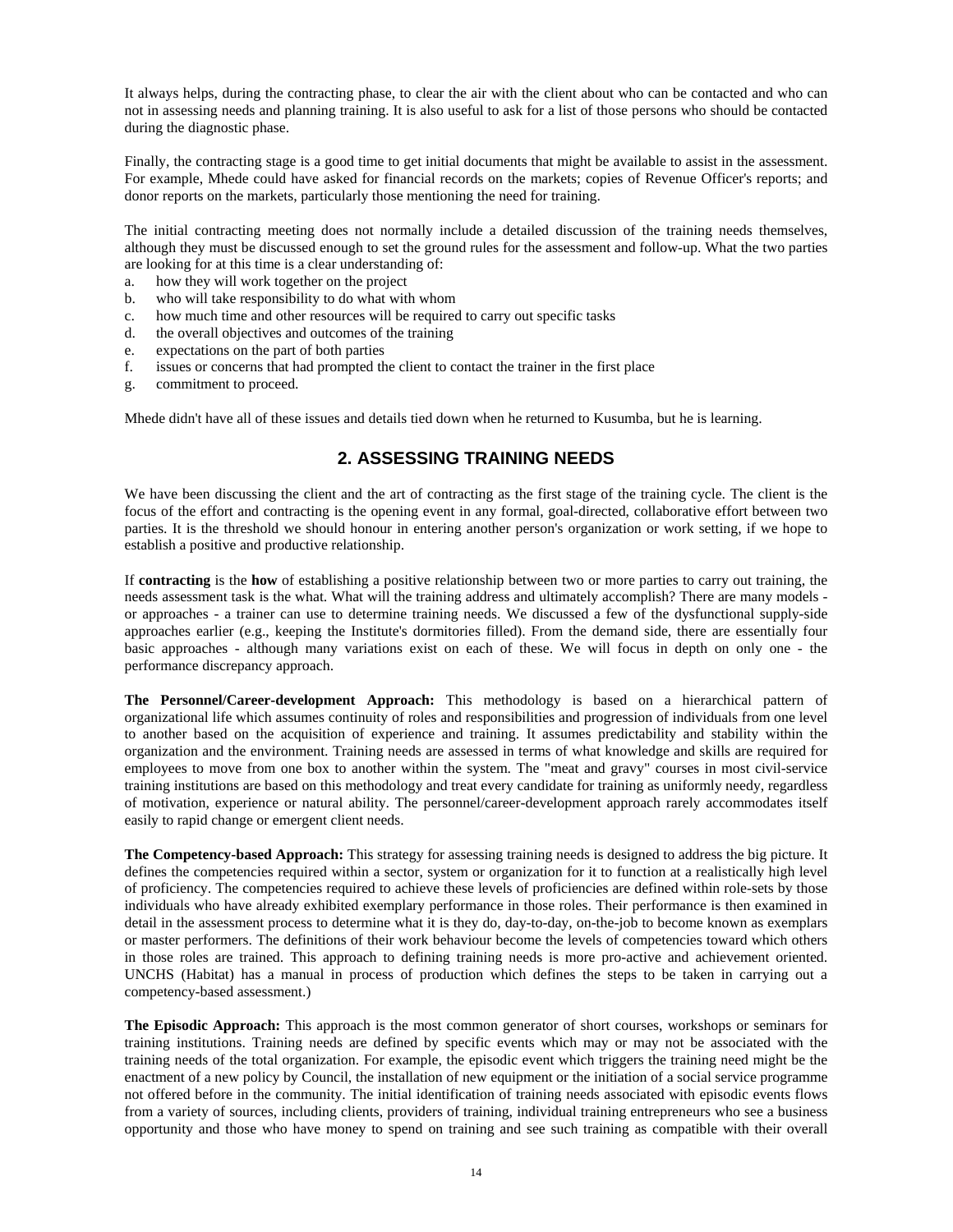programme agenda. Responses to episodic training needs are usually focused and responsive, short in duration and unlikely to become institutionalized as part of an ongoing offering of programmes.

**The Performance Discrepancy Approach:** This is the one Mhede read about before going to Lunda to talk to the Town Clerk and others. This approach to assessing training needs is based on the assumption that training requirements evolve out of performance discrepancies, past, present and future - discrepancies that keep individuals, work groups, departments and organizations from achieving intended levels of accomplishment. A performance discrepancy is **the difference between what management expects and what is actually occurring.** Discrepancies come in two basic varieties - existing discrepancies (which have in the past or currently result in shortfalls in performance) and potential discrepancies foreseen as causing short falls in future performance if they are not addressed (e.g., new skills to operate new equipment; knowledge to implement a new policy).

Performance discrepancies are sometimes easy to find and sometimes not so easy. Part of the problem, when using this approach in assessing training needs, is the client's initial definition of the discrepancies he or she is facing. Managers often see symptoms as problems or discrepancies. We only get to the discrepancy if we peel off the layers of symptoms that surround it. At other times, a manager might define discrepancy as a solution which he wants achieved: in the long run, his prescription may or may not provide an answer to the performance discrepancy.

It is not unusual for managers to state what they want in the way of training for their organization. While these prescriptive statements from the client may be accurate, this does not relieve the trainer from probing until he or she is clear about **what** the client wants to achieve through training and **why** the training is required. The 'why" probes should help the client understand what the discrepancy is, as defined by the gap between his expectations of performance and actual performance. The client may be able to define the gap but may not be able to describe why it is happening.

Looking at the case study and at market revenue in Lunda as a specific example of a performance discrepancy, we only know that collections are 60 per cent of their potential while a donor has defined a 15 per cent increase in market revenues as a condition for funding. We do not know whether the Town Clerk, Finance Director and others see the 60 per cent as a problem - and, if so, what they see as an acceptable standard to achieve. They may accept the donor's demand as the standard, not because it is adequate but because it is the minimum the donor will accept before releasing the funds.

On this and other problem areas on which the city wants GTI to focus, Mhede needs more information and analysis before he can design a response, that is, **if** he and the city officials are serious about using training as a strategy for addressing performance discrepancies (problem solving). If there is no commitment to using training as a way to improve performance and to address specific discrepancies, Mhede can go ahead at this point and design almost any kind of training response for the market masters and revenue officers. To put it differently, if neither Mhede nor the city officials are much worried about **where they are going** with this training experience, any road will get them there.

*"Cheshire Puss", she began, rather timidly, as she did not know whether it would like the name; however, it only grinned a little wider. "Come, it's pleased so far," thought Alice, and she went on. "Would you tell me, please, which way I ought to walk from here?" "That depends a good deal on where you want to get to," said the Cat. "I don't much care where," said Alice. "Then it doesn't matter which way you walk," said the Cat. "-- so long as I get somewhere," Alice added as an explanation. "Oh, you're sure to do that," said the Cat, "if only you walk long enough!" -- Lewis Carroll, Alice in Wonderland* 

In the performance discrepancy approach to assessing training needs, the trainer and the client must engage in a bit of detective work - gather evidence that will help them resolve discrepancies through training. As the UNCHS (Habitat) Manual for Training Needs Assessment in Human Settlements Organizations points out, scanning the work environment for performance discrepancies is a form of "reconnaissance." It involves looking for performance discrepancies in a number of ways - studying the written records of the organization and, perhaps, other organization for clues; asking employees and others about the kinds of performance discrepancies they are experiencing and why they think these discrepancies exist; and, finally, going into the work setting to observe first hand what is going on.

When one considers these three scanning strategies (document review, interviews and direct observation), it is obvious Mhede and others have a potentially rich storehouse of information to uncover on the four problem areas the Town Clerk wants addressed by training. For example, they will probably want to review project reports that have been generated to get donor support for the markets, including correspondence and comments from the donor and copies of the revenue officers' reports which have had to be rewritten (for clues about why this need exists).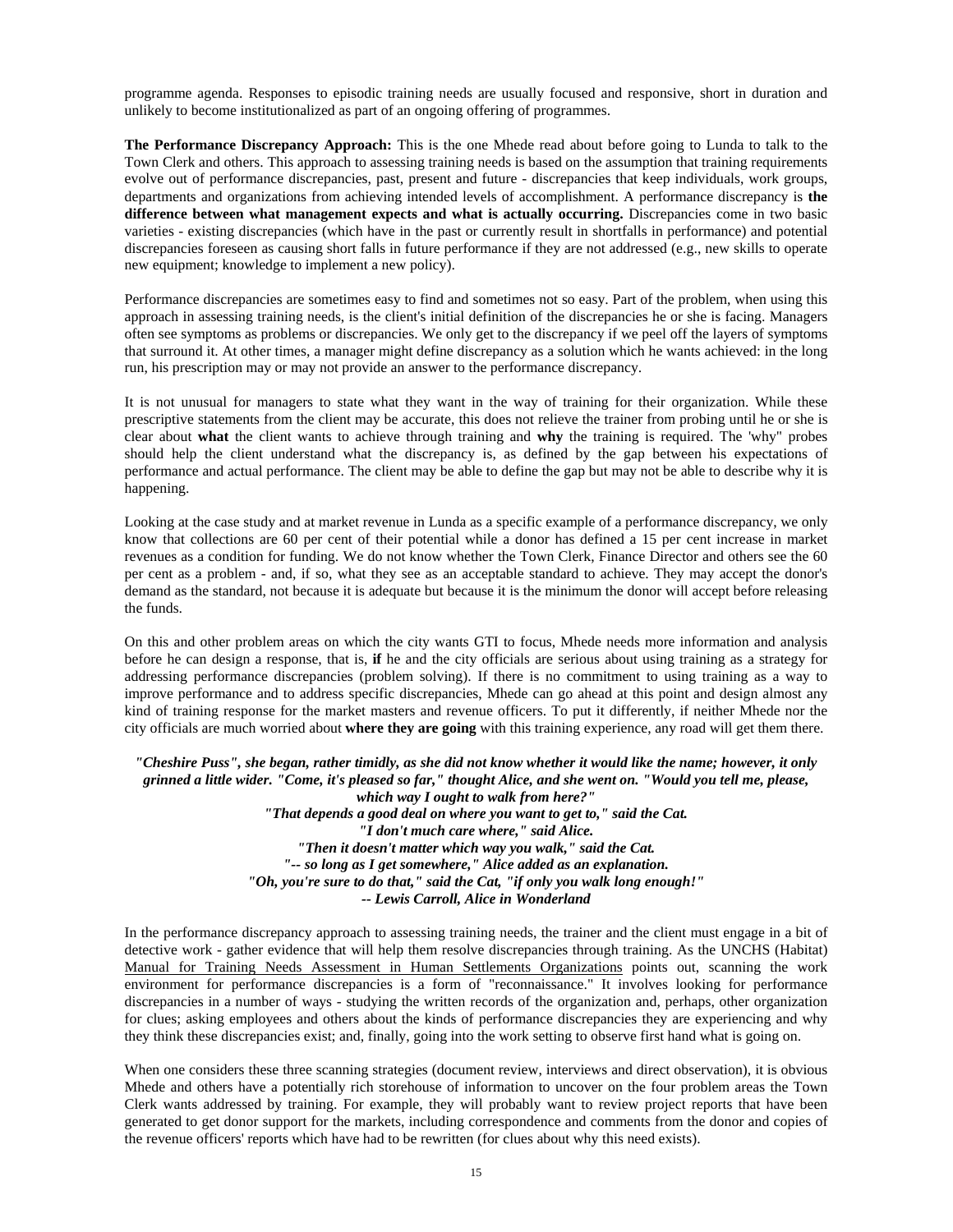They may also want to carry out some site visits to the markets, to view maintenance problems and to observe the work of the revenue officers and market masters. Direct observation provides the trainer with a first-hand experience in the work environment. It not only offers valuable insights about the training needs to be addressed but gives him or her a mental picture of the work setting as the training response is planned and implemented. Without such observation, the trainee's work setting remains an abstraction - one which often distracts from the trainer's competence in the classroom.

Finally, we can assume that Mhede and others will want to talk directly to those who are, in some way, responsible for the performance discrepancies or who are affected by them. Mhede could, for example, talk to those who are to be trained, their direct supervisors and their subordinates, if the trainees are in supervisory positions. These individuals would give the assessor three different and unique views of the performance discrepancies.

If we were in Mhede's sandals, we should want to talk to the three market masters; a number of revenue officers; members of the Market Vendors' Association, including officers; citizens who use the markets; and a representative of the donor organization who is handling the project portfolio. Because the problem areas to be addressed by training have been defined by the Town Clerk and his assistants (and, in some ways, the donor), Mhede can more quickly carry out his data-gathering and analysis work than would be the case if he had been asked to do an organization-wide assessment.

In an assessment of this kind, we can assume two types of data will be produced. The first is data that will help us design a training programme to address the Town Clerk's concerns. The second is a list of performance discrepancies that cannot be addressed through training but which, nevertheless, provide opportunities for the Town Clerk and others to engage in problem solving ventures. From the trainer's perspective, very little of the data gathered gets left on the cutting-room floor. Eventhoughtheinformationheorshecollectsisnottraining-related,itmay be manager or organization relevant. Do not throw it away: package it and pass it on.

Many of the points just made about the training needs assessment process are covered in detail in the UNCHS (Habitat) publication mentioned earlier. We recommend that you refer to that document for an in-depth look at discrepancybased assessment. (See Manual for Training Needs Assessment in Human Settlements Organizations: A Systematic Approach to Assessing Training Needs, Nairobi,1987 United Nations Centre for Human Settlements (Habitat).

#### **24 July, 7:46 am, GTI**

Mhede went to the office early. He wanted to spend a few moments alone, thinking about his trip to Lunda and what to do next. As he opened his door, he saw the newsprint on the wall, the list of questions he had planned to ask the Town Clerk. In his haste the day before, Mhede had forgotten to take the questions with him. "Dumb thing to do - or not do," he thought to himself.

As he sat reading through the list, he realized many of the questions had been answered. Maybe not to his satisfaction but, nevertheless, answered. He knew, for example, how many employees the Town Clerk wanted trained, their job titles and where they fitted into the organization. On the other hand, he didn't know much about what each employee did. How, he wondered, did the assistant market master's job differ from that of the market master? He realized now how easy it is to skip over such details in meetings like the ones he just had with the city staff. The Town Clerk, no doubt, assumed Mhede knew what a market master does. Mhede, on the other hand, didn't want to appear uninformed; so he didn't ask. Mhede remembered someone saying to him in a training session, "Don't be afraid to ask dumb questions." The next time, he'd be quicker to ask dumb questions.

As Mhede went over the list, he checked off other questions that had been answered. The Town Clerk had assured Mhede that the market masters, their assistants and revenue officers could be trained together. This can be a sensitive issue within some organizations; maybe too sensitive, Mhede thought. It's about time employees who work together begin to train together -- and to learn from one another.

The city officials also assured Mhede he could review relevant documents, talk to other employees and make worksite visits. Unfortunately, he had done none of these things on his first visit. Mhede was lured into thinking he had enough information from his talks with the Town Clerk and his assistants. His evening with Wanjalo had convinced him otherwise.

Town Clerk's Training Goals and Objectives? When Mhede saw this question on the newsprint, he remembered his first telephone conversation with the Town Clerk. The Town Clerk was pretty vague, as Mhede recalled, about his training needs. He had mentioned something about "community-development training" but seemed more interested in getting something, any kind of training, started than concerned about what it might involve. Mhede wondered if other managers were like that about training in their organizations.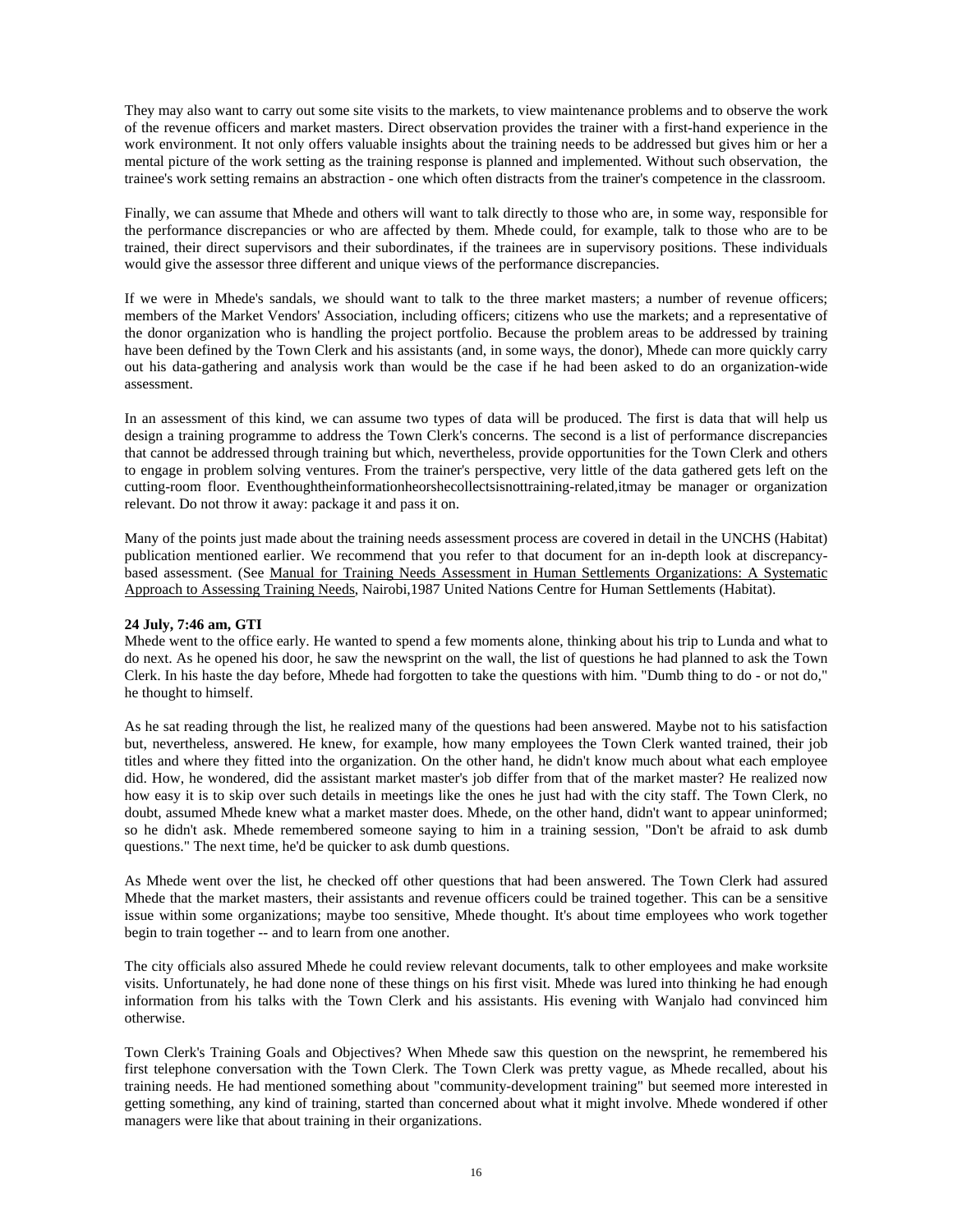The short meetings yesterday confirmed there was some kind of community-development problem, but Mhede was still unclear about it, and there were all those other problems the Town Clerk never mentioned in his initial conversations with Mhede - things like revenue collections, market maintenance and record keeping. His colleague Ola was right. You can't sit in your office and decide what someone's training needs are.

Mhede also realized, as he got to the end of his checklist of questions, that he was still in the dark about a lot of details, The Town Clerk said he didn't want his employees gone for training over a "prolonged period of time." Mhede had no idea what the Town Clerk meant by a "prolonged period of time," nor had they talked about where to hold the training - or when. Mhede had assumed the training would take place at GTI, but now he wasn't sure.

Mhede picked up his coffee cup and headed for the cafeteria. "I've got to get back to Lunda and ask a lot more questions if I'm going to plan this thing right. But first, I need to brief the principal and tell her what I plan to do. And then, call the market master and set up some more appointments."

Mhede's pace quickened as he thought of all the things he had to do.

#### **29 July, mid-morning, Lunda**

Mhede checked into the local-government guest house in Lunda. He had made reservations for two nights, hoping that would be sufficient time to gather the other information he needed to plan the training programme for the city. Before going to City Hall, he reviewed his "to do" list one more time.

#### To Do:

See the following people:

- two or three market masters
- two or three assistants
- several revenue officers
- the head of the vendors' association
- several vendors

Get the following documents:

- revenue statements from all three markets
- revenue officers' reports (original copies and those that have been rewritten)
- correspondence/reports on Vendors' Association squabble

Field visits:

• to at least two of three markets

Mhede stuck the checklist in his pocket, dropped his room key at the front desk and headed out to meet Kaabwe, the chief market master, for his first meeting of the day.

#### **2 August, back at GTI**

Mhede finished writing a long memorandum to the principal about the Lunda training project, with a carbon copy to the Head of his Department, although the department head was still away on long-term training. Mhede wanted to keep them both informed about the project. Also, the memo would be a good reminder of what he needed to consider in planning the programme.

#### **MEMO**

| TO:      | Mrs. G.S. Katisa, Principal (c.c. Head of Department) |
|----------|-------------------------------------------------------|
| FROM:    | M. Ochra. Lecturer                                    |
| SUBJECT: | Lunda City Training Proposal                          |
| DATE:    | 2 August 1990                                         |

This memo is to update you and others about the proposed market manager training for the city of Lunda.

On l8 July, I received a phone call from the Town Clerk of Lunda, Moses Nkosa, requesting training assistance in community development for some of his officers. On 19 July, I visited the Town Clerk and two of his key department heads (the finance director, Obed Ndozo and the chief market master, Akawe Kaabwe) to discuss the proposed training in detail. A follow-up visit was conducted 29-31 July to carry out an in-depth training needs assessment of the problem areas identified in the earlier meeting.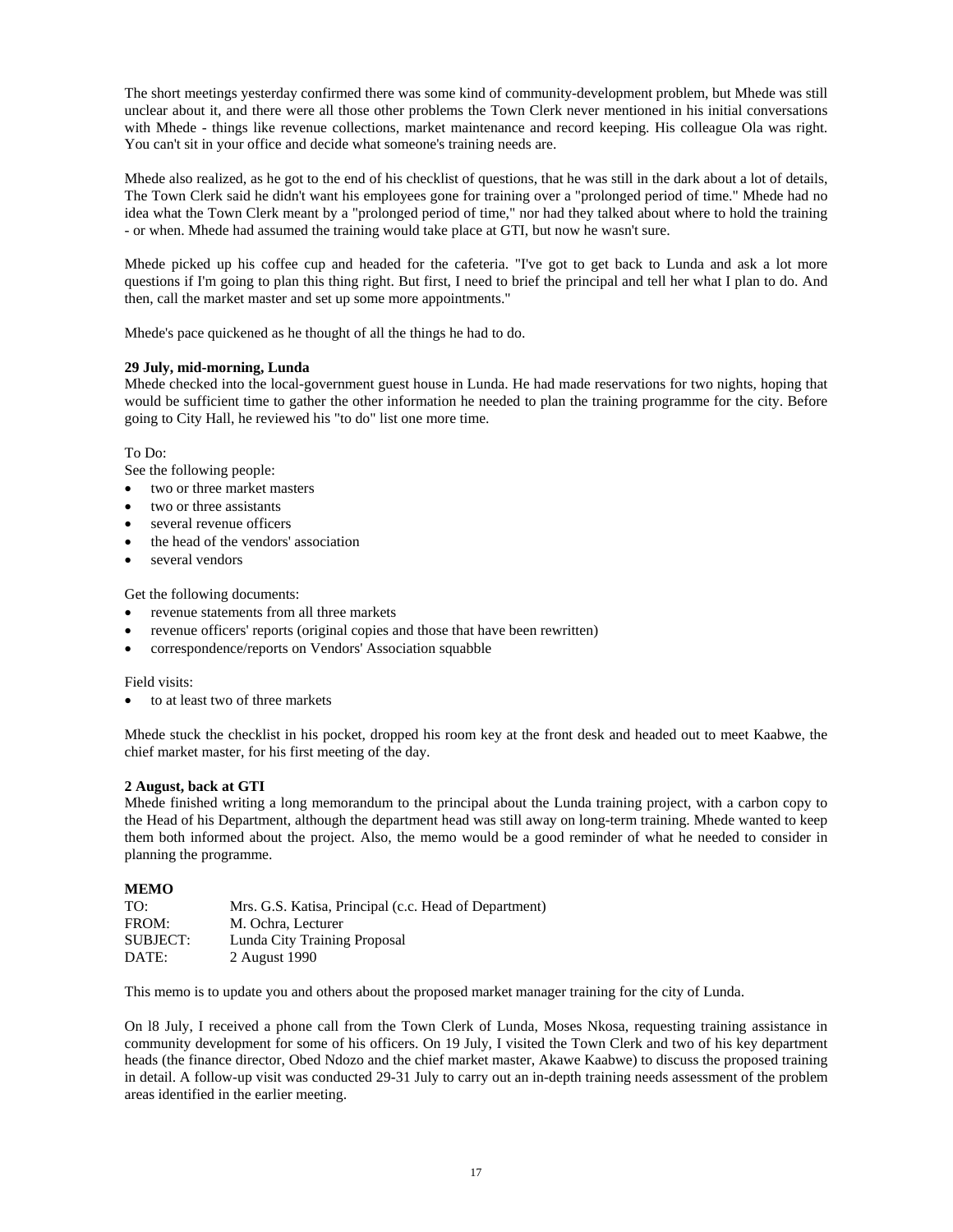At the initial meeting, the Town Clerk and his officers identified four areas where they believed training could be of assistance in the management and operation of their low-income neighbourhood markets. These included: (a) revenue collection shortfalls; (b) market maintenance; (c) the deteriorating relationship between the city and the market vendors; and (d) the quality of report writing by the revenue officers. The following is a summary of what was learned about each of these performance-discrepancy areas.

1. Market Revenues: At the initial meeting, I was told market revenues are only 60 per cent of their potential. Further investigation determined that the percentage of revenues collected varies significantly from market to market. In the three markets targeted for training, the range is from 47 per cent to nearly 74 per cent. In discussing the issue with various officials, I got different perceptions of why revenue collections are so low. The market masters believe many of the revenue officers are diverting sizeable portions of the fees to their own pockets, and this accounts for the poor collection rates. The revenue officers immediately complained of being overworked and underpaid. They said it was impossible to visit all the stalls every day, given the circumstances. After much probing on my part, I learned of several issues, which affect their performance. Transportation to the markets is a problem and often cuts into their workday. They are asked to prepare daily and weekly reports for the finance director: Often these must be rewritten. This is a task they dislike doing and say they have never been given any training or coaching for writing. Finally, the Vendors' Association, they believe, tells it's members to harass them so they can't do their work.

Observing these officers in the field leads me to believe there are other factors, which may also affect their performance. They do not appear to be very well organized in carrying out their collections. They waste a lot of time talking to people and seem to be unprofessional in overall appearance and attitude toward their job responsibilities. On three occasions, I saw revenue collectors arguing with vendors. These officers apparently receive no direct field supervision: When I asked one of the officers about supervision, he said he and other revenue officers are supervised directly by the finance director. This practice is puzzling, since the market masters also report to Finance and could play a supervisory role.

Finally, in regard to the shortfall of market revenue, I noticed several vacant stalls in each of the markets, while some vendors had set up business just outside the market entrances. I was told these "informal vendors" do not pay market fees. Several revenue officers said vacancies contribute substantially to the shortfall of market revenue.

There are obviously a number of issues (performance discrepancies that contribute to the low level of market fees being collected. Only a few seem amenable to training solutions.

- 2. Market Maintenance: Market maintenance was identified by the Town Clerk and two of his department heads as being a problem they wanted addressed through training. It was unclear, as a result of our initial meeting, what they meant by "maintenance." Upon my return, I found the market masters and revenue officers were upset about the maintenance of the markets. In further discussions I learned they have no jurisdiction over any kind of market maintenance: It is a function of the Public Works Department. The finance director and chief market master confirmed what the officers in the field had said: Both admitted great frustration concerning the maintenance problems and thought, as they put it, "Training couldn't hurt and might even help the situation." After some discussion, these two men agreed to drop maintenance as a problem to be addressed through training: They said they would inform the Town Clerk of our discussion.
- 3. Quality of Written Reports: On the first day that we met, the finance director had complained bitterly about the quality of the reports being turned in by the revenue officers. I reviewed some of these reports and concur with the director's assessment. However, in talking with several of the revenue officers, I got different insights, which should help us design a training response to this performance discrepancy. First, the revenue officers are asked to report information for which they have little data -- or responsibility. Many questions on the form are designed to record information the market master has but which is not available to individual revenue officers. Secondly, the forms are difficult to fill out, and the instructions are ambiguous. They could be simplified: In fact, in the interviews I conducted, three different revenue officers offered suggestions to simplify the forms. Finally, only one of the officers interviewed said he had received training on how to complete these reports: Others said the only feed back they get from the Finance Department is criticism.
- 4. City-Vendor Relationships: The relationship between the city officers and the vendors is complex and seems to be deteriorating. Both sides are locked into believing the other side is to blame for all the conflict. The city officers are under the impression the Vendors' Association wants to take over the markets, while the vendors say the city never listens to their complaints. The vendors are concerned about the lack of maintenance and water service, but the complaint I heard most often had to do with market fees. Mrs. Wyacki, chairwoman of the Vendors' Association, said not every vendor is paying the same fees: some vendors are not paying at all.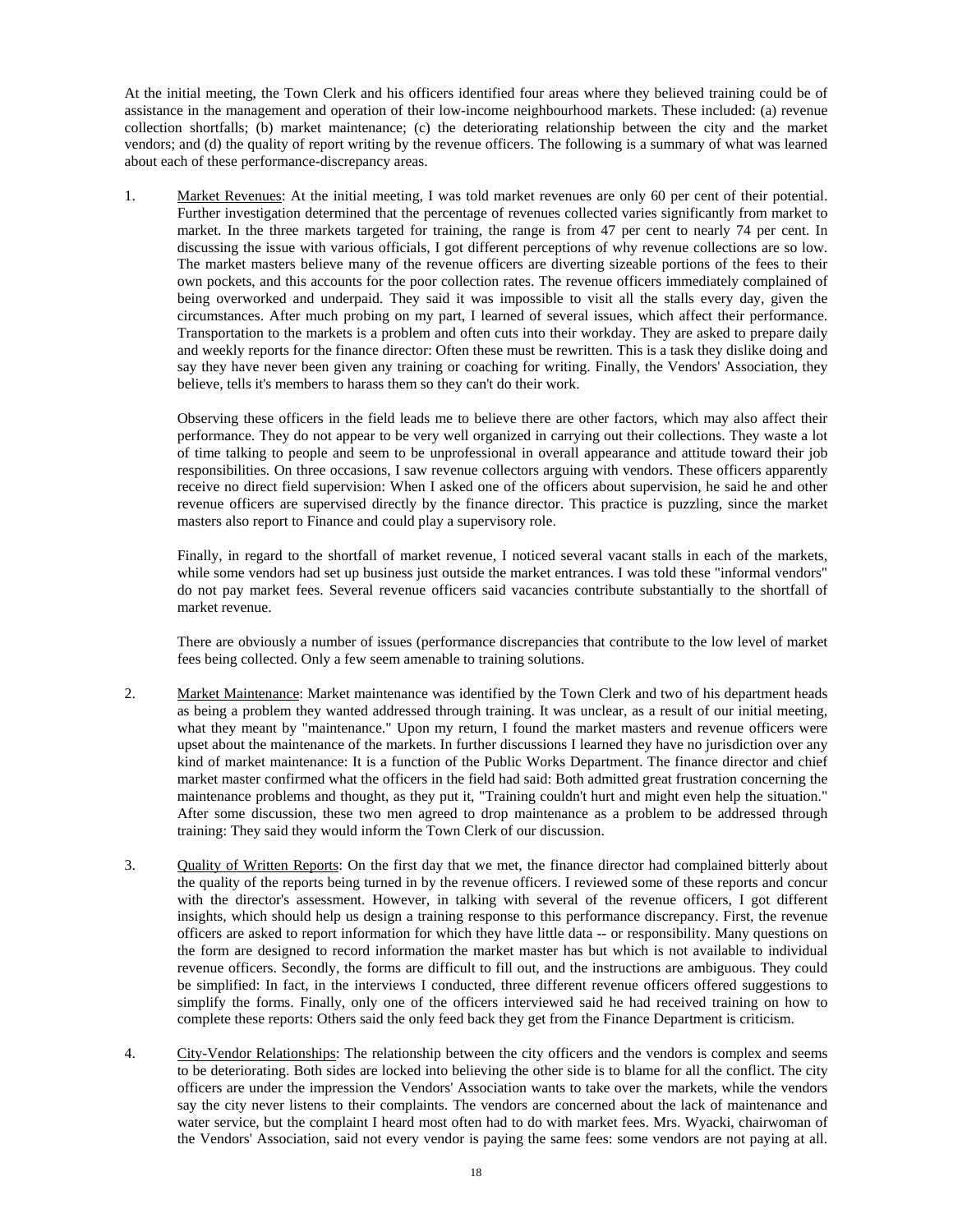She believes her association can help manage the markets. She mentioned revenue collection and maintenance as two areas where the association could assist, but, according to Mrs. Wyacki, the city doesn't want to cooperate.

The market masters were not specific about their complaints regarding the vendors, except for what they called "political interference." Apparently, the vendors have been complaining to their elected councillors. This has resulted in the market masters and assistants being threatened with lose of their jobs if they "don't start behaving themselves." The vendors, on the other hand, say they wouldn't go to their councillors to complain if the market masters would just start listening to them.

This situation calls for some kind of intervention, but I am uncertain about what we can do through training to help resolve this conflict.

#### **Scheduling the training**

After my first meeting with the Town Clerk, finance director and chief market master on 19 July, they met and discussed the proposed training in some depth. When I met this time with the chief market master, he asked if we could: (a) hold the training as soon as possible (within the next three months); (b) conduct it in Lunda; and, (c) schedule the training in one-day or two-day time blocks and spread it over several weeks, if necessary. The market master said it was impossible to release these officers for any long periods of time because of their job responsibilities. As he said, "We can't shut the markets down so these officers can get a little training."

I'm concerned whether we can provide training of any substance for these officers in such short time periods.

#### **Possible funding**

Before leaving Lunda, I met Ms. Freda Olsen of the Scandinavian International Assistance Agency (SIAA). Her organization is prepared to provide financial help to the city to upgrade its low-income markets, if certain conditions precedent are met. (By the way, I hesitated to meet with Ms.0lsen, but the Town Clerk arranged the meeting, so I felt I had no choice.)

Ms. Olsen reiterated what the Town Clerk had told me earlier. SIAA will require a specific increase in market revenues (15 per cent over 12 months) before it will give final funding approval. In addition, Ms. Olsen said she thought training could help improve the revenue situation and had conveyed the same message to city officials. This is, no doubt, why the city officials are so interested in completing training for the market and revenue officers as quickly as possible.

Ms. Olsen also mentioned the conflict between the Market Vendors' Association and the city. She said she had experience in what she called "conflict-resolution training" and offered to be of assistance in this area, if we were interested.

Finally, Ms. Olsen said she was pleased that GTI had been brought into the project to provide training assistance. SIAA apparently has a strong commitment to "practical training" (as she called it) and has earmarked the equivalent of \$US 10,000 for training under this project. While she said the final decision on how to spend these training funds is up to the city, SIAA is, nevertheless, interested in reviewing any proposals. She also said she looks forward to seeing GTI's proposal.

One final note: In my assessment of training needs, I kept coming up with information (and ideas) which have nothing to do with training the market masters and revenue officers. What do you suggest I do with these?

I should appreciate an opportunity to meet with you as soon as possible on this project.

#### *Questions to reader*

- In Mhede's memorandum to the principal, he mentioned all of the non-training-related information he gathered in his inquiries into training. What would you do with this information if you were Mhede?
- At this point in the training cycle, what additional information or data do you think you would need, if you were Mhede, to begin to design training events for the city of Lunda?
- What would you do next?

#### *Commentary*

Mhede Ochra's back on track. We believe he is now in a good position to begin his training design. Before moving on to the next step, let's take a look at what happened in Mhede's second trip to Lunda.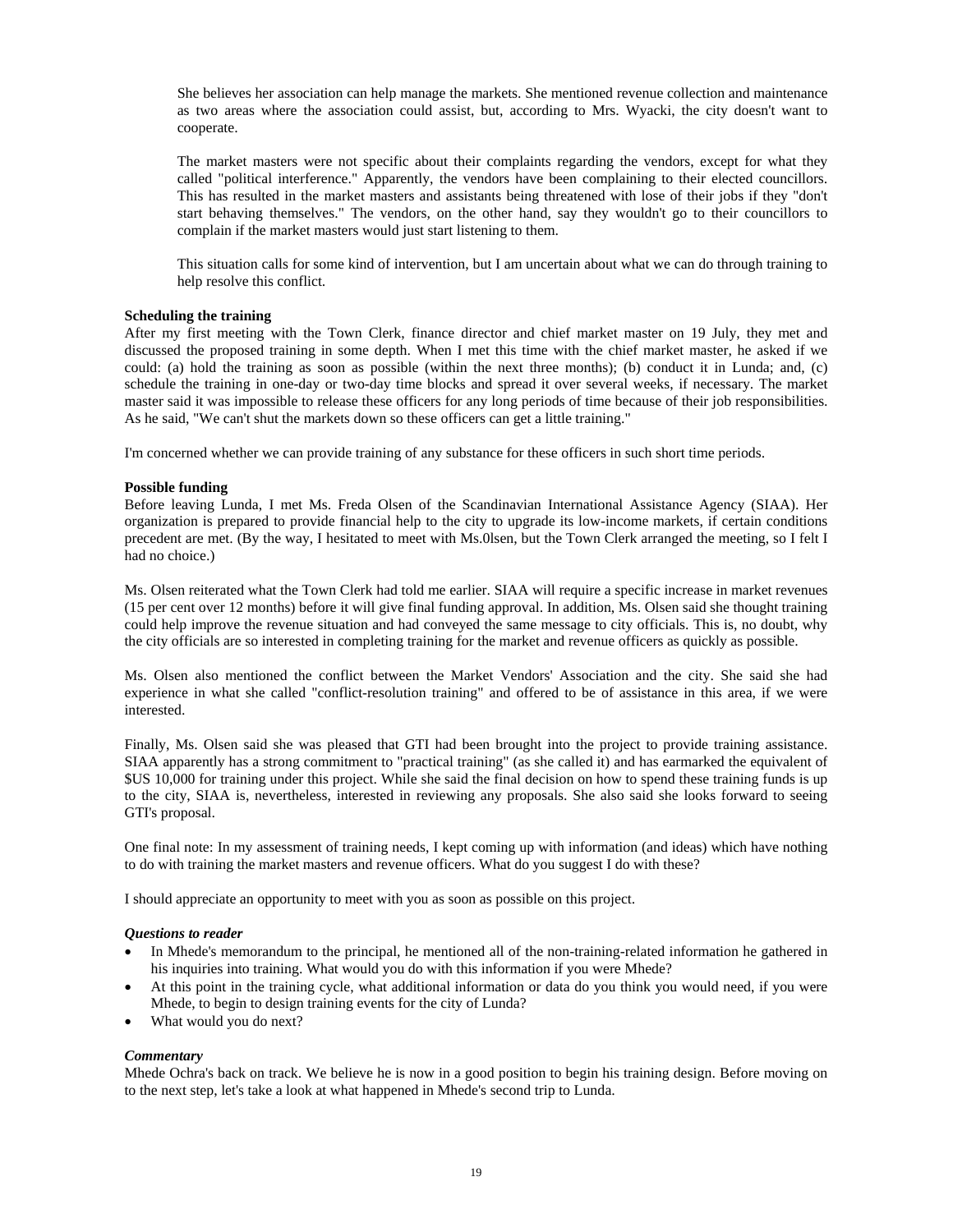First, he was well organized (even remembered his "to do" list). The success of most meetings of the kind Mhede held with the city is largely dependent on the degree of preparation we are willing to put into them before we hold them.

Secondly, Mhede took seriously the idea of scanning the environment in different ways. He not only talked to different. people, he also looked at documents and spent some time observing what was happening in the proposed trainee work settings. Also, Mhede could have prepared a survey questionnaire from the information and data he gathered (as suggested in the UNCHS (Habitat) manual on training needs assessment). In this case, the training group is relatively small and the training needs confined to specific concerns, so further data gathering and analysis did not seem necessary.

Thirdly, he got different perspectives on the problems the Town Clerk wanted addressed through training. These different perceptions will be invaluable when Mhede begins to design the training response.

Fourthly, Mhede was able to eliminate one of the four initial "training needs" by asking probing questions. Market maintenance, if you recall, is not a responsibility of the Finance Department. While there may be training needs associated with the maintenance function and the Public Works Department, it does not seem appropriate to address those needs at this time.

On the other hand, Mhede has learned a great deal in his visits about issues and concerns that have very little to do with training. He asked his boss "what to do with these," and right fully so. The trainer, in our judgement, has a responsibility to report non-training related information he or she might receive, in an assessment of this kind, back to the chief executive of the organizationaskingforthetraining.Notonlywilithisstrengthenthemanager'shandincarrying out non-training-related management decisions, it should also strengthen the client's confidence in the trainer.

We have just spent more time and space than we had originally intended on **Assessing Training Needs,** since the topic is covered in considerable depth in a companion UNCHS (Habitat) document. The reason is obvious, at least to us. Assessing the client's training needs is, in most cases, the single most important function we perform as trainers, and, yet, we often do it poorly – or not at all. Again, we ask you to think about your own experience as a trainer. Also, reflect for a moment about Mhede's experience in the case study. Would he have been prepared to sit down and design training to meet his client's training needs after the initial phone call or, even, after the initial visit? We think not. Nevertheless, we all have had the experience of pulling something 'off the shelf " in response to a training request or suggesting the client enroll his officers for a general course designed l0 years ago and not offered until sometime next year. There are times when we have few other choices, and there are other times when we either do not know how to respond or do not take the time to do it. Client-responsive training is not always the easy way out - but it can be very satisfying to you and your client.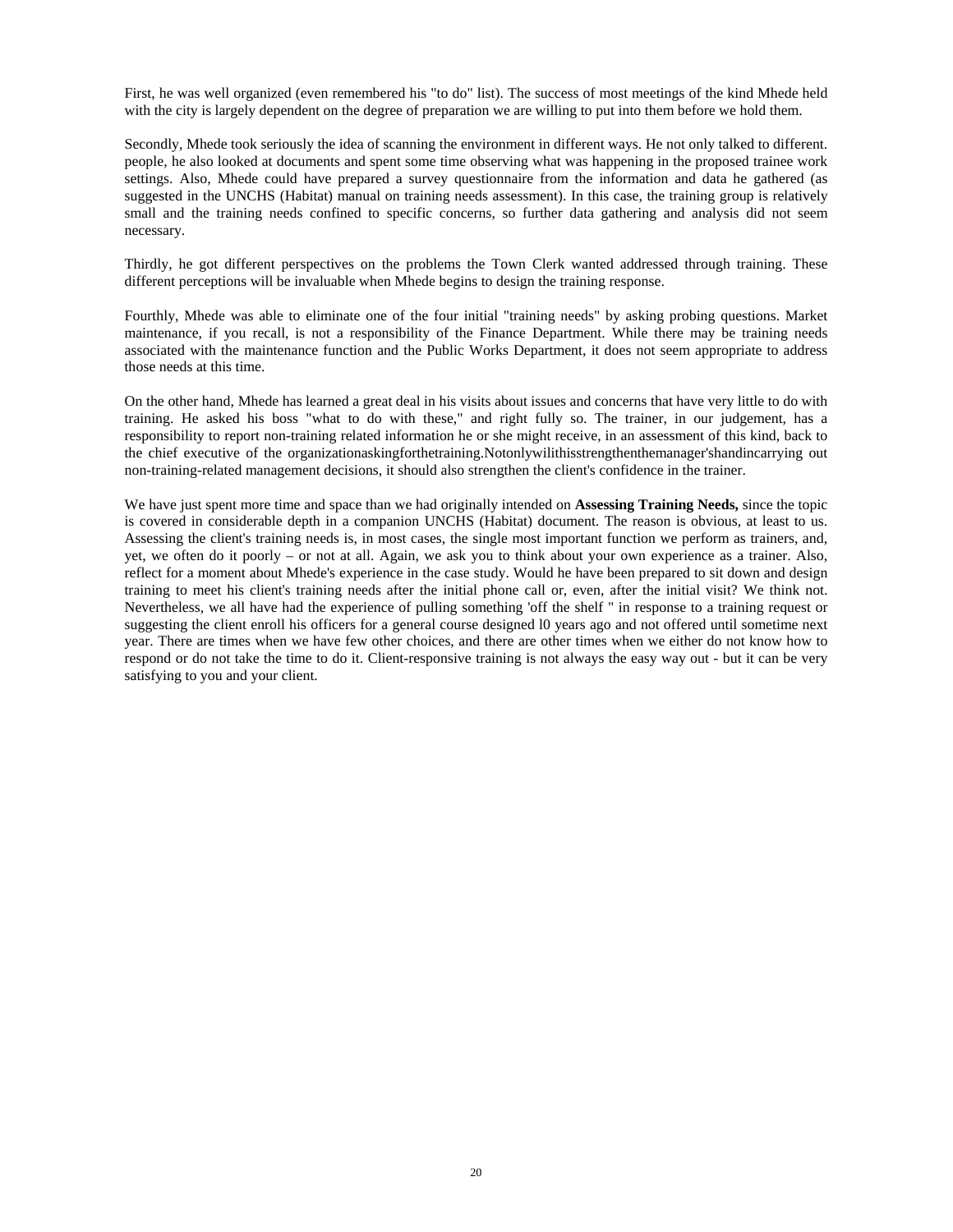## **3. WRITING OBJECTIVES**

#### *Questions to reader*

Given what you know about the training needs of the City of Lunda's Finance Department, write learning objectives to meet these needs.

#### *Case Study*

#### **4 August, 10:35 am, GTI staff lounge**

It is customary for the GTI staff and faculty to meet for tea twice a day, informally, in the small dining room next to the principal's office. The principal, Mrs. Katisa, joined Mhede at one of the tables and personally thanked him for the report on Lunda's training needs and his initiative in following upon the request by the Town Clerk. Then she asked, "Do you mind, Mhede, if I say a word or two a bout your efforts, to the rest of the faculty while we have them together?"

"Well, no, I guess not," mumbled Mhede, not sure what the principal was about to say.

She raised her voice and spoke, "Could I have your attention for just a moment, please?"

The tea-time buzz softened, and Mrs. Katisa spoke. "As you know, I've been out of town for a few days attending a conference on community services and organizational effectiveness. Incidentally, it was co-sponsored by our Directorate of Personnel Management and two line ministries, Local Government and Works and Housing. These two ministries have been under a lot of pressure from the president and others to improve their services, particularly their services to the poor."

"Well, as it turned out," Mrs. Katisa continued, "the ministries weren't the only ones who came under fire at the conference. The Permanent Secretaries of both ministries had some unkind words to say a bout the support they get from other agencies, particularly from public training institutes, like ours. It's pretty hard not to agree with them when, as I sat listening to their complaints, I realized that many of our courses haven't changed much over the years.

Mrs. Katisa went on to say how Mr. Mbogua, the permanent secretary of the Ministry for Local Government, had cornered her at one of the tea breaks. "Grace," he said, "you've got to help us take a new look at how we manage our local governments. You and I both know these organizations aren't very effective. The kind of training GTI and other institutes provide -- I'm talking about those long, academic courses you run -- just isn't helping us much on a day-today basis. Local governments need help to solve some of their immediate problems, like patching potholes or getting along better with community groups or raising more revenue from their markets and bus stops."

"Well," Mrs. Katisa continued, "Mr. Mbogua is right. We don't give them much support or assistance when they need it. That's why I was so excited when I went through my in-box this morning and found a memo from Mhede. He's been in Lunda doing exactly what the P.S. says we should be doing, helping the Town Clerk and his staff solve problems."

Mrs. Katisa turned toward Mhede and said," I really appreciate your initiative and good work on the Lunda training request. As soon as you get your training objectives in writing, let me know. I want to be on top of this project in case either Ms. Olsen or Moses Nkosa give me a call."

Mhede practically floated back to his office after the principal's kind remarks about his work in Lunda. Under the previous principal, he would probably have been reprimanded for taking the initiative. "But then," he thought, "I've kept the principal informed about the project and haven't made any major decisions or moves without her consent."

Ola caught up with Mhede just as he was entering his office. "Nice comments by the principal, Mhede. When are you going to let some of the rest of us in on the project?"

"Matter of fact, Ola," Mhede said, "I've been thinking about asking you to help me with the design and delivery. Interested?"

"You bet, when do we begin?"

"How about tomorrow morning? I should have the training objectives written by then."

As Ola shut the door to her office, she thought it a bit strange that Mhede wanted to write the training objectives without her, particularly if she was going to work on the project, but she didn't say anything. She found writing training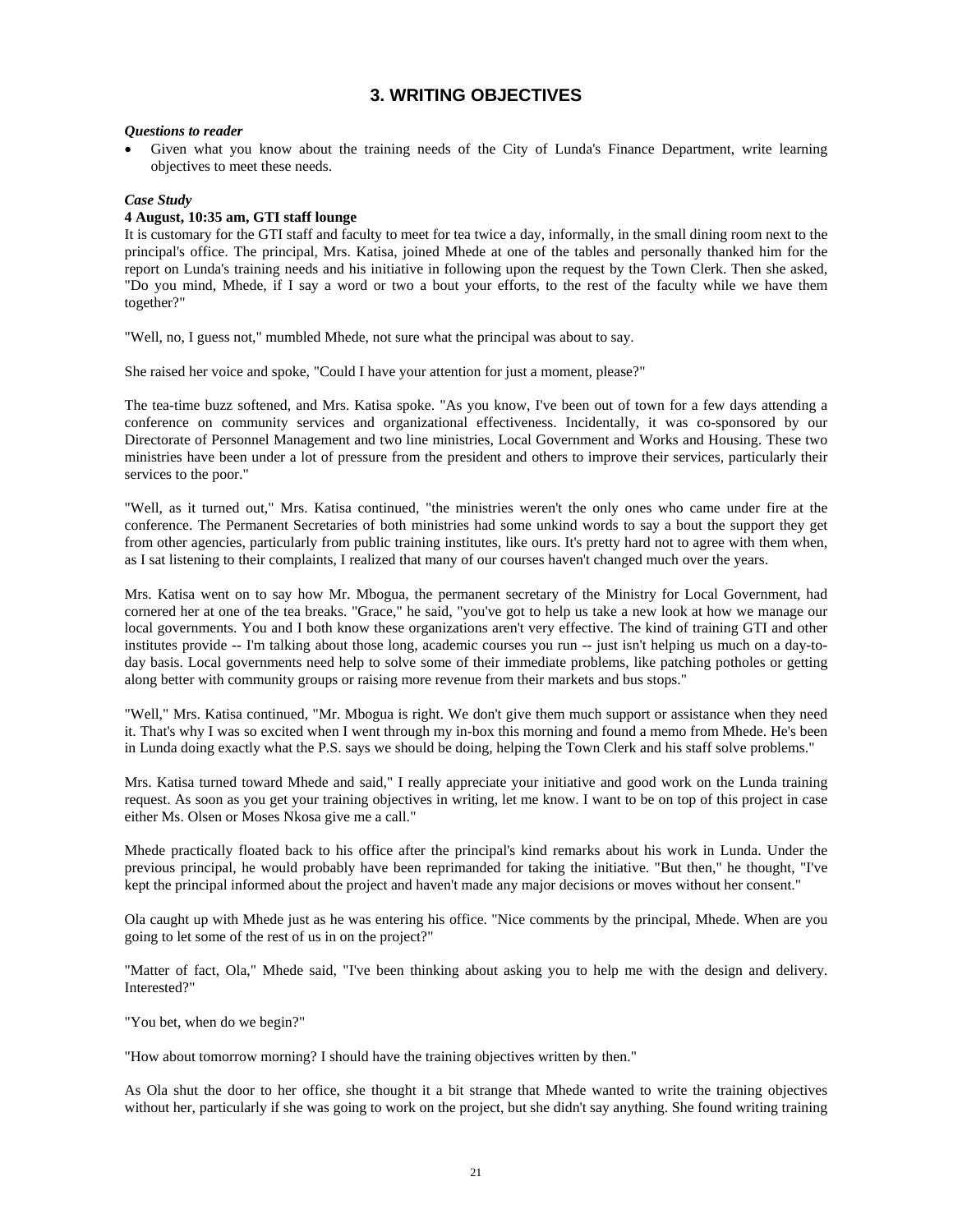objectives to be a tedious, boring task, and, besides, she had some other things to do before she got too involved in a new project.

Two things bothered Mhede as he sat down at his desk. First, he shouldn't have asked Ola to work on the project without the principal's approval. "Guess I got a little carried away," he thought. The second thing on his mind was a little more serious. Mrs. Katisa had asked to see his training objectives for the Lunda programme. He wasn't sure he knew how to write them - at least in a way that would satisfy the principal.

When Mrs. Katisa was named principal last year, he recalled, she immediately reviewed GTI's long-standing certificate courses and ordered some changes. The first was a rewriting of the course objectives. The principal said most of them had nothing to do with what they were intended to achieve. According to her, they read more like course outlines than learning objectives. Now Mhede was faced with drafting a few objective statements of his own, to her standards, and it worried him. After all, he was riding high from his tea time accolades: He didn't want to do anything to diminish the principal's confidence in him.

Later that afternoon, Mhede knocked on Ola's door, but there was no answer. He slipped a copy of the objectives he had just written under her door with the following note:

*Ola: Here's my first draft of the workshop objectives. If you get a chance, could you review them before we get together tomorrow? I'll see you around nine. Thanks, Mhede.* 

#### LUNDA WORKSHOP OBJECTIVES

- 1. To discuss ways to collect more market revenue for the city<br>2. To know how to write better revenue reports for the Finance
- 2. To know how to write better revenue reports for the Finance Department
- 3. To provide lectures and discussions about the importance of community development in running markets and other public facilities

#### *Questions to reader*

- How do these objectives compare with those you wrote earlier based on your understanding of Lunda's training needs?
- How could Mhede strengthen the set of objectives he has just written for the Lunda workshop?

#### **5 August, 9:00 am, Ola's office, GTI**

"Did you get my list of objectives, Ola?"

"Yes," Ola replied, "but I've got to tell you, Mhede, they need a lot of work before we turn them over to Mrs. Katisa. Otherwise, she may run us both out of the institute- you know how finicky she can be about course objectives."

"They're that bad?" asked Mhede, dejectedly.

"Yes, pretty bad," was the reply.

"Well then," said Mhede, with determination in hie voice, "let's get to work on them."

Luckily, Ola had an old copy of a small book written many years ago by an American educator, Robert Mager. It was Preparing Instructional Objectives. Ola and Mhede went through Mager's book quickly to pull out some of his key thoughts.

"An objective is an intent communicated by a statement describing a proposed change in a learner - a statement of what the learner is to be like when he has successfully completed a learning experience."

"An instructional objective describes an intended outcome rather than a description or summary of content - it describes what the learner will be DOING when demonstrating hie achievement of the objective."

"To state an objective that will successfully communicate your educational intent, you will sometimes have to define terminal behaviour further by stating the conditions you will impose upon the learner when he is demonstrating the mastery of the objective."

"If you can specify at least the minimum acceptable performance for each objective, you will have a performance standard against which to test your instructional objectives ... a means for determining whether your programmes are successful in achieving your instructional intent."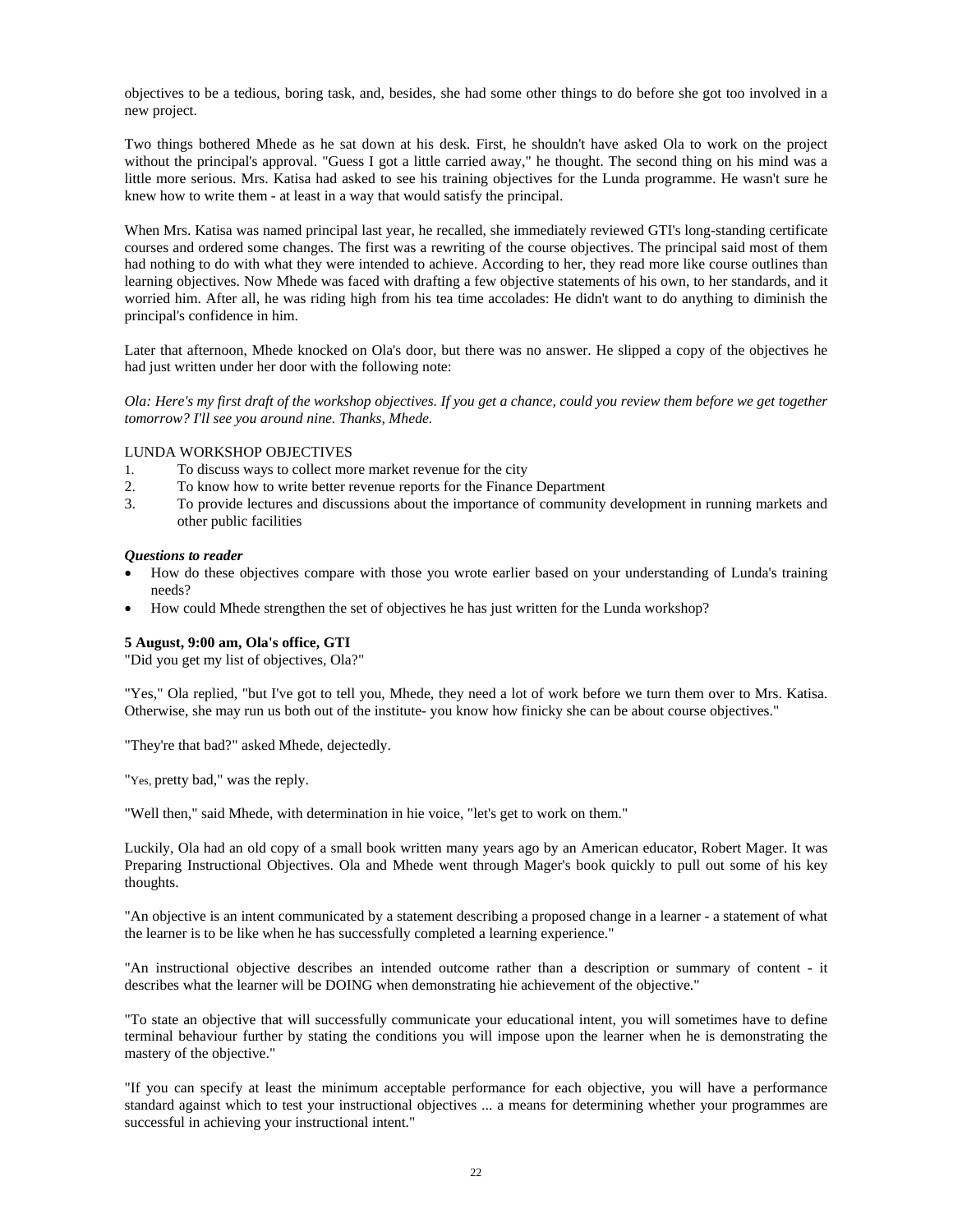After Mhede had written these statements on Ola's blackboard, she commented, "seems to me Mager is focusing on three things: performance (What will the trainee be able to do at the end of the training?); conditions (in other words, under what constraints or limitations will the trainee's performance have to take place?); and, finally, what criteria will be used to describe acceptable performance."

"Ola," Mhede interjected, "it all sounds so simple, but why do trainers have such a difficult time stating what it is they want to accomplish? Some of the best trainers I know can't write decent training objectives!"

"I think you just said it, Mhede. The trainer has a difficult time saying what he wants to accomplish - what he, the trainer wants to do. Get it? Mager is saying, what will the trainee, the participant be able to do by the end of the training. It's subtle, Mhede, but I think..."

Mhede jumped in: "So darned subtle I'm not sure I understand it. Anyway, let's get on with it. The sooner we get this task out of the way the happier I'll be!"

They reviewed Mhede's field notes and listed the three performance discrepancies the Town Clerk, his staff and Mhede had agreed upon: (1) market revenues were only 60 percent of their potential; (2) over one third of the revenue officers reports to the Finance Department had to he rewritten; and (3) the relationship between the market masters and revenue officers, and the market vendors had deteriorated over the past year.

Mhede and Ola selected the revenue-report-writing problem first and began to work with it, trying to use Mager's concepts of performance, conditions and criteria. The concept of the trainee's performance seemed pretty simple. Wasn't it to write revenue reports that would he acceptable to the finance director? Conditions, on the other hand, weren't so simple. As Mager described them, they were the constraints or limitations under which the report writing would take place. Ola and Mhede decided one condition was to complete the report in the field using the form provided by the department, but there were problems with the report form. A number of revenue officers said it was too complicated: others said it contained questions to which they didn't have answers.

"Maybe the form needs to be changed?" Mhede asked. "But is that a training need? Probably not unless... "

"Unless, what?" Ola asked.

"Unless we define one of the training results as a creative idea," said Mhede. "I remember reading an article, several months ago, that described learning results in four ways - new knowledge, understanding and awareness; new skills; new attitudes, values and priorities; and finally, creative ideas. What if we had the revenue officers design a report form that was easy to use, gave the finance director all the information and data he needed and helped the revenue officers do it right the first time. Now, wouldn't that training result he a creative idea?"

"I guess so," Ola responded, "but how do you design a training programme to do that? Sounds like the manager's responsibility, not something the revenue officers should do. On the other hand, if the officers did come up with a new form, I'll bet they'd be motivated to use it."

"Good point, Ola. Now, where were we?" Mhede asked as he began to worry about getting the training objectives written before the end of the day.

The two trainers struggled through this task, often having spirited arguments a bout what represented a condition and a criteria. Even Mager wasn't much help on these points. If, for example, the criteria (statements of acceptable performance) include getting reports to the boss on time, is that also a condition or limitation under which the performance must take place? Mhede and Ola decided about mid-afternoon that these kinds of rhetorical discussions were useful and interesting -- but also, <u>very</u> time-consuming. They quickened their pace, recognizing that many of the training objectives they would write could be open to interpretation by others. What they hoped to do was eliminate the potential for misinterpretation.

About nine o'clock that evening, Ola and Mhede stuck their paper under the carriage of their secretary's typewriter and went off to their favourite hotel for a late dinner of mbuzi, ugali and sukuma wiki.

#### **6 August, 10:30 am, Ola's office, GTI**

When Ola sat down, she saw a copy of the training objectives on her desk. As she picked them up to proof them, she said to herself, "Shua certainly does good work."

*Shua: Could you type these training objectives the first thing in the morning? We may be a bit late since we workerd long into the night. Thanks. Ola/Mhede*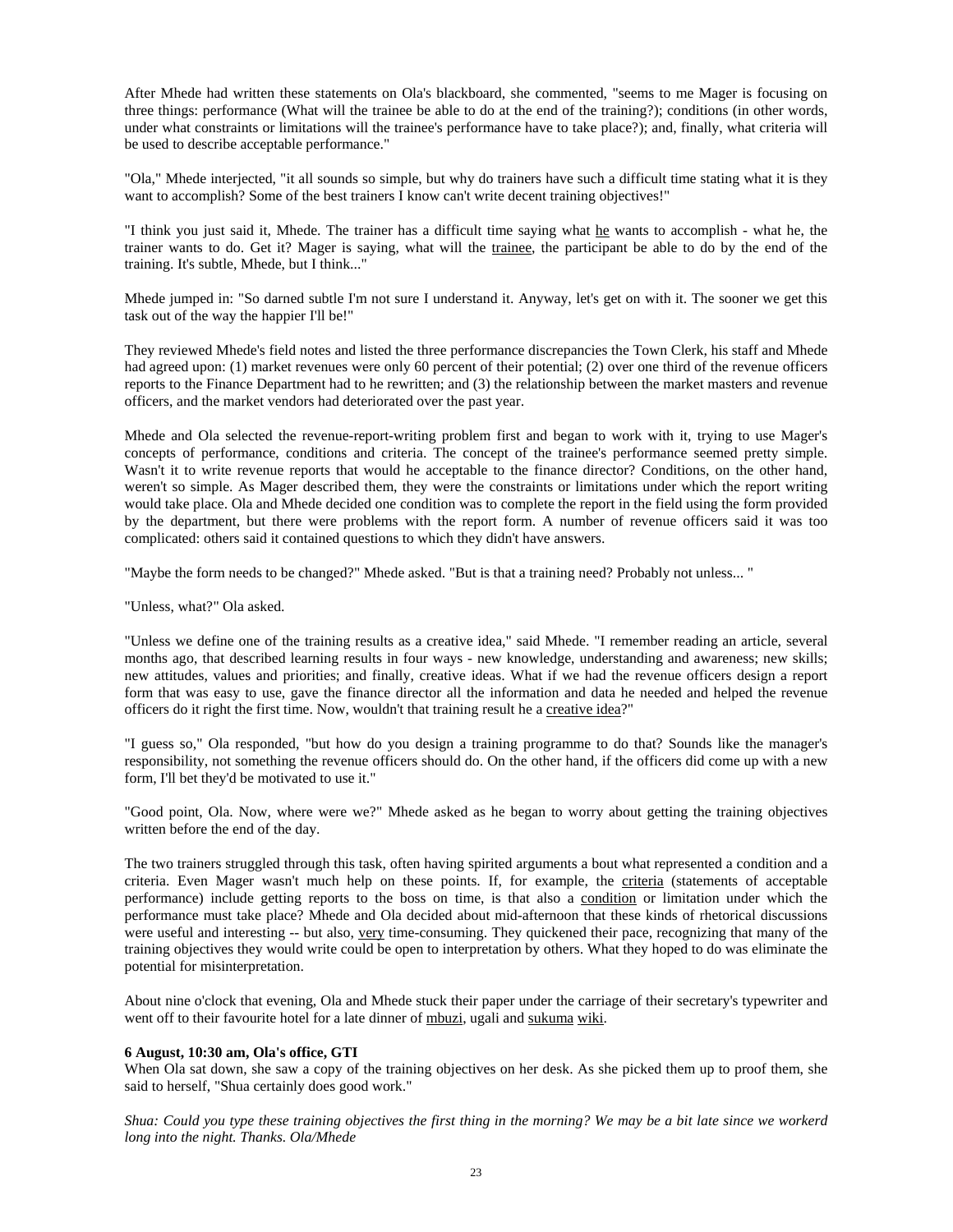#### *Proposed Lunda workshop goals and objectives*

#### **A. Revenue report writing skills**

Overall Goal: To improve the quality and accuracy of the city market revenue field records and reports.

#### **Training objectives:** By the end of the workshop, participants will be able to:

- a. produce an improved market-revenue reporting form that is acceptable to the Finance Director and easy for revenue officers to complete in the field
- b. complete their daily revenue reports in the field with an acceptance rate of at least 90 per cent

#### **B. Increase market revenues**

 Overall Goal: To increase market revenues in three targeted areas by a minimum of 20 per cent in the six months following the workshop.

 **Training Objectives:** By the end of workshop, participants will have:

- a. identified at least five ways in which revenues can be increased in the markets where they have responsibilities and jurisdiction
- b. increased their knowledge and skills in vendor contact and time management to the extent they can increase the number of daily collections by 20 per cent within three months of the completion of the workshop.

#### **C. Improved city-vendor relationships**

 Overall Goal: To improve day-to-day working relationship between the city market masters and revenue officers and the market vendors.

 **Training objectives:** By the end of the workshop, the participants will have:

- a. increased their knowledge and understanding of community-development concepts and practices designed to decrease intergroup misunderstandings and tensions
- b. met with a representative group of market vendors to understand the issues and concerns resulting in the deterioration of the relationship between the city officers and vendors.

#### *Questions to reader*

- Which of the above objectives meet, to the greatest extent, the components of performance, conditions and criteria, as discussed in the text of the case study?
- What could Mhede and Ola have done, in writing these objectives, to increase their ability to measure the longterm impact of the training on the performance of the individual trainees and the organization?

#### *Commentary*

Writing training objectives, particularly if there is intent to meet the criteria of academics like Robert Mager, can be a frustrating experience. In fact, we experienced just such emotions when trying to set up this case study. The problems one encounters in writing rigorous objectives are many. First, training is designed to change behaviour - individual, team or group, and organizational behaviour. From our perspective, that is the bottom line. If behaviour does not change, training has been wasted. This is one of the fundamental differences between training and education. Secondly, the behavioural change we are looking for in training is on-the-job, not in the classroom, although it is nice to see it develop there as well.

 The academics who instruct us on the proper way to write training objectives rarely apply their own theory and criteria to messy organizational problems or performance discrepancies, when they give examples in their textbooks, particularly, those that cut across a myriad of jurisdictional and interpersonal boundaries. As Mhede and Ola discovered, trying to write a training objective that demonstrates what a revenue officer will be able to do **in the classroom** at the end of a training session to demonstrate his ability to lessen intergroup tensions **in the community**  under certain conditions based on specific criteria, is difficult, if not impossible. In fact, it's even hard to follow that train of thought!

Learning objectives are also difficult to frame because they often encompass subjective standards. Take the issue, in the case study, of unacceptable revenue reports as submitted by the revenue officers to the Finance Director. Training is only one of many options to overcome the performance discrepancy and may not be the best. What if the current Finance Director resigns, another one takes his place and the new director says, "I don't see anything wrong with these reports. Why spend scarce resources on training our officers to make them better?" Has the performance of the revenue officer suddenly improved? Probably not. On the other hand, the performance discrepancy as originally defined no longer exists. This decision by the new director might have uncovered a new discrepancy. That is, management's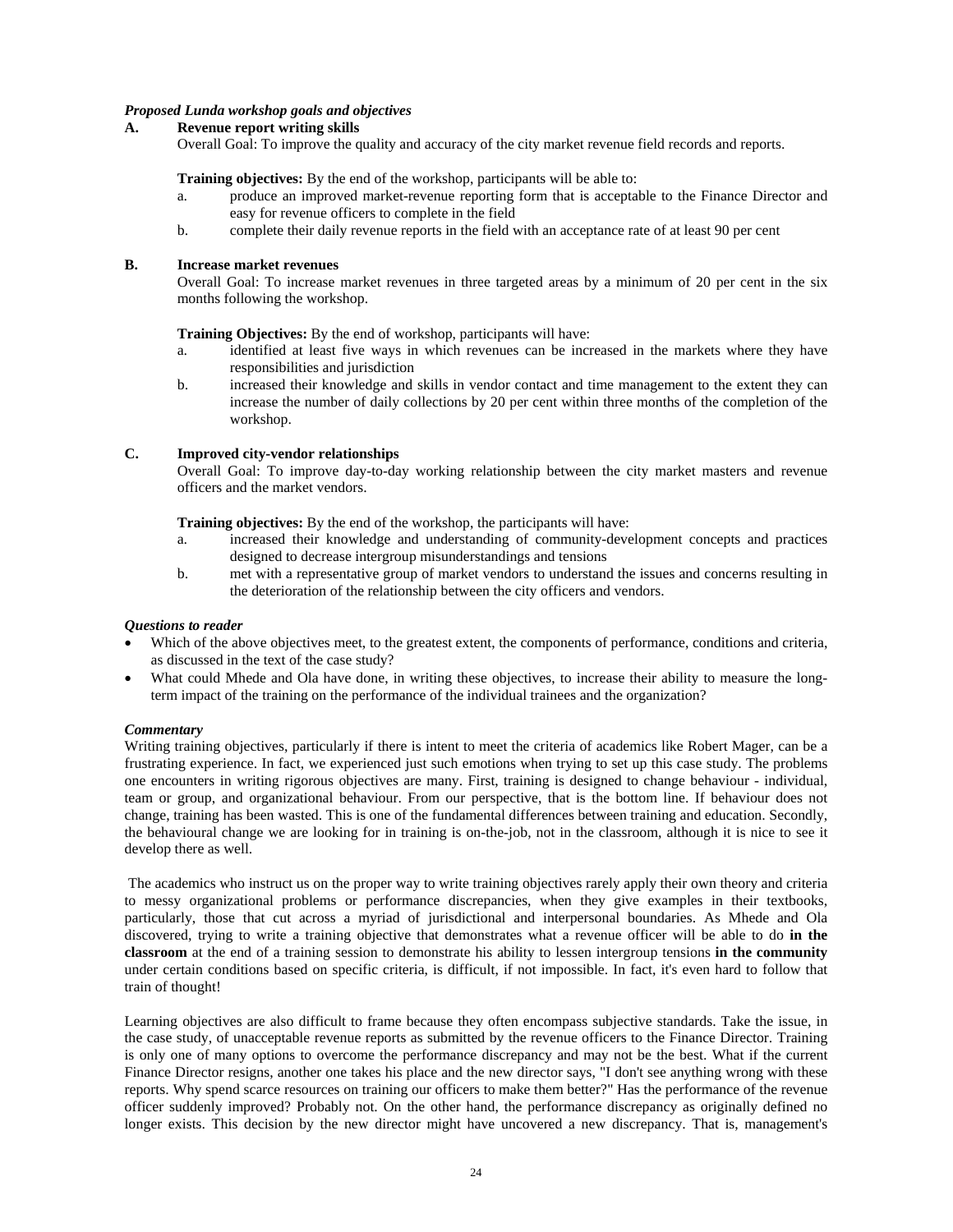inability to distinguish quality work from that which is mediocre. Lowering standards is always an option when performance gaps exist. We are not advocating a drop in standards as a preferred option, although at times it might be. We are simply pointing out its availability to the manager as an option.

Another management option is to redefine roles and responsibilities. The Finance Director, in our case study, could decide the assistant market masters should take over report writing and leave the revenue officers to concentrate on revenue collection. They, of course, might need to be trained as well in report writing. The point is that training is not the only option available to the manager - nor is it always the best.

#### **KSAVCA = BC**

Knowledge, Skills, Attitudes, Values and Creative Acts (as training outputs) = Behavioural Change, or, at least, we should like to think so. The definition of potential training outputs has expanded significantly in recent years. There was a time when only increased knowledge or improved skills were seen as appropriate training outputs. Now it is common and, often, expected that training will address attitudinal concerns and, even, values as they affect performance in the work setting. Much of the training that fails under the rubric of "community development,' for example, is concerned with attitudes and values. We are not only looking at new knowledge and skills that will help individuals work effectively in the community, we are often asking trainees to alter their attitudes about how they work with community groups and to confront their own values about the power and influence that citizens should have in controlling their own destiny at the community level.

Finally, training can and should result in creative acts as intended outcomes. Some of the training objectives Mhede and Ola wrote are geared to producing creative acts. For example, producing a revised and improved revenue-reporting form and identifying new ways to increase revenue are just two objectives that go beyond the traditional outcomes associated with knowledge and skills. Ironically, the revenue officers, in pursuing these two "creative act" outcomes, could, at the same time, be engaged in responding to traditional skill-building and knowledge-enhancement objectives. The skilful trainer is one who can pursue several training objectives at once and not be restricted to pursuing individual learning objectives in linear, isolated fashion.

The taxonomy of end products one can achieve through training (e.g., increased knowledge, improved skills, changed attitudes. creative acts) is raised here because it provides the trainer with another approach to writing objectives. If we can: (a) describe the knowledge, skills, attitudes, values or creative acts we want in place at the end of any training event (or in motion so as to be in place at some future date); and (b) ensure that they are based on client-identified performance discrepancies, we are on our way to writing acceptable training objectives.

Before moving on to training design, it will be helpful to summarize some of our thoughts on the task of writing training objectives.

- If you don't know where you're going with your training (defining your objectives carefully), you will have no way of knowing if you have the right design or not
- Useful training objectives specify the intended performance by the trainee as a result of the training not what has to be done by the trainer to achieve that performance
- The focus in writing training objectives is on the trainee, not the trainer
- Training objectives should be stated in observable and measurable terms whenever possible. In other words, can you observe or measure the performance change?
- To the extent possible, it is useful to state any conditions or limitations there may be on the trainee's performance when applying the new learning. For example, can they only use the new skills acquired through training while standing on their heads facing south?
- Objectives, whenever possible, should define an acceptable level of performance to be achieved as a result of training, i.e., given the investment, what is the lowest level of improvement the manager is willing to accept?
- The taxonomy of learning outputs, beginning with knowledge and ending with creative acts, is a useful tool in defining training objectives. It helps you to decide what you expect individual learners to achieve before you begin to plot a course to help them achieve it
- All training should be committed to the end result of behavioural change. If change does not happen as a result of training, training is an investment with little or no perceivable return
- Writing training objectives to meet other peoples' expectations (of how objective statements should be written) is difficult and sometimes impossible. It is best to write them to meet your own expectations and those of your client.

## **4. PLANNING AND DESIGN**

#### *Questions to reader*

• If you were Mhede or Ola, with the list of objectives you have just written, what would you do next? Why?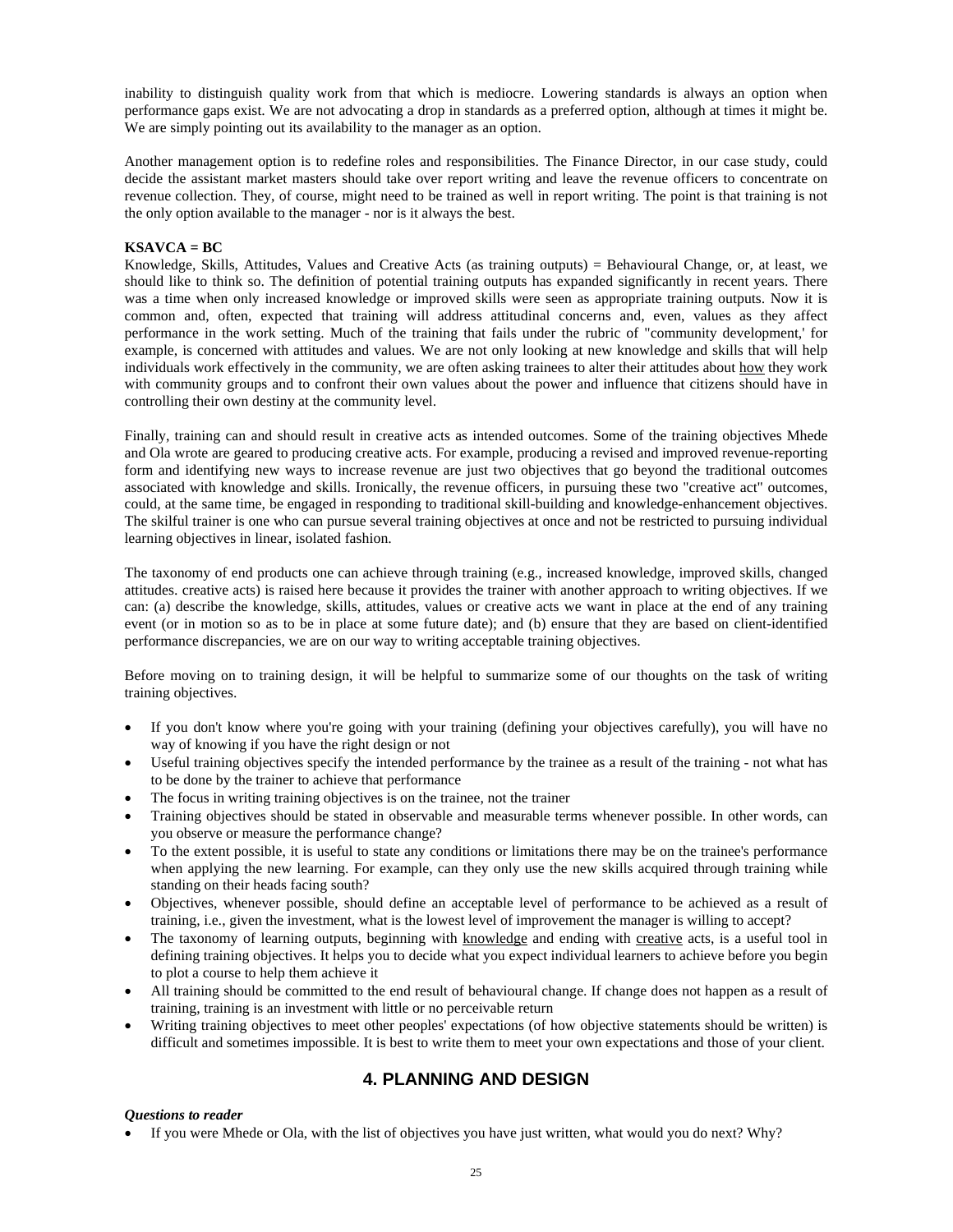#### *Case study*

#### **6 August, after tea break**

Mhede and Ola remained in the faculty lounge after the morning tea break to talk to the principal. Mrs. Katisa said she was satisfied with the training objectives for the Lunda workshop. "Oh," she went on to say, "I could pick at some of the wording you used, but I think it's more important for you to touch base with the Town Clerk and may be some of his officers to see if they agree. By the way, the Town Clerk plans to be here tomorrow to give a lecture to one of our classes. You might want to get in touch with him before he comes. He may be willing to go over your draft of the objectives while he's here." As an after thought, she said, "Perhaps we could all have lunch together."

Mhede reached Mr. Nkosa in the afternoon. They chatted about the training objectives and the possibility of having lunch together at GTI the following day.

Moses replied, "Would it be possible to see a copy of those objectives before we meet? The engineer's down in Kusumba now, looking at some paving equipment. If I can reach him, maybe he can stop by and pick up a copy."

Mhede responded, "You just tell me where we can find him, Moses. We'll see that he gets them before he leaves town."

#### **7 August, GTI, noon**

Mr. Nkosa, Mrs. Katisa, Mhede and Ola had lunch together and talked about the training. The Town Clerk questioned one or two of the training outcomes. He wondered, for example, how Mhede and Ola hoped to achieve objectives, like the development of a new revenue-reporting form through a training programme. Mhede told Moses that several revenue officers had suggested ways to change the form to make it easy for them to complete. The Town Clerk seemed surprised and said, "Well, maybe they can come up with one that will work. I'm skeptical, but why not give it a try."

Mhede also mentioned he had gathered some information during his interviews and visits to the markets that wasn't training-related. He thought it might he helpful to the Town Clerk or his department heads, in their management responsibilities.

Mhede went on to explain, "For example, there doesn't appear to be any direct supervision of revenue officers in the field, and yet, as I understand, each market has a market master who is a grade higher than the revenue officers. All of them are under the finance director's supervision. Have you ever thought about giving the market masters supervisory responsibilities over revenue collection?"

"No," responded the Town Clerk, "but it might work."

Mhede wanted to mention other things he had observed to the Town Clerk, but he decided maybe this wasn't the best time.

They also talked about how to schedule the training. The Town Clerk wanted the training to take place in Lunda and didn't want his officers away from their jobs for any length of time. Mrs. Katisa suggested they consider one-day sessions, spread over several weeks. Some "home work" for the officers to complete between sessions might be included.

"By home work," Mrs. Katisa emphasized, "I don't mean the kind we used to get when we were doing our "O levels." I'm thinking about tasks that are directly related to the officers' jobs. For example, maybe revenue officers could keep track of how long each vendor contact takes - or market masters could do an inventory of empty stalls, if it hasn't been done lately."

While everyone agreed on the approach, Mhede and Ola were still a bit nervous (but tried not to show it). They had talked earlier about the problem of working in one-day modules. Most of their experience at GTI was limited to nine month diploma programmed, taught like university courses or two-to four-week workshops that relied heavily on guest speakers and lectures.

Just before the Town Clerk excused himself to get ready for his lecture, Mhede said to him, "We're looking forward to working with you and your staff, but, before you go, I want to check something out. It has to do with the training objectives. If the training achieves the outcomes stated on the list of objectives that Ola and I prepared, would you be satisfied?"

"No question about it, Mhede," replied the Town Clerk. "in fact, it's a lot more than I expected."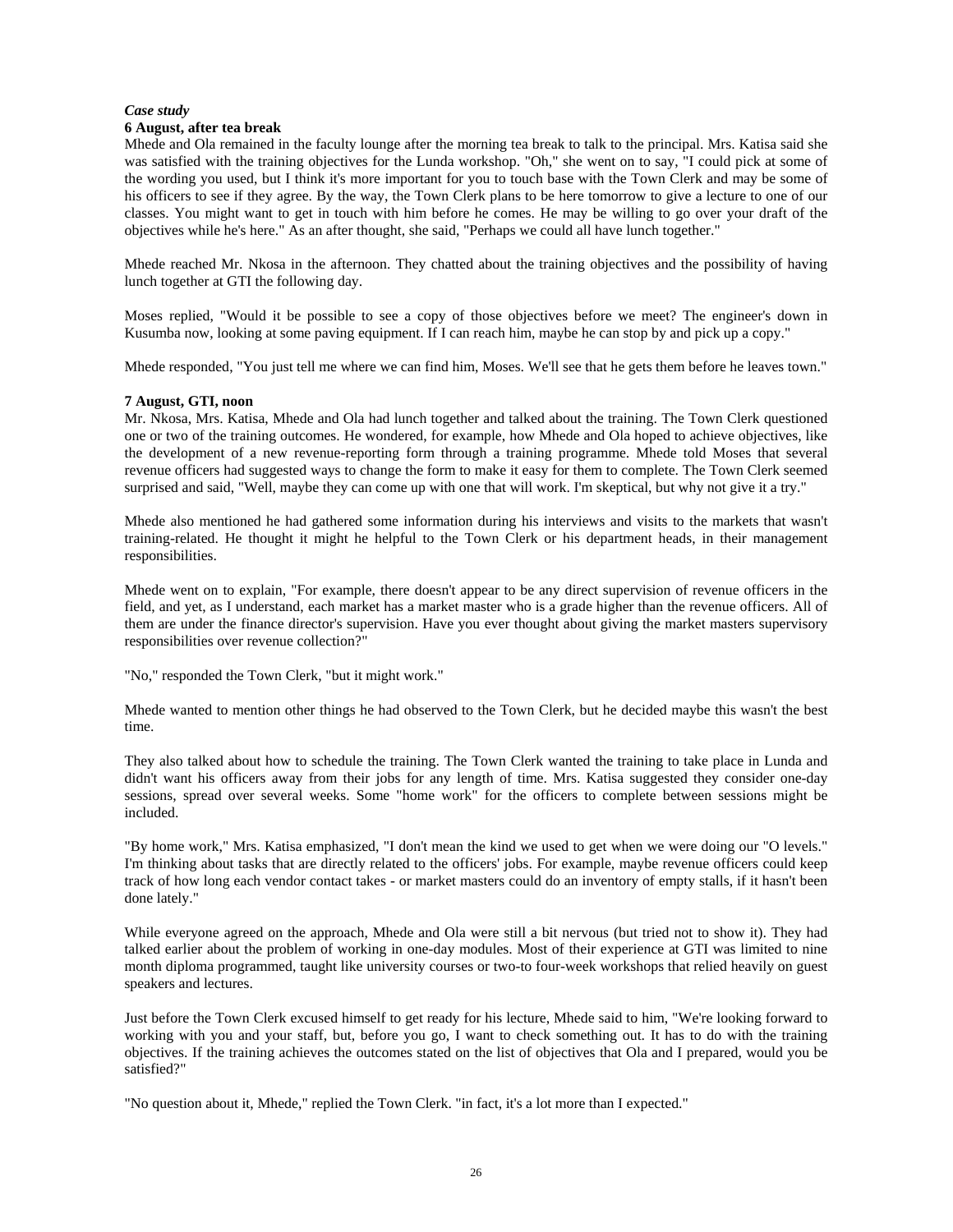Moses turned to the principal and said, "Grace, these two young people have created some pretty high expectations on my part. You're going to have to work them hard to make sure I'm not disappointed."

#### **8 August, GTI, principal's office**

The principal told Mhede and Ola she had received a phone call from Ms. Olsen. The Scandinavians International Assistance Agency (SIAA) had agreed to fund training of the Lunda city personnel but wanted a proposal from GTI. Mrs. Katisa asked Mhede and Ola to prepare the proposal for her review and signature. It was due in three weeks.

The three of them also had a long discussion about the proposed training and how it should be designed and delivered. The principal said she wanted the training to be "relevant and practical."

"What do you mean by relevant and practical?" Ola asked. "Give us an example."

The principal responded, "So often our training programmes involve little more than lectures and guest speakers and, maybe, a few group discussions. I'm not sure the officers in Lunda could sit through a day of dry lectures, and, from what you've told us, Mhede these officers may be able to solve some of the same problems they seem to be helping to create. We may want to try some different approaches to training these people."

Ola responded by telling the principal and Mhede that she had brought back some materials from the Training of Trainers programme she thought would be helpful. "We spent a lot of time," she went onto say, "looking at different learning styles, the different ways people learn. I think it would be fun to experiment with some of these ideas when we put together the Lunda workshops."

The principal encouraged Mhede and Ola to be "creative," saying, "if we never take any risks in this business, we'll never know what works or what doesn't."

When Ola and Mhede returned to Ola's office, they spent a few moments thinking about how they should proceed with the design work. They listed once again the training needs Mhede had "discovered" in his investigations in Lunda and wrote them beside the objectives they had just given the Town Clerk. They also noted the training audience. They would be training 24 mid-level officers, 16 of them revenue collectors and the remainder market masters or their assistants. The three market masters were one pay-grade above the rest but had no supervisory responsibilities over the revenue officers and only minimal responsibilities over the assistant market masters. Mhede and Ola reminded themselves that, while the difference in status was small, they would need to keep this difference in mind as they designed and carried out the workshops.

There was one constraint about the Lunda training request that bothered them more than any other. It was the Town Clerk's insistence that his officers could not be released for more than one day at a time. Not only was the Town Clerk adamant about this matter, their own principal had agreed to it.

Mhede much preferred to bring the officers to GTI for one or two weeks of residential instruction. This way he and Ola could use other faculty members to take responsibility for some of the sessions.

Ola, on the other hand, liked the idea of doing the training in Lunda, using a different approach. "Just think, Mhede, if the training doesn't go well for us, we have a whole week to think about what went wrong and how to change it."

"Great!" Mhede retorted, "A whole week to worry about what we should have done differently. Some consolation.

Later that morning, they talked about how they might sequence the training sessions. They decided to start with the performance problem involving market revenues and to hold the vendor-city relationship problem until the last workshop. The tension between the officers and the vendors seemed the most difficult of the three. They wanted to build their confidence before they tackled that problem. In between, they would work with the revenue officers on their report writing.

Just before lunch, Mhede asked Ola for a copy of the materials on learning styles she had mentioned in the meeting with the principal earlier.

"Can we get together about three?" Mhede asked. "I'd like a chance to go over these before we begin to think about the designs."

#### **Later that afternoon**

"Ola, I'm not at all sure I understand what that guy Kolb is trying to say about learning styles in those handouts you gave me before lunch."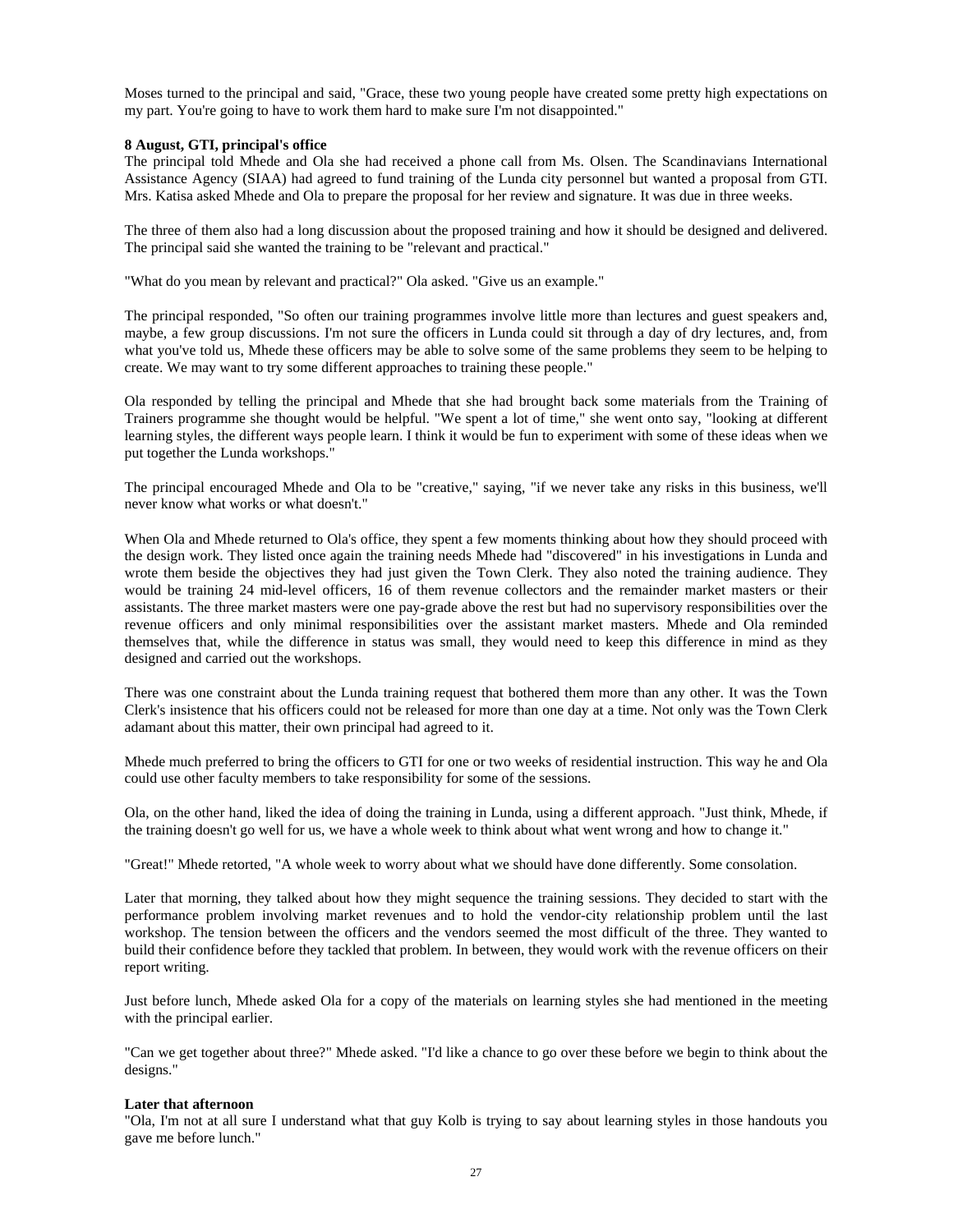"I can appreciate that," Ola responded. "He tends to be a bit academic at times, and he uses some terms that are "very American" as far as I'm concerned. Nevertheless, I find his ideas helpful and I think we should try to use them I in the Lunda programme, if we can. Let me see if I can describe them in my own words."

"Three things about Kolb's model impressed me. First, it identified four distinct ways in which individuals learn. First, according to Kolb, people learn from concrete experience (specific experiences and feelings). Secondly, they learn by watching and listening, (i.e., reflecting on what is happening and observing what is going on, viewing things from a different perspective). Thirdly, they learn by thinking or what Kolb calls abstract conceptualization. This involves acting on an intellectual understanding of a situation - more of an analytical approach to learning. And, finally, they learn by doing - or active experimentation to find out first-hand how something works for them."

In describing Kolb's theory, Ola said that each individual seems to have a preference in the way he or she learns. Some people prefer "learning by doing," while others prefer "learning by thinking" or one of the other two approaches identified by Kolb in his research. "In spite of our preferences," Ola went on to say, "we can and do use each of these styles in varying degrees, and we can strengthen those we don't use as often, through practice. That's one reason why it's important to vary training designs to accommodate different styles."

Another aspect of the learning-styles approach, which Ola liked, was the way trainers could modify their training designs to emphasise one style over another. For example, for those who learn best by active experimentation, it might make sense to include a field assignment. Another approach might be more effective when working with someone else.

As Ola remembered, there is also a cycle of events that each of us must experience or be involved in, before significant learning is achieved. The cycle includes the four styles identified by the Kolb model. The cycle goes from concrete experience, to reflective observation, to the conceptualization stage and, finally, to active experimentation. As Kolb describes these steps, they are circular, not linear. This means, once the cycle is complete, it begins again.

Ola was surprised that the trainer, according to Kolb and others, could break into that cycle at any point when designing and conducting training.

"This means," as Ola explained to Mhede, "that you don't always have to start out with what Kolb calls a concrete experience, like a lecture, and finish with an active experimentation activity, like having the trainees apply whatever it is you're teaching. This means, we have a lot of options available when we design a programme like the one we're going to do in Lunda."

**"**I like the model too," Mhede remarked. "It gives me a way of thinking about training design, but frankly, I think it's too complicated. After giving it some thought, I think I've come up with a way to simplify it."

"Really," responded Ola. "Did you arrive at this conclusion through reflective observation or active experimentation?"

"Actually," replied Mhede, "It was a concrete experience. On a more serious note, Ola, it seems to me we trainers have three things to do when working with a group of participants, particularly those who have work experience, like the participants in Lunda, and we need to think about these three stages when we sit down to design the programme. The first is to present new ideas or knowledge or data ... "

"Or," Ola interrupted, "even the introduction of a new skill?"



"Yes, " Mhede continued, "and other things as well. Once we have presented the material or input or whatever we want to call it, we need to help our participants process it."

"Wait a minute, Mhede," Ola said, "what do you mean by 'process' it?"

"A variety of things," Mhede continued. "We help them talk about what it is we presented, reflect on it, go out and observe it in the field, even experiment with it in the class room."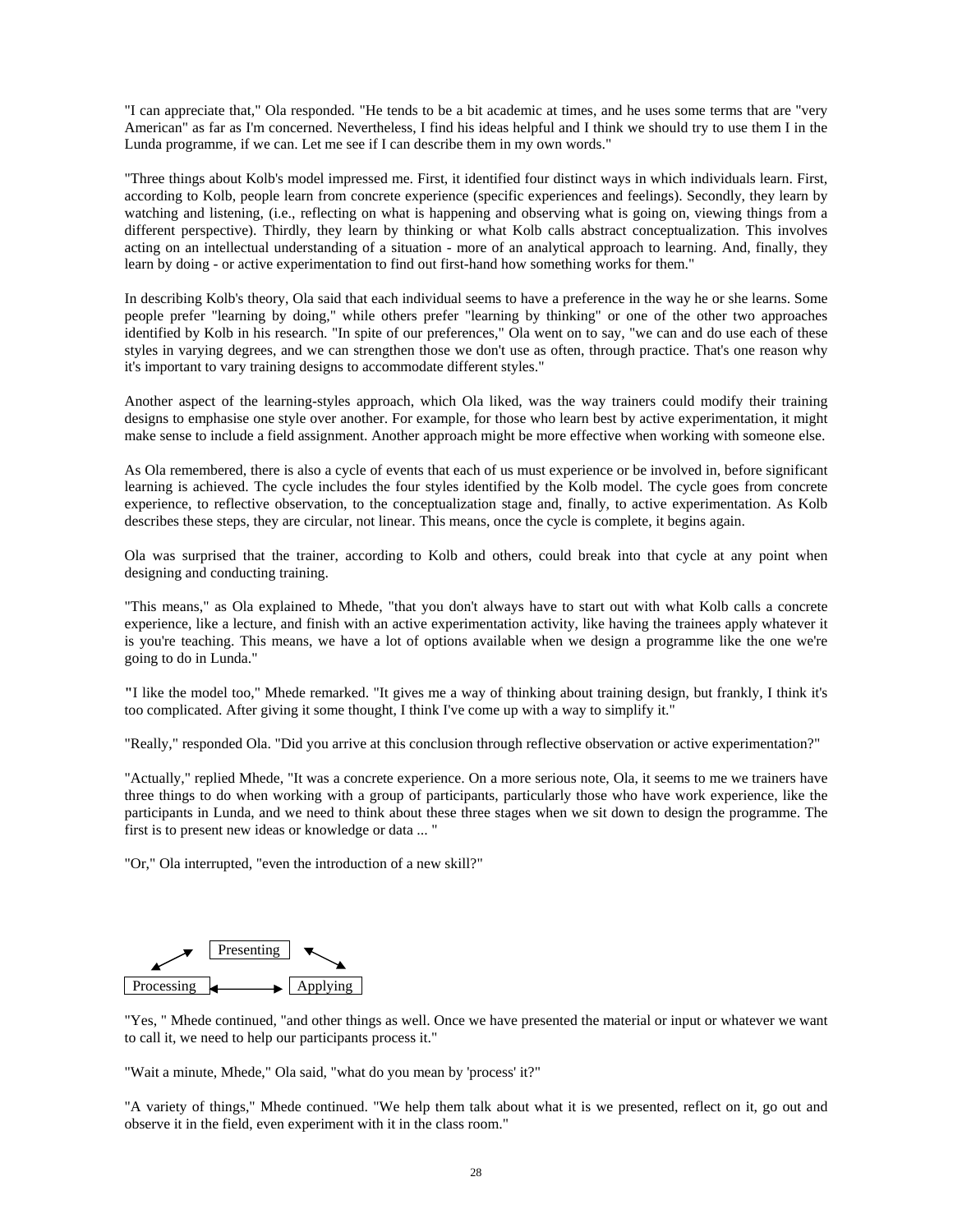"We don't always do this very well in our programmed now, do we?" Ola observed.

"That's right," Mhede went on to say. "But the thing we do even less well is the last step - that is, helping our participants figure out how to apply whatever it is they have learned, and application is really two-fold. We can help them apply what they learned to a contrived situation in the classroom, or we can help them apply it to a real situation they are facing on the job."

"Of course," Ola added, "helping them apply it to a real-life situation is important, particularly when we are involved in in-house training, as we shall he doing in Lunda."

"Precisely," said Mhede, nodding in agreement. "Now, I suspect we shall have trouble keeping these three steps separated. The lines between them don't always seem to be clear, but then, I have the same trouble with Kolb's model. When does a trainee stop observing and start thinking or, to use Kolb's terms, go from reflective observation to abstract conceptualization?"

"That's a good point," Ola replied. "I guess if we're going to stay in this training game, Mhede, we're going to have to learn to live with a lot of ambiguity, but I have a concern with what you said about the three steps in designing a training programme. Can we also mix them up?"

"What do you mean, mix them up?" asked Mhede, looking a bit puzzled.

Ola continued. "Remember, Kolb said we could break into the learning cycle at any point when we put together a training design. Now, I'm wondering whether we can do the same with your three steps. In other words, could we start with what you call application and, then, go to process or presentation or do we always have to start with 'presenting' something?"

"I guess there's one way to find out," said Mhede. "Let's take one of those training needs I found in Lunda and see if we can think of more than one training design to meet it."

#### *Questions to reader*

Select one of the objectives Mhede and Ola plan to address in the Lunda training programme and design training to accomplish it in at least two ways. Start first with a traditional presentation followed by the other two steps. Then, start with either application or processing and design a learning experience incorporating the other two steps.

#### **Later that afternoon**

Mhede and Ola met later that afternoon to see if they could design a training event for Lunda that would start with the different stages Mhede had outlined earlier. They chose the training objective concerned with developing a new revenue-reporting form. (You may recall, the training objective, as sent to the Town Clerk for approval, read: to produce an improved market-revenue-reporting form that would be acceptable to the finance director and easy for officers to use.)

As Mhede and Ola worked together that afternoon, they came up with the following options, each beginning with a different step in the training cycle.

#### **Option I, Starting with presentation**

Presenting

• Short lecture on how to design an effective report form, using examples from other local authorities.

Processing

• Small-group discussions, comparing the report form Lunda is using with others described in the presentation.

Applying

• Total group, working with the instructor and using ideas from each small work group redesign Lunda's revenuereporting form.

#### **Option II, Starting with processing**

Processing

The instructor divides the participants into small work groups to list problems they encounter in completing the revenue-reporting form.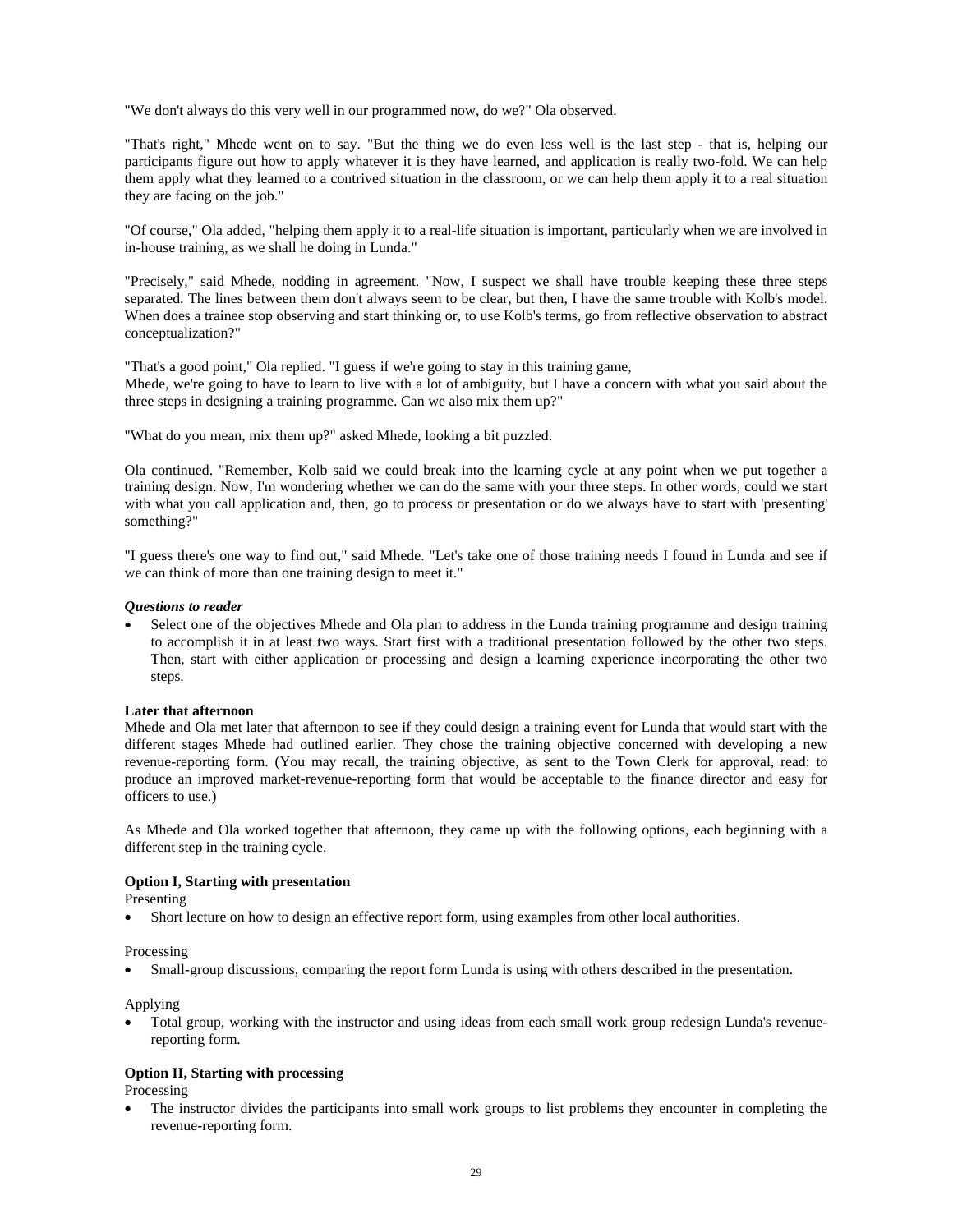Presenting

• Small groups report out and compare their lists. Instructor comments on the various lists, summarizes what he/she sees as the problems to be addressed, and uses the participants' inputs as the basis for short lecture on criteria for designing a simple but effective reporting form.

#### Applying

• Instructor organizes small groups to design a new form they can propose for use to the finance director.

#### **Option III, Starting with application**

Applying

• Individual participants are given market-revenue information from a previous week and asked to complete the revenue-reporting form.

#### Processing

• Small groups of participants (2-4) are organized and asked to critique each other's revenue reports and prepare a list of problems they each have encountered in completing the revenue report.

Presenting

• Each small working group presents its report. After all reports have been given, the total group consolidated its findings, making one list of the problems encountered in completing the form.

#### *Questions to reader*

• Review the three training designs, outlined above, and select the one you believe would be most effective in meeting the stated training objective. Explain why you selected this alternative over the others.

"Hey, we did it!" exclaimed Ola. "At least, I think we did it. Anyway, we have some outlines we can work on to meet that training objective."

"You're right, Ola." Mhede agreed. "What surprised me was how easy it was, once we got started. Why don't we go ahead and pick one of the three approaches.

Ola interjected, "The best of the three, of course,"

Nodding in agreement, Mhede replied, "Yes, if we can figure out which one that is, we can try to finish the design and use it as a model for the others. After all, the principal said she wanted a funding proposal to send to Ms. Olsen sometime in the next two or three weeks."

"I agree with you, Mhede," said Ola, "but I'm tired. We've worked hard today. What do you say we call it a day, go get a drink and celebrate our great insights into the mysteries of training.

"You're getting a bit cynical about our chosen profession, aren't you, Ola?"

"You think so, Mhede?" she replied.

As they went out the door, Ola turned to Shua, her secretary, and said, "if the principal calls, tell her Mhede and I have gone out to have a concrete experience. Or are we planning to engage in abstract conceptualization, Mhede?"

"Hardly!" he replied. "You know, Ola, sometimes you're kind of weird."

#### **10 August, 8:30 am, Mhede's office**

Two days later, Mhede and Ola met again to work on the Lunda training design. After developing a format for outlining the design, Mhede and Ola gave some thought to the performance discrepancy associated with the completion of revenue reports. As they discussed the problem the city was having in getting the reports written, it occurred to them that the officers' poor performance was, in part, a symptom of other problems. For example, some officers had already criticized the report form as being too complicated. Other officers said it required information about the markets that it wasn't their responsibility to collect. Maybe the officers don't have enough time to complete the current form by the end of each workday. These symptoms, Ola and Mhede realized, may or may not be solvable by training.

Ola and Mhede decided that one way to test some of these performance assumptions would be to simulate the work situation in the classroom. For example, the revenue officers could be asked to prepare a revenue report, within the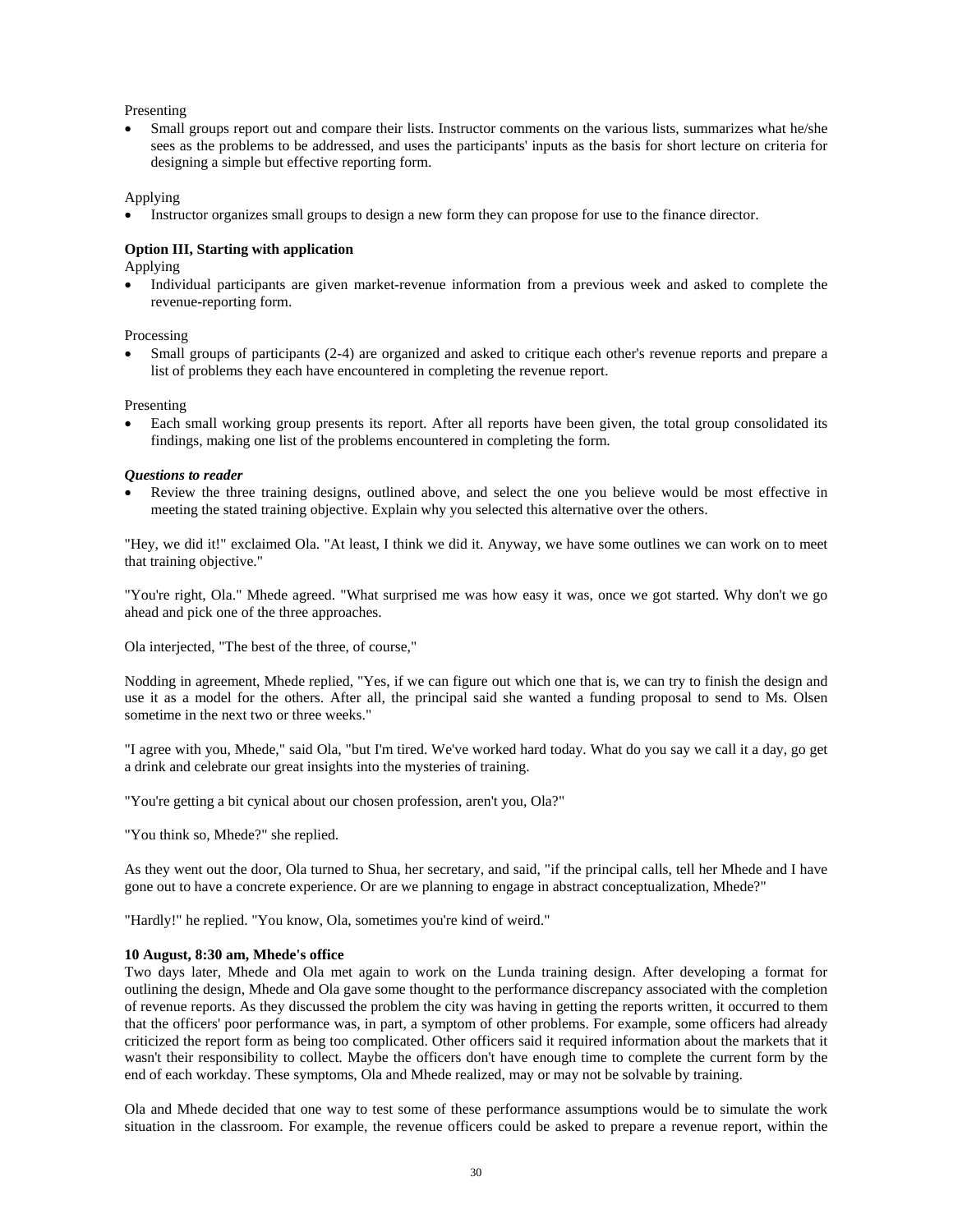usual time allotted them, using actual data from the field. The simulation would not only give the trainers feedback on each individuals capacity to perform the task but provide insight into problems that are encountered widely within the cadre.

As Ola and Mhede reviewed the three options they had outlined earlier, they decided to go with the third. As you may recall, this was the one to be initiated bran application exercise. They would start the report-writing training with the simulation exercise they had just discussed.

Working together, Ola and Mhede planned a day-long workshop to achieve one of the two training objectives concerned with the performance discrepancy of unacceptable revenue reports from the field. They put the training outline for the workshop in the following format.

## *Revenue-Report-Writing Workshop*

#### *City of Lunda*

#### *Overview of training need*

The overall quality of market-revenue reports from the field has been identified as one of three performance discrepancies the city wants addressed through training. Over a third of these reports have to be rewritten now before they are accepted by the finance director. In discussions between the city officials and GTI, it was agreed the training should result in a sustained 90-per cent report acceptance rate by the director. Since training is only one of several strategies needed to overcome this performance discrepancy, the two parties agreed to work together to employ both training and management interventions to meet their predetermined objectives.

To improve the quality and accuracy of city market-revenue field reports and records.

Specific Training Objectives:

- 1 . By the completion of the workshop, the participants will produce a revised market-revenue-reporting document that is acceptable to the finance director and will help the revenue officers achieve a sustained minimum acceptance rate of 90 per cent upon initial submission.
- 2. Within six weeks of the completion of the workshop participants will achieve a sustainable minimum acceptance rate of 90 per cent for market-revenue reports written in the field. (It is recognized that this objective cannot be met during this workshop. It is listed here because it represents the impact result to be achieved through training and follow-up activities.)

#### Workshop Participants

Revenue officers (if it has been determined at a previous workshop that market masters or assistant market masters should be involved in writing revenue reports, they should also be involved in this workshop.)

#### Time required: One day

**Training Venue:** A suitable site in Lunda. The workshop will require a room large enough to accommodate 24 trainees in plenary session and up to six simultaneous small-group discussions.

### Training Design:

8:00 am Plenary session

- Warm-up activity: Each participant quickly states something that has happened to him/her during the past week as a result of the first workshop in the series.
- Overview of days activities and briefing of participants on first task.

#### Task:

- Each revenue officer is asked to complete two copies of the current market-revenue-reporting form.
- Each officer is to he given receipts and other data necessary to complete the report.

TRAINER NOTES: This task should not go beyond 30 minutes. This is the amount of time normally required to complete the report in the field. Since the revenue officers have been using this reporting document, there should he no need to give lengthy instructions. Ask participants, to complete one copy before they begin the second copy. One copy is to se given to the instructors, and the second copy kept by the training participant to use in the following activity.

9:00am Small Work Groups (3-5 Revenue Officers) Tasks: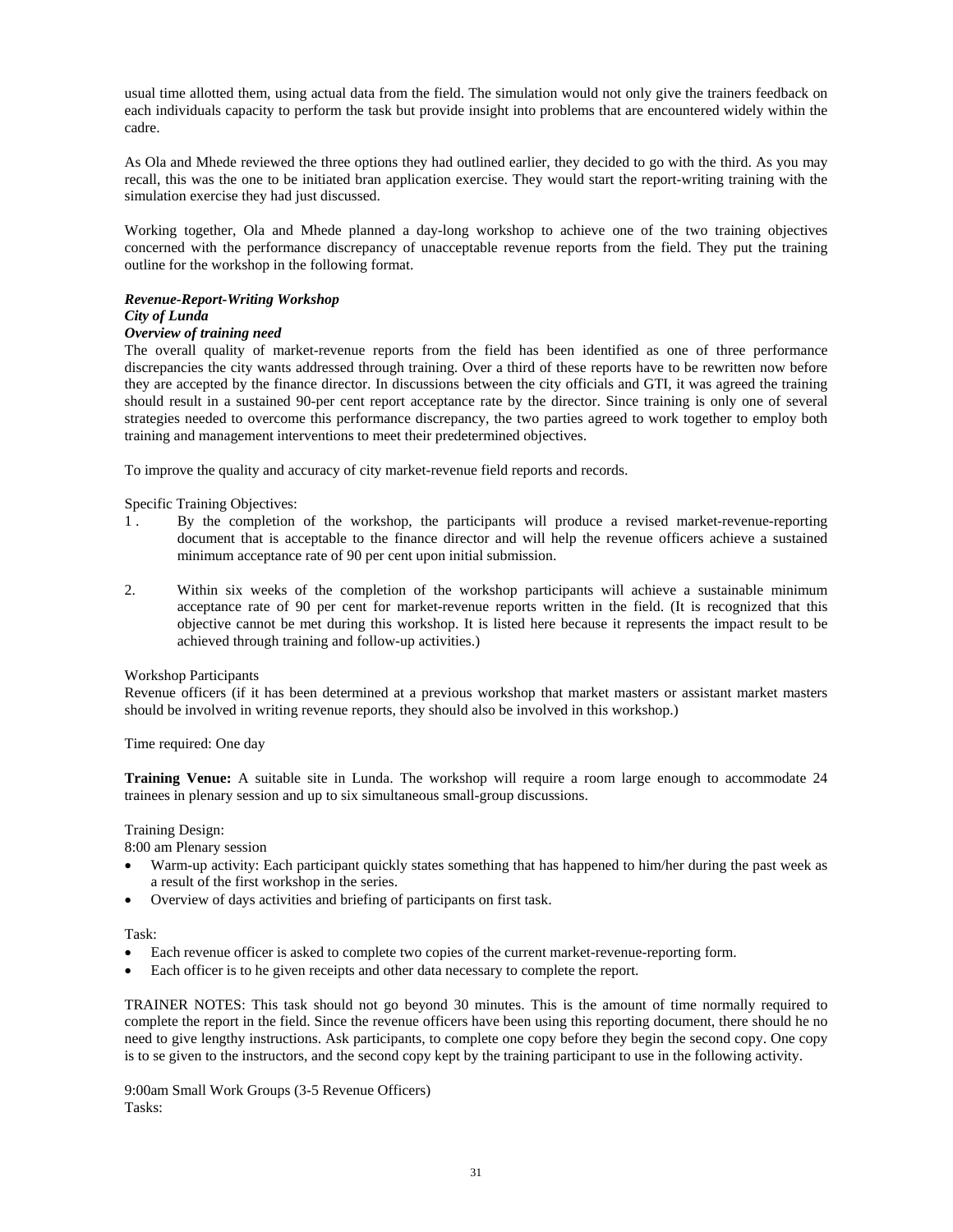- 1. Participants discuss their reports and develop a list of problems (constraints) they experienced in completing the reports.
- 2. The problem list is posted on newsprint and one member of the group is selected to report to the follow-up plenary session.

TRAINER NOTES: Some groups may have problems completing the task. If so, suggest they go over the report in detail to look for all of the reasons why they have not been able to complete it, either on time or accurately. Ask them to check their arithmetic. Has each of them come up with the same revenue totals for the day? If not why not? Is the form organized to be completed easily? Is there enough room to record the information requested? Ask them to look at the data and the reporting form from the perspective of an outsider, as someone who is seeing both for the first time.

10:00 am Tea Time

10:30 am Plenary Session

Tasks:

- 1. Small work groups report on their list of problems (constraints) and answer questions for clarification.
- 2. Lists are combined, and priorities put on those problems that are seen as the most important to solve.<br>3. Instructors lead a guided discussion to prepare a list of recommended steps to overcome each
- 3. Instructors lead a guided discussion to prepare a list of recommended steps to overcome each of the problems/constraints. Group selects a spokesperson to present its findings and recommendations to the finance director at the next training session.

TRAINER NOTES: It will be important to provide structure and direction to this session. The primary objective is to develop a list of ways to change the reporting form to help revenue officers achieve the objective of a sustained acceptance rate of 90 per cent. The officers may also come up with other suggestions that help them with their jobs. These should be recorded, and a decision made on the best way to handle them for future consideration. Since the director will be attending the afternoon training session, the officers should he encouraged to do their best on these tasks.

12:30 p.m. Lunch (The finance director should be encouraged to join the revenue officers for lunch)

2:00 p.m. Plenary session (with finance director)

Tasks

- 1. Group spokespersons report their findings and recommendations to the finance director.
- 2. Each recommendation is discussed, and a decision made, if possible, on whether to accept it as proposed, to modify it or to drop it.

3:30 p.m. Tea Time

4:00 p.m. Plenary session continues

#### Tasks:

Critique of days activities and discussion of what needs to be done to follow up on the decisions that were made by (or with) the finance director at the previous session.

TRAINER NOTES: While it is difficult to predict what will happen during the afternoon session with the finance director, the instructors and the city staff should be prepared to follow up on the recommendations that have been adopted. If, for example, the revenue officers, working with the director, agree on a new format, it should be typed, the officers, briefed on its use, and the new form put into operation as quickly as possible. The officers should have several days to use the new form in the field prior to the next training session. The results could be reviewed and critiqued at that time.

#### *Questions to reader*

- You have just looked over the shoulders of two trainers struggling to develop a training design for a group of line officers. Given the training objectives regarding the report-writing performance discrepancy, how successful do you think their design will be? Why/why not?
- Mhede and Ola admitted to themselves that the training design they just completed for the Lunda revenue officers would result in some uncertainty and ambiguity, in that they, as trainers, could not predict the outcomes. Is this desirable or undesirable, when planning learning events for organizational work teams? Why? Would you have done anything differently, in their situation, to have decreased the uncertainty? If so, What?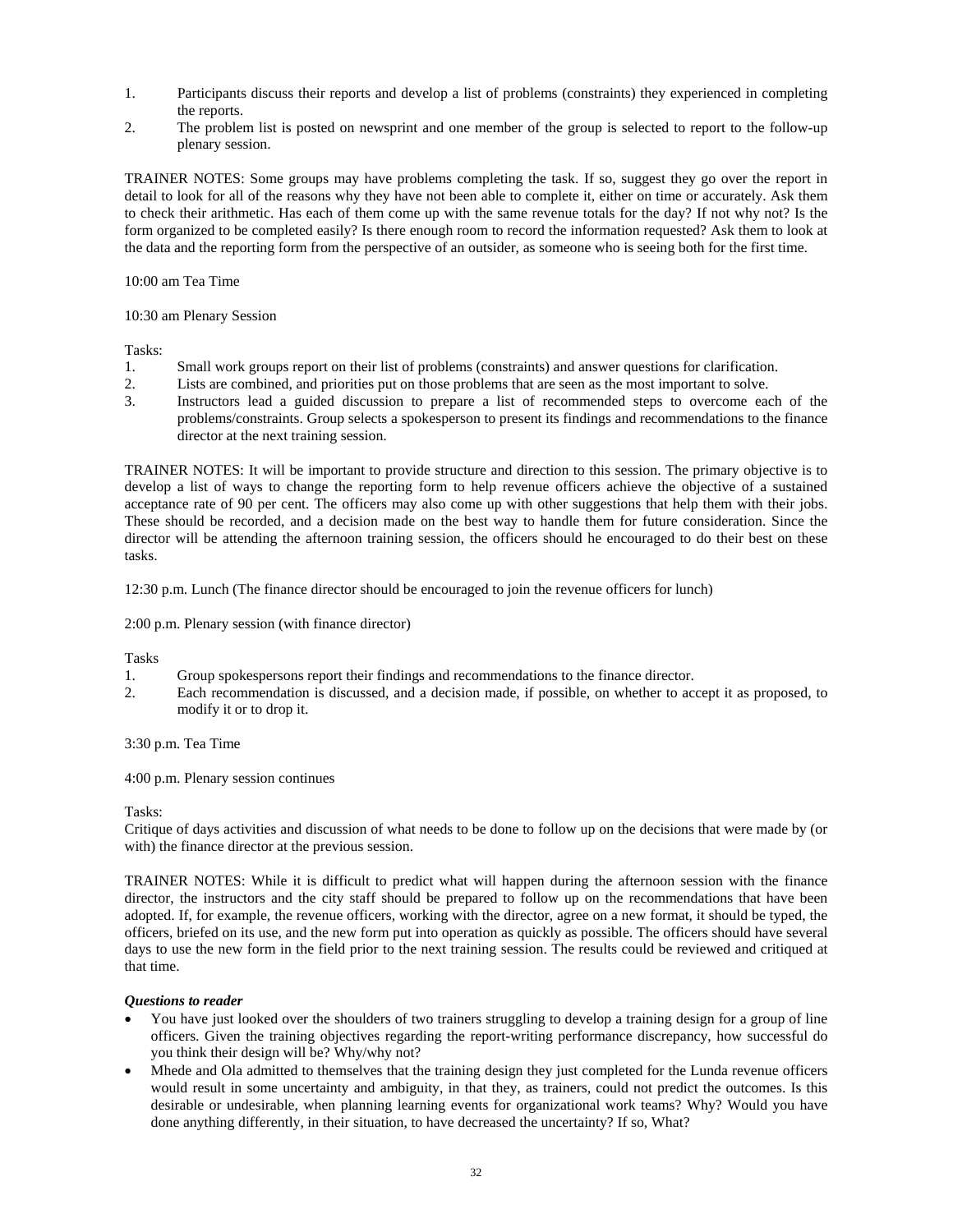#### *Commentary*

The design of training interventions is or should be the most challenging task in the training cycle. Yet, many trainers are either not skilled in training design or not inclined to spend the time necessary to design effective learning experiences. The design phase of the training cycle is challenging because it requires: (a) knowledge of the many design options that are available; (b) skill in using them; and (c) creativity in manipulating the various options to enhance participant involvement and significant learning. Moreover, the design phase requires the trainer to see the big picture while grappling with the details of each learning moment. It also demands an element of self-confidence that allows the trainer to take risks and to disinvest in his or her own creation, if it's not going as planned or if a better opportunity presents itself as the learning event unfolds.

Learning is an organic experience - not a mechanical exercise. It puts roots down in the strangest places and occasionally bears unexpected fruits. Perhaps, that is why training is both exciting and, at times, exasperating - and that is why the design phase is so challenging.

In the next few pages, we want to reflect on the experience Mhede and Ola have just had in designing a training event and look at some of the key factors that determine the success of learning designs.

The points made earlier about the importance of assessing needs and writing objectives need to be reemphasized here. If you don't know where you're going, it's impossible to plan your trip, and the more detailed your learning objectives are, the easier it is to plan and design experiences to fulfill them.

#### *Content vs Process*

Designing training experiences involves both content and process - the "what" and "how" of learning. **Content** is often a problem for the trainer. First, there is a tendency to bring in the "experts" to provide content to the training experience. Often these experts are knowledgeable about their field but not skilled in adult learning strategies. They can be enlightening, but very boring! Secondly, outside experts are not always needed. What is needed are strategies for helping people learn from each other (this quickly gets us into a discussion of process). Thirdly, many trainers believe that content can be dealt with only in a traditional lecture format. Not so. This is one of the traps we put ourselves into when confronted with technical or conceptual ideas that need to be transferred from one head to another.

Content and process are not separate containers from which we draw to design training. They tend to be intermixed, often, inseparable ingredients. Take, for example, the exercise where revenue officers were asked to critique the reporting forms they had been using to report data and information to their Director. Is it content or process? We think it's a bit of both. Content is best when it is delivered in an engaging, interactive milieu. Process is at its worst when it is void of content, epitomizing form over substance.

Many years ago, a highly paid industrial trainer was working with a city council to teach them how to be creative. He suggested they do a brainstorming exercise on the redesign of a container lid. The Mayor, who was interested in creative thinking but preferred to direct attention to redesigning the council chambers, was told by the trainer, "We shall consider that exercise but only **after** you have redesigned the lid." It was, of course, a dumb move on the trainer's part. He alienated the mayor and council and missed an opportunity to help them grapple with a long-standing problem that was important and frustrating to them.

We said content is often a trap to the trainers: so is process. Often, we think it has to be complicated to be effective. The more complicated the training process, the more likely it is you will lose the participants in the maze and haze of implementation. Keeping it simple (the training process, that is) is also keeping it effective.

Finally, it is important to remember that the **best content resource the trainer has available is,** more often than not, the knowledge and experience of the training participants. **The best process resource the trainer has available is an opportunity for the training participants to share their knowledge and experience.** Don't hesitate to design both opportunities into the learning experience.

#### *Stages of learning*

Mhede suggested that we think about the learning event in a slightly different way - as encompassing three stages, which Ola then suggested could be interchangeable in terms of sequencing. These stages are presenting, processing and applying.

**Presenting** is the stage when we input new ideas, data, information, concepts, models, definitions etc. From a training perspective, we have a wide range of tools available. Presenters can instruct, lecture, use visual aids, provide reading materials (put the total onus on the learner), initiate a discussion, generate data (through such activities as brainstorming and nominal group process) etc. Presenting is content oriented and suggests an infusion of new material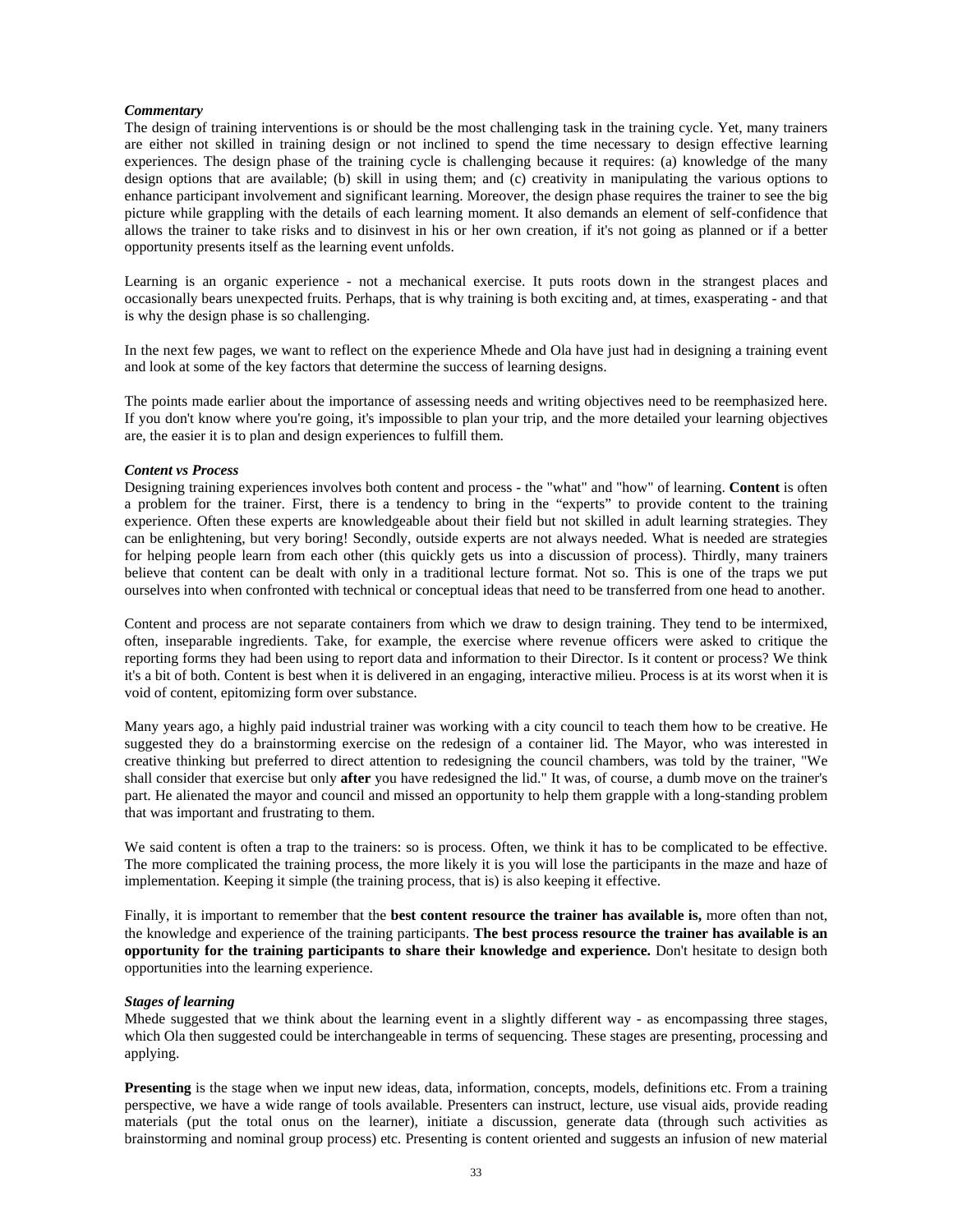for learning. It can come from the instructor/trainer, from the training participants or from the outside, in a myriad of ways.

**Processing** is the way we take the input and turn it into something meaningful and useful, like turning raw cotton into beautiful cloth. Processing uses such tools as questions and answers, small-group activities, guided discussions, data analysis, reflecting and, no doubt, listening with a third ear (as counseled by a famous psychologist years ago). Processing means activities like interpreting information, verifying variables, cogitating on concepts, manipulating models and pursuing perspectives..

**Applying,** the third component in the learning process, is promoting the transfer of wanted behaviour within and beyond learning situations. Application happens in two ways - (a) in contrived circumstances and (b) on the job. Contrived applications are those which take place primarily within the "classroom" and represent a relatively safe use of an input to learning. They use such tools as case studies, role plays, simulations, exercises and self-assessment instruments. Real time applications of learning, which are often associated with training programmes, include such tools as force-field analysis, problem-solving, action planning, use of check lists and contracting for achievement.

Obviously, these three factors or stages in the learning process have fuzzy boundaries and invade each other's areas with relative ease. They are fluid and not always amenable to quick and easy labeling. We even had difficulty trying to catalogue them for purposes of this manual.

#### *The sequence challenge*

The task of sequencing learning events is part logic, part experience, part intuition and part good common sense. Sequencing or deciding what comes next, is both a micro and macro concern. Ola and Mhede, in the case study, have been concerned primarily with the micro issues of sequencing - or how to order events within a short, tightly structured one-day learning experience. The challenge they faced was primarily one of deciding how to juggle the presenting, processing and applying events to meet a specific learning need.

As they learned, when manipulating those variables, it is possible to start anywhere in the cycle. Some starts make more sense than others, for different reasons. There is no hard and fast rule. What is more important than sequencing is the need to touch all three bases. When any of those steps is left out, the learning experience is not complete.

Sequencing, in the macro arena, may be difficult. This is the challenge of bringing order to the total learning experience, from the initial session to the closing ceremony. For Mhede and Ola, sequencing, in the macro arena, may be difficult. This is the challenge of bringing order to the total learning experience, from the initial session to the closing ceremony. For Mhede and Ola it was deciding when to focus on each of the performance discrepancies, since they would be covered in separate, discrete workshops. Their decision to leave the vendor-city conflict until last was, we believe, prudent. It gives the trainers and the client opportunities to know about each other and to develop a working relationship around training, before venturing into the community.

One could argue over the positioning of the other two components of their programme (increased revenue generation and improved record keeping). We do not have strong feelings either way. What is important is a well thought-out plan based on: (a) the objectives to be accomplished; (b) the resources and their availability; (c) the opportunity to build on a previous learning experience; and (d) the logic of what should happen when.

One final note (and this pertains to just about everything you do as a trainer), do not be afraid to change things. If the sequencing doesn't "feel right" or something unexpected happens that interrupts the flow of events or you see a target of opportunity to enhance the learning experience for your participants, loosen up and redesign. The ability to invest heavily in a training programme with your time and talent and, then, disinvest quickly, as you see an opportunity to improve the learning mid-stream, is the sign of a mature, self-assured and competent trainer.

#### *The flea-market/rack-pack continuum*

Another challenge the trainer faces in designing learning events is how to provide diversity without being bizarre. Have you ever heard of "flea markets'? They are open-air bazaars that are available to anyone who has anything to sell, from junk to precious antiques. Some training programmes are like f lea markets. The trainers use so many different techniques, gimmicks and processes that the trainees spend most of their time wondering what weird trick the trainer will come up with next. On the other end of the spectrum, is the trainer who honours the back-pack syndrome. Every morning he gets up, asks himself what he's going to wear, reaches into his back-pack, pulls out the only shirt he owns and says, "Hmm, 1 think I'll wear this today.' Some trainers are like that. Each session has a different label but ends up looking the same. An example of this back-pack approach is the lecture- guest speaker- panel discussion - guest speaker - lecture - guided discussion - lecture - lecture routine. Others (we should mention them in the context of this long-winded case study) use case studies or simulations ad nauseam.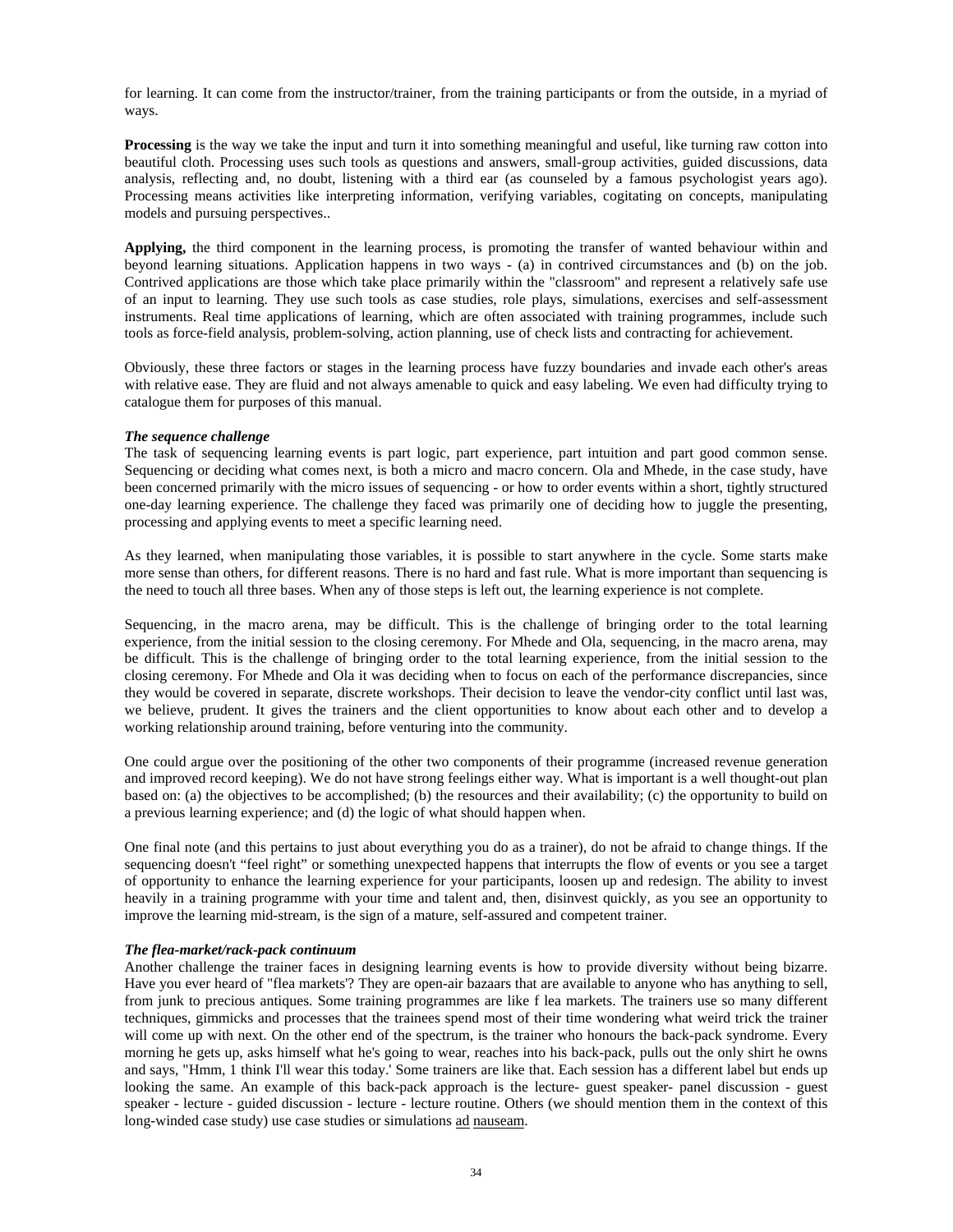Bringing diversity into the learning experience is important, but it can be overdone. Again, we must rely on judgement, experience and participant feedback to guide us in our selection of training tools.

One final point before returning to the case study. The training objectives and what is to be achieved as end results are the driving forces that determine what tools to use in fashioning the learning experience. Before you reach into the back of this manual to select the tools you want to use in designing your training programme, ask your-self, 'What is it I want the participants to be able to do with what they've learned, and how can I best help them learn how to use it?"

#### **14 August, GTI's library**

Mhede and Ola met in the library to continue their design work. They had two more programmes to plan, one to address the revenue shortfall and the other to help resolve the conflict between the city market officers and vendors. They decided to start with the revenue discrepancy.

While the overall goal of the city they recalled, was to increase market revenue in the three target areas, by a minimum of 20 percent within six months following the completion of the workshops, the GTI workshops had a more limited set of outcomes or expectations. Nevertheless, they were geared to supporting and enhancing the overall goal of the city.

Ola and Mhede were expected to help the Lunda training participants: (a) identify at least five ways to increase market revenues, and (b) increase knowledge and skills in vendor contact and time management so they could increase daily contacts with vendors by a minimum of 20 per cent within three months.

The basis of the second objective is that trainers and city officials recognized training alone would not necessarily increase market revenues. Implicit in this objective is an assumption that increased vendor contacts could increase the potential for additional revenue collections and that officers could be trained to increase the number of contacts they make on a daily basis.

Ola asked Mhede to review once again some of the key factors he discovered in Lunda's, market-revenue shortfall.

In reply, Mhede tells Ola, "it's important to remember that the percentage of potential market fees being collected is an average for all three markets. While this overall average is about 60 percent, I discovered in scanning records that the average for individual markets varied, from 47 percent to 74 percent. If each market is expected to increase by 20 per cent, the market with the best record may not he able to reach that goal."

Curious to know why one market outperformed the others, Ola asked, "What do you know about that market, Mhede?"

"Only that it is small," he replied, "has few, if any, vacancies and enjoys a good overall relationship between the vendors and the city staff."

Mhede related other aspects of the market operation to Ola that he thought might have a bearing on revenue collection. several revenue officers had told Mhede that it is impossible to visit all the stalls each day. There is just not time. They identified lack of transportation, report-writing requirements that take more time than they should, and general harassment from the vendors, as some of the reasons why they don't collect from all vendors on a daily basis.

Mhede stated some of his own impressions as well. "These problems are real but I saw more, Ola, on my visits to the markets. First of all, these officers are not supervised - or at least that was my impression, and many of the officers I observed seemed not to use their time very well. There are quite a few vacant stalls in two of the markets, while squatters were operating just outside these markets."

"So," Ola interjected, "it looks like there are ways to tighten up the operation. The question is: Can we help the city increase its market revenues through training?"

#### *Questions to reader*

- Comment on the quality of the training objectives Ola and Mhede hope to achieve and the rationale underlying each.
- What would you do, as a trainer, to assist the city improve its market revenues?
- Outline two approaches you would take to design a training programme to meet the objectives associated with Lunda's market-revenue generation concerns (as stated above).

Ola confided to Mhede that she had been thinking about their objective to increase vendor contact by 20 per cent. "I'm not sure it will necessarily serve the local government's best interests in the long run," she said - to which Mhede replied, "What do you mean?"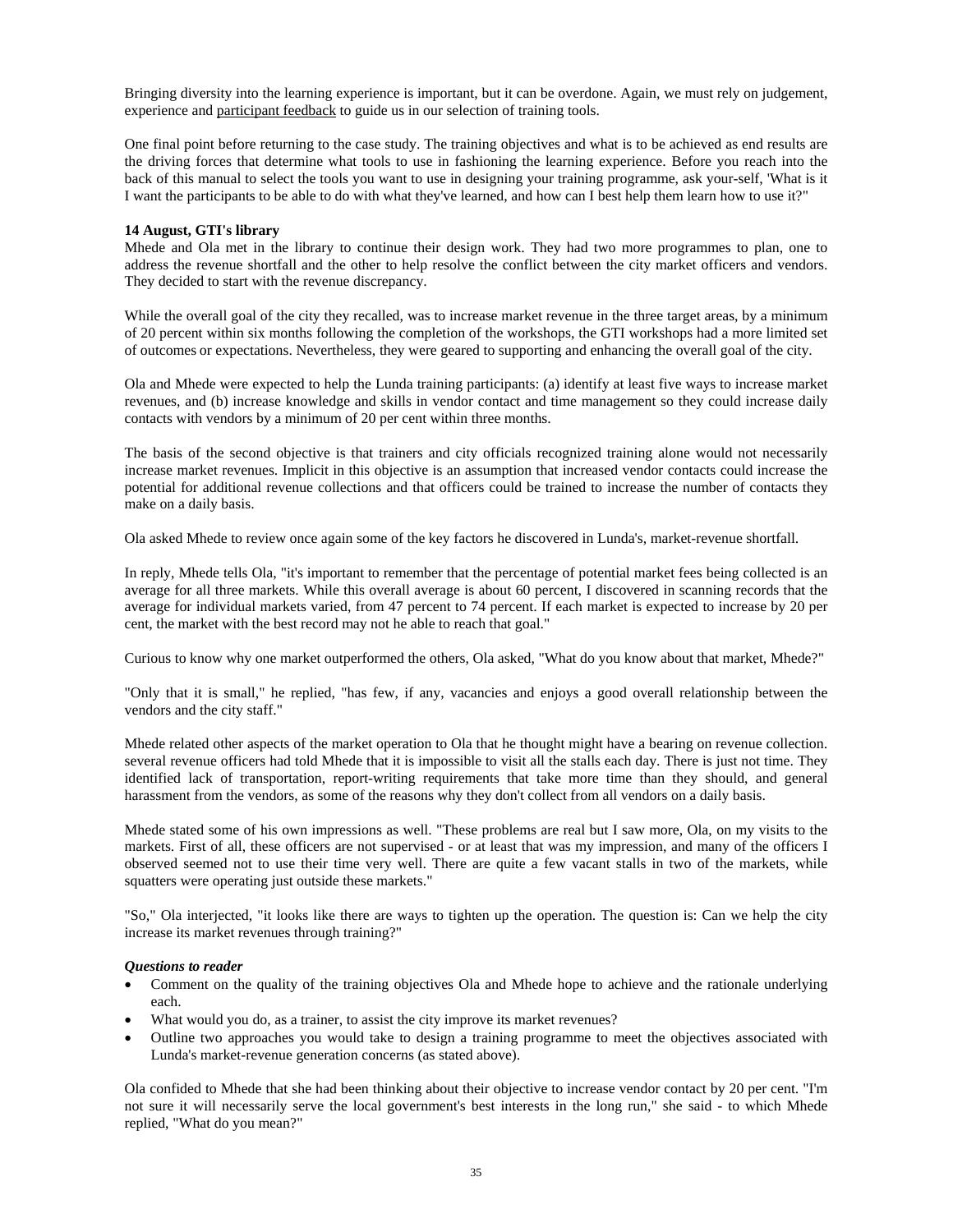"Well" Ola continued, "we've not tied that objective to revenue generation. Do you think its possible these officers could actually contact more vendors and have revenues decrease? We say nothing about what they should collect, only that they make more contacts."

"Hmm!" Mhede thought for a minute. "so, we'll change it. After all, its our training programme, and we want it to be successful, don't we?"

"Of course we do," Ola replied. "But I think we need to let the Town Clerk and others know what we have in mind and why."

Ola and Mhede went on to design the revenue-generation workshop which was to be the first in the series. As the first workshop, they would need to provide an opportunity for participants and staff to get acquainted and to probe, in some way, for any expectations the officers had about the training. They would also want to give a brief overview of the three training events and how they related to one another.

Mhede suggested they start this workshop (after the usual preliminary events) with a presentation by the finance director or, maybe, the Town Clerk, if he was willing and available. Mhede felt such a presentation would do two things. First, it would give some legitimacy and prestige to the workshops. As Ola said, "send a message to the participants that these workshops are important." Secondly, Mhede believed the officers should have an overall understanding of how the markets operate, how much revenue they each generate, what were revenue and costs trends for each market, what potential they represented, how important the revenue was to the city, and what it buys in services.

He went on to say, "if these men don't understand the big picture and how important these markets are to the city, how can we expect them to get excited about doing a good job!"

Ola agreed with this approach. She added, "His presentation would make a great introduction to our first group exercise."

Her reasoning was not clear to Mhede. He asked, "What do you have in mind?"

"If I recall," Ola explained, "you said one market is doing much better than the other two. Why don't we plan a brainstorming session to generate a list of reasons why that market has a higher revenue-collection rate than the other two."

Mhede was not convinced. "I'm not sure," he said nervously, "I want to risk a group exercise so early. What if they don't come up with any ideas?"

Ola was reassuring. "I can't believe that would happen, but, if it does, we can shift the exercise to look for ways to increase revenue in all three markets. I think it's important to focus initially on their successes, and, it looks like that one market is being very successful."

Buying in, Mhede was quick to see other possibilities. "Maybe we could follow that brainstorming session with another where they list all the ways they could he more successful in all of the markets."

Ola quickly picked up on that idea. "From there, we have them start to do some action planning."

"Precisely," said Mhede, "and we...."

"Before we get carried away by our own enthusiasm," Ola warned, "let me interject a sour note of reality."

Coming down to earth a bit, Mhede asked, "What's that?"

Ola went onto express this concern: "Our original objective was to increase the officers' knowledge and skill in vendor contact and time management to the extent they can increase the number of daily collections by 20 percent within three months. If I were they, I should take exception to these statements, particularly the 20 percent increase."

Confused, Mhede asked Ola to explain. "Are you saying that we've jumped the gun on deciding what the problems are and how they can be solved?"

"In away," she replied. "Although you do have some pretty good data to suggest that this kind of training could help."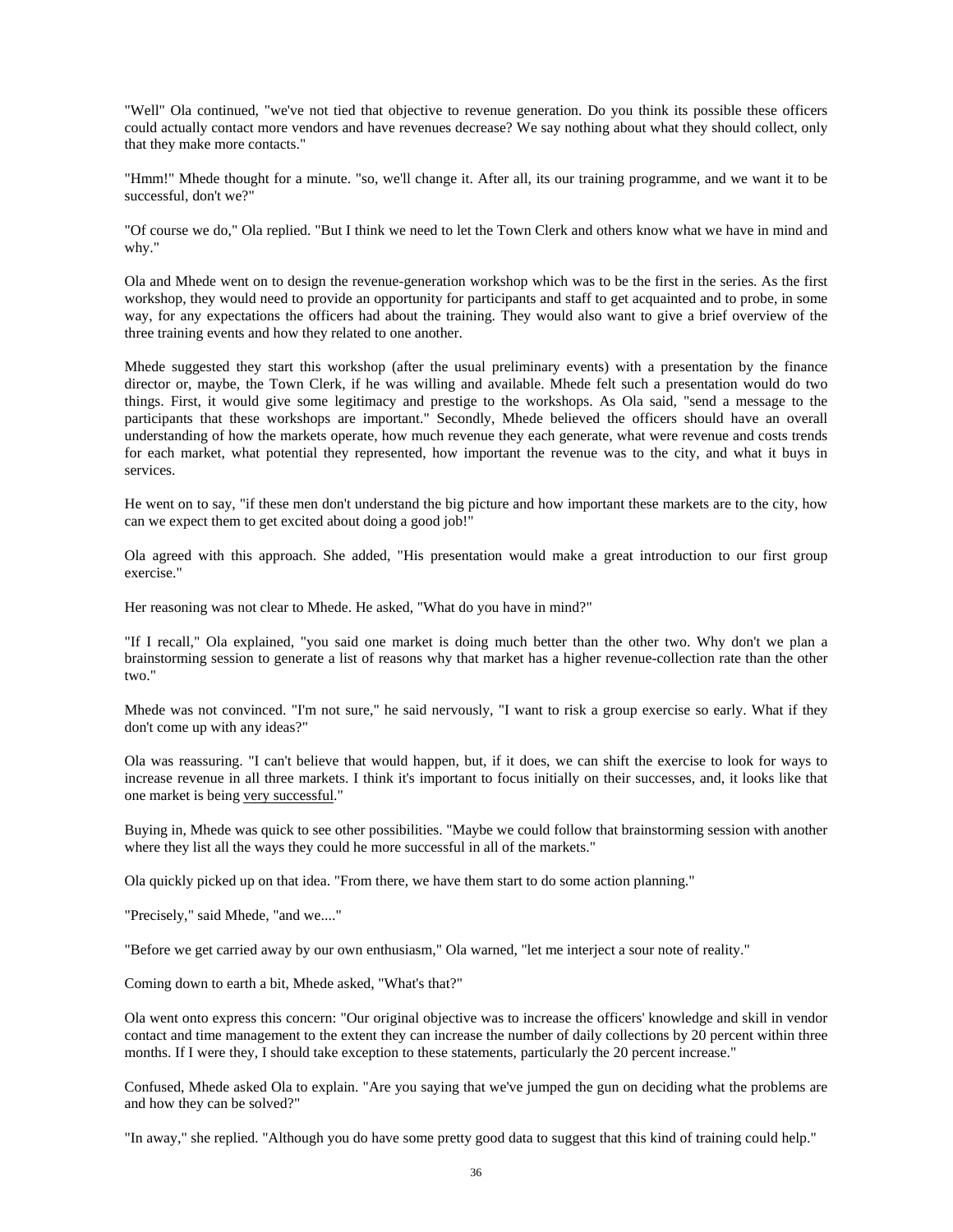Both of them were quiet for a while, lost in their own thoughts. Mhede broke the silence. "I have an idea. Why don't we admit to them we had decided on this one objective (the one about skill training and vendor contacts) before the workshop started but would be willing to reconsider it based on their own discussions and action plans during the workshop."

"Sounds kind of risky," Ola responded, "but I think it might work."

# *Questions to reader*

- Outline the advantages and disadvantages of being openly candid with the trainees, as suggested by Mhede.
- Given this apparent problem with the way the training objective was originally stated, what would you do to rectify the situation?

# *Commentary*

Mhede and Ola have touched on some issues that are central to effective learning and good management practices, particularly with experienced employees. They have decided to ask the Finance Director or Town Clerk to provide a complete data base for use by the participants to plan within the workshop. Also highlighted is the importance of sharing information widely within an organization.

Secondly, by focusing on the successful market, they are recognizing good performance and rewarding those responsible.

Thirdly, Ola and Mhede, in their design, are recognizing the power of collective experience and wisdom. They are counting on the group, as a whole, being able to generate a list of recommended changes. This is not altogether based on faith. Mhede, in scanning the work environment as part of the training needs assessment, was assured that at least some officers were aware of changes that could improve the situation.

Fourthly, the two trainers realized, as they began to plan the training intervention, that one of their learning objectives was flawed, based on results of an action research/planning approach. If the trainers go ahead with the skill training they identified in the initial training objective as a desirable outcome, it may run counter to the officers' own assessment of needs or it may take precedence over an issue the officers believe is more important. An action research approach to training (using data from the training participants and their work environment as a basis for problem solving) is an excellent approach to training, particularly in-house training, such as Mhede and Ola are doing in Lunda, but it also permits participants to share the prerogatives of the trainers in making decisions and designing future learning events. On the positive side, many adult learning specialists advocate such power sharing, saying this is when significant learning really begins.

Finally, the initial training objective, which defined work-output quotas (e.g., 20 % increase in vendor contact within three months) should probably be set collaboratively or in consultation with those who have responsibility for meeting them. Setting objectives collaboratively can overcome resentment, build commitment and give those who are responsible for achieving specific work goals an opportunity to voice any concerns they might have about being able to meet them.

You may be saying to yourself, "I'm a trainer. I shouldn't be involved in these kinds of organizational and management problem-solving situations." One can defend this point of view. It fits with the traditional and, we might add, safe definition of the trainer's role. On the other hand, being safe and traditional has made the trainer a relatively unimportant participant in the development milieu that swirls about managers, organizations and countries in today's fast-moving world. Better to be seen as a useful meddler in management and development than as an onlooker who never gets to play in the game.

Perhaps we should return once again to Mhede and Ola and their struggles to design a training programme for Lunda City Council. As you can see, this training business can become very complicated if you take it seriously or if you decide you want to make a difference in how operating agencies carry out their roles and responsibilities in your society.

### **14 August, later in the day**

Mhede and Ola decided to continue their action-research approach to design the first day of training as well. They didn't drop their plan to provide skill training in vendor contact and time management. They just decided to put it on the back burner for quick recovery, if and when it seemed appropriate. They also had a long discussion about the various roles and responsibilities of those who would be attending the workshop. Among other things, they realized the role issue might come up at the workshop, and they wanted to be prepared.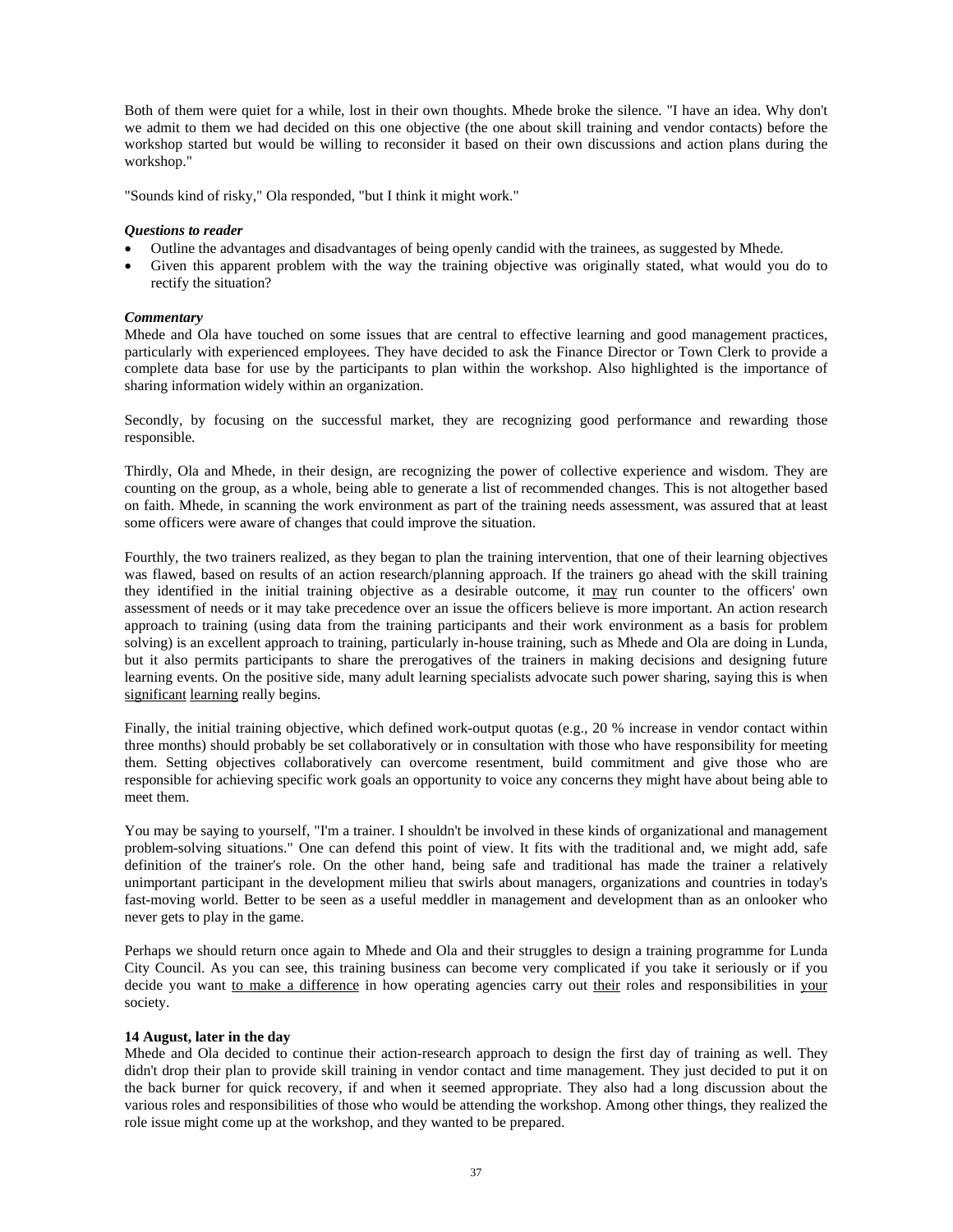Ola said she had come across some training materials, not too long ago, on role clarification and would do research in this area, so they could be prepared. (Do you get the impression that Ola reads a lot and never throws anything away? Well, you're right. Most effective trainers behave this way.)

The librarian came around and reminded Ola and Mhede the library would be closing soon.

Ola said, "Before we leave, let's look at what we've come up with for the first day of training. Maybe, we could reflect on the model you recommended, Mhede. You know, the presenting-processing-application number."

"Okay," Mhede responded. "After we get all the opening details and formalities out of the way, we have the finance director or maybe the Town Clerk make a presentation on the status of the markets, with good, solid data on trends etc. Then we do a brainstorming session with them on why the best market is performing the way it is."

"I guess that's, processing the presentation or input, isn't it?" Ola asked. "Then, we get them into action planning. In other words, what do they think they can do to improve the operation of all the markets."

"Now that's application - pure and simple," Mhede observed.

"It may he pure," Ola thought to herself, "but it doesn't sound very simple. Let's just hope it works!"

Over the next few days, Mhede and Ola struggled with the conflict problem that existed between the city and the Vendors' Association and their members, and how they might address it through training. They were concerned about responding to the Town Clerk's initial reference to the need for community-development training. They reviewed GTI's programmes in this area and found them either too academic or oriented to the role of the social worker. The revenue officers, they reminded themselves, are hardly social workers. Ola and Mhede were confident the vendors didn't see the officers that way either.

Then, they remembered Ms. Olsen's offer to help them with the design of that particular session. They decided to get in touch with her.

#### *Questions to reader*

- The vendor issue is, obviously, a bit delicate for the trainers to get involved in. As a trainer, how would you handle this issue?
- At this point in the planning process, what are some tasks Mhede and Ola need to undertake to get ready for the implementation of the Lunda training programme?

#### **6 September, early evening, on the bus to Kusumba**

Turning to Mhede, Ola said, "I'm curious, Mhede. Why did you decide to use that old community centre for the training venue?"

"Location, for one thing," he replied, "it's located right in the middle of the biggest neighbourhood served by one of the markets where our trainees are working, and it's the right size and has the right kind of space."

"Aren't you overlooking something?" asked Ola. "No food service that I could see. How do you plan to feed the participants?"

Not hesitating a moment, Mhede answered: "That's part of the deal I worked out."

"What deal?" she asked.

"The Neighbourhood service Council," he explained, "has agreed to prepare tea breaks and lunches for our workshops if we fixed up the building."

Ola was not convinced. "Sounds like expensive lunches to me!"

"Not really," Mhede explained further. "I persuaded Ms. Olsen to cover those costs in our funding proposal. You see, the White Elephant Hotel was going to cost over \$1000 more just for meeting space and food. When I realized we could fix up the Community Centre for less, I spoke to Ms. Olsen about it (reminding her, of course, that the centre would serve the neighbourhood long after our workshops were over). She agreed."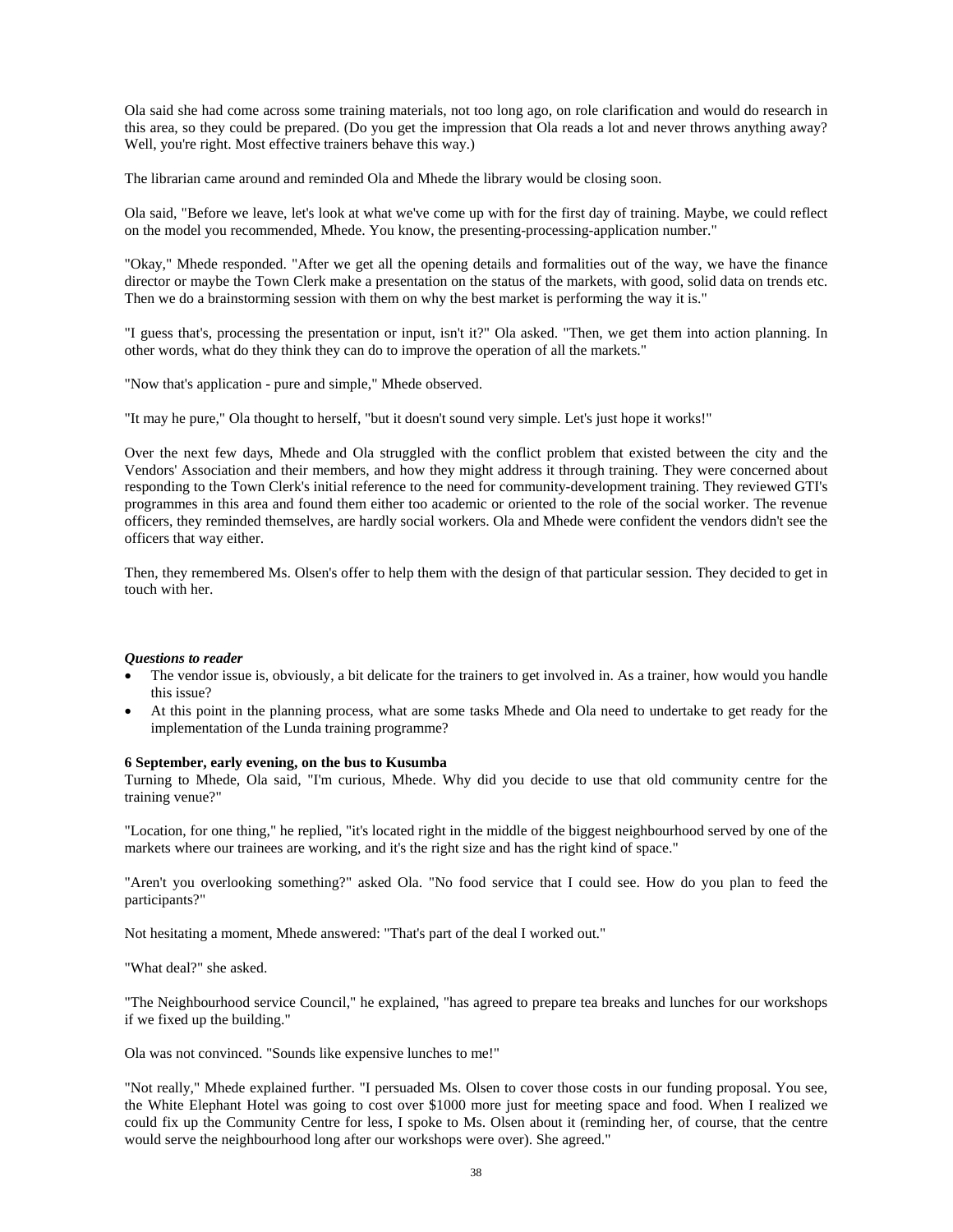Still troubled about the community centre, Ola protested: "There's no furniture, Mhede. Are we going to sit on the floor?"

Mhede reassured his colleague, "Don't worry, Ola. I've taken care of that, too. The British Council's getting new furniture for their library and donating the old tables and chairs to the centre."

Ola was impressed. "Hey, Mhede, you're a real tough negotiator."

With all the humility he could muster, Mhede replied, "It's just part of being a good trainer."

### *Questions to reader*

• Mhede's done something unusual in locating a venue for their training. Do you agree with him that "this is all part of being a good trainer?" Why?

Mhede and Ola were both upbeat and talked almost non-stop on the bus back to Kusumba that evening. They chatted about their meeting with the Town Clerk. They were in agreement that each workshop would be a day long, starting at 8 a.m. and ending about 5 p.m., with two tea breaks and an hour-long lunch. The workshops would be held on consecutive Tuesdays. This was the one day of the week when all three markets were at their lowest levels of activity. In addition, it meant any "field work" or assignments to be carried out after each workshop could he done during the next four days. Mhede had "pushed" the Town Clerk a bit to get his agreement that all participants would attend all sessions, and all day long! Mhede was aware that in-house training programmes tend to suffer when some participants decide to carry on business as usual, taking phone calls, seeing visitors, etc. Nothing demeans a training experience more than having some participants treat it as a nuisance or an interruption. It's better not to have these individuals in the programme at all than available only part time, particularly when the training involves the potential for making decisions and solving workplace problems, as expected with the Lunda programme.

They also talked further about the venue.

"Do you think," asked Ola, "we'll have enough room, Mhede, to do our training in that centre?"

"Should be fine," he replied. "At most, we'll have no more than 35-40 participants and, then, only at the final workshop when the market vendors join us. It looks like we can get a square conference table arrangement in the big room without any problem, putting 10 to a side."

"I see what you mean," Ola said. "And, we have those two small rooms in the back for breakout groups. When it's painted, it should be light and cheery in the big room, particularly with those windows on the east and west sides, and there's that long wall in the front of the building where we can tape up newsprint. If there is anything I dislike, it's getting stuck with a training room where you can't put up newsprint."

"I agree," Mhede hastened to say. He added, "The only possible problem we might run into will be room for the tea breaks and lunches. Don't want them interfering with the training, but the council representative assured me they can serve on the verandah."

"Incidentally," said Ola, "I overheard one of the women with the Neighbourhood Council say she is active in the Vendors' Association. That shouldn't hurt us any when we hold the third workshop."

Mhede agreed. "Precisely. That's another reason why I decided to persuade Ms. Olsen to help us carry out some renovations on the centre."

"Sounds to me like a win-win situation," said Ola. "We get a training venue, and they get their centre renovated."

One of the first things Ola and Mhede did upon their return to GTI was draft a funding proposal for the principal's review and SIAA's consideration.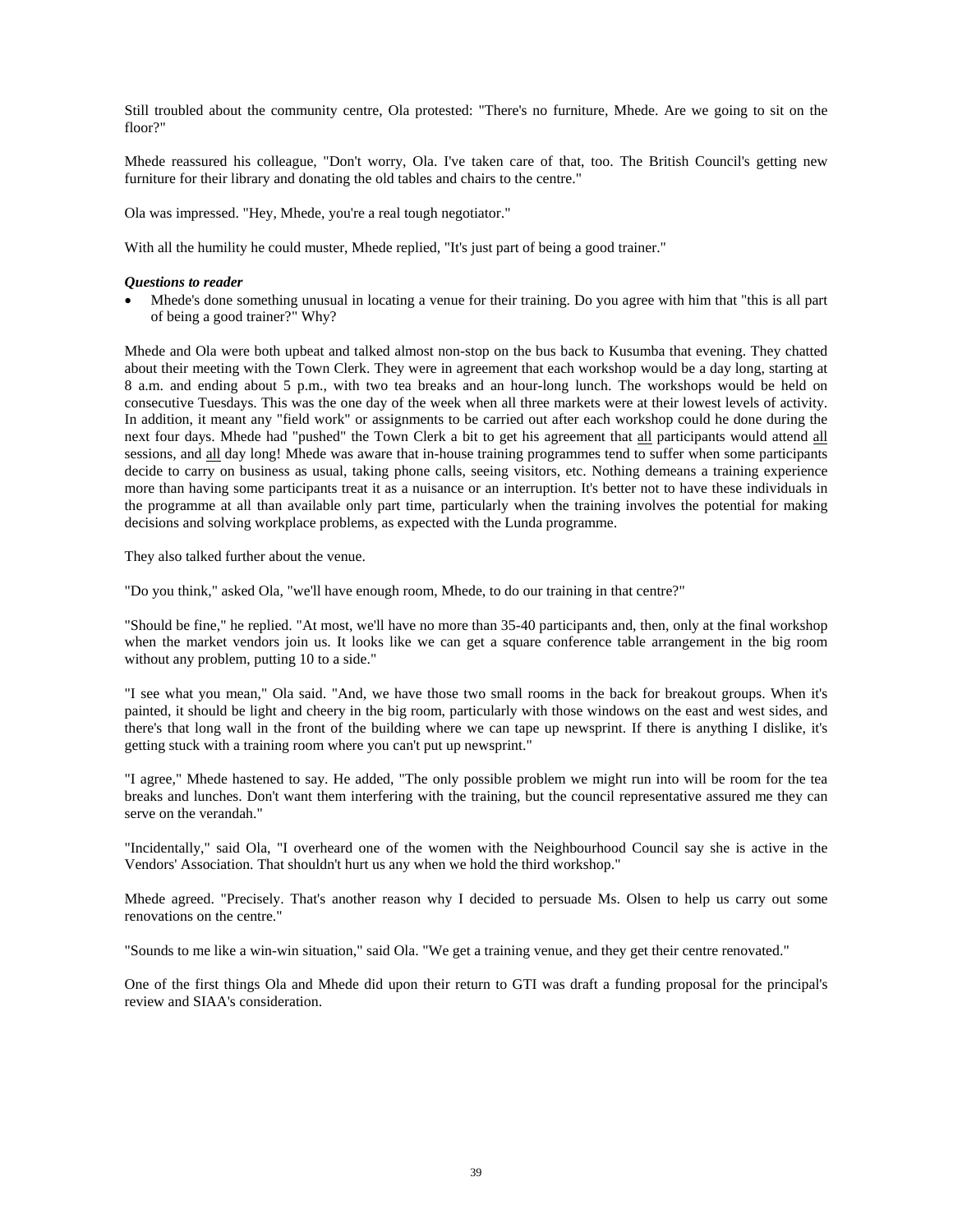# **FUNDING PROPOSAL FOR A SERIES OF MARKET MANAGEMENT WORKSHOPS TO BE CONDUCTED FOR THE CITY COUNCIL OF LUNDA BY THE GOVERNMENT TRAINING INSTITUTE, KUSUMBA SEPTEMBER-OCTOBER, 1990 KANGAMI COMMUNITY CENTRE, LUNDA**

### *Proposal overview*

The Government Training Institute, Kusumba, and the City of Lunda plan to conduct a series of one day, in-service management-development workshops, for approximately 24 market masters and revenue officers. These workshops are part of a larger effort to upgrade the municipal markets and their operations in three low-income areas of the city. The workshops are designed to address three interrelated concerns influencing the overall effectiveness of these markets. These include revenue generation; internal records management; and the city's relationship with the Market Vendors' Association and its members.

### *Venue*

The workshops will be held at the Kangami Community Centre, located in the heart of the largest low-income area of the City. The Centre is also adjacent to one of the city markets where over 40 per cent of the training participants work.

### *Dates*

The workshops are scheduled for three consecutive Tuesdays, 25 September and 2 and 9 October. An additional workshop is anticipated but not designed at this time. The design of the fourth workshop will be based on agreement between GTI and the city as determined by needs identified during the first three workshops. The length and timing of the workshops are based on three needs and concerns:

- (a) To conduct the workshops in a manner that would not disrupt the participants' daily work routines any more than necessary
- (b) To coincide with the time of the week when the markets are least busy, and
- (c) To give participants opportunities to practice what they have learned in one workshop and discuss it in a subsequent one, and to collect data for upcoming workshops.

#### *Times*

The workshops will be conducted from 0800-1700 hours with two 30 minute tea breaks at l000 and 1500 hours. Lunch will be served at the Community Centre from 1230 to 1330 hours.

# *Workshop staff*

The teaching faculty for the workshop will include:

**Mr. Mhede Ochra,** Lecturer, Department of Local Government, Government Training Institute, Kusumba,

**Ms. Ola Mabuza,** Lecturer, Department of Local Government, Government Training Institute, Kusumba.

#### *Proposed workshop design*

As stated earlier, the training programme is scheduled over three consecutive weeks. It includes one-day workshops preceded and followed by task-oriented field assignments designed to reinforce classroom activities and learnings. The objectives of the workshop are based on a training needs assessment carried out by GTI staff in collaboration with city officials in Lunda. The workshop outcomes are intended to impact directly on the overall operation of three of Lunda's municipal markets.

The following is a brief outline of the three workshops based on the objectives stated for each.

# **Workshop I MARKET-REVENUE GENERATION**

#### *Workshop objectives*

The workshop objectives are

- 1. To increase participant knowledge of overall market operations and their impact on City finances
- 2. To develop an action plan for increasing market revenues within a specific period of time\*
	- These objectives are slightly different from those originally stated, based on further discussion and design considerations.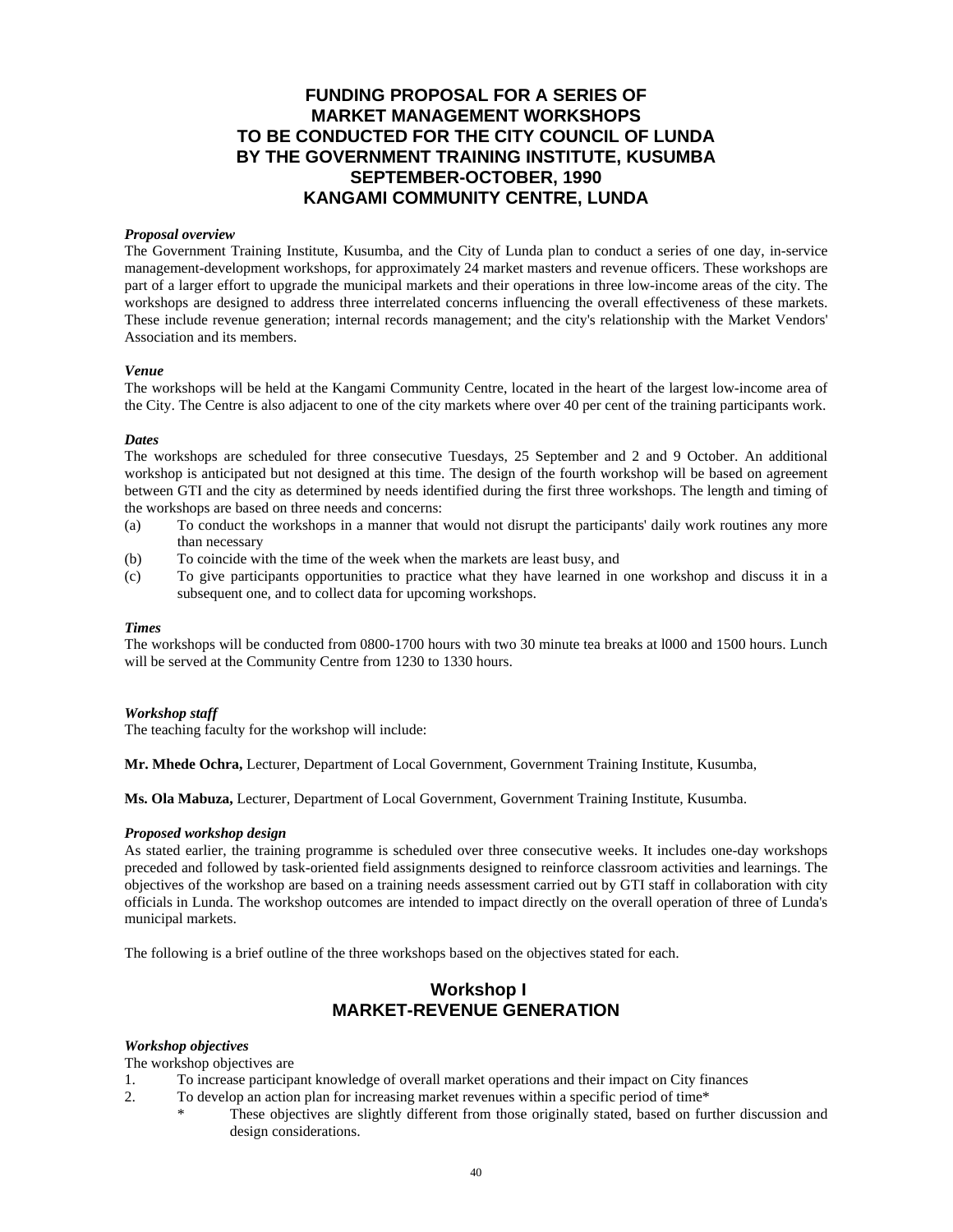## *Programme*

- 0800: Registration Welcome by Town Clerk Introductions Expectations of staff and participants
- 0900: Presentation by Finance Director on status of municipal markets and their operations
- 1000: Tea break
- 1100: Brainstorming Exercise: To list reasons why Kilifi Market has the highest revenue generation rate among the three markets

Discussion and follow-up brainstorming on ways to improve revenue at all three markets

Group exercise to select the 5 to 10 most important options (ideas) that would boost revenues, if implemented. Selection to be based on: (a) potential for generating additional revenue; and (b) feasibility of carrying them out successfully

- 1230: Lunch
- 1400: Lecturette/demonstration on force-field analysis for problem solving
- 1430: Form small groups to do force field analysis and action planning on top options for generating additional market revenues
- 1500: Tea break
- 1530: Work groups continue on task assignment
- 1600: Small groups report on findings and recommendations

Plenary discussion with Finance Director and other relevant officials

Critique of day's activities and task assignments for follow-up workshop

*This workshop will probably run beyond 1700 hours. Participants should be notified of this possibility prior to the workshop and compensated by the city in accordance with its overtime policy.* 

# **WORKSHOP II REVENUE-REPORT WRITING**

#### *Workshop Objectives*

The workshop objectives are

- 1. To determine each participant's skill level in completing market-revenue reports.
- 2. To develop a list of actions that could be taken by the city to improve the quality of revenue reports

#### *Programme*

- 0800: Warm-up activity: review of efforts undertaken since last workshop
- 0830: Individual Task: Participants complete revenue report based on actual data from various markets (to be completed in duplicate)
- 0900: Small-group Exercise: Discussion of report writing task and development of a list of problems experienced in completing reports
- 1000: Tea break
- 1030: Plenary Session: Work groups report lists of problems/constraints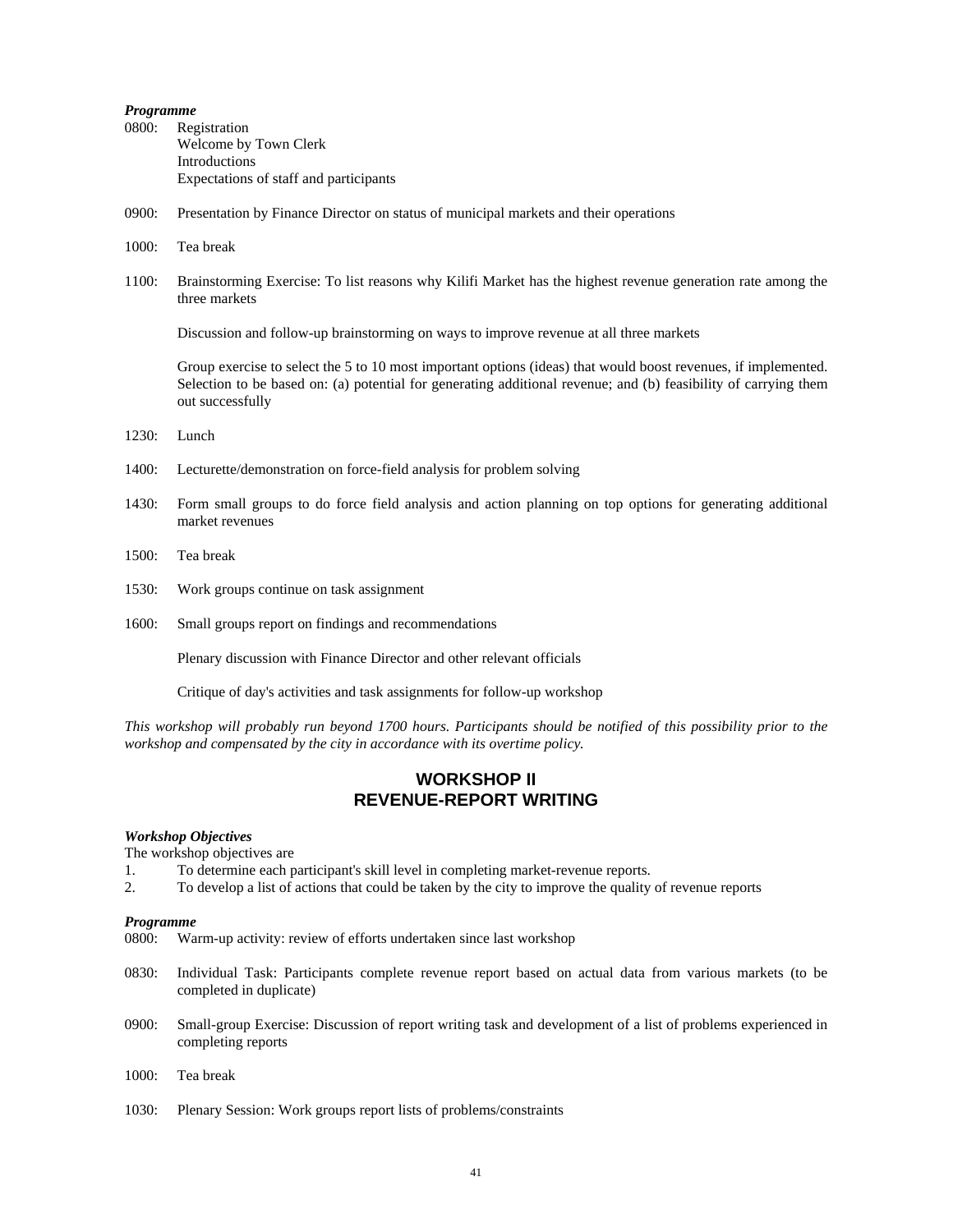Lists are consolidated and priorities put on problems to be solved

Guided discussion of actions that can be taken to improve the quality of revenue reports

- 1230: Lunch
- 1330: Plenary Session (with Finance Director)

Group spokespersons report their findings and recommendations to Finance Director

Detailed discussion of recommendations

Action planning

- 1500: Tea break
- 1600: Plenary Session: Discussion of follow-up activities to be implemented prior to next workshop and critique of day's activities

[GTI trainers, as follow-up, would critique each officer's revenue report (those prepared in morning work session) and determine level of competence of each officer *vis-a-vis* the task. They would then decide if any skill training is required, who specifically needs it, and how the training could be planned and delivered. They would report this information to the Town Clerk and Finance Director with recommendations.]

# **WORKSHOP Ill CONFLICT RESOLUTION: BUILDING BRIDGES BETWEEN THE MARKET VENDORS' ASSOCIATION AND THE CITY**

(workshop will include market vendors representing the Association in addition to the regular workshop participants from the city)

#### *Workshop Objectives*

The workshop objectives are

- 1 . To increase participant knowledge of: community development and the advantages of public-private cooperation, and of what city staff members and Vendor Association representatives think about one another in connection with the operation of the city markets.
- 2. To develop options for resolving the conflict that exists between city officers and vendors

#### *Programme*

0800: Welcome to the market vendors

Introduction of staff and participants

Review of workshop objectives and training design

- 0900: Short Lecturette/Discussion: Community development and the advantages of public-private collaboration
- 0930: Briefing of officers and vendors on workshop tasks to be completed
- 1000: Tea break
- 1030: City officers and market vendors meet in separate groups to prepare two lists: (a) issues they believe adversely affect the city-vendor relationship; and (b) issues they think the other group believes adversely affect their relationship
- 1130: Plenary Session: Each group reports on its list of issues and takes questions for clarification. These reports are followed by a general discussion
- 1230: Lunch
- 1330: Plenary Session: A guided group discussion to identify issues (conflicts) that are keeping these two groups from working effectively with each other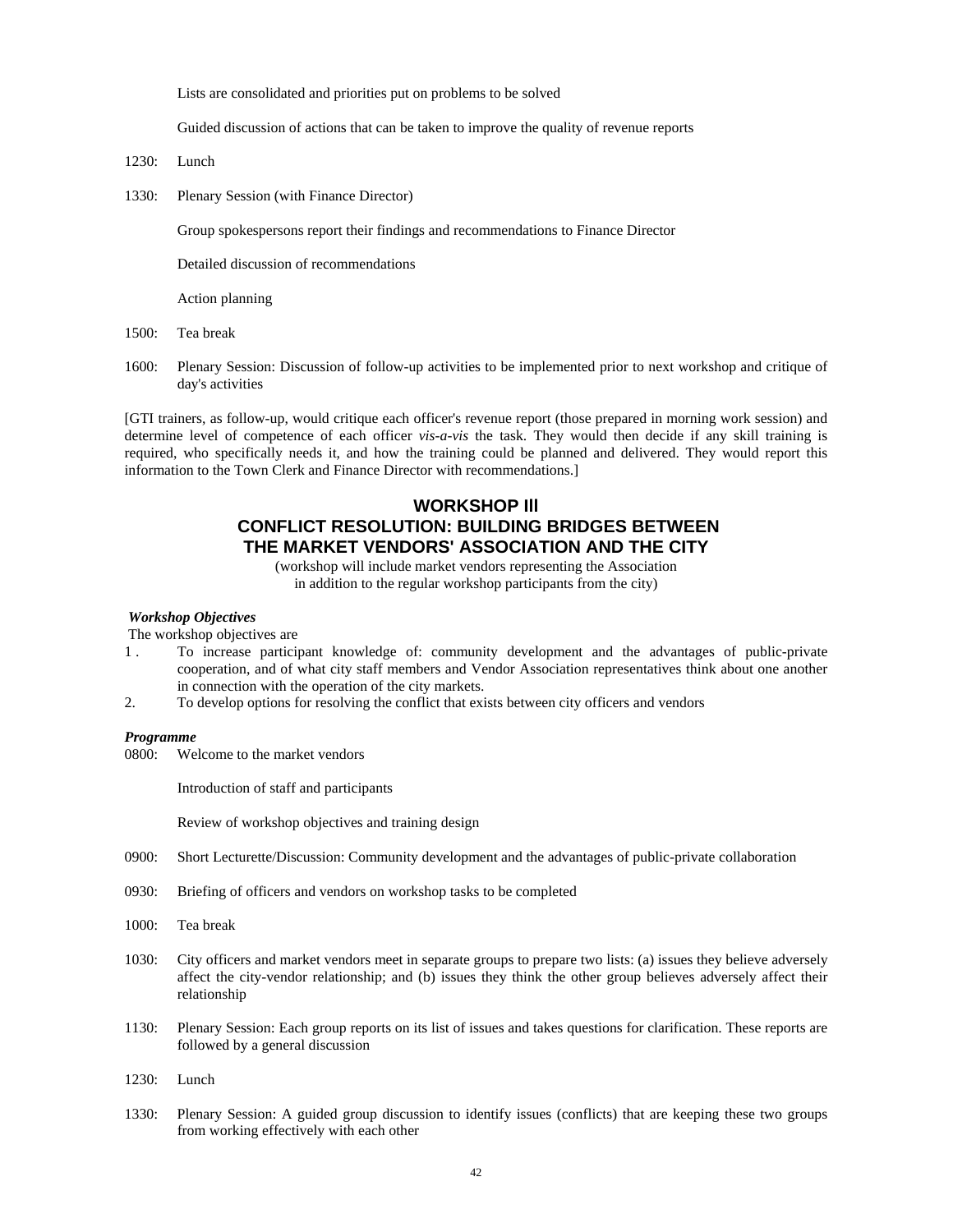- 1430: City officers and vendors work separately to identify options to overcome the top three to five conflicts
- 1500: Tea break
- 1530: Plenary Session: Each group reports out. Lists are compared for agreement and disagreement. Action steps are formulated on issues where there is agreement. On issues of disagreement, the group decides how to continue a processor mutual problem solving
- 1700: Workshop summary and evaluation

Discussion: Where do we go from here?

# **WORKSHOP IV SKILL-DEVELOPMENT SESSIONS BASED ON NEEDS IDENTIFIED DURING FIRST THREE WORKSHOPS**

(to be planned and scheduled later)

The action learning process, which characterizes the workshops outlined above, will undoubtedly identify specific skill training needs which would be addressed through this additional workshop. For example, Workshop 11 (Report Writing) may identify several officers who are deficient in basic mathematical skills, which makes it difficult for them to carry out simple reporting tasks. Workshop IV would be designed to respond to these needs.

# *Proposed budget for workshop series*  **Direct Personnel Costs** Professional Staff: 1.5 person months: Training Design 1.0 person month: Training Delivery @ 9000 Shillings/mo -------------------------------------- SH 22,500.00 Support Staff: 1.0 person month @ 3000/mo--------------------------- SH 3,000.00 Subtotal---------------------------------------------------------- SH 25,500.00 **Travel and Per Diem for Training Staff** 12 round trips: Kusumba-Lunda 450 SH/trip-------- SH 5,400.00 20 days per diem @ SH 225/day ----------------------- SH 4,500.00 Subtotal-------------------------------------------------------- SH 9,900.00 **Participant Costs** Facilities and Meals\* ------------------------------------- SH 30,000.00 Training Materials 24 x SH 150- ------------------------ SH 3,600.00 Subtotal ------------------------------------------------------ SH 33,600.00 **TOTAL - ----- - --- - ------ - ------ - ------ - ------ SH 69,000.00 Administrative Overhead @** 23.5% of Total ------------------------------------------ SH 16,215.00 **GRAND TOTAL. --**-**------ ---**- **-- SH 85,215.00\*\***

### **Budget Notes**

\* The cost of facilities and meals to conduct the workshops has been determined by requesting funds equal to the quotation received from the only suitable private facility in Lunda. The equivalent will be used to renovate the Kangami Community Centre. In return for this investment, the local Neighbourhood Council has agreed to provide all meals and tea breaks during the workshops.

\* \* The proposed programme will provide 112 person days of training at an average of SH 760/day. The total budget is about 60 per cent of the funds originally set aside by the Donor for possible support of this project.

#### *Questions to reader*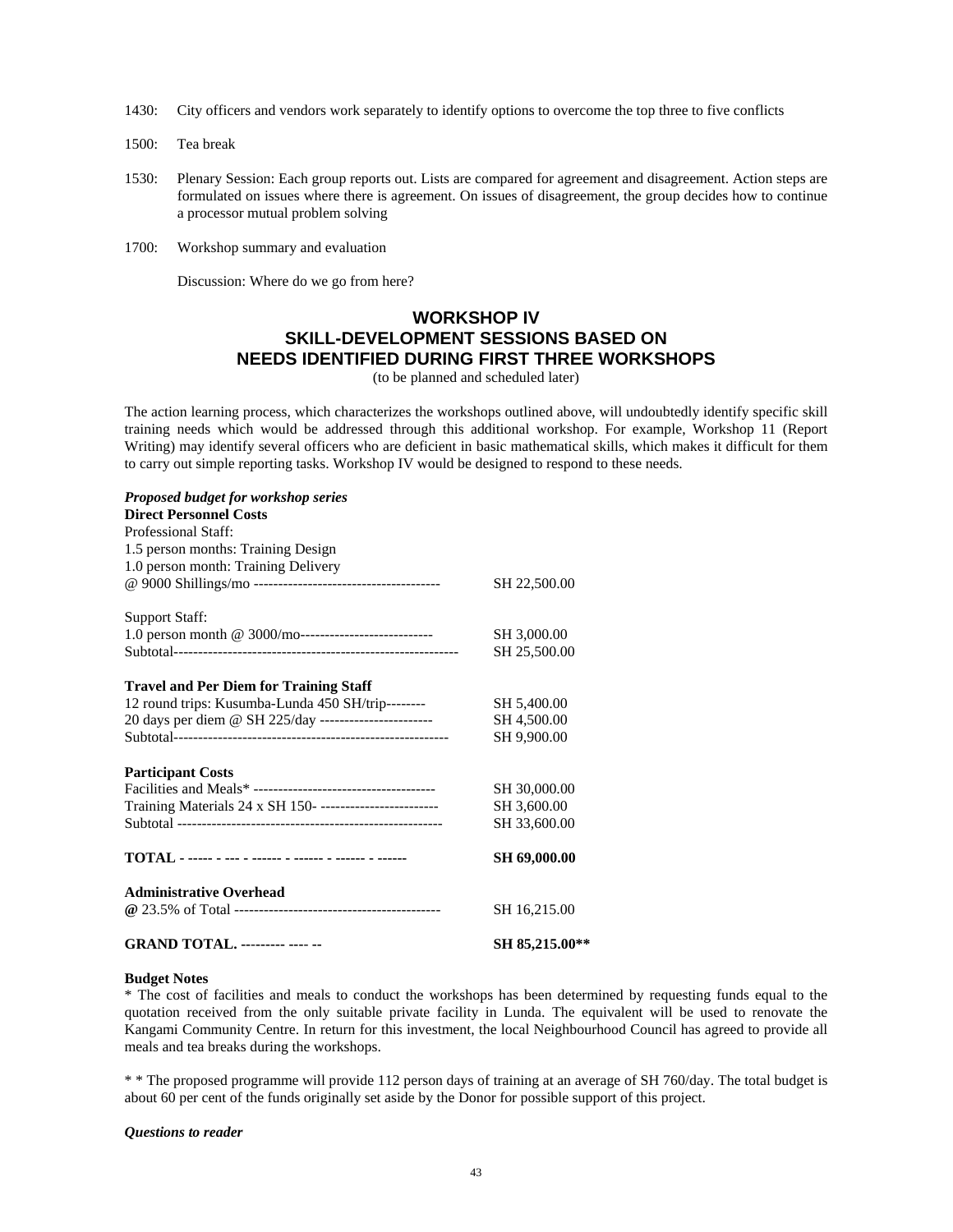- If you were Mhede and Ola, would you feel confident about returning to Lunda to conduct this series of workshops? Why? Be specific in your responses.
- What else, if anything, would you have done to prepare for training implementation?

# *Commentary*

The time between training design and delivery is important. Let's face it, all phases of the training cycle are important. Training is an interrelated system of events that depend upon a myriad of efforts if the final product is to be satisfactory. Pre-delivery, post-design tasks, more often than not, require nailing down details on the training venue; training equipment requirements; physical structuring of the training environment; agreement on dates and training times; instructional materials, including readings; lodging and meals; tea breaks for participants and staff; protocol on opening and closing sessions; and, perhaps, a dozen more details. Here is a brief look at some of the important details.

Mhede, in the case study, selected an unusual venue for the training. We've used this scenario to demonstrate the importance of being creative, maximizing the various resource opportunities that are often available to the trainer. Too often, we see our own institution as the only viable option for training, but moving the training close to the client is important, if time or travel costs are a factor, and this often means finding an alternative venue. It also provides access to the client's work environment, which is important if the training has any kind of action research focus.

If your country has a sizeable tourist industry which is seasonal. you may want to consider negotiating competitive rates for the use of tourist facilities. Training venues are an important and integral variable in the training business. Be creative in determining where you will conduct your training. If there are opportunities to support the training client or its community, as presented in the case study, do it. The dividends go beyond the classroom value of the investment.

Ensuring that the physical environment (where the training will take place) is supportive of your training programme and objectives is an integral part of the venue-selection process. Are there enough rooms or space available to meet your needs? Is it well lighted, properly ventilated, away from sources of outside noise and traffic? Can you move the furniture around? Is the furniture (chairs and tables) the kind that can be re-configured in various shapes and sizes? What about wall space to hang newsprint? Space for tea breaks? Outlets to plug in training equipment? Basic training equipment, such as easels and overhead projectors? In fact, it's a good idea to develop a list of questions to ask when you are negotiating for the training venue.

Some of the essential post-design, pre-delivery details are between you and the client. If the training is in the client's territory, you will want to know if there are expectations regarding opening and closing sessions. For example, will the Mayor or some other local official want to be involved? Does the Town Clerk or some of his department heads expect to give a presentation? Are there holidays or other events that might interfere with the training schedule? For example, is the President or some minister scheduled to visit the community on the same day you plan to open the programme, with all the trainees expected to be available for that visit?

It is impossible to list all the details that must be attended to as you get ready to carry out a programme. If you're like us, you will find it helpful to make a list and to add to it as you think of new items needing your attention. Don't leave anything to chance. There is a management law (of sorts) that says, **if anything can go wrong, it will,** and, in our experiences with training, it does!

# **5. TRAINING IMPLEMENTATION**

# *Case study*

24 September, 6:30 pm, Kangami Community Centre

The last training participant finally left the centre. Mhede, Ola and Akawe Kaabwe sat down to review the day's training events.

"Why is it," asked Ola, 'that the first day of training never gets started on time?"

"I'm not sure," Mhede responded, "but it always seems to happen. Maybe, they're testing our resolve to stay on schedule?" Mhede turns to the senior market master and asks, "Akawe, how do you think it went?"

Appearing pleased and a bit surprised, Akawe responded: "Not bad, although I thought the first small group exercise, the one on why the Kilifi Market had the highest revenue collections, did not start out well."

"I agree with you," said Mhede. "On the other hand, Ola, I thought you handled it well when you realized there was resistance to doing a small group exercise so soon."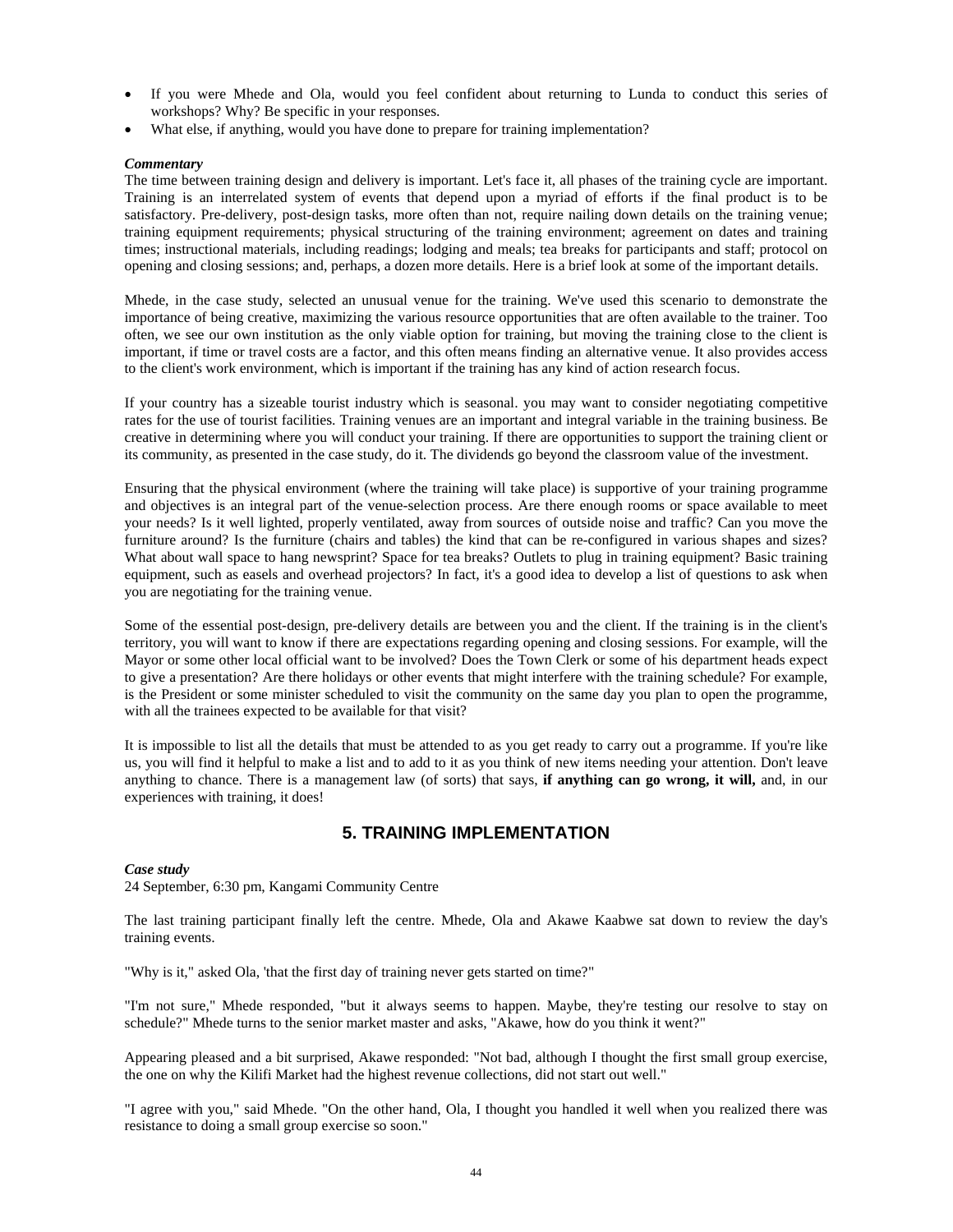"Well, I hope you didn't mind my changing the design on the spot?" asked Ola cautiously.

'No, not at all," Mhede replied. "The trainer in charge needs the freedom to do whatever is necessary to get the group back on track. No problem, Ola. It was a good move."

Akawe was quick to add this observation. "Frankly, I was surprised at the number of ideas our officers had on improving revenues.

To which Ola added, "Not only that, but they had definite ideas on how to put them into operation."

"Ya," said Mhede. "I think they shocked the finance director as well, with their recommendations."

The three went on to discuss the conflict that started to arise between the market masters and the revenue officers. Mhede found it necessary to step in and help the two groups communicate with each other in a constructive style. He talked about active listening and gave them a few ideas on how to give constructive feedback in a caring way.

There were a number of recommendations made by the group that required approval by senior officials. The trainers helped them divide their list of recommendations into those they could do something about without the approval of others and those that needed to be referred to their superiors.

On the first list, Mhede was successful in getting the group to identify a number of tasks that they could carryout before the next workshop and to assign responsibility for these tasks to specific officers. These officers were expected to report back on their results at the next workshop.

It was getting late, and askari asked if they could leave so he could lock the community centre.

Said Ola: "Could you give us just a few more minutes, Rafiki?"

To that, askari replied, "Hakuna matata"

Mhede offered a suggestion as they were preparing to leave. "Before we leave, Ola, I think we should review next weeks training session and put together a list of things we need to do to follow-up on this one."

"I agree," Ola responded," and we must not forget the request for skill training on time management. Looks, like that will have to be scheduled for week four."

#### *Commentary*

The success of training implementation depends, in large measure, on what happens before the trainer begins to conduct the training. In other words, has there been effective assessment of the client's training needs; a clear articulation of outcomes (objectives); and a design that will achieve the learning objectives, based on the training recipients and their needs.

Successful implementation also depends on the trainer's ability to determine what is happening in the training sessions as they unfold. For example, Mhede and Ola apparently ran into some resistance to a small-group task they had planned to use. These things happen, particularly if experiential designs are being used.

As trainers, we need to be able to: (a) recognize when the training is not going as 'designed"; (b) think about why it isn't (often, on our feet, in front of them); (c) consider alternative strategies to help our participants learn what it is we want them to learn; and (d) take whatever risks are involved in responding to situations that are different from what we thought they would be at the time we designed the training event.

In most cases, the risks are minimal or non-existent. Don't hesitate to admit to the participants that what you had planned doesn't seem to be working and you want to try something else. Many times, they will also have ideas about what approach might be taken. An experiential design adds a new element or catalytic agent to the training event (i.e., the participants' experiences, needs, concerns, expectations and ideas). While experiential designing enriches the quality of learning, it also adds an element of the unexpected. The effective trainer is one who "grows with the flow," taking advantage of what is happening in the classroom that was not anticipated or planned.

One way to grow with the flow is to be aware of the flow and to have a few alternative training tools in your kit that can be substituted easily and quickly. They should be ones you have confidence in and experience with. Otherwise, you may not feel comfortable in substituting them for what has been planned.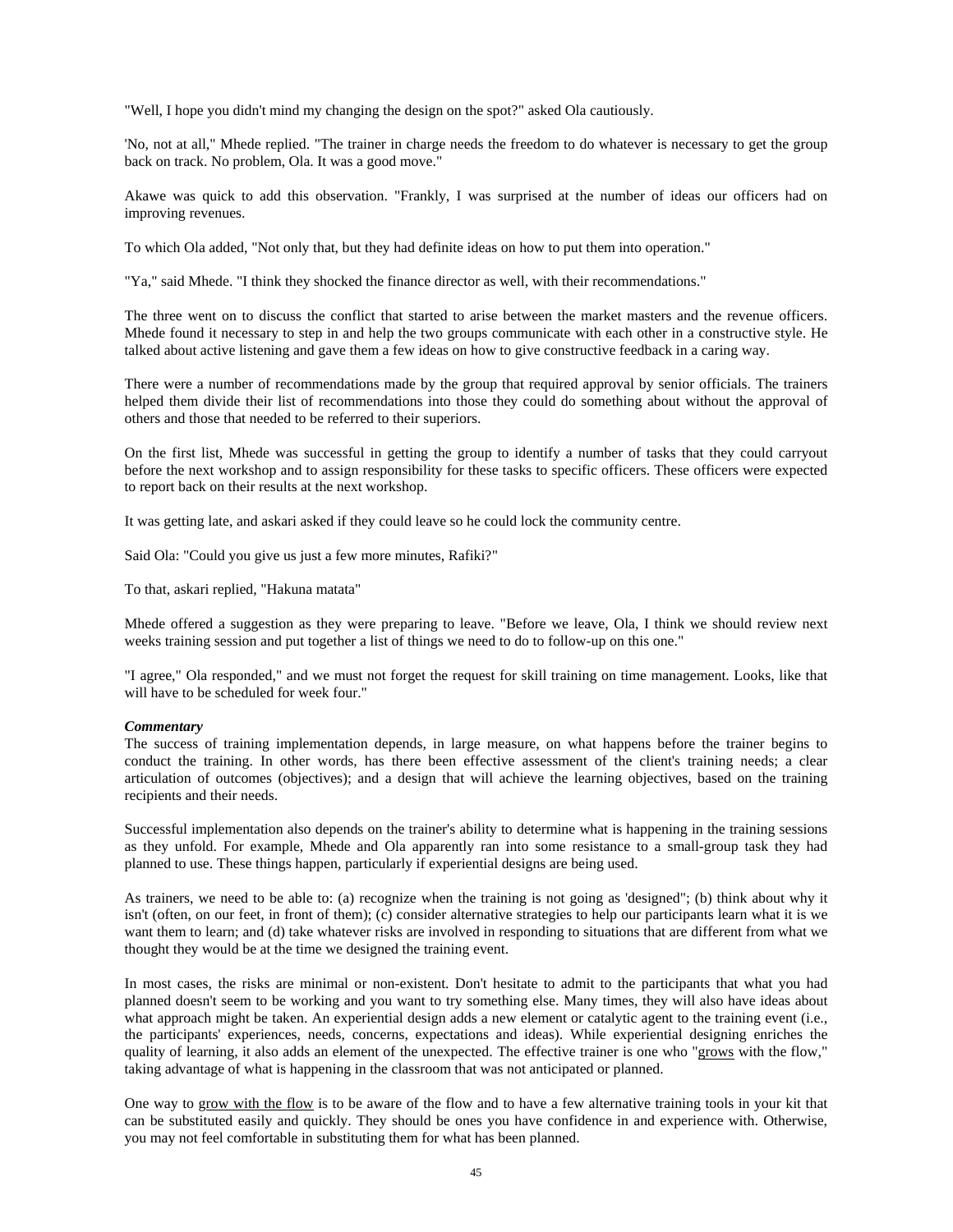Group processes or group dynamics are another factor to be taken into consideration as you implement training. Earlier examples, such as resistance to a small group task, are manifestations of "group dynamics." There are many more. Influence, power, participation, relationships, and functions, that individuals tend to assume in groups, are just a few of the "dynamic" aspects of group behaviour that will challenge your ability as a learning facilitator to keep one step ahead of your training participants.

Finally, stay on schedule to the extent you can. Yes, we know this seems contradictory to the I\$ stay flexible" counsel just given. While flexibility or willingness to alter designs to meet participant learning needs will often throw your schedule off, you also need to determine how you will either shorten or lengthen immediate events to get back on schedule. Don't be a slave to your schedule. On the other hand, don't ignore it. By announcing a schedule at the beginning of any training session, you have defined expectations; expectations about when you will begin, when tea breaks will come during the day, and when you will complete your training sessions. If there are necessary changes required, it is best to share these with the trainees as early as possible and to gain agreement on the changes.

We could go on at great length about the rich experiences you will undoubtedly encounter in implementing experiential training designs, but discussion is no substitute for experience. We suggest you throw yourself headlong into these learning opportunities with the ability to keep part of your awareness detached and looking over your own shoulder, ready to communicate what is happening and why. Become a voyeur to your own experience.

# **6. EVALUATION**

# *Questions to reader*

- Given the scenario we have been following in Lunda, what would you have done regarding evaluation?
- How would you evaluate the impact of the training that is being conducted in Lunda, based on the scenario?

#### **25 September, 0900, Mhede's office**

Mhede and Ola, when they met the next morning to review the first day of training again, realized they had not given much thought to how they were going to evaluate the overall effort. They had asked the usual "happiness" questions of the participants at the end of the day, but that wasn't going to satisfy either their boss, the principal, or the funding agency.

"Why don't we use GTI's standard course evaluation form?" suggested Ola.

"We could, "Mhede replied. "But I'm not sure it will give us the kind of information we want. Besides, this course is already a lot different from those we conduct on campus. I'm just not sure it fits."

Ola was not convinced. "What's so different, Mhede, that we have to come up with a new format?"

"For one thing," Mhede explained, "there wag a lot more interaction by the participants. Do you realize, we didn't spend more than, maybe, a half an hour in front of the group? Here at GTI we'd be at the lectern most of the day."

Reflecting for a minute, Ola replied, "Guess you're right, Mhede."

Mhede continued. "The biggest difference is how we figure out whether the course makes any difference. With the long course we're conducting, we test the students. Can you imaging trying to test these revenue officers? They'd have us run out of town."

"Right again, Mhede, "Ola said, "but how do we figure out whether they've learned anything or not?"

Mhede paused, lost in thought. "Well, I guess we try to determine if they are behaving differently once the workshops are over."

"Okay, I think I see where you're going," said Ola. "You mean, whether the training has any impact on the job?"

"Ya," said Mhede. "That's it, Ola. Impact on the job."

"Wow!" Ola exclaimed. "That's not going to be easy."

Ola and Mhede have just stumbled on to one of the great challenges of the training world - one which often gets left unattended when training is designed and delivered - impact evaluation.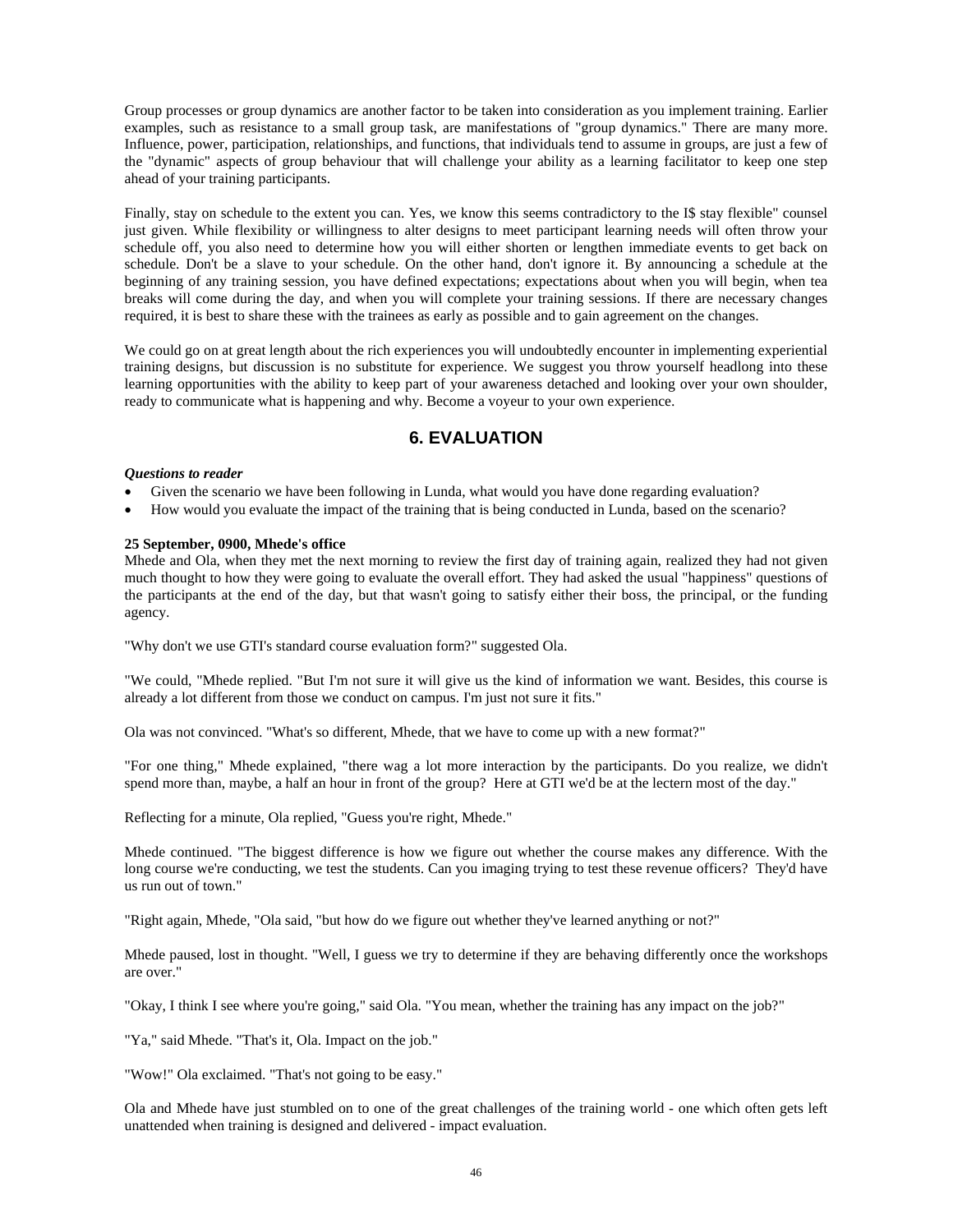Some say there has been no learning until new knowledge or skills are put to use. It is a variation on the philosophical question: 'if a tree falls deep in the forest, and no one hears, does it make any noise?"

Mhede and Ola tackled the workshop evaluation responsibility first. Did they, the trainers, do what they said they were going to do, and how well did they do it? They made a checklist of what they wanted to evaluate, course content, training process, quality of instruction, facilities, printed materials, use of training aids, and logistical support.

Here is a copy of the evaluation form they designed for the first workshop. They decided to administer it to the participants at the beginning of the second workshop.

#### *Workshop evaluation*

1. Name of workshop: Market-revenue generation

| 2. | Job responsibility (check one): | Market master   | Asst. market master |
|----|---------------------------------|-----------------|---------------------|
|    |                                 | Revenue officer | Other               |
|    |                                 |                 | (please specify)    |

3. To what extent were the following workshop objectives achieved. Check the response closest to your opinion. Increased knowledge about market operations and finance.

|        |             |                                  |                                           | mercased knowledge about market operations and maintee.                                 |
|--------|-------------|----------------------------------|-------------------------------------------|-----------------------------------------------------------------------------------------|
|        |             | $\mathcal{D}_{\mathcal{L}}$<br>1 | 3<br>4                                    |                                                                                         |
|        |             | Not at all                       | Somewhat                                  | To a great extent                                                                       |
|        | b.          |                                  |                                           | Identification of additional ways to increase revenue generation.                       |
|        |             | $\mathfrak{D}$                   | 3<br>4                                    | 5                                                                                       |
|        |             | Not at all                       | Somewhat                                  | To a great extent                                                                       |
|        | $C_{\star}$ |                                  |                                           | Development of an action plan for revenue generation.                                   |
|        |             | 2                                | 3<br>$\overline{4}$                       | 5                                                                                       |
|        |             | Not at all                       | Somewhat                                  | To a great extent                                                                       |
| 4.     |             |                                  |                                           | To what extent were the workshop expectations, requirements, and objectives made clear? |
|        |             | $\mathfrak{D}$                   | 3<br>4                                    | 5                                                                                       |
|        |             | Not at all                       | Somewhat                                  | To a great extent                                                                       |
| 5.     |             |                                  |                                           | How relevant was the workshop to your job responsibilities?                             |
|        |             | $\mathfrak{D}$                   | $\mathcal{E}$<br>$\overline{\mathcal{A}}$ | 5                                                                                       |
|        |             | Not at all                       | Somewhat                                  | To a great extent                                                                       |
| 6.     |             |                                  |                                           | How useful will workshop learning be in carrying out your job responsibilities?         |
|        |             | $\mathcal{L}$                    | 4<br>3                                    | 5                                                                                       |
|        |             | Not at all                       | Somewhat                                  | To a great extent                                                                       |
| $\sim$ |             |                                  |                                           | $\sim$<br>. r.<br>$\sim$<br><b>TT</b><br>$\mathbf{1}$                                   |

| Strongly<br>7. On the following aspects of the workshop, check the response |          | Disagree | Unsure | Agree | Strongly |
|-----------------------------------------------------------------------------|----------|----------|--------|-------|----------|
| closest to your opinion.                                                    | disagree |          |        |       | Agree    |
| a. The subjects were thoroughly covered                                     |          |          |        |       |          |
| b. The training events were well designed                                   |          |          |        |       |          |
| c. The training approach encouraged participant learning                    |          |          |        |       |          |
| d. Participation was encouraged                                             |          |          |        |       |          |
| e. Differences of opinion were tolerated                                    |          |          |        |       |          |
| f. Enough time was allocated to perform all the assigned tasks              |          |          |        |       |          |
| g. The course contributed to your Human knowledge                           |          |          |        |       |          |
| h. Good use was made of training in aids                                    |          |          |        |       |          |
| i. A variety of instructional methods were used                             |          |          |        |       |          |
| . The instructors were helpful                                              |          |          |        |       |          |
| k. The classroom was comfortable                                            |          |          |        |       |          |
| 1. The workshop involved a manageable number of students                    |          |          |        |       |          |
| m. Meals and tea breaks were satisfactory                                   |          |          |        |       |          |

8. What did you like most about the workshop?

\_\_\_\_\_\_\_\_\_\_\_\_\_\_\_\_\_\_\_\_\_\_\_\_\_\_\_\_\_\_\_\_\_\_\_\_\_\_\_\_\_\_\_\_\_\_\_\_\_\_\_\_\_\_\_\_\_\_\_\_\_\_\_\_\_\_\_\_\_\_\_\_\_\_\_\_\_\_\_\_\_\_\_\_\_\_\_\_\_\_\_\_\_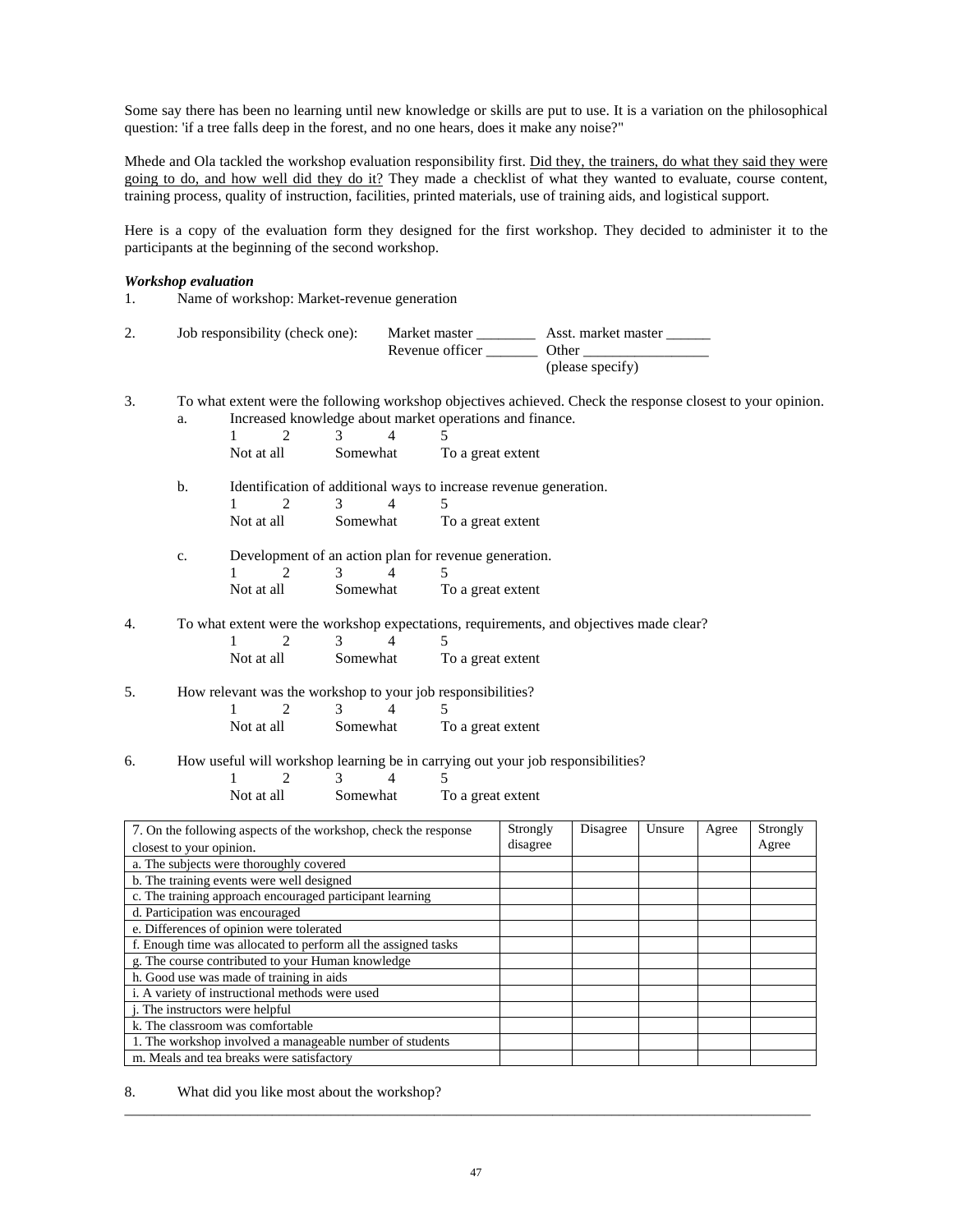# 10. Other comments?

### *Questions to reader*

- Critique their workshop evaluation design. What are its strengths? What would you do differently?
- How would you evaluate the impact of their training over the next year or so? Be specific?

After designing the evaluation form for the first workshop, Ola and Mhede turned their attention to the concern of measuring the impact of the training programme on the participants' performance on the job.

\_\_\_\_\_\_\_\_\_\_\_\_\_\_\_\_\_\_\_\_\_\_\_\_\_\_\_\_\_\_\_\_\_\_\_\_\_\_\_\_\_\_\_\_\_\_\_\_\_\_\_\_\_\_\_\_\_\_\_\_\_\_\_\_\_\_\_\_\_\_\_\_\_\_\_\_\_\_\_\_\_\_\_\_\_\_\_\_\_\_\_\_\_

\_\_\_\_\_\_\_\_\_\_\_\_\_\_\_\_\_\_\_\_\_\_\_\_\_\_\_\_\_\_\_\_\_\_\_\_\_\_\_\_\_\_\_\_\_\_\_\_\_\_\_\_\_\_\_\_\_\_\_\_\_\_\_\_\_\_\_\_\_\_\_\_\_\_\_\_\_\_\_\_\_\_\_\_\_\_\_\_\_\_\_\_\_

Ola expressed some initial reservations about measuring impact. "This task is going to be tougher."

"Maybe not." Mhede was confident." After all, we tried to think of impact when we wrote our training objectives."

"That's right." Ola was getting into the swing of it. "One of our overall goals was to help the city increase market revenue by 20 percent in six months."

"That's a good goal, but..." Mhede observed a problem, "how will we know it was the training that achieved it?"

"Yes," Ola agreed. "There could be a whole bunch of factors involved - not just training."

"We did," Mhede recalled, "think about these problems when we were writing the objectives. For example, we decided that we could help the revenue officers increase their number of collections by improving their skills in time management. That should be pretty easy to measure once they're back on the job."

"Of course", Ola added. "The percentage of revenue reports accepted by the finance director is another measurable impact."

"Another thing", Mhede pointed out. 'We might have difficulty in determining the difference in the relationship between the vendors and the city as a result of the third workshop."

"At least," Ola replied. "We should be able to get a feel for the impact of the training by interviewing both sides sometime in the future."

Mhede and Ola were satisfied they would he able to determine, at least, to some extent, what impact the training was having on the performance of the participants once they were back on the job. They reassured themselves that their efforts to move in this direction far outstripped the normal behaviour of their colleagues and, probably, most training institutions in the region.

#### **Several months later, Town Clerk's office**

"Let me tell you," the Town Clerk went on to say, "I'm still excited about what you two did with the market masters and revenue officers in that short training programme."

"That's nice to hear," Ola and Mhede responded in unison.

"Why, our revenues are up 33 per cent since the last workshop, and I haven't heard a complaint in months about those terrible revenue reports," and you know how finicky Obed is about his records."

Probing further, Mhede asked: "How are you and your staff getting along with the vendors?"

Moses was enthusiastic in his reply. "Great! That workshop with those women really cleared the air. The best part is we've worked out an arrangement with them to manage the maintenance of the markets. Turns out, they do it more cheaply and efficiently than we could with city employees. You know, the training really was a good investment."

As an after thought, Moses mumbled (mostly to himself), "Thought I'd never say that about training."

Ola and Mhede just looked at each other and smiled.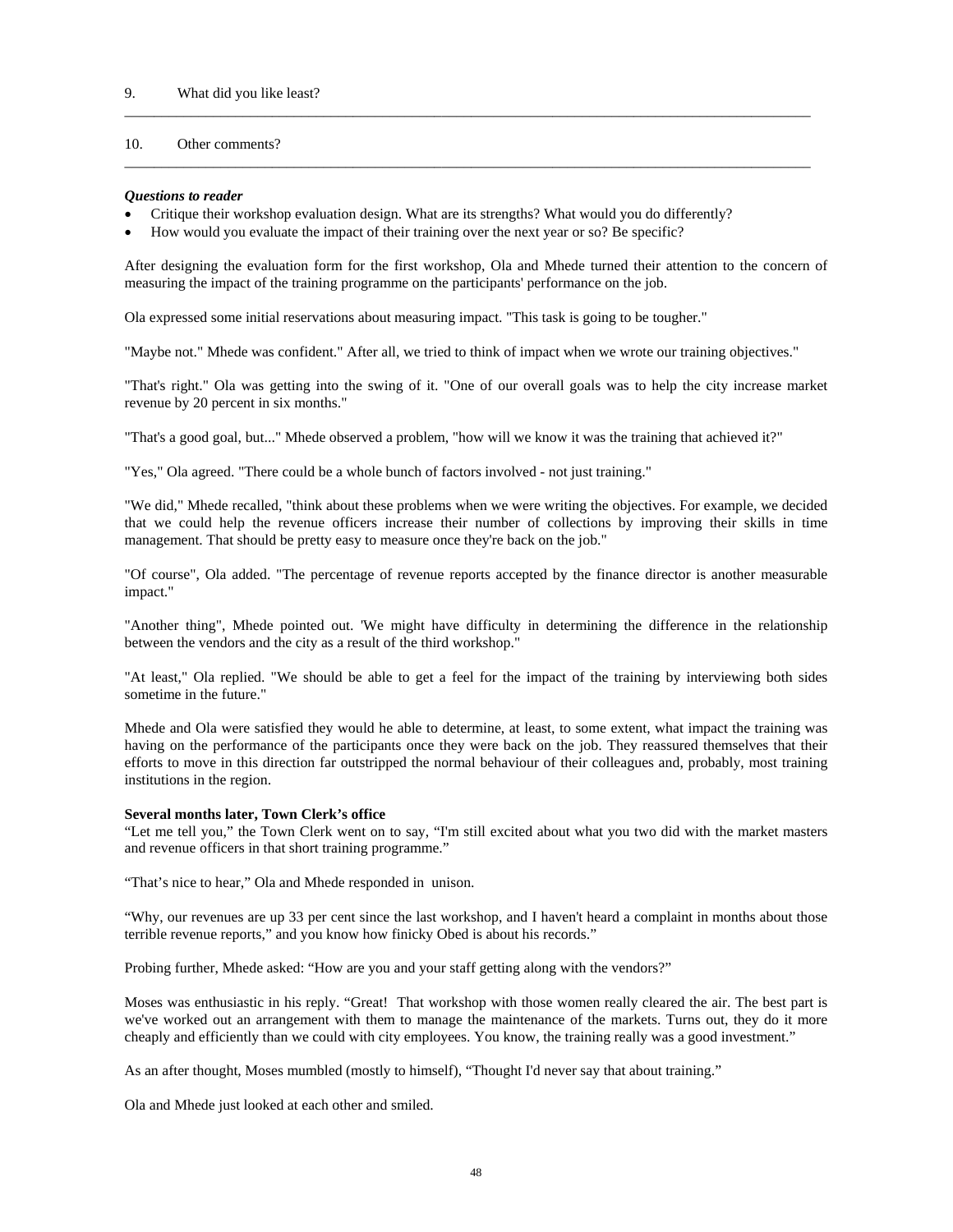### *Commentary*

Mhede and Ola slipped a bit when it came to training evaluation. Evaluation is one of those tasks we should think about right from the beginning of needs assessment. We should be asking ourselves, "If this is a training need, how will I know when it is met. What difference has it made in the overall performance of the individual or organization?" These questions, if kept in mind, will help frame each step in the training cycle process.

As suggested in the case study, training evaluation is two-f old. We need to know **how well we did** during the training and **whether we did what we said we were going to do**, and we need to know **whether the training made any difference in the performance of the participants and their organization.** Bottom line stuff. As for providing you with a blueprint or format for impact evaluation, it's almost impossible to do. Every work situation is different. The answer to impact evaluation is in the responses you get when you determine performance discrepancies. Eliminate them and you have training impact. Simple? Well, probably not quite so simple, but you get the picture.

We hope you have enjoyed the Lunda journey as much as we have. Training is pretty complex, isn't it? We could have written 1,000 pages about the involvement of Mhede and Ola in this small training request and response. We suspect you're saying - "You left a lot out." We agree, but we also think we've included enough so you can fill in the blanks. That's what being a good training designer is all about - filling in the blanks.

So, get out there, design your own training programme, implement it and don't miss the personal satisfaction of finding out what the impact has been when your participants applied what they have learned, back on the job.

# **PART II THE TRAINER'S TOOL KIT INTRODUCTION**

### *To look is one thing. To see what you look at is another. To understand what you see is a third. To learn from what you understand is still something else. But to act on what you learn is all that really matters. -- Michael LeBoeuf*

One of the lessons learned from the saga of Mhede and Ola is that good training doesn't just happen. It's carefully designed. When we speak of designing training, we mean deciding on the learning resources we intend to use and how we intend to use them to reach our training goals. Sounds easy, doesn't it? Well, maybe. But consider this. It took Mhede and Ola the first 60+ pages of this guide to develop and execute a successful training design. What would you have done had you been in their sandals?

Our purpose in Part II of this guide is to introduce you to some of the learning resources you can rely on to meet your own training goals. What do we mean by learning resources? Imagine you are a carpenter who has just been hired to build a house for an important client. Like Mhede after his first conversation with the Town Clerk of Lunda, you are excited. "A house to build. A 'big' house too," you say. "That's great!" However, in a little while, the initial flush of excitement is replaced by something else - doubt and uncertainty. Maybe you've never built a 'big' house before. Where do you start? What materials do you need? What tools? Shouldn't you have a set of plans before ordering anything? What does the client mean by a 'big' house, anyway?

So, what do carpenters and big houses have to do with training? Just this. You might think of the house in our story as a training programme - a "big" training programme. Likewise, you might think of the resources you need as tools - the tools a carpenter might need for a house building task. Now you're beginning to understand why we decided to name Part II of the guide, "The Trainer's Tool Kit."

There are so many tools available to trainers these days that it was hard to know what to include and what to leave out of our tool kit. We have chosen some of the time-honoured techniques used by trainers the world over. We have included a few favourites of our own as well.

Our tool kit is easy to use. Each tool is explained in detail. In many cases, the explanation is followed with a practical demonstration or example of the tools as we or others have used them to enrich a training programme. One caution! While all of these tools are believed to have value in facilitating learning anywhere in the world, the specific examples we have used to explain them may not have. Given this possibility, you should consider our examples as guidelines for making up tools of your own-tools that will be understood and accepted easily by the people who will be attending your programmes.

Before you open the tool kit, we want to share some of our assumptions about adult learning and how these assumptions relate to the tools in the box. You may recall from the case study in Part I that we subscribe to the idea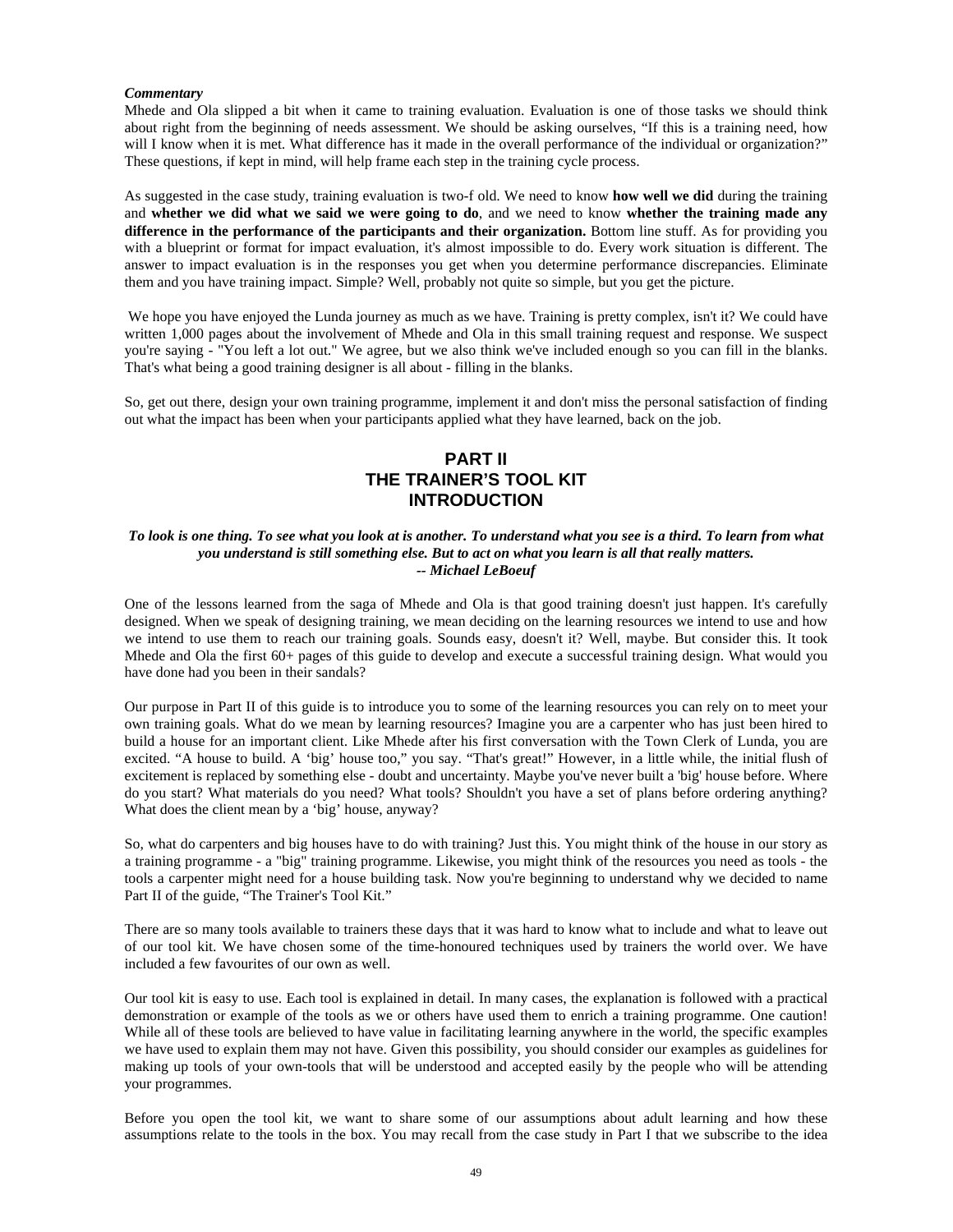that learning is a multi-staged process that begins when someone is exposed to a new idea and ends when the idea is internalized and put to use in the form of a new skill or behaviour. The first step or "presenting" involves conveying or generating new information through lectures, discussions, demonstrations, brainstorming and the like. If the process stopped at this point, however, training would be little more than fun and games.

Next, participants engage in "processing" or reflecting on and practicing with new ideas in the relatively safe training environment. Role-playing, the case method, critical incident analysis and other techniques can help people think about and become intellectually committed to new ways of thinking and doing things. However, even this is not enough to bring about real learning. If training is going to transfer from the training environment to a participant's daily work routines steps must be taken while participants are still in training, to help them think about and plan for the application of what they have been learning. Force-field analysis, learning contracts and application checklists can help with this important transition phase.

On the next page you will find a diagram. The 15 learning tools presented in the tool kit are listed on the diagram in relation to the three stages of learning described above: presenting, processing, and applying. Each of the tools is classified according to which stage it supports (a) mostly, (b) somewhat and (c) seldom.

It is time to open the tool kit. May it serve you well, and - good training to you.

|                            | Presenting | Processing | Applying |  |
|----------------------------|------------|------------|----------|--|
| Lecture                    |            |            |          |  |
| Visual Aids                |            |            |          |  |
| <b>Ouestion and Answer</b> |            |            |          |  |
| Discussion                 |            |            |          |  |
| Demonstration              |            |            |          |  |
| Simulation                 |            |            |          |  |
| Case Method                |            |            |          |  |
| Critical Incidents         |            |            |          |  |
| Role-playing               |            |            |          |  |
| Instrumentation            |            |            |          |  |
| <b>Brainstorming</b>       |            |            |          |  |
| Nominal Group              |            |            |          |  |
| Force Field Anal.          |            |            |          |  |
| <b>Action Planning</b>     |            |            |          |  |
| <b>Learning Transfer</b>   |            |            |          |  |
|                            |            | Mostly     |          |  |
|                            |            | Somewhat   |          |  |
|                            |            | Seldom     |          |  |

*Think as the wise men do, but speak as the common people do - Aristotle*

# **THE LECTURE**

The lecture is a presentation made by an instructor to furnish information needed by a group to carry out task-relevant activities. Lectures are used to convey concepts and subject-matter details and to stimulate critical thinking. Used correctly in conjunction with other learning methods, lectures can get people informed, involved and comfortable with learning new things. When used as the sole or principal learning technique, however, the lecture is generally ineffective compared with other methods.

Lectures can produce an "I talk, you listen" expectation between teacher and participants. As students in school, we all learned what its like to be "lectured" to. When we think of the lecture, what comes to mind for most of us is a teacher we had as children in school, up there at the front of the room, speaking at length on a subject, gesturing and, perhaps, making notes on a chalkboard, while we listened patiently and took notes feverishly on everything being said. When exposed to the lecture method again as adults, we are likely to behave the way we did as children in school - mostly passive and apathetic.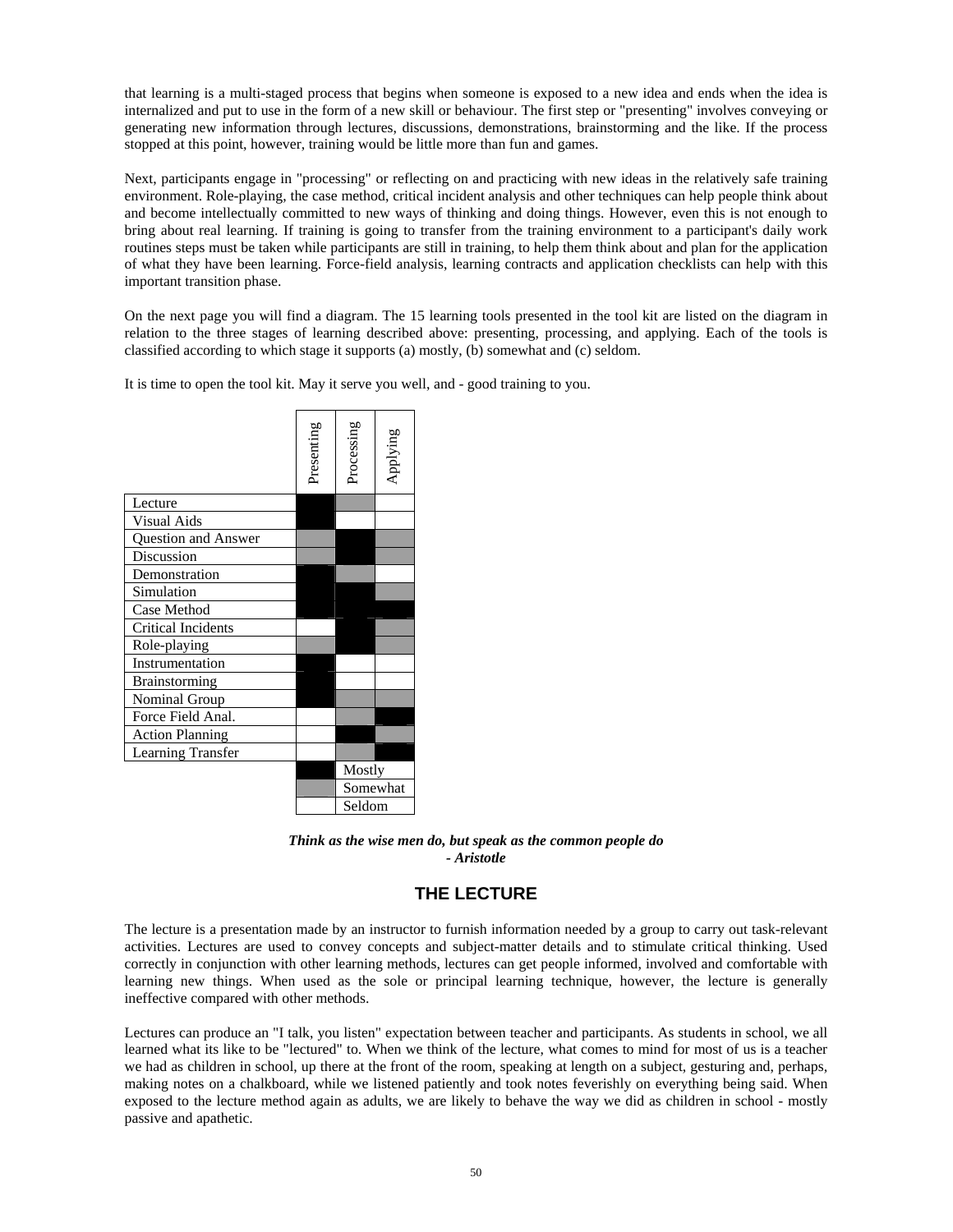It is hard to imagine that any trainer wants passive and apathetic participants. Yet, that is the inevitable result of using the lecture as the principal teaching technique. What is the alternative? It's not to use the lecture as an end in itself as many teachers do. Rather, the alternative is to use the lecture to support other planned activities that can stimulate participants to be actively involved in the learning process.

Lectures are more than just a way of presenting information. They can be used at the start of a programme to establish the working climate for a group, promote interest in learning and reduce participant anxiety. They may be used at any point to stimulate task-related thinking, to introduce skill practice exercises, to prevent misunderstanding or to test progress. Finally, lectures may be used at the conclusion of training to summarize important learnings and to encourage learning transfer.



The pattern of interaction between the trainer using the lecture method and participants at a training programme is shown in the diagram (on page 93).

In other words, the lecture is a dynamic and versatile method in the hands of a trainer who knows how to use it in an effective, participant-centred way. Effective, participant-centred lectures have three characteristics in common. First, they take into account the amount of information on a subject that a group of participants can absorb and retain at one time; secondly, they are structured appropriately for their intended purpose; and, thirdly, they employ a variety of techniques to engage participants actively in the process of learning.

### *One idea at a time*

People have limited short-term memories; that is, they can only absorb so much information at one time before reaching saturation. Delivering information is like pouring liquid through a funnel. If we pour too fast, the liquid will spill over the sides of the funnel, but, if we pour more slowly, we can prevent spillage, or we can stop from time to time to allow the liquid to drain before we continue. Funnels and lecturettes have much in common. If the trainer's objective is to achieve better performance on the job, participants must be given a chance to absorb one thing thoroughly (understand how it works, practice using it, make plans to apply it) before more information is delivered.

Another consideration in the delivery of information is the use of repetition to enhance participant retention of important points. According to Albert Mehrabian, when people are exposed to an idea onetime, they retain 10 percent or less of it after 30 days. Yet when exposed to the same idea six times, with reinforcement at intervals, their retention rate is 90 percent after 30 days. The implications for trainers is to design lecturettes that repeat key points many times following this familiar rule of learning reinforcement:

**"first, you tell 'em what you're gonna tell 'em, you tell 'em; and then, you tell 'em what you told 'em."**

The principal message: it is better to design a lecturette that will insure the mastery and job application of just one new skill than to cover 10 skills superficially and see no result.

#### *A three-part structure*

Lecturettes are by necessity brief and to the point. They limit the information to be presented to one or a couple of related points. Their structure consists of a provocative beginning, a convincing middle and a strong ending.

A provocative beginning to a lecturette creates interest and a desire to learn more about the subject under discussion. It is incumbent on the trainer to answer the inevitable question in the mind of every participant, "What's in it for me to learn this material?" This question can be answered with a brief review of: (a) what the participants are being asked to learn, (b) why learning it is worthwhile and personally valuable; (c) how learning it will help them reach an important goal or overcome a major obstacle, and (d) how the activities in which they will engage will help them learn it.

Sometimes a provocative statement can be used to focus attention on the subject of a lecturette. One of the authors once began a lecturette on high-impact writing with this statement. "There are four reasons a writer ought to have his hand cut off." This usually gets the attention of participants. No one seriously believes that anything would justify cutting off someone's hand, but the comment gets attention and creates readiness to hear what comes next.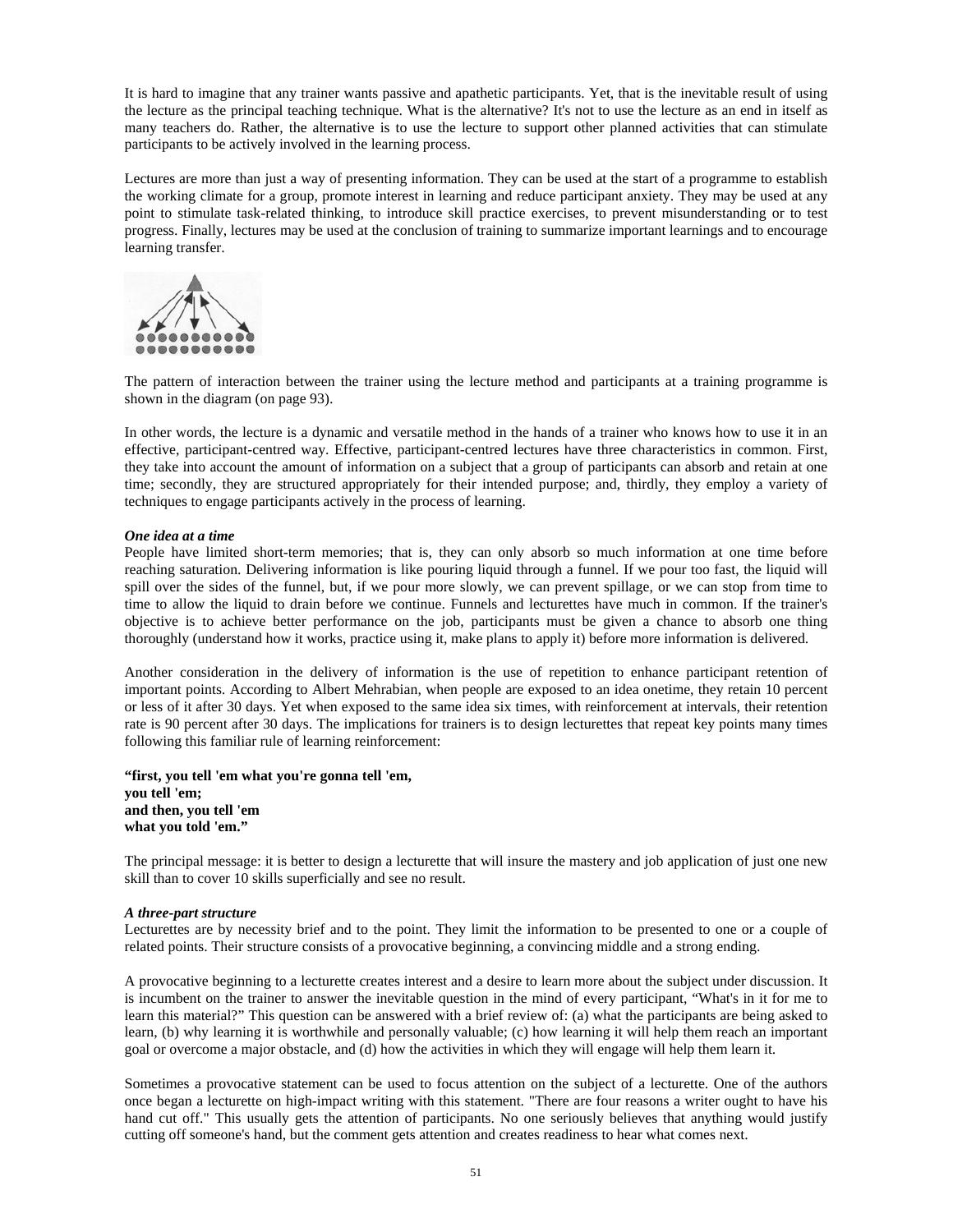A convincing middle to a lecturette supports the central idea introduced at the beginning. This is the "meat" of the presentation-the substance that gives participants the basis for beginning the process of skill development or behavioural change. The most important thing to keep in mind when presenting information is the KISS principle: "Keep it simple and specific." That means using words with which participants are familiar and avoiding ambiguous words, terms and statements that could reduce the credibility of the lecturette.

Beyond being simple and specific, there are other techniques the trainer can use to advance a central idea in a logical and persuasive way. One is to use examples or representative instances of a situation to prove or clarify a general statement. Another is to state facts which are statements about future or past conditions that can be verified by third parties or direct observation. Still another is to quote from authorities-reliable, recognized sources other than the trainer-to support a point. Statistics are a convincing way to express factual relationships in numerical terms. Anecdotes often are used as colourful illustrations of a point to be made.

The lecturette can be used in close association with many other training methods described in the tool kit. Encouraging participants to collect their thoughts and develop questions can serve as an effective review and clear up misunderstandings. Use of media, such as flip charts, overheads and. films, can introduce some variety to a lecturette and improve participant understanding and information retention. Having participants read and react to handout materials related to the subject can provoke discussions with enormous learning value.

The closing to a lecturette reinforces key points and suggests how participants might use them to improve back-home performance. This is a good point in a lecturette to stop and ask participants to share, either individually or through small group discussion, the ideas they have picked up. The closing serves as a review, provides feedback on whether or not key points have been assimilated, and acts as a transition to the next activity.

For example, the trainer lecturing on how to close a lecturette might conclude this way:

"The closing to a lecturette is important to building retention and ensuring on-the-job application of new skills. You've experienced it here. You've learned several valuable tools you can use to close your own lecturettes. You can improve the quality of your own lecturettes if you'll just apply the techniques we have been discussing here."

# *Getting people into the act*

Many trainers see their role as information deliverers and not learning facilitators. Getting the message across is the main thing. These trainers often argue against participant involvement because they fear it will lessen their control over the training process. In fact, it is sometimes argued that time is too short and that there is too much material to cover to allow participation.

What is the trainer's task? Is it simply to cover the material, or is it to enable participants to perform on the job? It has been said that people will tend to support what they help to create. Applied to training, participants can be expected to accept something and believe in it, if they have been given an opportunity to talk about it and try it out first-hand for themselves. This does not happen just by hearing the trainer talk about it. Acceptance and belief require first hand involvement experiential learning. The trainer must function not only as a presenter of content but as a catalyst for significant participant involvement in the learning process.

There are several ways a trainer can use the lecturette at the start of a programme to get a group of participants involved in their own learning. One way is to have them identify their expectations for the programme by completing statements like,

"the best thing that could happen for me as a result of my participation in this programme is …"

Another is to have participants identify personally with the subject of the lecturette by completing a sentence about it. They might be asked, for example, concerning a programme on stress management:

"Stress is …"

Still other experiential techniques might be used by a trainer in conjunction with lecturettes at any point in a training programme. One is to have participants think of and discuss situations which they know about or have experienced personally to illustrate a statement like this one:

" A manager may be required to use different styles with different employees."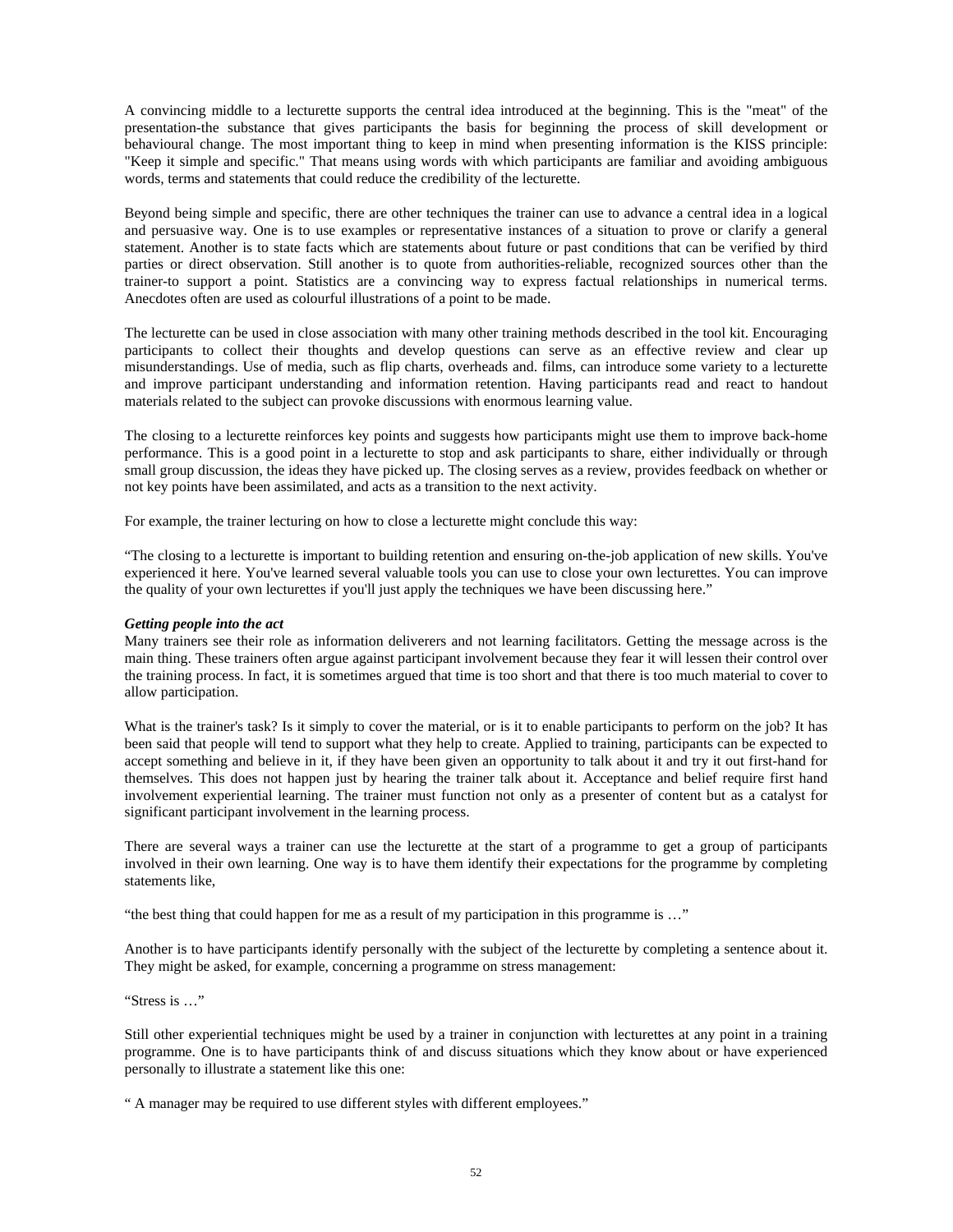Another technique a trainer might use in a lecturette is to have participants say in their own words what they heard the trainer say about a subject. For example, the trainer might ask a question:

"How can communication reduce stress?"

The trainer would then supply the answer. This would be followed by appropriate follow-up questions that participants would be expected to answer.

The trainer might embellish a lecturette with other participant-involving techniques. One is to have participants interview one another on a particular topic or point from the lecturette and report their findings and/or conclusions. Another is to give participants handout materials that review and summarize the key points covered in a lecturette.

Experiential techniques can be useful to the trainer in closing a programme. These might include having participants develop a list of questions about something covered in a lecturette, and then, working in small groups, having them prepare some questions to ask the trainer. Also, the trainer might ask participants to make a personal commitment to themselves or to another member of the group to begin using a new skill or behaviour discussed in a lecturette on returning to the work environment. Examples of other techniques for back-home application of learning are presented elsewhere in the tool kit.

#### *Summary*

The lecturette is the most important method available to a trainer to convey information and ideas to a group of participants. Successful lecturettes are carefully planned with three considerations in mind. First, they are brief, focused on a few key ideas and paced to deliver information in "bite sized" chunks. Secondly, they are carefully designed to include provocative beginnings, convincing middles and strong endings. Thirdly, lecturettes provide participants with an opportunity to be actively involved in their own feelings.

#### *One picture is worth a thousand words - Confucius*

# **VISUAL AIDS**

Participants in training learn quickly and thoroughly when a lecturette is supported by visual aids. Studies at several universities have demonstrated that the time required to present an idea was reduced up to 40 per cent and the prospect of favourable results was enhanced when visual aids were used to augment a verbal presentation. The value of visual aids as a stimulant to learning is emphasized by leading authors on communications effectiveness. David Peoples points out, for example, that a picture is three times more effective than words alone, and words and pictures together are six times more effective than words alone. Individuals gain 75 per cent of what they know visually, 13 per cent through hearing and 12 per cent through a combination of touch, smell and taste.

Visual aids come in two varieties - projected and non-projected. Among the projected types are films, videotapes, slides, film strips, computer graphics, opaque projections and overhead transparencies. Non-projected visual aids include physical objects, pictures, posters, flip charts, maps, audio tapes, chalk boards and bulletin boards.

There are many reasons why the trainer should make regular use of properly designed visual materials in lecturettes. Robert Pike lists some of the most important.

- Attract and maintain the attention of participants. Reinforce important ideas
- Support ideas stated verbally
- Increase retention
- Avoid misunderstanding
- Add realism
- Ensure covering key points

#### *Overhead projectors*

This is probably the most widely used technique in the projected visual-aid category. Overheads can augment and amplify information presented orally. How effective they are depends on whether or not the trainer:

- Uses professional-looking transparencies
- Sets up the projection area properly, and
- Exercises good technique in the use of transparencies and projection equipment.

In preparing transparencies for use in a training session, best results will be obtained if the trainer: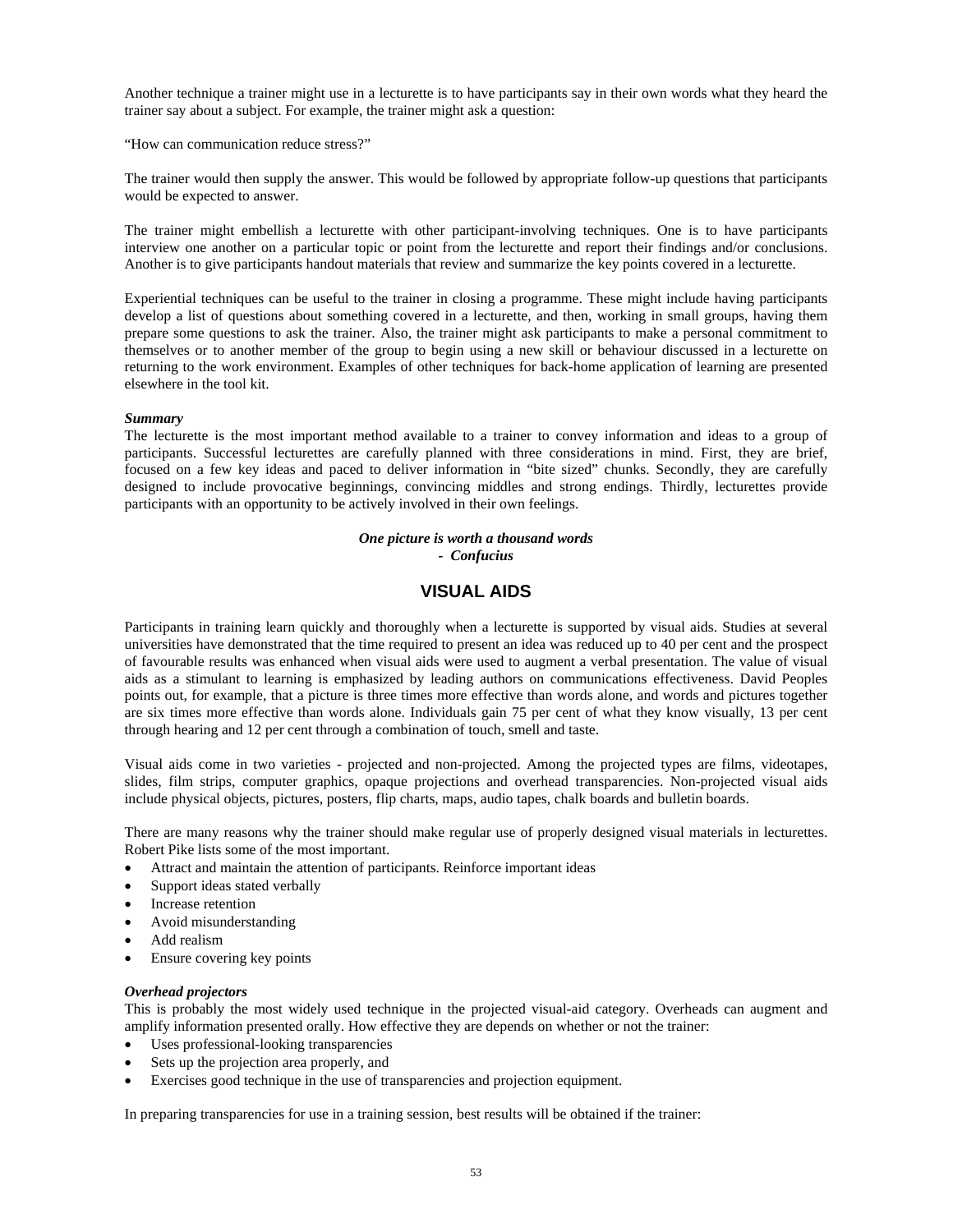- 1. Keeps the visuals as simple as possible-no more than six lines per transparency and no more than six words per line.
- 2. Presents only one idea on each transparency.
- 3. Uses bold, simple typefaces-upper and lower case letters.
- 4. Uses cartoons, graphics and charts when possible instead of relying on words or numbers alone.<br>5. Uses active words and short phrases.
- Uses active words and short phrases.
- 6. Makes use of "bullets" or numbers in series.
- 7. Uses tinted film to reduce participant eye strain.
- 8. Avoids vertical lettering.



Locating the projector can have an influence on the use of visual aids. In setting up, be sure that:

- 1. Every person in the room can see the visuals comfortably while seated
- 2. The screen is placed in a corner and angled toward the centre of the room
- 3. The projector does not obstruct the participants' view of the screen
- 4. The projector beam meets the screen at a 90 degree angle to avoid image distortion or "keystoning"
- 5. Spare bulbs, extension cords and other accessories are on hand
- 6. The projector lens and plate are clean and free of finger prints

A few simple techniques practised by the trainer when using visuals can make a noticeable difference. For example, participants will be less distracted if the lamp is turned off when changing transparencies. Doing this will prevent exposure of participants to strong glare while there is no transparency on the plate. Overlooking details often can cause problems, for example, not having transparencies in the correct order. Choosing the wrong transparency or fumbling around for the right one is embarrassing and it can result in needless loss of credibility for the trainer.

# *Films*

Films have an advantage over transparencies or slides in that they portray events in motion. As such, they are a powerful medium for helping participants to identify with people in familiar situations and relationships - a manager counseling an employee or a clerk dealing with a customer's complaint. Used properly, films can be a valuable learning tool; used improperly, they can be a colossal waste of time and money.

A mistake sometimes made by trainers is to use films for the wrong reason. In other words, films may be used to meet some need of the trainer and ignore the needs of participants. For example, a film may be used as a change of pace. There is nothing wrong with this practice, if the needs of participants are served better with a film than with some other technique, but there may be another reason for the substitution. The trainer might decide to use a film instead of a lecture merely to avoid the nuisance of preparing or delivering it. In addition, trainers with favourite films may be tempted to use them whenever they can find a good excuse. Participants may be told, "You've got to see this film!" despite the fact that it has little to do with the training content.

In addition to using films for the wrong reasons, trainers sometimes use them in the wrong way. Long films (over 30 minutes in length), presented without a break, can have the same effect on a group of participants as a long lecture that offers no opportunity for participant interaction. The probable result: boredom, distraction, tuning out. An otherwise good film, used in this manner, can have little or no learning benefit for a group of participants. Equally bad, using films in this way causes participants to conclude, rightly perhaps, that the trainer doesn't know what he's doing.

When considering the inclusion of a film in a training programme, the trainer should choose carefully and be sure to preview it. When previewing a film, the trainer should ask these questions about what he is seeing:

- 1. Does the film convey information needed by participants to understand the subject covered by the film?
- 2. Will the participants view the film's subject matter as relevant to their needs?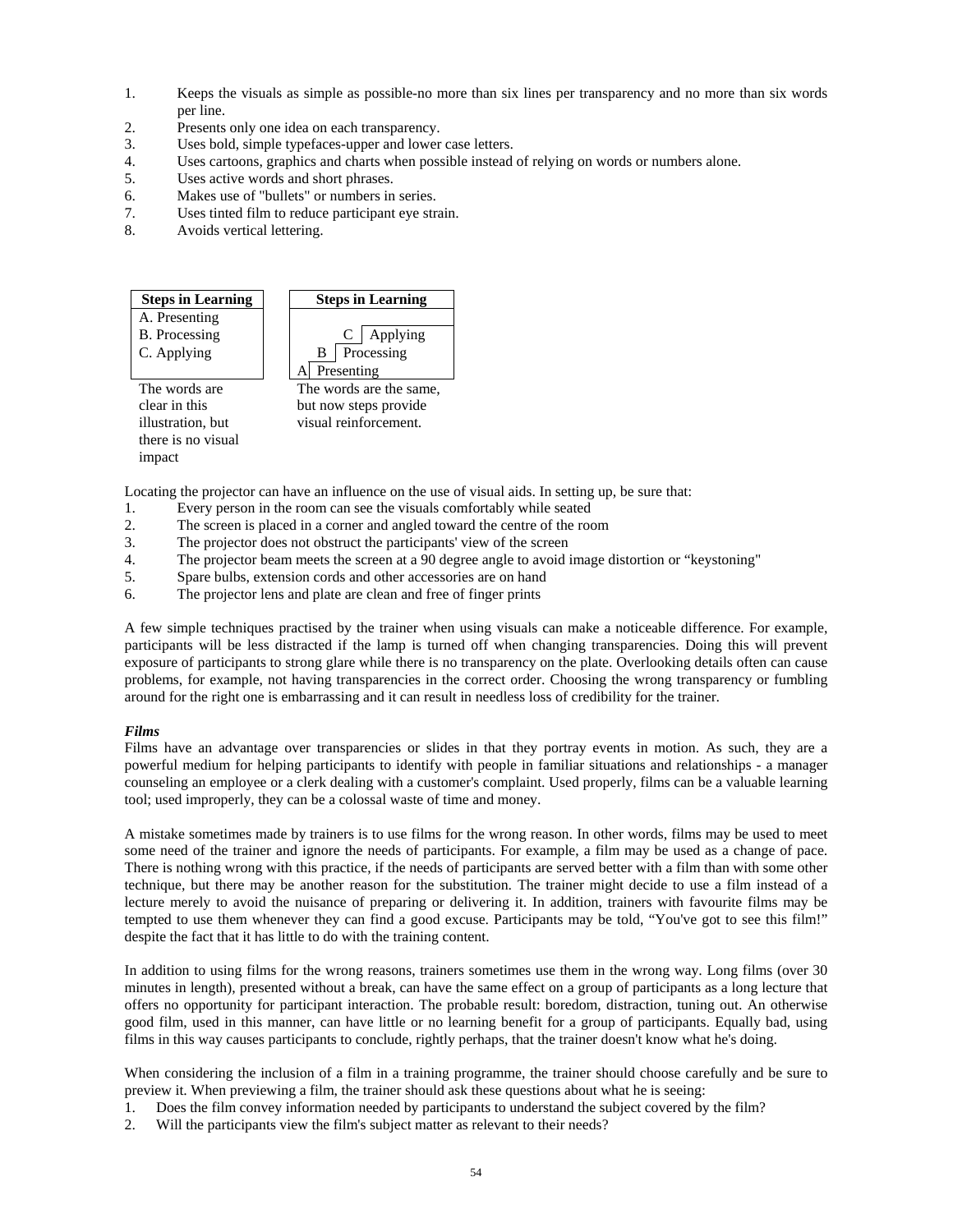- 3. Will the language of the film be familiar to the participants, or does it require them to learn new terminology?
- 4. Do the situations in the film have direct application to the experience of participants?
- 5. Does the film come with guides and application activities, or will these have to be developed?

Several simple techniques can improve the learning value of a film:

- 1. Introduce the film by explaining its purpose and what participants are to look for while the film is playing. Participants might be assigned to small groups and each small group asked to look for specific things in the film. After the showing, participants can take part in a discussion of the things each group was looking for.
- 2. Unless the film is short 10 minutes or less show it in segments that can be absorbed easily by participants. Involve participants in a discussion of each segment before going on to the rest of the film.

Some of the disadvantages of film are the high purchase price for good quality commercial training films and the difficulty of finding suitable films to buy or rent at any price. Moreover, training films quickly become obsolete. The buyer should be cautious, therefore, about making an investment in expensive training films that he has not previewed personally. Most commercial film suppliers will furnish low-cost, preview copies of their films on request. In most cases, the preview price will be applied to the rental or purchase price of the film.

### *Flip charts*

The flip chart is one of the most widely used tools in the training business for conveying information and ideas visually. It can be used to create visuals as the lecturette takes place, or visuals can be developed in advance. Most material written on a flip chart cannot be seen at a distance. Hence, its usefulness to the trainer lessens as the size of the group increases. Its ideal use is for groups of 15 to 30 participants.

Several techniques can increase the effectiveness of a flip chart presentation:

- 1. Prepare some of the charts ahead of time and cover the key points with strips of paper that can be removed at the appropriate time in a lecturette.
- 2. Print key sentences on the chart ahead of time leaving blank spaces for use in entering words or phrases provided by participants.
- 3. Print key ideas on cards approximately 13 x 20 cm and post the cards on the chart pad as the points are made orally by the trainer.
- 4. Use a variety of colours beyond basic black, including bright colours participants may not be accustomed to seeing.
- 5. Leave the bottom third of flip chart sheets blank. This will help participants see the entire page and leave space for adding information after the sheet is posted on the wall.
- 6. Underline or box-in key words or phrases to add interest and highlight important ideas.
- 7. Make use of flip-chart sheets to record information generated by participants. Use numbers to label each idea and enter a number at the start of each new idea to encourage the continued flow of ideas.
- 8. To remove a sheet cleanly, grasp the sheet near the bottom on both sides and pull it straight down and to one side in the direction the sheet is meant to tear.

#### *Summary*

Visual aids enhance and accelerate learning. They can be used by a trainer with a lecturette or in conjunction with other training methods. The most frequently used visual aids are overhead projection, film (projected types) and flip charts (non-projected). Best results are obtained with visual aids when the material to be used is professional quality, the equipment is in good working order and the trainer knows how to use both to facilitate the learning process.

### *The only dumb question is the question that is not asked - Anonymous*

# **QUESTION AND ANSWER**

One of the most powerful techniques available to the trainer for involving people in the learning process is the question-and-answer method. By asking the right questions at the right time, a trainer is able to stay in touch with the progress being made by a group of participants in training and to respond effectively to their learning needs. Making successful use of the question-and-answer method involves knowing how to formulate good questions and how to use them to stimulate participant interest, promote understanding and encourage back-home application of learning.

While the pattern of interaction between the trainer and participants at a training programme could vary depending on the situation, in general it will appear as shown below: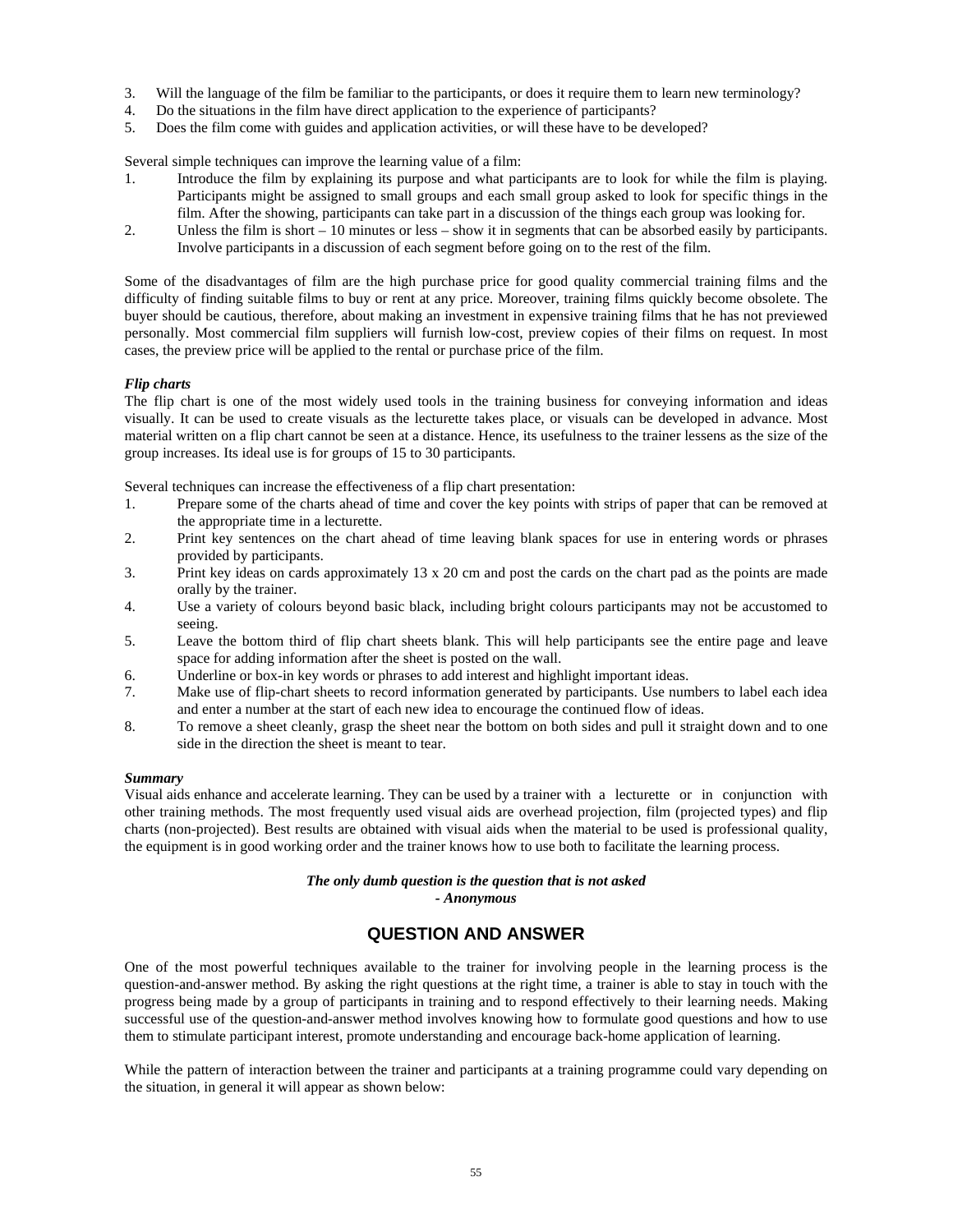

Most people think that questions are used in training to test for the comprehension and recall of information. Certainly, this is one important use of the question-and-answer method, but questions can have many other uses in facilitating learning.

One author provides a series of questions that can be used by a trainer at each stage of the learning process, to help participants get the greatest possible value from a learning experience (Gaw, 1979). Gaw's list of questions has been somewhat condensed and modified to fit the three stages of learning introduced earlier in the guide.

- 1. At the presentation stage of learning, the questions asked aim at generating information from participants useful to the trainer in assessing their reactions-to a presentation or to the programme as a whole.
	- What do you need to know about it?
	- How do you feel about it?
	- What problems do you have with it?
	- Could you be more specific about it?
	- Can you say it in another way?
	- Who had the same reaction to it?
	- Who reacted differently to it?
	- What surprised/puzzled you about it?
	- How many felt the same way?
	- What would you suggest?
	- What else?
	- Would you say more about it?
- 2. At the processing stage of learning, questions are directed at helping participants understand and interpret the meaning of information or ideas presented to them.
	- What does it mean to you?
	- In what way is it significant?
	- How is it good/bad?
	- Does it remind you of anything?
	- How is it different?
	- Does it help to explain something?
	- How is it like/unlike what you have experienced before?
	- What does it suggest about you/others?
	- What do you understand better now about you/others?
	- So what?
- 3. At the applying stage of learning, questions asked by the trainer are meant to help participants think about and make use of new ideas and information on returning to their work environments.
	- What would you like to do with it?
	- In what ways would it be useful to you?
	- How could you repeat it back home?
	- What could you do to hold on to it?
	- What might you do to help/hinder making use of it?
	- What would be the consequences of doing/not doing it?
	- How could you make it even better?
	- What option do you have?
	- What can you visualize about doing it?

There are a number of things trainers should keep in mind when asking questions.

1. Plan the questions. Don't throw them in at random. Know why a question is being used. For instance, is the question to obtain information, "Where do you work?" or to gather opinions, "Do you think this plan will work?"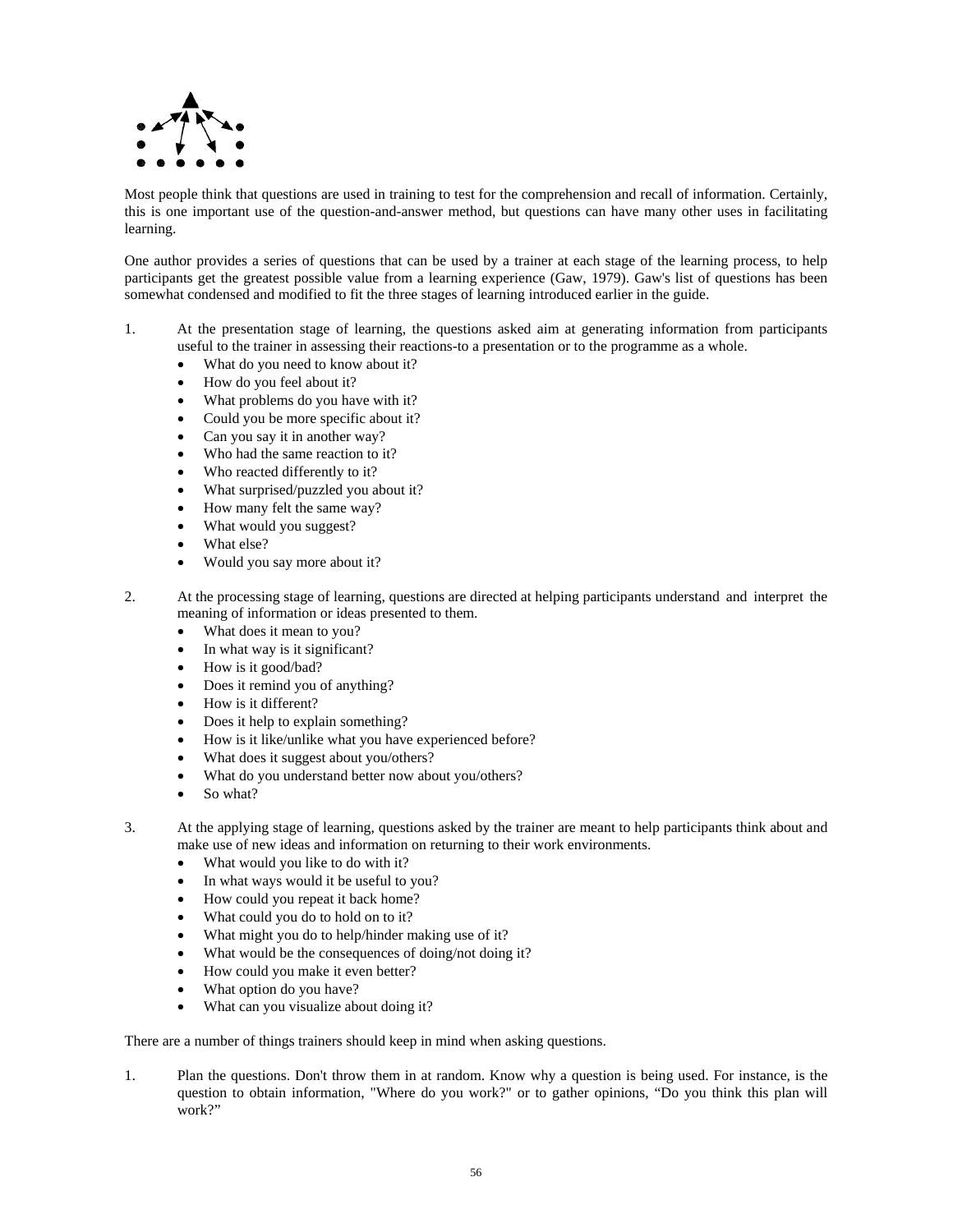- 2. Ask questions that are short, clear and easy for participants to understand. Avoid asking questions like, "Which of the three phases of the adult learning cycle presenting, processing or applying - is the most important?" In writing, the question seems simple enough, but, asked orally to an individual or group, it becomes confusing. If you must ask a lengthy question, illustrate it with a flip chart or on a transparency. That way, participants aren't trying so hard to remember each part of the cycle that they forget the question.
- 3. Avoid asking questions that call for a yes or no answer and questions where the answer is implied. Also, take care not to answer questions before participants have a chance to answer, and avoid cross-examining them.
- 4. Make it a habit to use this simple procedure when asking questions:
	- Address the ques5tion to the group as a whole. Look at no one participant in particular
	- Pause for two or three seconds
	- Call on a specific participant by name
	- Establish and maintain eye contact while the participant is responding
	- If the participant has trouble answering, rephrase or refocus the question; as an alternative, ask another participant to answer it
	- When the correct answer is given, repeat it
	- Reinforce the correct answer by saying, "Yes, that's right, the ..."

Equally important to being a good questioner is being a good responder. There are a few key things to keep in mind when participants are asking questions.

- 1. Be sure to acknowledge every question. It's a good idea to paraphrase the question to show that you understand it. You might say, for example, "if I understand what you're asking, it's this ..."
- 2. Answer the question as completely and accurately as possible. Verify that you have met the needs of the person asking the question. "Is that what you were looking for?" "Have I said enough about that?" Be ready to offer additional facts or evidence if any questions remain.
- 3. When asked a question that a participant might be able to answer, divert the question back to the group before offering an answer of your own. This is another way to keep participants actively involved in their own learning.
- 4. Be careful not to go off on a tangent. When somebody asks a questions, don't say, "That reminds me of a time when ..." and then proceed to a 10-minute personal reflection that may have little to do with the topic. By the time you are finished, nobody will remember the question, including you.

The question-and-answer method is one of the trainer's most versatile techniques for stimulating conversation and guiding communication. Questions are useful for finding out what people need to know, what their interests are, how much they are learning and what they are likely to do with new skills and behaviours once a programme is over. They can be used spontaneously to get on-the-spot information or they may be included in comprehensive data-gathering instruments.

## *More and more I used the quickness of my mind to pick the minds of other people and use their knowledge as my own*

*- Eleanor Roosevelt*

# **DISCUSSION**

In order for people to apply what they have learned when they return to their jobs, they must do two things:

- (a) be committed to the concepts and skills presented to them by the trainer, and
- (b) retain enough of the information presented to perform effectively.

Involvement is the key to both commitment and retention, and one of the most effective methods available to the trainer, to encourage participant involvement in learning, is group discussion.

Discussion is the interaction of two or more people on a topic of mutual interest. Discussions come in at least three varieties, depending on the role played by the trainer. In the guided discussion, the trainer takes an active and direct part in the discussion. In the structured discussion, the trainer allows participants to manage the discussion, following trainer-established rules and procedures. In the free discussion, the trainer sets the process in motion by introducing a topic and leaves questions of how to proceed up to the participants themselves.

#### *Guided discussion*

The guided discussion is a trainer-centred activity. It requires a trainer that is a subject-matter expert in the topic under discussion, is familiar with question-and-answer method, and knows the direction the discussion is to take. To a large extent, guided discussion is a two-way activity - the trainer interacts with various training participants, one at a time, while other participants observe. Through a series of questions that build logically upon one another, the trainer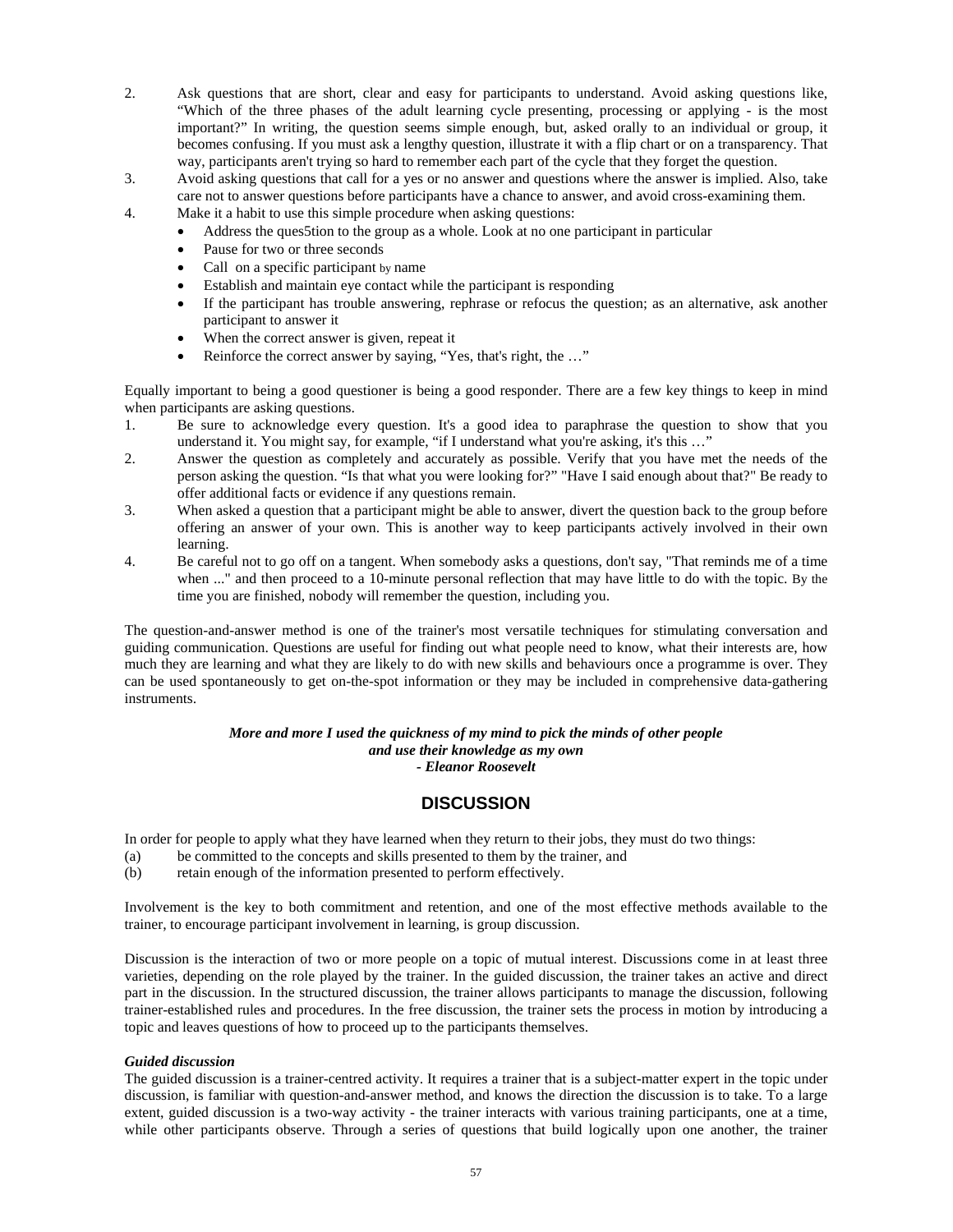attempts to lead the participant toward a predetermined decision. For this reason, guided discussion is not a suitable technique for making decisions. Rather, it is designed to encourage participants to think about, relate to and internalize new ideas.

The pattern of interaction between trainer and participants in a guided discussion looks like this:



### *Structured discussion*

The structured discussion might be described as a trainer-designed, participant-centred activity that can be used to engage participants at a training programme in group problem-solving. A structured discussion does not require the trainer to have subject matter expertise. Normally, the trainer divides the group into several small groups of about equal size and assigns the same or different tasks to each group. After tasks are assigned, a period of time is allowed for the small groups to discuss the task. Instructions may be given to the small groups about appointing a leader, a reporter and a timekeeper. At the end of the discussion phase, small groups are asked to come back together and to report their findings, sometimes written on flipchart paper and taped to a wall of the training room.

The pattern of interaction between trainer and participants in a structured discussion looks like this:



#### *Free discussion*

A free discussion could be called a trainer-facilitated, participant-centred activity in which participants take the responsibility for what happens. Free discussions are used to share information, test out new ways of thinking and build group unity and consensus. The discussion is initiated by the trainer who introduces the topic and then steps aside to allow the group to function in anyway it wishes. As a facilitator, the trainer rarely intervenes in the task of the group but focuses instead on the process used by the group to carry out the task. The trainer must have good listening and observational skills and be able to interpret what is taking place in the group, so that participants can learn from it.

The pattern of interaction in a free discussion looks like this:



#### *Summary*

Each of the three discussion methods can stimulate some degree of participant involvement in the learning process. Guided discussions are of value principally in stimulation logical thinking. However, much subject-matter expertise is required of the trainer who plans to lead a guided discussion. Participant-centred techniques, on the other hand, help participants become more self-reliant as a team and less dependant on the trainer. The role of the trainer in discussions of this kind shifts to coach and interpreter. Through mutual exploration, struggle and discovery, participants gain insights that are truly their own and the self-confidence that comes from having attained these insights.

#### *Give a man a fish and feed him for a day; teach a man to fish and feed him for a lifetime - Unknown*

# **DEMONSTRATION**

Demonstration is one of the oldest teaching methods. It takes place anytime one person shows another person how to do something. As children, we all experienced being shown how to tie our shoes by a patient father or mother. The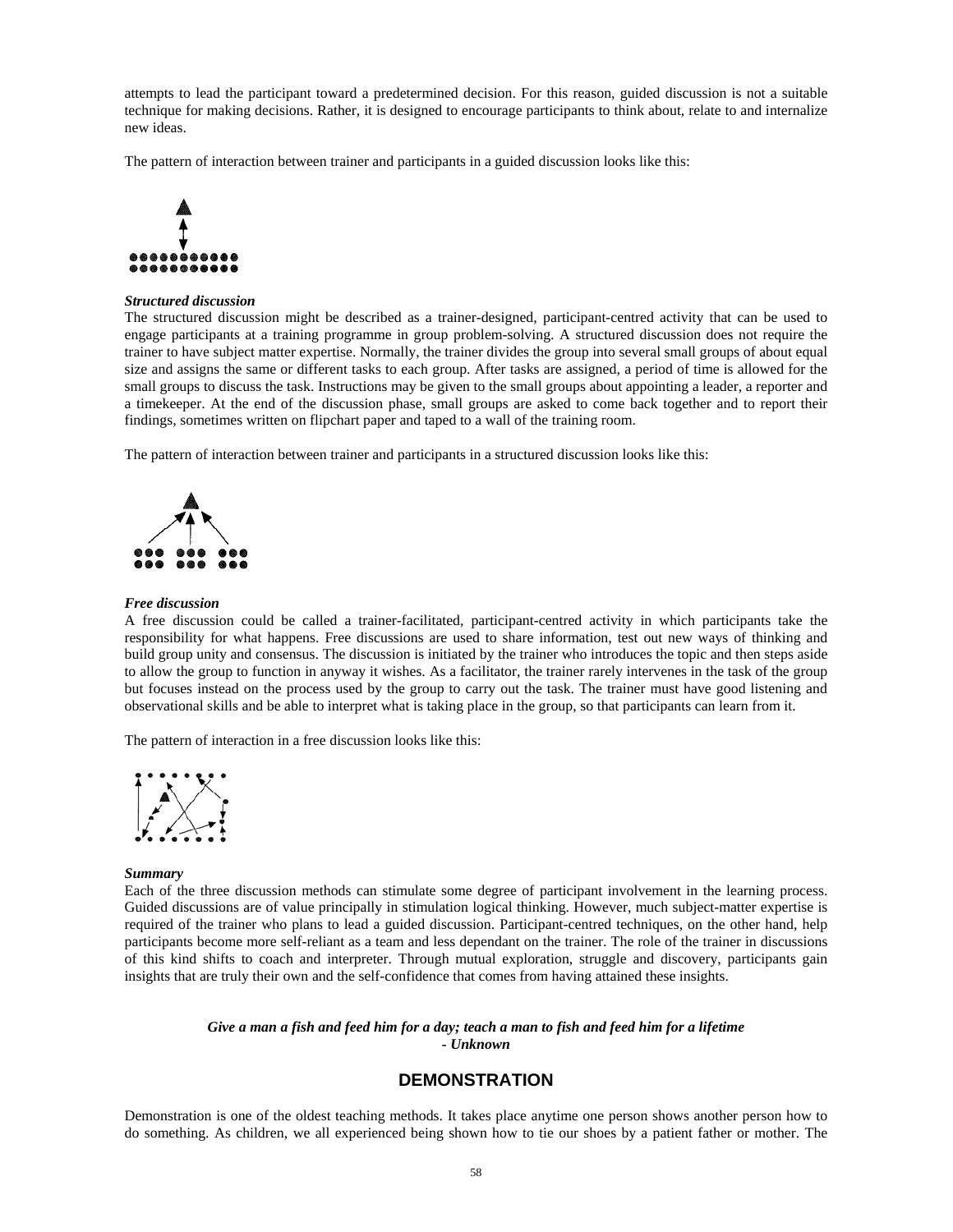parent would tie their shoe while we watched. After doing it a time or two, the parent would help us do it. Usually, they would take the two ends of the lace and put one in each of our hands. Then, with their hands over ours, we would together go through the motions of forming the tie. After doing this together once or twice, we would be asked to try it alone. Uncertainly, we would then try to repeat the process we had observed and been helped to do, now with the parent simply watching, coaching and, maybe, even reaching in to correct a wrong movement.

In the world of work, many examples of demonstration come to mind. Apprentice mechanics are taught to repair vehicles, in part, through demonstration. Secretaries are taught to type this way, and beginning masons to lay bricks. In most modern organizations, office workers are taught to use the computer primarily through demonstration.

Demonstration involves learning mind/body co-ordination in relation to a task. In other words, the mind of the learner is fed information on how something is done as the eyes observe the process of doing it through demonstration. The mind of the learner then launches a coordinated attempt to repeat what was observed.

The pattern of interaction between the learner and the trainer who is demonstrating something looks like this:



Demonstration may be used one-on-one or in groups. It may provide a means for illustrating or clarifying how something is done to several people at one time, without having them attempt to perform themselves - this is often necessary when a large number of people are involved -or learners may watch the trainer perform the task and then try it themselves, as when learning how to change a tire or repair a radio.

A good example of the demonstration process at work is learning how to compose a letter at a computer workstation.

#### *Step 1*

Explaining how the task is to be performed to help the, learner grasp the idea intellectually. The trainer might convey task instructions using the lecturette and possibly visual aids. Of course, this step might be accomplished without use of demonstration with the learner working alone aided by an instruction manual or computer tutorial with examples and exercises.

#### *Step 2*

Check out how much has been absorbed. If several learners are involved, the trainer might engage them in a discussion at this point, to find out how well the learners understand the task and how it is to be performed.

#### *Step 3*

After explaining how the task is done, show the learner. This may be done by actually creating a document on a computer while the learner observes. Note: special devices are now available to project images from a computer screen onto a screen that is visible to the trainer and the learner while seated at their respective computer work stations.

#### *Step 4*

Ask the learner to repeat the task as demonstrated. Following instructions, the learner now attempts to repeat what he or she has seen while the trainer observes and offers suggestions. This continues until the procedure to be learned is mastered by the learner.

Many demonstrations are simple and routine. For example, the steps required to 'boot' (start up) a multi-user computer system can be demonstrated for the benefit of an employee who will be responsible for taking the system up and down each day. Using a simple diagram like the one shown below, the supervisor might begin by having the employee read a description of the process. The supervisor boots the system following the four steps, explaining each step as it is carried out. The employee is asked to read the four steps once again. After completing the reading, the employee executes each step, guided by the supervisor as needed. Any mistakes are identified by the supervisor and corrected by the employee on the spot. Finally, the employee repeats the booting process from beginning to end and continues to do so until the routine is carried out correctly.

How to "'Boot"' (TURN ON) the Computer System

- Step 1. Turn the KEY clockwise (to the right) while depressing (pushing in on) the RESET button.
- Step 2. Press the START button. The READY light will start blinking.
- Step 3. When the READY light stops blinking, push in simultaneously on the WRITE and the PROTECT buttons.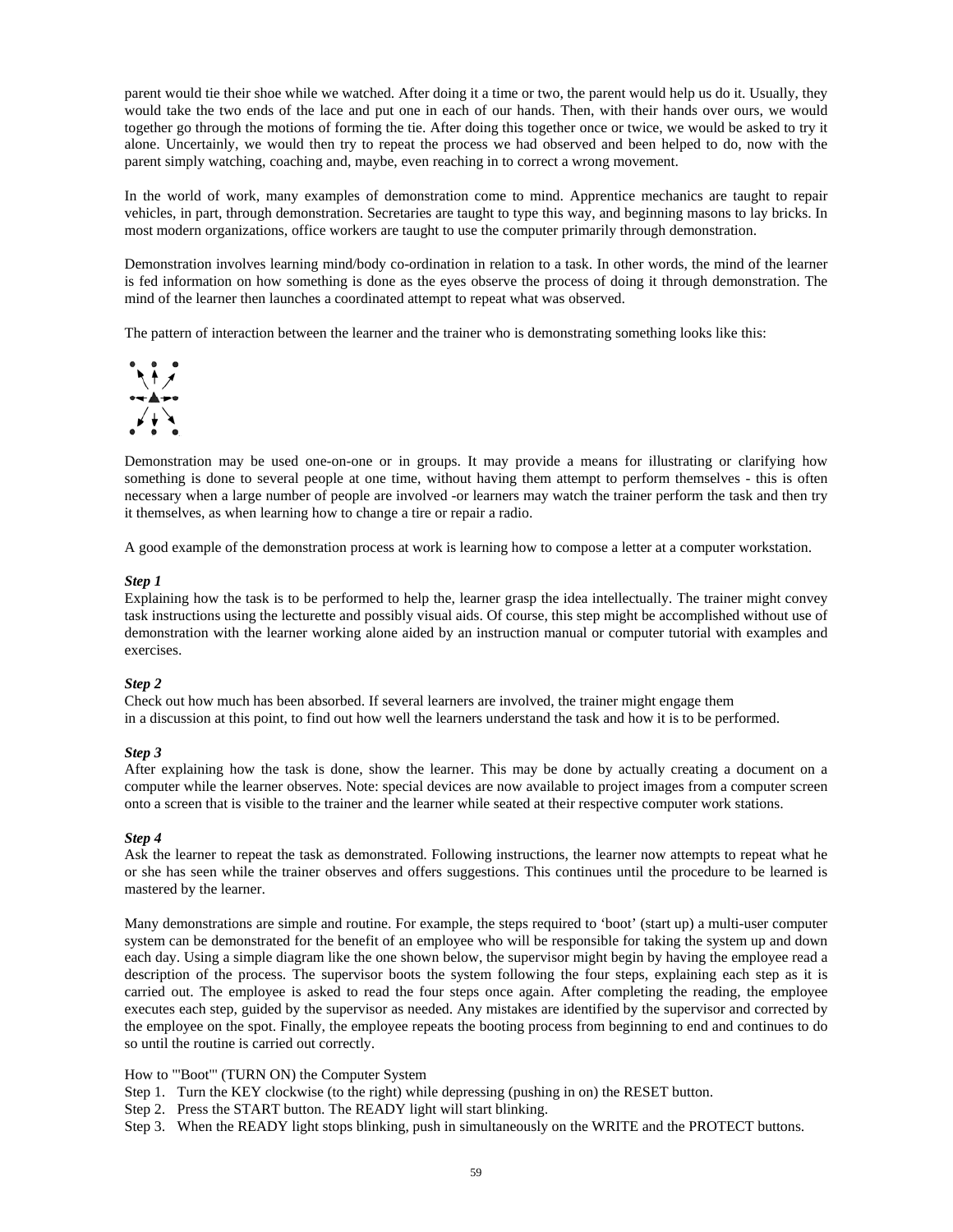

Step 4. Wait for about 60 seconds. An "O" will appear in the STATUS WINDOW. The computer is booted now and ready for use.

Good demonstrations require careful preparation. The trainer starts by deciding on the exact steps which the learners need to observe. The work space and materials should be sufficient for the number of people to be trained. If learners are to repeat the task being demonstrated, each must have enough equipment or other materials to carry out the task. The number of people who are to practice the task being demonstrated should be small enough to be coached adequately by the trainer. Since demonstrations take time, the activity should be scheduled to avoid running out of it.

### *Summary*

The demonstration is an ancient learning technique used to help others do something by showing them how it is done. Typically, learners watch the trainer perform a particular skill and then practice doing it themselves. It is common to find demonstrations accompanied by the use of lecturettes, discussions and audiovisual materials. On the other hand, demonstrations have particular value when working with people who need to learn new skills, but who have difficulty learning from printed material or information presented orally.

# *When you really get going in a brainstorm session, a spark from one mind will light up a lot of bang-up ideas in the others just like a string of firecrackers - Alex Osborn*

# **BRAINSTORMING**

Popularized by Alex Osborn in the early 1950s, brainstorming is a group activity that focuses on channeling collective energy towards the generation of a wide range of ideas. As a learning experience, brainstorming uses a few simple, practical rules to cultivate creative thinking.

Brainstorming is a leader-directed, participant-centred activity. It is ideal for groups of less than 10 participants. It is carried out in a small room with open wall space for taping up large sheets of paper containing ideas. Participants supply ideas and the trainer, who is equipped with a f lip chart, records them.

The pattern of interaction between the trainer and participants in a brainstorming session looks something like this:



The typical brainstorming session is carried out in six steps as follows:

#### *Step 1*

The group leader writes a problem for which solutions are sought on the flip chart. The questions should be brief, specific and stimulating.

Example: How can we obtain a project grant from UNCHS (Habitat)?

#### *Step 2*

The leader explains why the problem is of concern to the group.

*Step 3* 

The leader explains the ground rules for brainstorming as shown in the box.

# *Rules for brainstorming*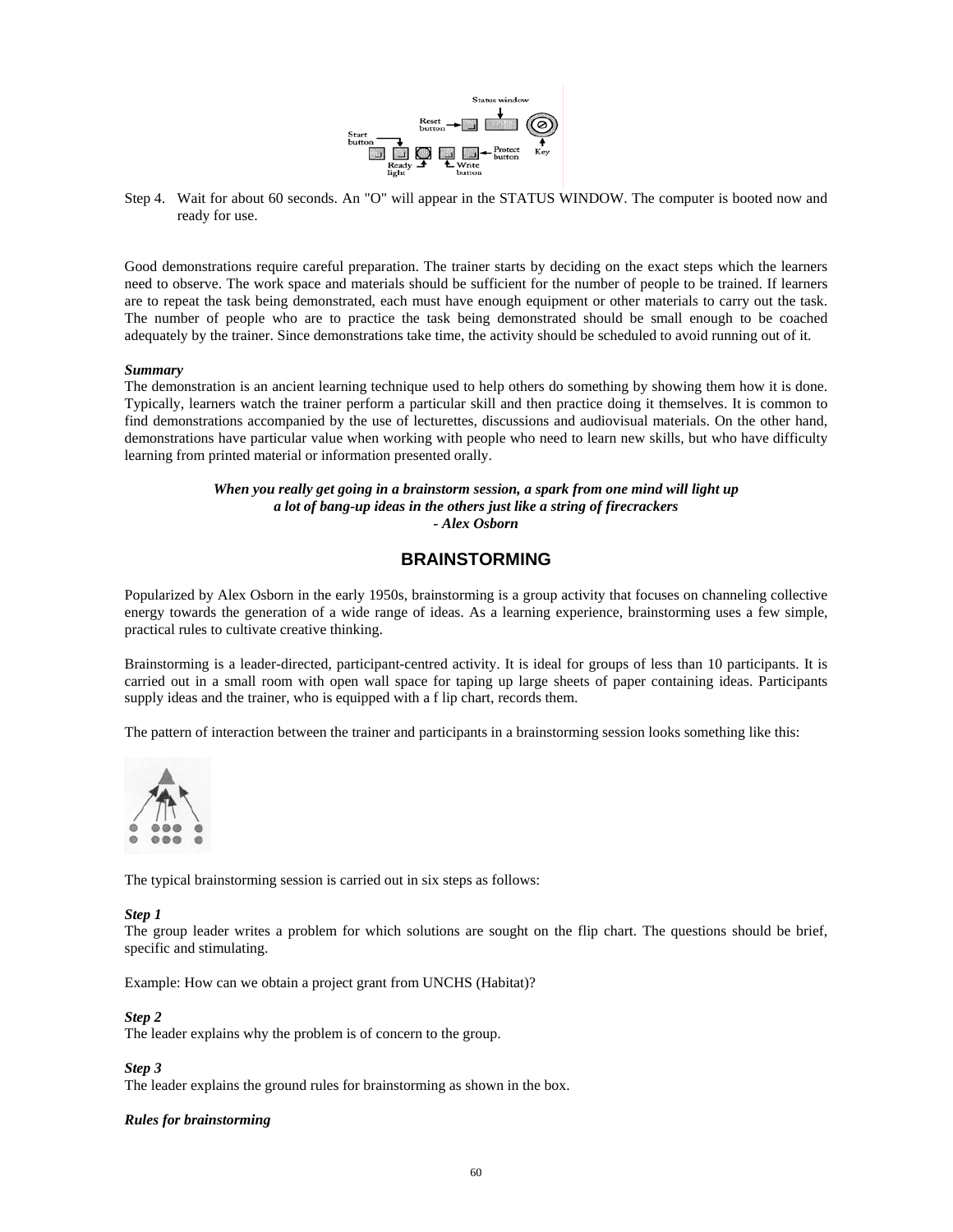- Every idea is accepted no discussion or evaluation is permitted. This includes both verbal, and non-verbal expressions of approval or disapproval. As one leader once put it, everybody "think up or shut up!"
- Every idea is written down exactly as stated. No restating, summarizing or interpreting
- The objective is quantity of ideas. Quality ideas will come later. This is known as free-wheeling
- Building on the ideas already suggested is acceptable and encouraged
- Opposites or the reverse of ideas already suggested are okay and encouraged
- A time limit is set and is observed without fail. When time is up, STOP!

# *Step 4*

The leader lists each idea on the flip chart as quickly as possible. Ideas are recorded exactly as stated. This is important. Hesitation sometimes gives the impression of disapproval. Two recorders may be used to speed up the flow of ideas, if the participant group is large.

# *Step 5*

When time is up, participants are allowed to ask questions for clarification only. Only the individual who provided an idea is allowed to clarify it.

# *Step 6*

Participants are invited to evaluate the ideas. This can be done in the group as a whole or by assigning ideas to subgroups. The most promising ideas are identified, and an effort is made to arrive at a consensus.

# *Summary*

Brainstorming can be a highly productive method for generating ideas from members of a group in relation to a problem under study. The power of association can be like a two-way current. When one member expresses an idea, she tends to stir her own imagination to think of another one. At the same time, her ideas stimulate the associative power of other members of the group. Brainstorming will succeed, however, only when everyone participates actively and takes care to suspend judgement until a final list of ideas is recorded for group consideration.

# *The lightening spark of thought, generated in the solitary mind, awakens its likeness in another mind. - Thomas Carlyle*

# **NOMINAL GROUP TECHNIQUE (NGT)**

NGT was developed by Andre L. Delbecq and Andrew H. Van de Ven in 1968. Since that time, NGT has gained extensive recognition throughout the world and has been widely applied in health, social-service, education, industrial and governmental organizations.

NGT meetings normally consist of from one to five groups of from five to nine people each seated around tables open on one end. The open end is used for a flip chart pad on an easel to be used by the leader for the collection and public display of ideas furnished by participants of the group. The leader has markers for writing ideas on the chart pad and masking tape for taping sheets containing ideas on the wall of the room.

Participants of each group are provided with pencils and one dozen small writing cards each.

The leader opens the meeting with a statement about the purpose of the meeting, clarification of the importance of each member's contributions and a clear indication of how the meeting's output will be used.

Although a meeting might involve several groups at separate tables, for purposes of illustration, we shall explain the process as if there was one table consisting of between five and nine participants. The process consists of six steps.

# *Step 1: Silent generation of ideas in writing*

The leader reads the nominal question to participants out loud while writing it in plain sight at the top of the pad. Care must be taken by the leader to choose clear and unambiguous wording for the question so as to generate the most specific responses possible. An appropriate question, "How can we make better use of our time at meetings," for example, should produce many useful ideas. This question is far superior to the more general question: "How can our meetings be more productive." The leader then asks participants to write down as many ideas as they can think of in answer to the question. Participants are cautioned by the leader to work silently and independently.

# *Step 2: Round-robin recording of ideas*

Starting at one end of the table, the leader asks a participant to read one of his/her answers out loud. The answer is recorded by the leader on the pad. The next participant is asked for one of his/her answers. This process is continued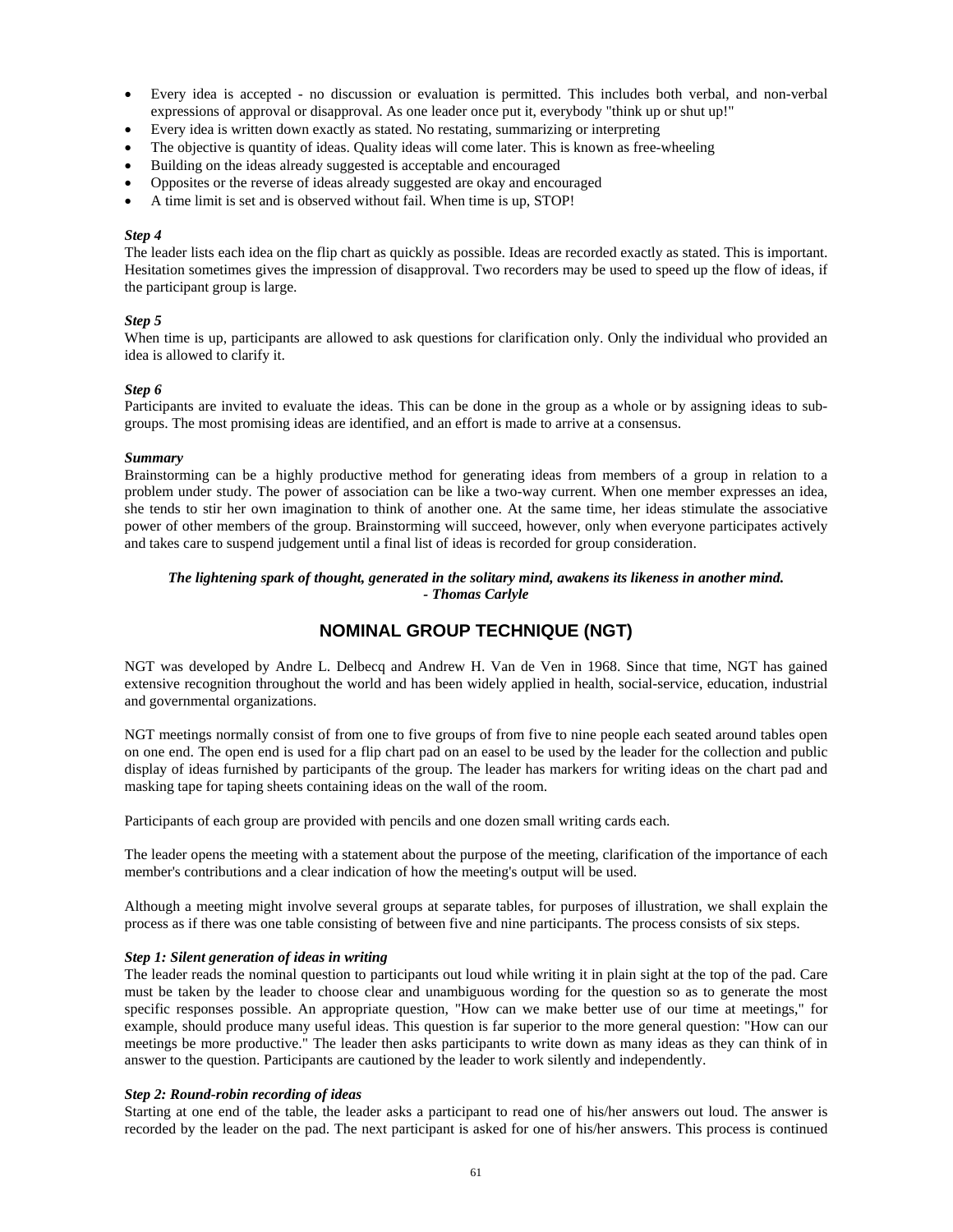until every answer of every participant has been recorded. As sheets on the pad are filled the leader tears them off and tapes them to the wall. Participants are encouraged by the leader to "pass" if they have nothing further to offer with the understanding that they may re-enter later with any new ideas that may occur to them. Discussion of ideas and side conversations at the table are strongly discouraged by the leader.

### *Step 3: Discussion for clarification*

The leader explains that the purpose of this step is to ensure that everyone understands what is meant by each idea on the pad. The ideas are taken one at a time as written. Discussion of an item is to focus on understanding, not agreement or disagreement. Participants are told that everyone is responsible for clarifying an idea and not just the person who offered it.

### *Step 4: Preliminary vote on ideas of importance*

The leader asks participants to select five ideas from the list of ideas displayed on the sheets taped to the wall and to write each item down on a separate card. The leader collects the cards and shuffles them to retain anonymity. The leader then tallies the vote and records the results on the flip chart in front of the group.

### *Step 5: Discussion of the preliminary vote*

Participants are told by the leader to examine the voting pattern on the chart and to comment on anything about the pattern that seems unusual, surprising or inconsistent. The leader stresses that the discussion may persuade some participants to change their votes but that no one is being pressured to do so.

### *Step 6: Final vote*

The final vote is simply a repeat of Step 4. It combines individual judgements into a group decision. When it is over, the leader thanks participants for their efforts, repeats what will be done with the meeting output and closes the meeting.

### *Pros and cons of NGT*

Unlike brainstorming, in which participants interact with one another from the start, NGT is designed to let people work in the presence of one another in a structured manner but to write down their ideas independently rather than talk about them. Because of this characteristic, NGT groups have been found to outperform interactive groups consistently in the quality of ideas produced. This seems to be because participants of NGT groups are less subject to being inhibited by one another and are less prone to make premature judgements.

> *The adult who tends to experience adequate and successful control over his own behaviour tends to develop a sense of integrity and feelings of self-worth - Chris Argyris*

# **INSTRUMENTATION**

Information as a basis for learning new things can be derived from various sources. We have seen in previous methods for information production that some is derived from the trainer (lecture; demonstration) while some comes from the experience of the participants themselves (discussion; brainstorming). Now we turn to a different sort of information production where the information is derived from instruments. The so-called instrumented technique relies heavily on feedback of information about the behaviour of a group participant as derived from the summarized results of a reaction form, personal inventory or other type of instrument.

Instruments are forms or questionnaires to be completed by individuals or participants in a training group. When completed, the information produced by an instrument can help respondents learn about their own behaviour in certain situations. From what they learn, participants can make decisions about behaviour change. Instruments consist of statements written as instances of particular behavioural traits to be measured-openness to others, leadership strengths and weaknesses, problem-solving styles or learning preferences. They include scales that the participant can use to register and measure a response to each of the statements.

Instruments tend to be quite similar in design. They begin with an explanation of the instrument and instructions for completing it. The body of the instrument consists of statements that describe common behaviours or work conditions to which the participant is expected to react.

Sample statement from a management styles instrument: " reaches his decisions independently and then informs his subordinates of them."

Scales are developed for the respondent to use to respond to each of the statements. The most common scales are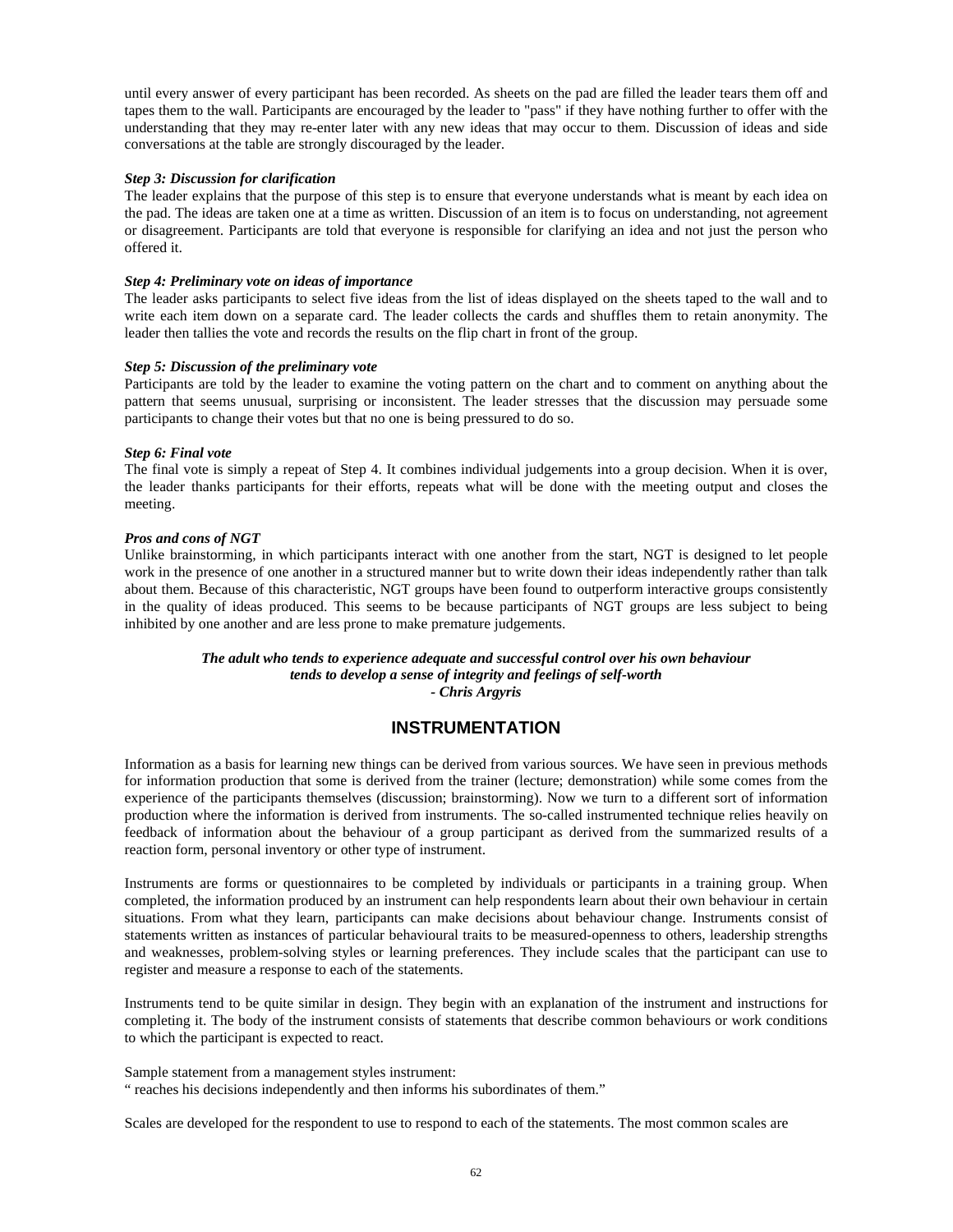- (a) Yes, unsure and no
- (b) True, unsure and false
- (c) Agree, slightly agree, unsure, slightly disagree and disagree. Some instrument designers omit the "unsure" category because they believe it allows the respondent to avoid committing himself.

### *Example:*

| Circle the response that most clearly reflects your feelings. |                        |              |                                          |  |  |  |  |  |
|---------------------------------------------------------------|------------------------|--------------|------------------------------------------|--|--|--|--|--|
| $A = \text{Agree}$                                            | $SA = S$ lightly Agree | $U =$ Unsure | $SD = S$ lightly Disagree $D = Disagree$ |  |  |  |  |  |

1. The atmosphere and interpersonal relations in my work unit are friendly and cooperative. A SA U SD D

Instruments may focus on the behaviour of individuals as employees, supervisors, leaders, managers, parents or spouses and in many other roles. They may focus on how people work together in organizations, on teams, in committees, on governing bodies and in informal groups. They may focus on how people feel about the conditions under which they work within their immediate work units or in the organization of which the work unit is a part.

There is a distinction between just "giving" an instrument and using it properly - getting the most value out of it in relation to the goals of the learning experience and the needs of the participants. In a training session, there are four steps in presenting an instrument properly: administration, theory input, scoring and interpretation.

### *Step 1: Administration*

Distribute the instrument and tell the participants that you will read the instructions to them. Read the instructions while the participants read along silently.

## *Step 2: Theory input*

When participants have completed the instrument, discuss the theory underlying the instrument and what it measures.

#### *Step 3: Scoring*

A common way to score an instrument is to read the correct answers to the group, tell them how to combine the numbers and, in general, talk them through the scoring procedure.

#### *Step 4: Interpretation*

It is generally effective to have participants post their scores on chart paper. Post your own scores to indicate what a scoring sheet should look like. Form participants into small groups to discuss their scores. Special attention should be given to the meaning of low and high scores and to discrepancies between actual and estimated scores. Participants should be asked if they were surprised by the scores.

An interesting variation is to ask participants to predict their results by estimating the scales on which they expect to score high and score low. This additional step can have surprising learning value for a participant who finds that his actual scores are quite different from the scores he expected to have.

Some "don'ts" and "do's" of instrumentation can be of value to the trainer who wishes to take full advantage of this powerful learning tool.

- Don't use the word "test"
- Don't give instructions while participants are reading
- Don't pressure participants to reveal their scores
- Don't diagnose participants' weaknesses for them
- Don't assign labels to participants
- Do take the instrument first yourself
- Do point out to participants how the instrument fits into the goals of the training
- Do encourage participants to be honest and open in responding to statements on the instrument
- Do allow plenty of time for processing scores
- Do help participants who are having difficulty reconciling their scores with their own self-perceptions

Instruments may be purchased from commercial sources on a wide variety of individual, group or organizational situations. Normally, they are supplied with instructions on administration, scoring and interpretation. Some instruments come with information on the underlying theory, how the instrument was constructed and results of its use with various target groups over time.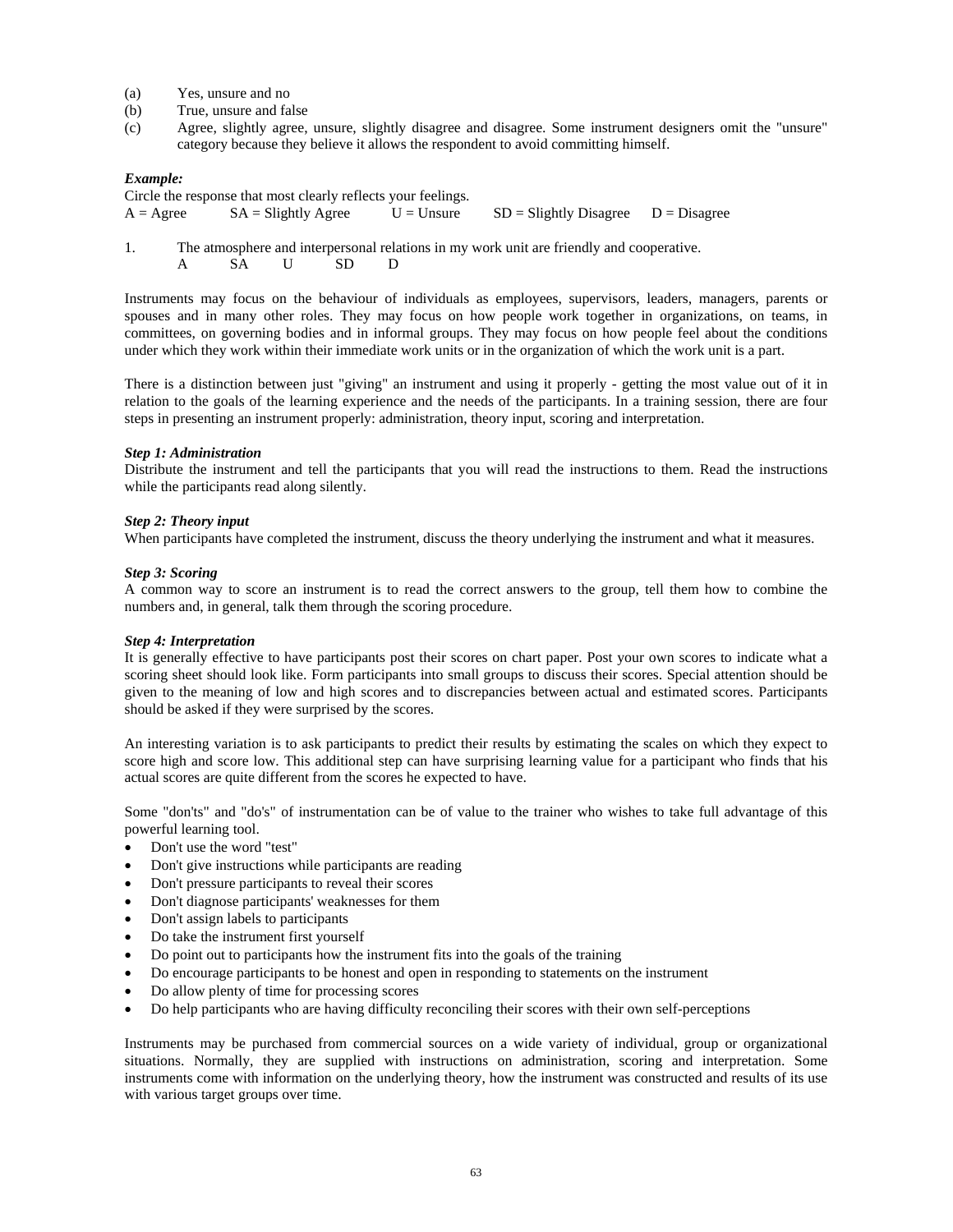An alternative to the commercial acquisition of instruments is for the trainer to create his own. This may be done when standard, commercial instruments are not suitable or when they cannot be obtained conveniently. An instrument developed by a team that included one of the authors is a case in point. As part of a training programme for public policy-makers, some method was needed to familiarize participating officials with their unique preferences for involving citizens in the decision-making process. No appropriate commercial instruments could be found. Therefore, an instrument called "The Participation Styles Inventory" was constructed. This instrument, complete with scoring instructions and interpretive information, is shown at the end of this section.

Sometimes, an instrument is constructed as an integral part of the training design itself. In an action research programme, for example, a trainer might wish to demonstrate how to use an instrument to confirm the authenticity or generalizability of information obtained from a single source. The opportunity to do this occurs when, during an interview, one of the action researchers is told by an office worker that her supervisor doesn't care what she thinks. The researcher wants to find out if the comment is the isolated opinion of one employee about her supervisor or if it is a reflection of employee feelings in general. To do so, the trainer and the action research team prepare an instrument containing statements about supervision. Opposite each statement they add an agree/disagree and an important/unimportant scale. Other employees are then asked to complete the instrument by circling the response in each case that most nearly corresponds to their feelings.

# **THE PARTICIPATION STYLES INSTRUMENT**

David W. Tees and Robert L. Wegner, Institute of Urban Studies, The University of Texas at Arlington

# *Instructions*

Think of a recent situation or two in which citizens were involved in a decision you were making about a public policy or programme. Recall who was involved and how their involvement affected your thinking or actions. Was the involvement of the citizen(s) helpful or not helpful? Was it appropriate or inappropriate in your judgement? On the following pages are 12 statements that represent different opinions about citizen involvement in public decisionmaking. Please indicate the extent to which you share each opinion by circling the appropriate number on the scale.

| <b>Questionnaire</b>                                                                                                                                                          |           | Agree    |                                   |           | <b>Disagree</b>                      |          |           |  |
|-------------------------------------------------------------------------------------------------------------------------------------------------------------------------------|-----------|----------|-----------------------------------|-----------|--------------------------------------|----------|-----------|--|
|                                                                                                                                                                               | Very much | Somewhat | at all<br>$\overline{\mathbf{X}}$ | Uncertain | at all<br>$\rm \stackrel{tot}{\sim}$ | Somewhat | Very much |  |
| Circle the number to the right of the statement that most nearly reflects how<br>much you agree or disagree with the statement.                                               |           |          |                                   |           |                                      |          |           |  |
| 1. The values, goals and priorities of the local elected leadership should be the<br>primary guide in making the decision                                                     | $+3$      | $+2$     | $+1$                              | ??        | $-1$                                 | $-2$     | $-3$      |  |
| 2. Community goals should be formulated by local elected leaders, based on<br>input from organized and informed citizen groups                                                | $+3$      | $+2$     | $+1$                              | ??        | $-1$                                 | $-2$     | $-3$      |  |
| 3. Responsibility for establishing community goals and priorities should rest<br>with active, informed citizen groups appointed by local elected leaders                      | $+3$      | $+2$     | $+1$                              | ??        | $-1$                                 | $-2$     | $-3$      |  |
| 4. Local elected officials should put high priority on establishing goals that<br>satisfy the expressed needs of various community interests                                  | $+3$      | $+2$     | $+1$                              | ??        | $-1$                                 | $-2$     | $-3$      |  |
| 5. Decisions about programmes for meeting goals should be delegated to<br>citizen groups most affected by the programmes                                                      | $+3$      | $+2$     | $+1$                              | ??        | $-1$                                 | $-2$     | $-3$      |  |
| 6. Once goals are agreed upon, programme options for meeting them should be<br>selected by elected officials based on recommendations from staff                              | $+3$      | $+2$     | $+1$                              | ??        | $-1$                                 | $-2$     | $-3$      |  |
| 7. Data obtained from citizen input should be used by public officials, together<br>with staff recommendations, in deciding among programme proposals                         | $+3$      | $+2$     | $+1$                              | ??        | $-1$                                 | $-2$     | $-3$      |  |
| 8. Programme options considered by elected leaders should be selected based<br>on the extent of adverse or positive reaction at public hearings                               | $+3$      | $+2$     | $+1$                              | ??        | $-1$                                 | $-2$     | $-3$      |  |
| 9. The final stages of implementation and feedback should find public officials<br>and citizens working together to review progress against planning goals                    | $+3$      | $+2$     | $+1$                              | ??        | $-1$                                 | $-2$     | $-3$      |  |
| 10. The monitoring of plan implementation by citizen groups is the best way to<br>ensure that the performance of a programme is consistent with community<br>values and goals | $+3$      | $+2$     | $+1$                              | ??        | $-1$                                 | $-2$     | $-3$      |  |
| 11. Firm control over the implementation of plans by public officials is<br>necessary to prevent powerful neighbourhood groups from getting more than<br>their share          | $+3$      | $+2$     | $+1$                              | ??        | $-1$                                 | $-2$     | $-3$      |  |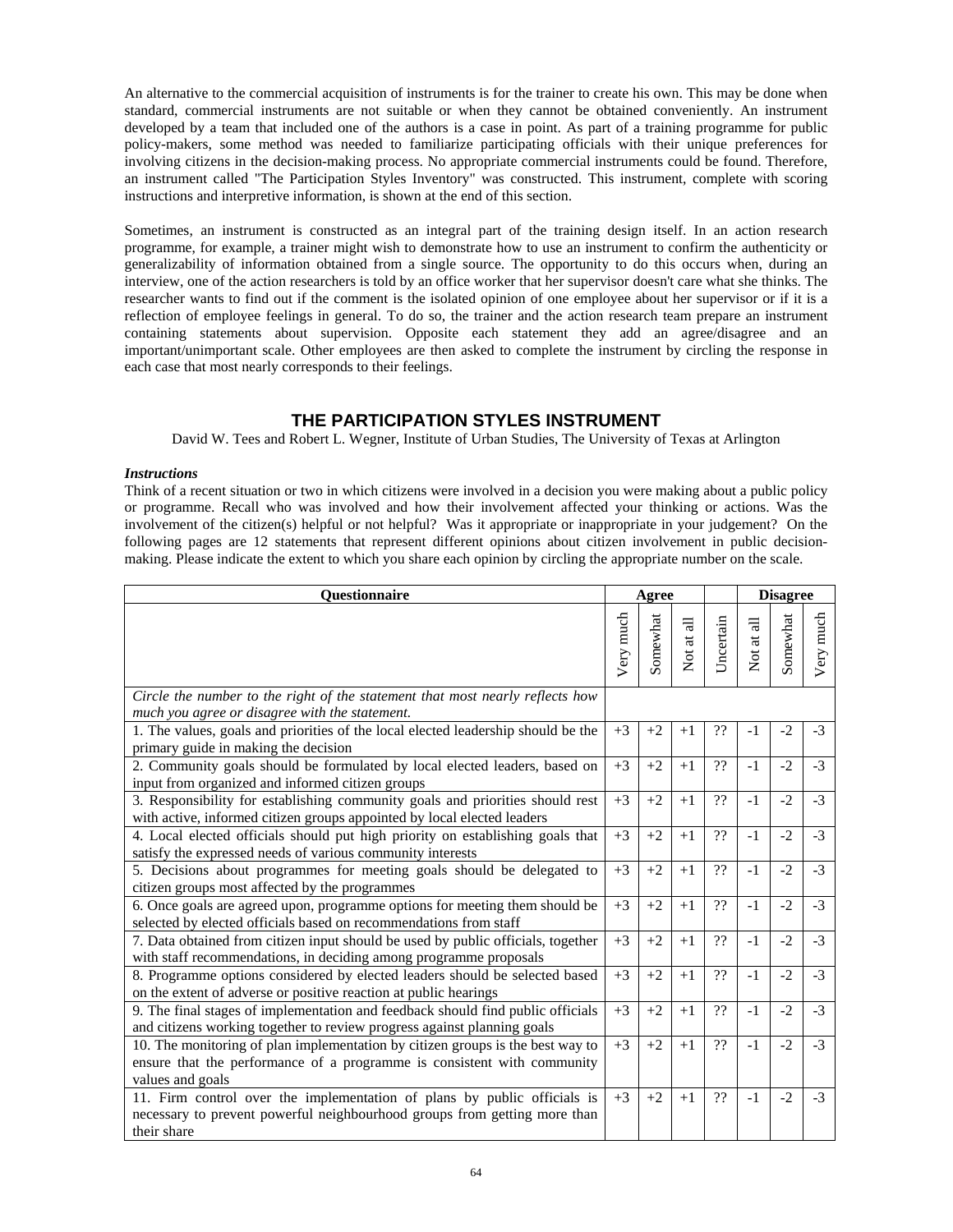| 12. Plan implementation will be acceptable to most citizen groups, if public $\vert +3 \vert +2 \vert +1 \vert ?$ $\vert$ -1 $\vert$ |  |  |  | $-2$ $-3$ |  |
|--------------------------------------------------------------------------------------------------------------------------------------|--|--|--|-----------|--|
| meetings are held in neighbourhoods to explain the city's reasoning and                                                              |  |  |  |           |  |
| citizens are invited to react                                                                                                        |  |  |  |           |  |

# *The four citizen-participation styles*

The Participation Styles Instrument is designed to assess an individual official's preferences for the involvement of citizens in decision-making. The instrument produces four distinct participation styles which have the following characteristics.

**Autocratic** - The public official identifies a need using information supplied by staff, considers solutions and then argues for his position With other officials. The official may or may not consider what citizens will think about the decision; in any case, citizens are provided with no opportunity to participate in the decision-making process.

**Accommodative** - The public official seeks to weigh the strength of opposition and support for the issue at hand and attempts to find some expedient, mutually acceptable approach that will satisfy all parties concerned. The official sees maintaining the credibility of local government with various public interest representatives as of utmost importance.

**Consultative -** The public official looks to the attitudes and ideas of the citizenry as a resource for enlarging the official's ability to make responsible decisions. The intent is to capitalize on the knowledge and experience of those closest to the problems when attempting to reach a relevant decision.

**Democratic -** The public official delegates to responsible citizen groups the broadest possible authority to define problems, fashion solutions and monitor the progress of programmes. The official is guided by the proposition that people will tend to support what they help to create.

### *Interpreting your scores*

The Participation Styles Instrument produces four summary scores which are shown at the bottom of the scoring sheet. The scores range from a high of +9 to a low of -9. The closer your score is to the extreme end of the range, the more you agree with (+) or disagree with (-) that particular style of involving citizens.

The instrument also produces four scores for each of the three stages in the decision-making process: planning and goal setting, choosing among programmes, implementation and monitoring. These scores range from a high of +3 to a low of -3, and have the same meaning in relation to the four participation styles as the summary scores described above.

After completing an instrument like this one, people are inclined to ask, 'What style is best?' In the case of participation styles, there is no one best way. All four styles are useful, although more so in some situations than in others. Each of us is capable of using more than one style, and may choose to do so in different situations.

For example, an official who might want little citizen involvement in the selection of courses of action (autocratic) might want substantial citizen input in selecting community goals (consultative). In other words, the style of participation which an individual uses is a result of certain personal inclinations and the requirements of the situation.

To help you judge the appropriateness of various participation styles for different situations involving citizens, we have listed a number of uses for each style. We have also added some diagnostic questions that may help you judge the likely consequences of over-using or under-using a particular style.

# *Autocratic*

**Uses:** 

- 1. When quick, decisive action is imperative.
- 2. In handling important issues where unpopular courses of action must be taken budget cuts, tax increases, discipline.
- 3. When the welfare of the community is at stake and the facts for decision making are known.

**If you scored HIGH:** Are you often surprised by citizens reacting negatively to decisions that they were expected to accept readily? (If so, it may be that they object to the way the decisions were made even though they approve of the decisions themselves.)

**If you scored LOW:** If there is evidence of strong public dissent, do you have trouble taking a firm stand, even when the need is clear to you? (Sometimes the risk of hurting someone's feelings makes you vacillate or put off making a decision, which may mean postponing the inevitable and compounding the anxiety and resentment of all concerned.)

#### *Accommodative*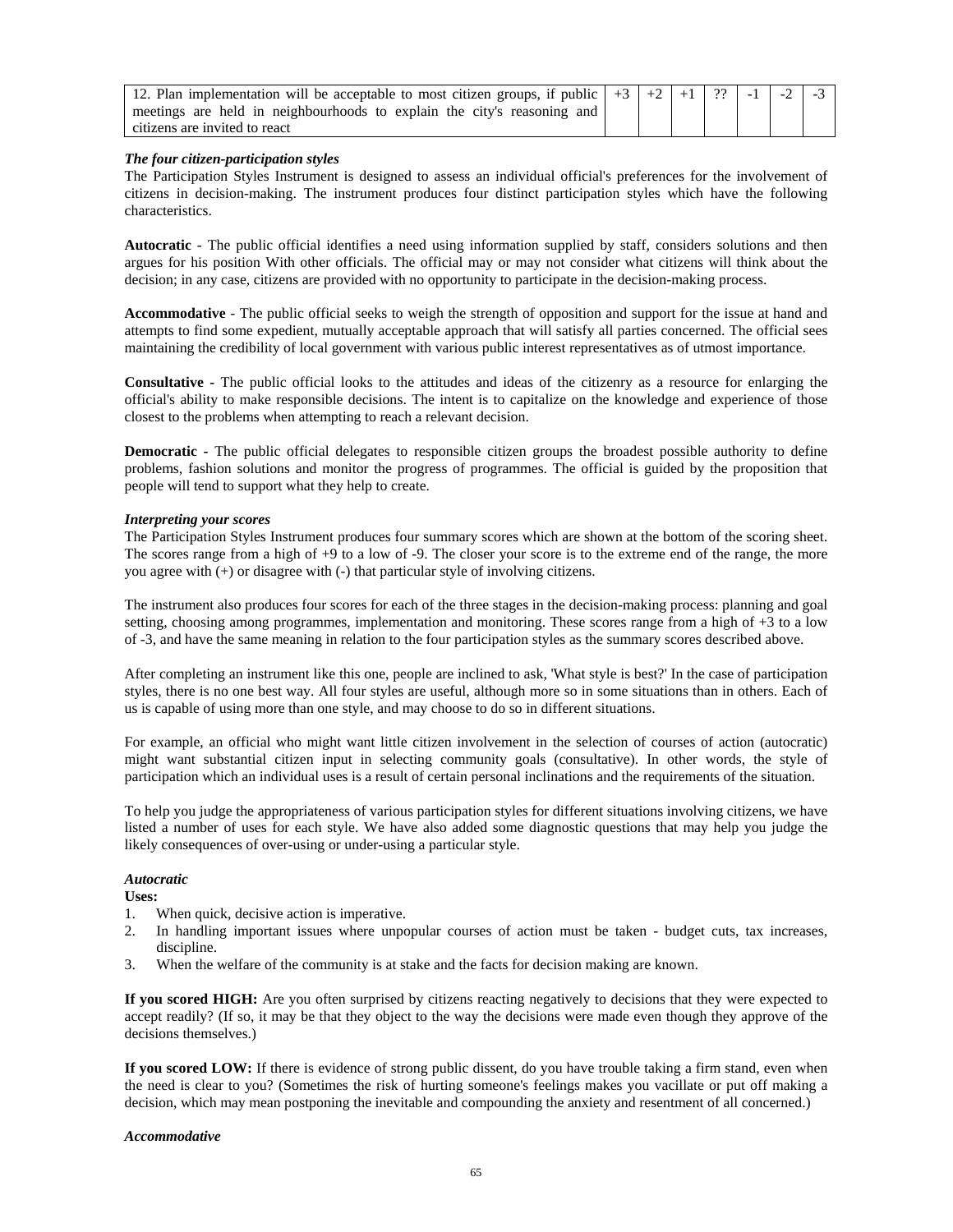# **Uses:**

- 1. When an issue under consideration means far more to one group than another, and a good will gesture will help to preserve harmony in the community.
- 2. When the position you have taken is unacceptable to everyone but yourself, and you can't win.
- 3. To allow other positions to be presented and thereby demonstrate an open, reasonable attitude.

**If you scored HIGH:** Do you f eel the demands of citizens get more attention than they deserve? (Public officials must be prepared to alter their implementation plans when they are resisted by influential community groups.)

**If you scored LOW:** Do you have trouble admitting that you are wrong and find yourself frequently at odds with colleagues and citizens? (Accommodating on minor issues is a way to preserve public goodwill and still retain a decisive voice in determining public policy.)

# *Consultative*

**Uses:** 

- 1. When your purpose is to learn test your own assumptions and seek to understand the views of others.
- 2. To gain commitment by incorporating the insights of citizen groups, in the decision-making process.
- 3. To demonstrate that you are actively soliciting participation even from potential objectors as a matter of principle.

**If you scored HIGH:** Do you spend more time investigating points of view and approaches than the issues deserve? (The inclusion of citizen input is not a necessity in all public decision making. Consultation should be reserved for issues worthy of the time and energy required for citizens to be involved.)

**If you scored LOW:** Are you skeptical of the notion that differences are opportunities for learning and joint gain? (The prospect of debate and confrontation with citizens may be personally distasteful, causing you to avoid interaction with them unless unavoidable and blinding you to the benefits of participation.)

# *Democratic*

**Uses:** 

- 1. When the goal is to build a capacity for leadership among those often excluded from political and economic processes.
- 2. To cultivate political consciousness and local responsibility for public programmes and decisions.

**If you scored HIGH:** Are you frequently on the side of involving citizens in decisions at the risk of causing delay and ignoring the advice of staff? (Sensitivity to citizen needs, while important, should be balanced with carefully reasoned professional judgement and implementation strategies.)

**If you scored LOW:** Do you feel threatened by any suggestion of power-sharing with citizen groups? (Those who have power often want to keep it. They fail to understand that their power is increased by sharing and reduced by withholding.)

# *Summary*

Participants in training learn more when they are actively involved in the learning process. Instruments assure an active role for participants. They are a valuable source of personal feedback to individual participants through the straightforward completion, scoring and interpretation of scales.

Beyond personal insight, instruments can be a source of information for giving and receiving feedback among training participants. Participants can be asked to predict their own and other people's scores and to become aware of the impact their behaviour is having on others.

Hundreds of instruments with a personal, interpersonal and organizational focus are readily obtained from commercial sources, complete with instructions for scoring and score interpretation.

# *On the whole it must be more important to be skilful in thinking than to be stuffed with facts - Edward deBono*

# **THE CASE METHOD**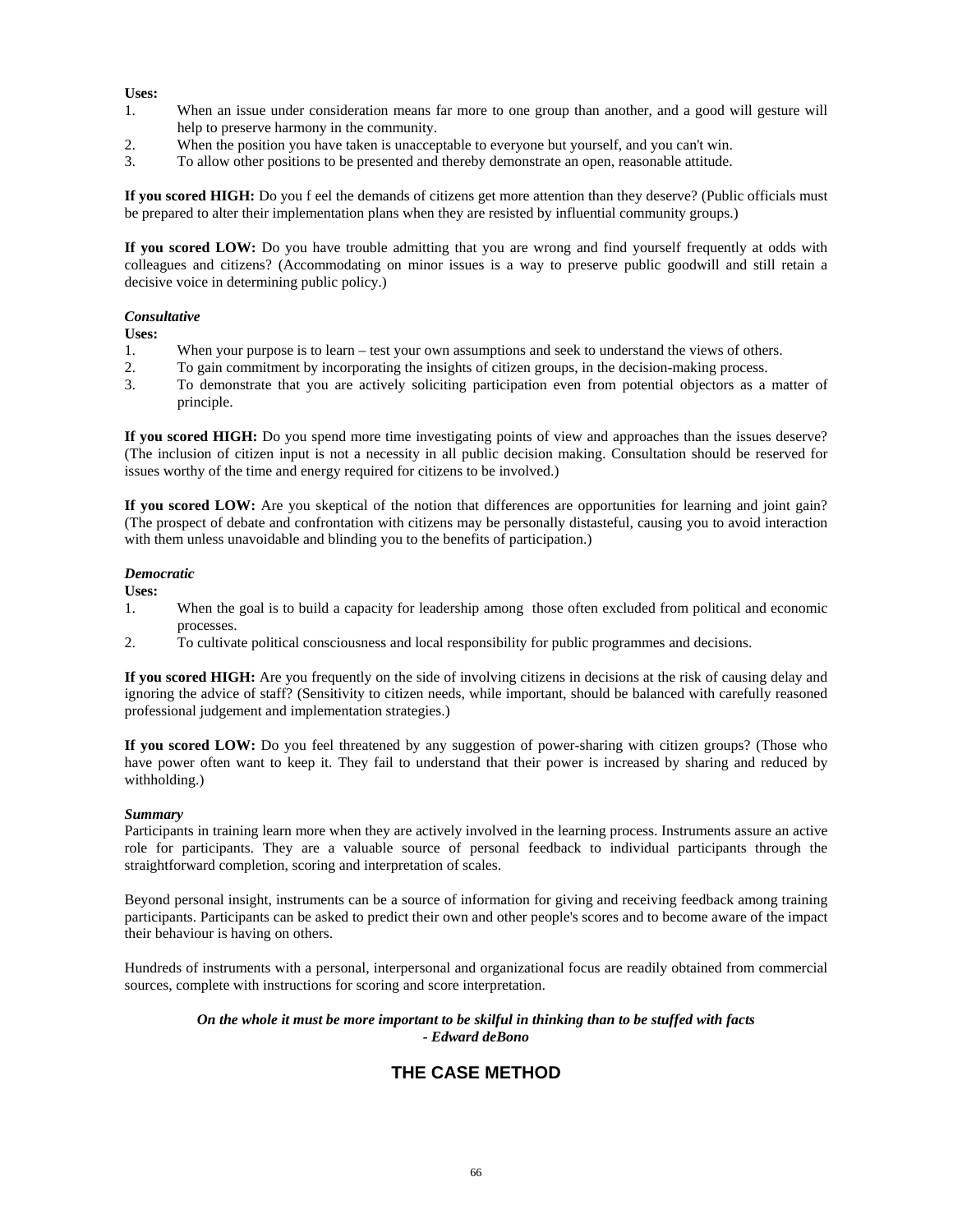The case method was initiated at Harvard University in the latter part of the nineteenth century. Its principal use during its early years was as practice for students contemplating the practice of law. It is used today as a non-directive, educational device aimed at helping students in many professional areas to think effectively.

Cases used in training take many forms. They may be quite long and describe completely a situation that exists now or that did exist in the past. On the other hand, they may be quite short and pungent, of the vignette variety. Either way, the purpose is the same-to cause participants to draw conclusions from a set of f acts that lead to decisions which they can generalize to their own work situations. \*

The case method assumes group discussion. The cases are sufficiently involved and detailed to produce a **Wide** range of opinions concerning, (a) who was to blame, (b) what caused a person to behave as he did, and (c) what is the best remedy. The important contributions of the case method to training include:

- 1. Discouraging participants from making snap judgements about people and behaviour.
- 2. Discouraging a search for the one "best answer."
- 3. Illustrating graphically how the same set of events can be perceived differently by people with similar backgrounds.
- 4. Encouraging training participants to discuss things with others and to experience the broadening value of interaction.
- 5. Emphasizing the value of practical thinking.

The case method is participant-centred. The well-constructed case stimulates participants to take a spirited role in analysing and discussing what the case is about. They are encouraged to contribute ideas, opinions and reactions. As they do, the discussion moves forward. Ideas are picked up by others, considered, bounced back and forth, and then integrated by the group as a whole. The trainer's role in the case method is to distribute the case, invite participants to read and study it, feedback ideas generated through discussion of the case and, occasionally, challenge participants with questions about their observations. Sometimes participants are given a written set of questions to consider as they discuss the case.

\* The case that introduces this guide is an excellent example of the case method. The story told in the case is fictitious, however. It never happened. But, that's not important. What is important is that challenges like the ones faced by Mhede and Ola in the case happen to trainers all the time. As a result, the case provides the reader with a lifelike portrayal of the training design task, rich in detail and potential beaming value.

Normally, the case method is carried out in two steps:

# *Step 1*

Participants are given a case to read. It may be distributed in advance or at the time in the programme when it is scheduled to be used. Either way, participants must be given adequate time to read and digest the material. If questions are to be used, these are handed out by the trainer to stimulate discussion.

#### *Step 2*

Participants are asked to discuss the case. All participants are expected to respond to the questions furnished by the trainer or to share their opinions and what they consider to be an appropriate decision. The participants (and the trainer) challenge each other on their views and ask for the rationale for reaching that conclusion. The process concludes when participants are asked by the trainer to generalize from the facts of the case and the ensuing discussion.

Case studies are sometimes long and complex, like the one presented in Part 1 of this guide. Others are comparatively brief but still surprisingly rich in learning value. A good illustration is a case study written recently by a small group of participants for a training-of-trainers course in East Africa. The case is presented below, edited slightly for inclusion in this guide.

# *Case of the poorly informed Councillor*

**Comment:** When individuals are elected to city council, rarely do they come to the position with the knowledge and skill to advocate effectively f or the needs of the people they represent. Yet, advocacy f or public needs is a councillor's principal role in a representative system of government. As we see in the case of Councillor Mlohla, a record of ineffective performance as a public advocate can lead to personal frustration for the councillor and growing disillusionment for his constituents.

# *The situation*

On his way home late one Friday evening, Councillor Mlohla stopped off at a local club in Makokoba Township to see some of his friends. Councillor Mlohla had been to a meeting of the city of Mambo City Council. Several issues had been discussed at the meeting. The chief issue of concern to him was a resolution approved unanimous1y by the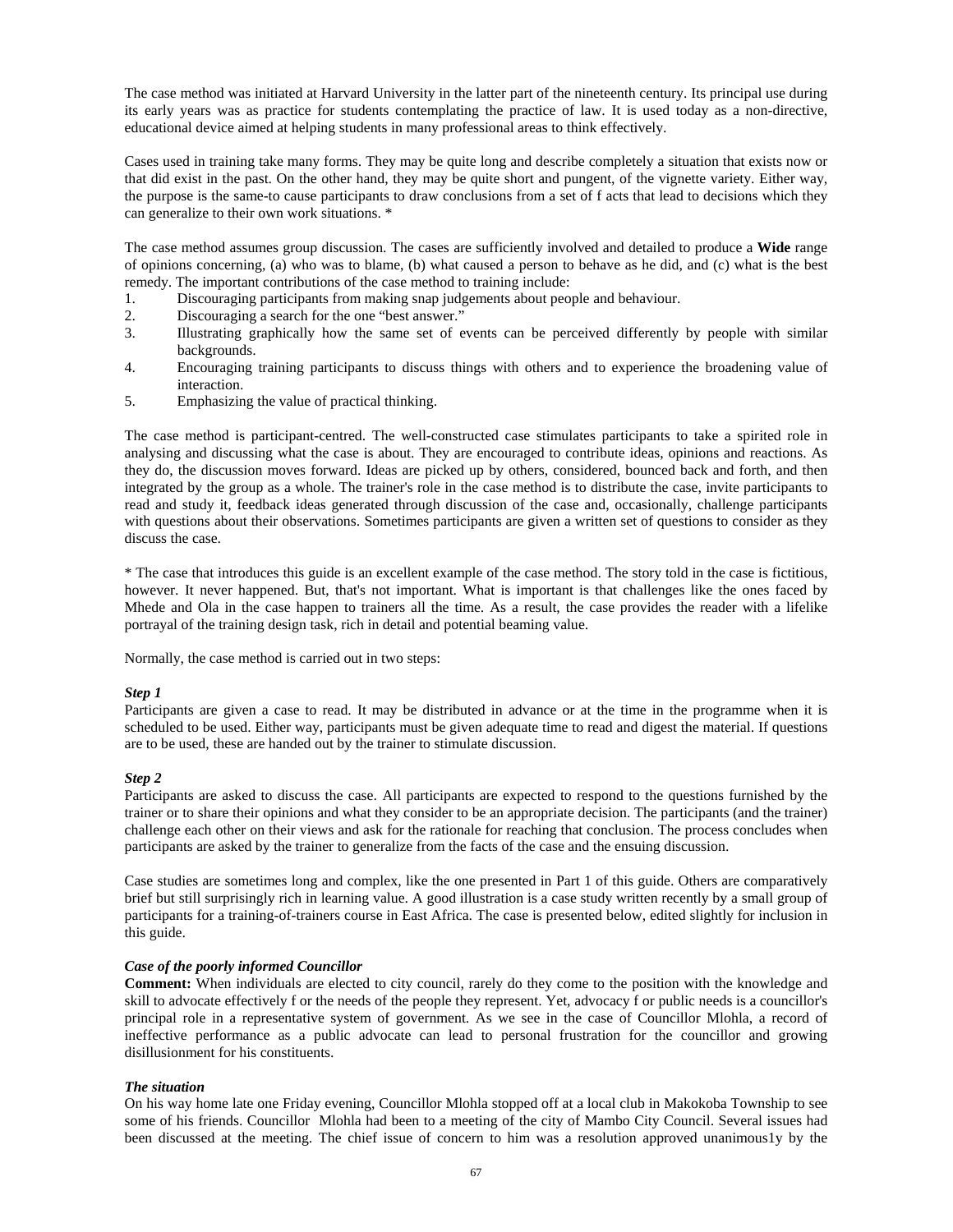Council to increase rents by l00 percent throughout the city. He was particularly concerned with the impact of the rent increase on his ward, which consisted mainly of the lowest-paid workers in Mambo City.

Entering the club, Councillor Mlohla noticed several of his friends seated together at a corner table. As he came up to the table, Mr. Tsopano, a resident of Makokoba and a friend of Councillor Mlohla, greeted him, saying:

"Tell us James, what have you people decided today? Higher rates, higher rents, higher water and electricity charges! What about tarring the roads in Makokoba. Dust gets into houses, into our food; everywhere is dust. You know that, James!"

"Yes! Yes! Yes!" echoed the others at the table in support of Mr. Tsopano, prompting Councillor Mlohla to respond:

"Listen, gentlemen. The council has no money to tar these roads here. This is why today the council has resolved to put up rents by 100 percent. This means double the rents we are paying now."

On hearing this, Mr. Chimodzi, another Makokoba resident, spoke up in apparent disbelief.

"That cannot be true. Last January, it was reported in the paper that the city of Mambo City Council had made a profit of K10m from beer sales alone. What have you done with all this money? Did you share it among yourselves?"

Feeling the blood rise in his face, Councillor Mlohla began to reply:

"We did not share the money. Instead, the council has used it in many ways as you know …

"but, he was interrupted in the middle of his reply by Mr. Chimodzi, obviously disturbed by what he was hearing:

"No! That cannot be true." With anger and desperation in his voice, Chimodzi continued to speak: "Please make sure you raise this question in the council next Friday and come and tell us. In addition, tell the Council that residents of Makokoba Village want all roads tarred like in Theo Township or we and our children will die from the dust."

With that, Councillor Mlohla left the club. The following Friday he was at a meeting of the city of Mambo City Council. On standing to be recognized by the Mayor, Councillor Mlohla said:

"Your worship, unless roads in Makokoba Township are tarred, my people will die from the dust. Before I sit down Your Worship, may I also know what happened to the K10m profit we made from beer sales 1ast year?"

With impatience in his voice, the mayor responded to the councillor's remarks.

"Councillor Mlohla, we discussed and passed the budget for this year here in a council meeting which you attended."

#### *Discussion questions*

- 1. What is the proper role of a councillor as an advocate for the needs of the people in his ward?
- 2. In what ways did Councillor Mlohla fail to be a proper advocate?
- 3. How might a councillor become informed about the needs of his people?
- 4. What implications does this case have for the training of elected officials?

#### *Summary*

A well-constructed case gives a learner the opportunity to take an active part in analysing and discussing real-life situations. Case materials present practical work illustrations with which participants are already familiar. The realism of the case and the involvement in it with other participants stimulate the learner to move from the known to the unknown; acts as a springboard for the acceptance of new knowledge, skills and attitudes.

## *People are usually more convinced by reasons they discovered themselves than by those found by others - Blaise Pascal*

# **CRITICAL INCIDENTS**

Critical incidents are brief, written descriptions of difficult situations faced by people in their work. Unlike case studies which tend to be long and complex, critical incidents are short, focused on a specific subject and designed to emphasize a particular point related to one of the objectives of a training course. Because they involve real problems -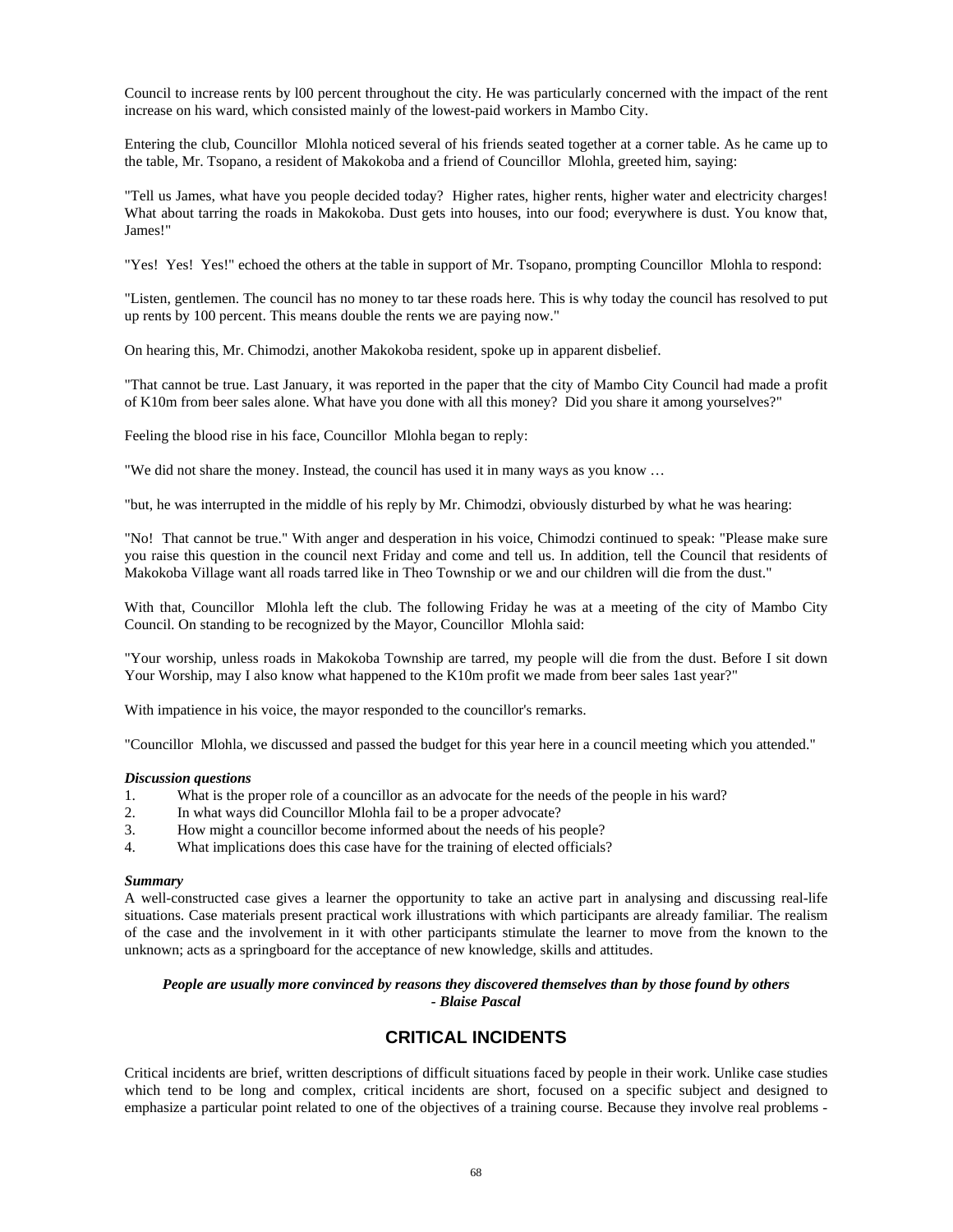problems of vital and immediate concern to people - discussion of critical incidents can have enormous learning value for the individuals who have faced or are likely to face similar problems in their work.

Critical incidents are sometimes written by a trainer for use in helping workshop participants achieve a specific training objective. Trainers approach the task of writing critical incidents in one of two ways. First, the trainer might provide details about a problem but withhold information about how it was solved. Not telling participants how a problem was solved until after it has been discussed is desirable if the intent is to stimulate creative thinking about how to solve a problem. On the other hand, the trainer might describe both the problem and the solution. In this case, the objective is different. The intent is to promote application thinking. Since participants already know how the problem was solved, the focus is on how they can put this knowledge to use in managing problems of their own.

When writing a critical incident, the trainer should keep several things in mind. Critical incidents are meant to be short and simple so that they can be read and understood by participants during a training session. Because the incident is short, it should be targeted to a specific learning objective. Irrelevant facts often included in case studies to help participants learn to be discriminating should be omitted from critical incidents. The KISS rule applies when writing critical incidents: "Keep It Short and Simple." On the other hand, enough information should be included about the problem to make the point the incident is intended to emphasize.

A trainer in a training-of-trainers programme in East Africa, for example, wrote the following critical incident to provide substance for a discussion of the importance of needs assessment information to the development of training interventions that meet client expectations.

#### *Problem*

The City of Manchobwe has received a large grant to carry out a squatter settlement programme. While the Housing Department of the city has the responsibility for implementing the scheme, the town clerk is concerned about the ability of the management team to work together effectively. The director and his six bureau chiefs have been squabbling over small details lately, and these conflicts have affected the overall performance of their department. The town clerk has asked your Training Institute to design and conduct a team-building/project-planning workshop for these seven individuals. The intention is to develop a cohesive management team in light of the new project responsibilities.

#### *Questions*

- 1. What further details would you want in order to design a workshop for the town clerk?<br>2. From what source or sources would you seek this information?
- From what source or sources would you seek this information?

Critical incidents also may be written by participants during or in advance of a training session, based on their own experience. When asked to write a critical incident, participants are given a worksheet and instructions by the trainer. They are told to think of a difficult situation related to the training topic in which they were involved personally. They are asked to describe the situation in detail, who was involved in it and the role they played. Depending upon how the incident is to be used, participants might be asked to explain what was done about the situation, the consequences of this and how they felt about it.

Critical incidents may be used as a learning experience for those who write them alone or may be used to stimulate discussion and critical thinking by a group of participants.

### *For personal learning*

Prior to or at the start of a training programme, participants are asked to write a critical incident as described above. They are asked to include details about what happened, who was involved, what was done by whom, how it turned out and what feelings they have about their effectiveness in the situation. Participants may be asked, further, to analyze their incident using questions provided by the instructor on a prepared worksheet.

When participants have written the incident and completed the analysis, the incident is put aside. Toward the end of the programme, participants are asked by the trainer to return to the incident and to think about how they would cope with the situation now, using ideas obtained from the training. This is followed by p discussion of participant reactions and conclusions.

Note: A critical-incident worksheet developed for use in a training programme for local government managers on power and influence has been reproduced below. It illustrates one simple format for writing critical incidents.

#### *For group learning*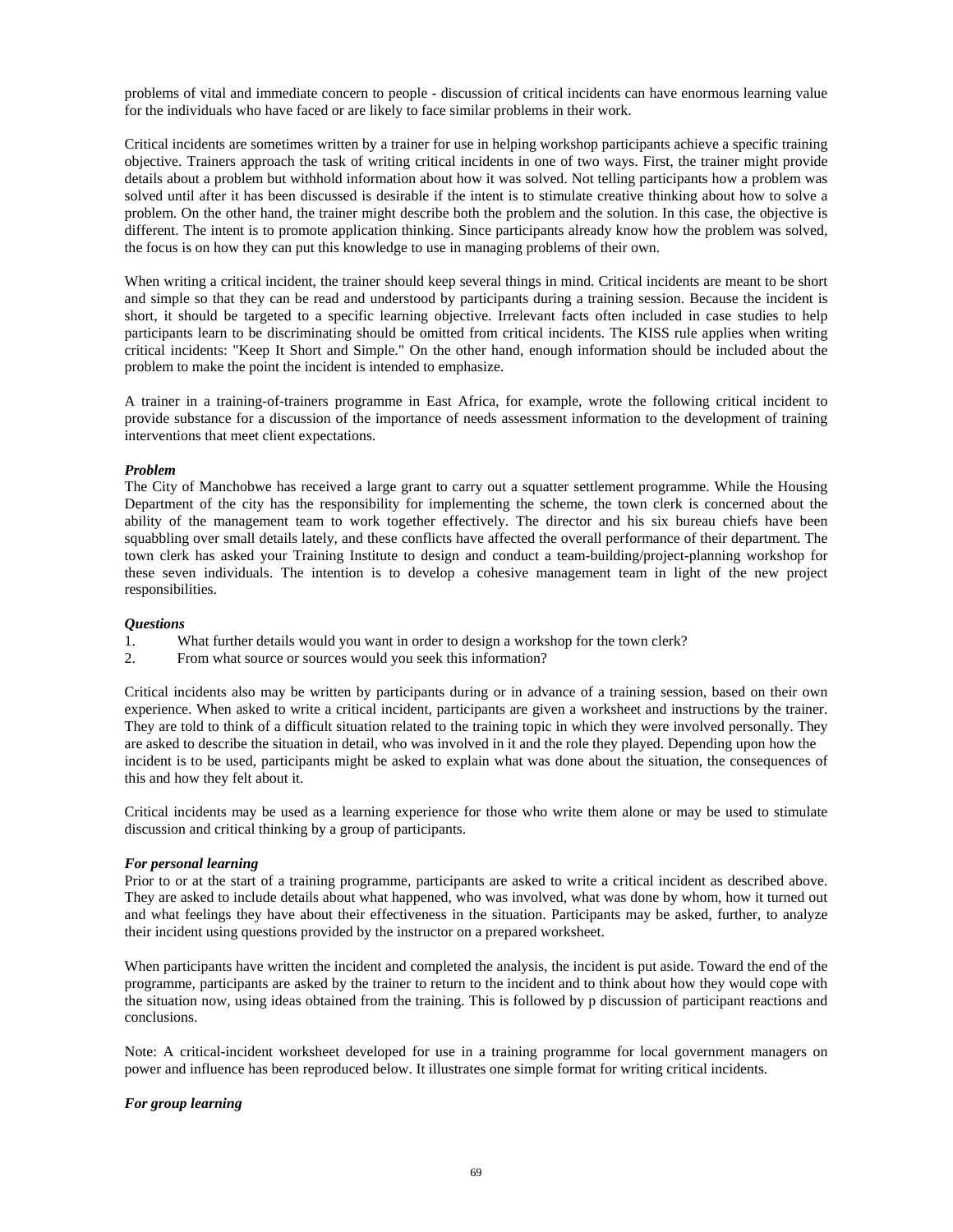In some instances, the intent of the trainer is to use critical incidents prepared by individual participants as a basis for discussion and decision making in small groups. Used this way, critical incidents are prepared and processed as follows:

### *Step 1*

Each participant is asked to prepare a written account of a work-related incident in which he or she is or was personally involved. The incident should present a problem that calls for someone to act or make a decision. Participants are told not to reveal (a) what was done about the problem if something was done, (b) the consequences of doing it, and (c) the consequences of not doing anything if that was what happened in the incident.

#### *Step 2*

Participants are teamed up in groups of about five. Members of each group are told to share their incidents with one another. In each case, participants are told to respond to the incident by: (a) asking questions to clarify the problem; (b) discussing actions or decisions that seem appropriate for resolving the problem; and (c) agreeing on the best option. When this process is complete, the presenter reveals what actually happened in the incident. The next participant presents his incident and so forth, until all incidents have been presented and processed by the group.

#### *Step 3*

When the groups have completed discussing all incidents, they are reconvened by the trainer to talk about the exercise. The focus is on the pitfalls of making decisions based on partial information.

#### *Influencing others: A critical incident worksheet*

Take a minute to think back to a situation in your work experience when you made a conscious effort to influence someone to do something. Get the situation clear in your mind. Review it mentally, recalling as many details about it as you can. When you are ready, use the space below to answer these questions about the situation: Whom did you try to influence? What did you actually do to influence them? How did it turn out? What were your feelings about the outcome and your effectiveness as an influencer?

\_\_\_\_\_\_\_\_\_\_\_\_\_\_\_\_\_\_\_\_\_\_\_\_\_\_\_\_\_\_\_\_\_\_\_\_\_\_\_\_\_\_\_\_\_\_\_\_\_\_\_\_\_\_\_\_\_\_\_\_\_\_\_\_\_\_\_\_\_\_\_\_\_\_\_\_\_\_\_\_\_\_\_\_\_\_\_\_\_\_\_\_\_\_

\_\_\_\_\_\_\_\_\_\_\_\_\_\_\_\_\_\_\_\_\_\_\_\_\_\_\_\_\_\_\_\_\_\_\_\_\_\_\_\_\_\_\_\_\_\_\_\_\_\_\_\_\_\_\_\_\_\_\_\_\_\_\_\_\_\_\_\_\_\_\_\_\_\_\_\_\_\_\_\_\_\_\_\_\_\_\_\_\_\_\_\_\_\_

#### *Summary*

Critical incidents are written portrayals of actual work situations. They are, therefore, directly applicable to the needs of the individuals who create them and highly relevant to groups of learners who face similar challenges in their work. Critical incidents may be used as "before-and-after" training exercises for individuals or may be used to generate discussion and analysis in a group of training participants who share similar work experiences.

> *The greatest need in all training programs ... is the opportunity to practice without being hurt or without hurting anyone else - Norman R. F. Maier*

# **ROLE-PLAYING**

Role-playing involves asking participants to assume the parts of other real or imaginary persons and to carry out conversations and behave "as if " they were these individuals. The participants' enactment must be sincere and as trueto-life as possible. They are encouraged to interact as if they were alone, without others listening and observing the action. The only play-acting is that each participant makes a genuine effort to behave as if the action were "for real."

The atmosphere or tone for role-playing is set by the trainer. It is the trainer's responsibility to provide firm direction when moving a group into role-playing. He sets the ground rules and boundaries of good taste. It is up to the trainer to cut off the role-playing at any time that it begins to lose its realism and, hence, its learning value.

Participants learn by doing through role-playing. It permits them to:

- 1 . Experiment with how they would handle a given situation. Spontaneous acting can produce feelings and attitudes which might not come out in discussions alone. Role players and observers, therefore, sometimes develop significant insights and, even, the ability to predict behaviour in themselves and others.
- 2. Carry a thought or a decision a step further into concrete action. From information in a case, a participant might conclude, for example that Mr. A should apologize to Mr. B. In role-playing, Mr. A would go to B and apologize. In other words, role playing shows the difference between doing something and just thinking about it.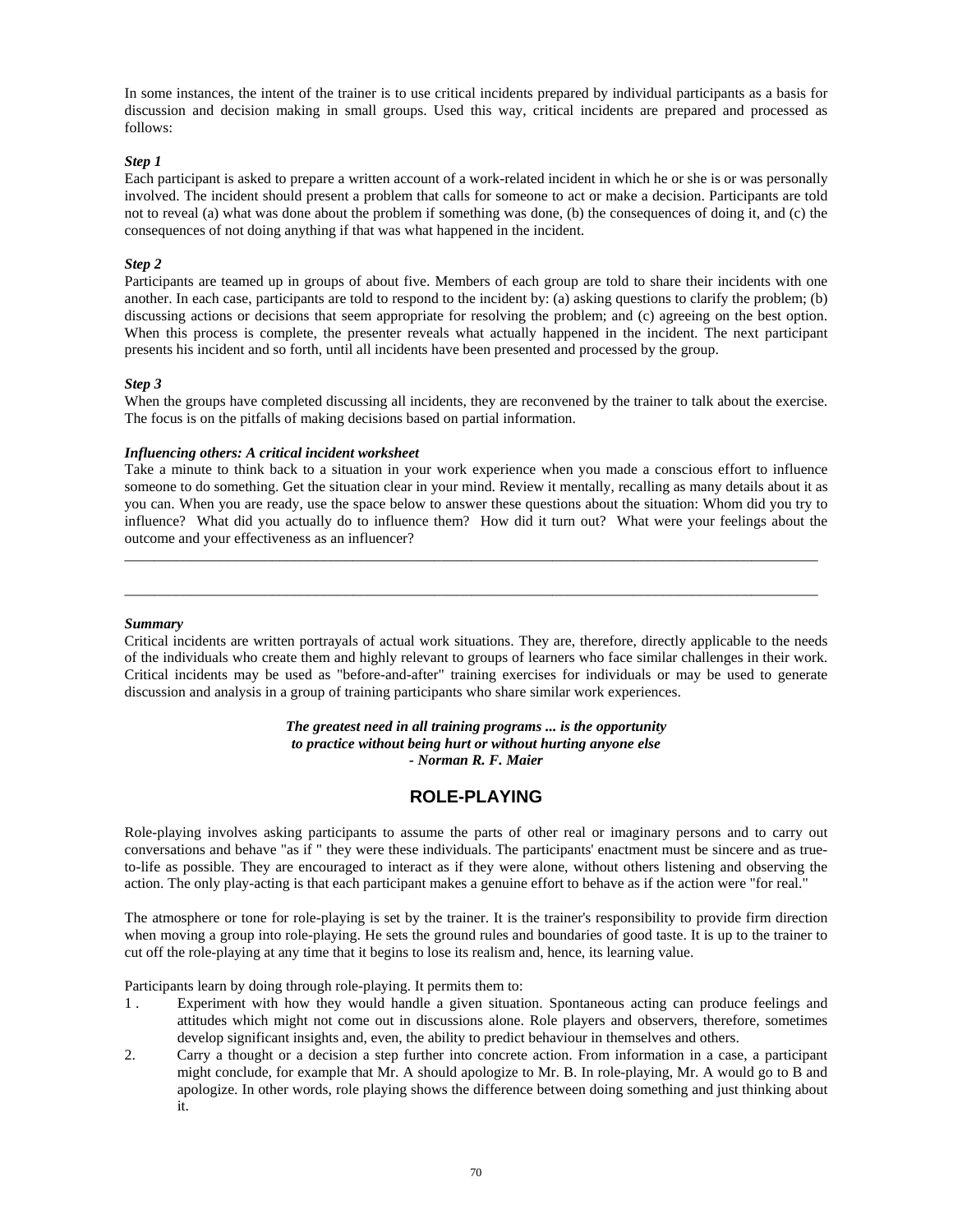- 3. Accomplish attitude changes. By placing persons who differ in temperament in the same role, it can be seen that a person's behaviour is a function not only of his personality but also of the situation in which he finds himself.
- 4. Exercise control over feelings and emotions. For example, by playing the role of an irate customer, a participant might learn to become less irritated by complaints.

Most people feel some discomfort in a first experience with role-playing but, in time and with experience, most begin to enjoy the process. Some people, however, seem to be unable to play roles. The best they can do is talk about what a person in that role might do or say. When these people are found in a training group, the trainer should not force them to participate.

There are many ways to introduce and conduct a role-play. In general, it is done as follows.

# *Step 1*

The trainer describes the setting for the role-play and the persons who will be represented in the various roles.

### *Step 2*

Participants are secured to play the various parts. The trainer coaches them to be sure they understand the "point of view" represented by each part. Participants may be asked to volunteer for roles, or the trainer may volunteer them for roles in a good-natured way.

## *Step 3*

Participants who play roles are asked to comment on what they learned from the experience.

### *Step 4*

Other participants are asked to give feedback to the role-players.

Sometimes role-playing is used in conjunction with the case-study method. After reading and discussing a case, participants may be invited by the trainer to step into the roles of key individuals described in the case. The intent is to give participants a chance to practice with new behaviours believed appropriate by the group and to experience the effect of behaving this way on themselves and on others who are playing roles. There is good reason for this. The probability of on-the-job application of new behaviours increases to the extent that people try out and evaluate the new behaviours under supervised training conditions.

Role-playing may be planned by a trainer or introduced spontaneously to increase the learning value of a case situation. For example, the "Case of the Frustrated Councillor," presented earlier, offers a splendid opportunity for a trainer to employ role-playing to make the case "come to life" for a group of participants. After discussing appropriate ways for Councillor Mlohia to behave with his friends in the club, the trainer might invite participants to role-play the situation. The participant in the role of Councillor Mlohia would be expected to tryout behaviours thought to be appropriate in the circumstances for someone in Councillor Mlohia's position.

In discussing the case, participants might have concluded that Councillor Mlohia was too abrupt and defensive with his friends at the club. They might have concluded further that a more conciliatory and less defensive posture would have been appropriate in the circumstances. With that in mind, the person in the role of Councillor Mlohla might have responded differently in an effort to be more conciliatory and less defensive.

#### *More conciliatory*

"You are right, my friend. Our roads are in desperate need of repair. In fact, it was the urgency of our people's need that persuaded me to vote in favour of raising rents this year. We must correct the dust problem without delay and we shall, I promise you."

# *Less defensive*

"The newspaper account is correct. There were profits from beer sales last year. I can say with greatest confidence that these moneys were used properly. Still, you are quite right to be concerned about their use, and I shall have an answer for you by this time next week."

There are several approaches to structuring role-plays. A conflict situation may be an occasion for a role-play with the two people in the conflict assigned to play each other's roles. Role reversal is sometimes practiced to give participants a chance to react to different points of view. For example, the role-playing could involve a supervisor and an employee in a performance review interview. After participants have played these roles for a few minutes, the roles could be reversed. Now the employee is in the supervisor's seat and vice versa.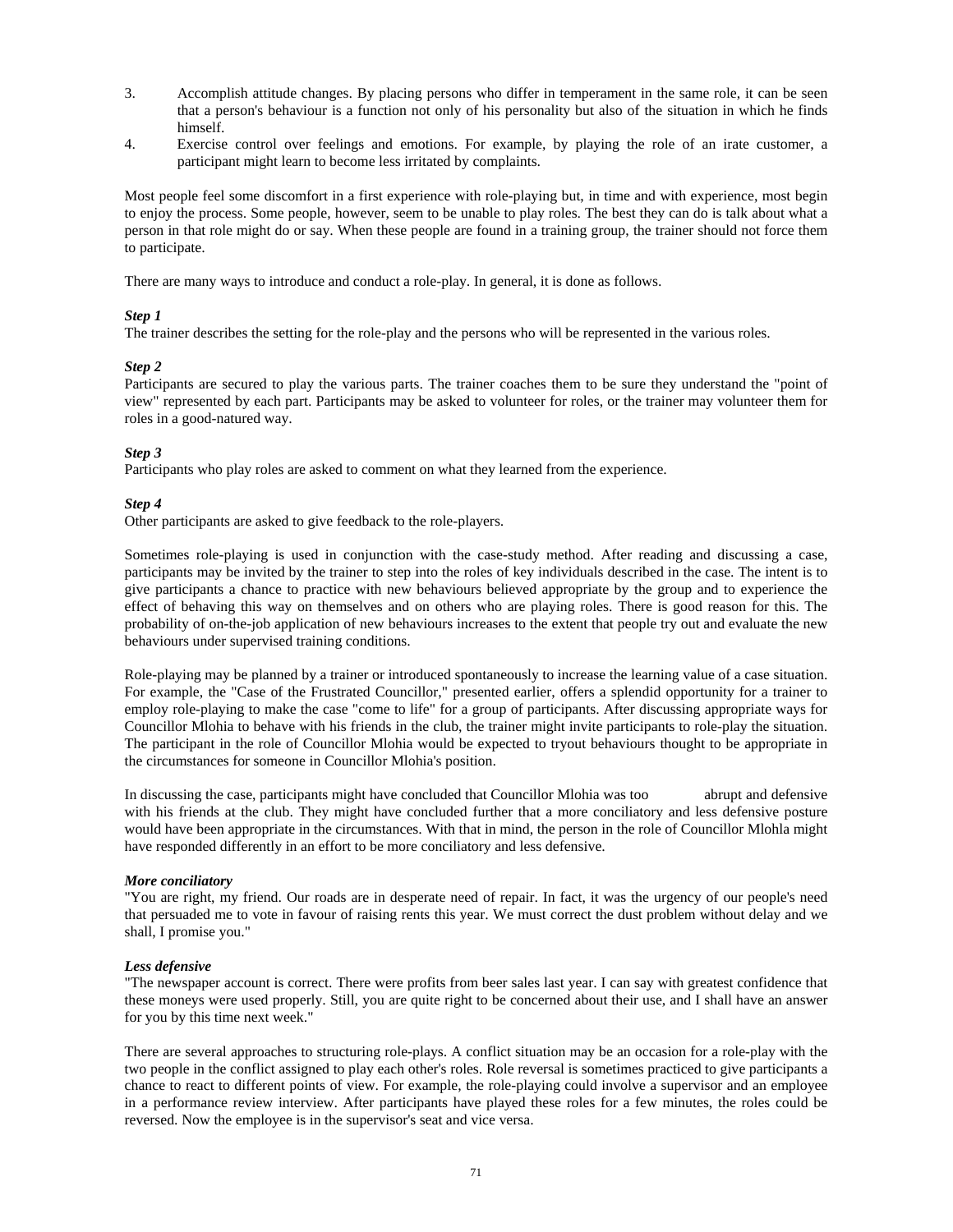Still another approach is the replay which occurs after participants have had an opportunity to analyse behaviour and the effectiveness of the first role-play episode. Based on what has been learned, role-players replay it to improve their initial performance.

Videotaping adds another dimension to role-playing. If the technology is available, "instant feedback" of a role-playing session can have tremendous impact on behaviour. Reenactments of this kind are particularly useful to a training group for review and discussion of interpersonal problems.

### *Summary*

Role-playing is a highly interactive, participant-centred activity that, combined with the case method, can yield the benefits of both methods. It is important that the selected cases reproduce real-life conditions in such a way that participants can act as themselves and feel as they would in real life. When this happens, role-playing can have considerable impact on a person's perceptions of a problem. The new attitudes and behaviours experienced have a good chance of being carried over by the participant into his or her real-life situation.

#### *I hear and I forget. I see and I remember. I do and I understand -- Confucius*

# **SIMULATION**

One of the most effective things a trainer can do to dramatize real-life situations is to simulate them in a workshop setting. A simulation is an abstraction or simplified model of a particular process that is to be learned by a group of participants in training. By working through a simulation, participants can learn about a process and about themselves as actors in the process, without taking the risks of real-life experimentation.

A familiar example of simulation as a learning aid is teaching children to play store. In this case, the intent is to teach the children how to count money and to handle coins and bills of various denominations. The mechanics and rules of the game are simple: selecting differently priced items for purchase, adding up their total cost, paying out play money to a storekeeper and receiving the correct amount of change.

Some simulations or games are very sophisticated and expensive. Considerable research has gone into their development. Many are computerized, so that participants may receive information concerning a developing situation, react to the information, feed their reactions back to the computer, and get results that indicate the efficacy of the actions proposed.

Other simulations are less complicated than this but useful in getting participants emotionally involved in learning about situations that resemble real life. A good example is a management simulation called "The Communication Towers Project." Participants in small groups, using prefabricated construction materials, compete with one another and the clock to build a communication tower. The toy pieces used by the participants to build the tower are given monetary value based on their size and shape. The object of the game is to build the tallest tower with the least amount of costly material. The game is used to assess the effectiveness of leadership, planning and teamwork in competing groups.

Training guidelines and participant instructions for conducting a communication-tower-building simulation are shown at the end of this section. Trainers interested in this simulation are encouraged to make changes in the materials to suit themselves and the needs of their training group.

#### *The in-basket*

Perhaps the best known example of simulation is the in-basket, invented as a technique for assessing managerial effectiveness. As its title indicates, the in-basket is a stack of correspondence in the in-basket of a supervisor or manager who has just been moved into a position with which he has little or no previous experience.

As a training exercise, each participant is given a packet of materials and is seated at a desk where he is able to spread out the items in the packet, read them and analyse what to do. The materials include letters or memos in conflict with one another, memoranda suggesting further study, extraneous and insignificant letters and related trivia. The participant may be provided with a calendar and an organization chart.

The simulation is directed by the trainer. After being given a packet of materials and a desk, participants are introduced to the exercise. A time limit may be prescribed. When told to begin, participants work their way through the stack of letters and memos, studying and reacting to the urgency and importance of each.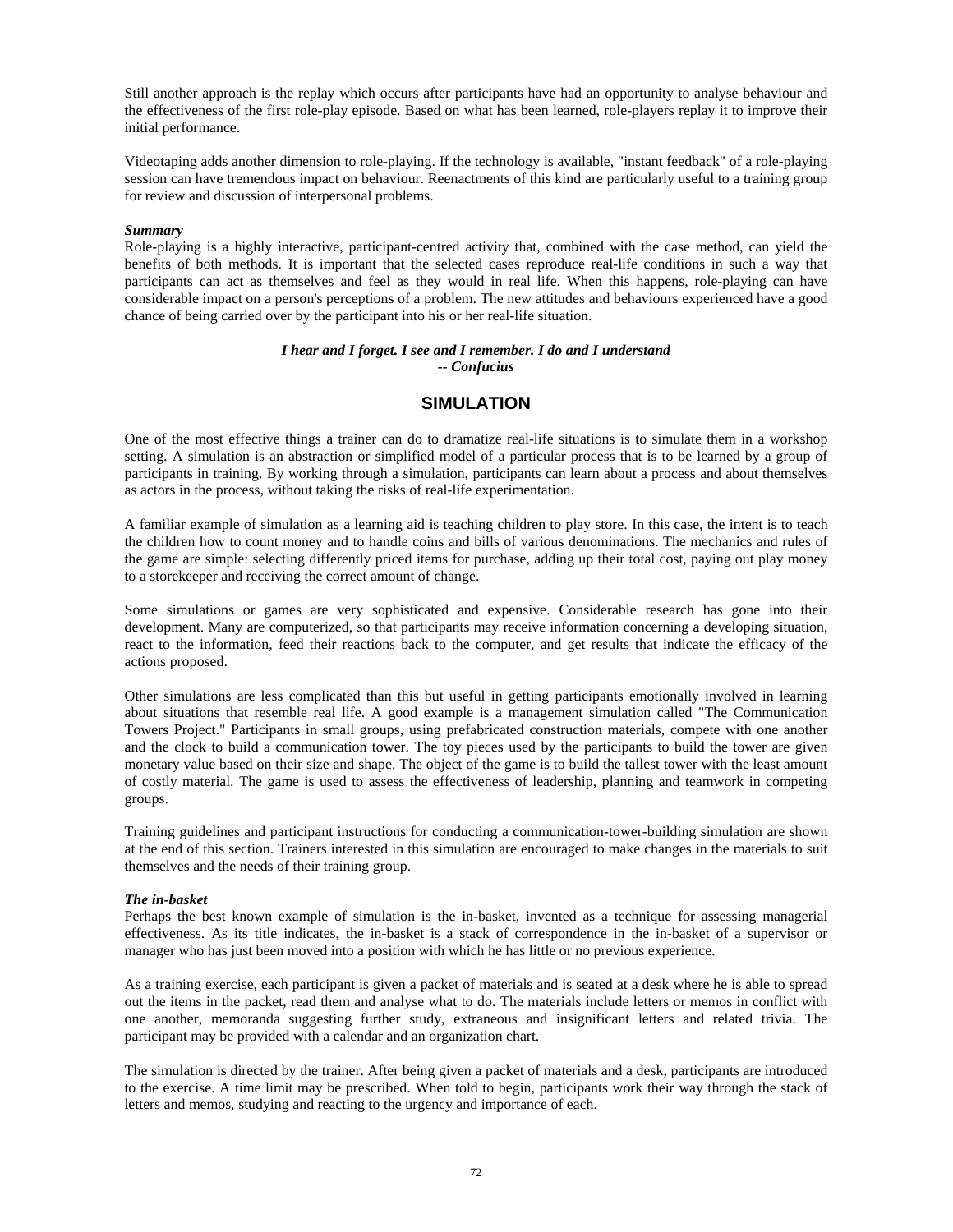The objective of the simulation is to see not only what each participant does about the various items in the packet but how each approaches the exercise. That is, did the participant plough methodically through the material, reading each item carefully and acting on it before moving on, or did he scan all items, sorting out the most important, leaving the less important for the cleanup period?

The simulation ends with a discussion of each participant's plan of attack and assessment of what to do about the various items in the in-basket packet.

Trainers interested in the in-basket simulation technique are invited to use the in-basket materials which follow the communication-towers simulation at the end of this section. The situation used for this particular in-basket is a fairly common one. However, trainers are advised to change the content of the various items in the packet and even the fact situation to fit local needs.

## *Simulation 1*

# *The communication-tower project*

Your agency has been awarded a grant to construct two communication towers. The first stage of the project is to plan and construct a prototype, reduced scale tower. If your agency is able to maximize cost effectiveness on the prototype, the money will be granted to construct the second tower, however, the donor retains the right to cancel the grant if the prototype does not prove to be cost effective. Your construction project will be compares to that of several other agencies which have been awarded similar grants, so that the donor will have a basis for judging results.

The donor would like to have a tall tower and has put two restriction on the project: (1) the tower must be at least 1.5 metres in height, and, (2) it must be able to stand unsupported for at least 10 seconds. Potential revenues will be based on the height of the tower and possible bonuses.

The project will be carried out in two phases:

- 1. Phase One: Planning
- 2. Phase Two: Construction

## *Planning phase*

Your group has 45 minutes during this phase to accomplish the following:

- Define your group's objectives for the project, taking into account cost and revenue data
- Organize your group to accomplish the task
- Prepare a design for the prototype
- Develop detailed plans for constructing the prototype
- Establish any controls that you feel are necessary
- Plan for the tower construction site
- Record your plans, including all budget figures. Give one copy of your plans to the trainer at the end of the Planning Phase. Keep at least one copy of your plans for your group
- You are allowed to handle and assemble materials, but no more than two tiers of the tower may be built during the planning phase. All of the pieces must be completely disassembled before beginning the construction phase. You will be notified when to begin the construction phase. For now, be sure to study all of the tower data very carefully to determine tower-related objectives.

#### *Materials for the communication-tower project*  **Materials consist of:**

- 1. An equal number of pieces of wood or construction paper for each group. (An illustration of the number and types of pieces that might be provided each group and their assigned values in local currency are shown on the next page).
- 2. A ruler to measure tower height.
- 3. A stopwatch to keep track of time.
- 4. Scissors, tape, and a staple gun for each group (if construction paper is selected as the material for tower construction).

# **Cost data for tower construction**

# Material costs:

| 1. | 20 long, straight pieces (about 45 cm)         | Shs. 20,000 |
|----|------------------------------------------------|-------------|
| 2. | 30 medium, straight pieces (about 30 cm)       | Shs. 14,000 |
| 3. | 40 short, straight pieces (about 8 cm)         | Shs. 5,000  |
| 4. | 5 large rectangles $(30 \times 20 \text{ cm})$ | Shs. 20,000 |
| 5. | 8 medium squares (18 cm on a side)             | Shs. 10,000 |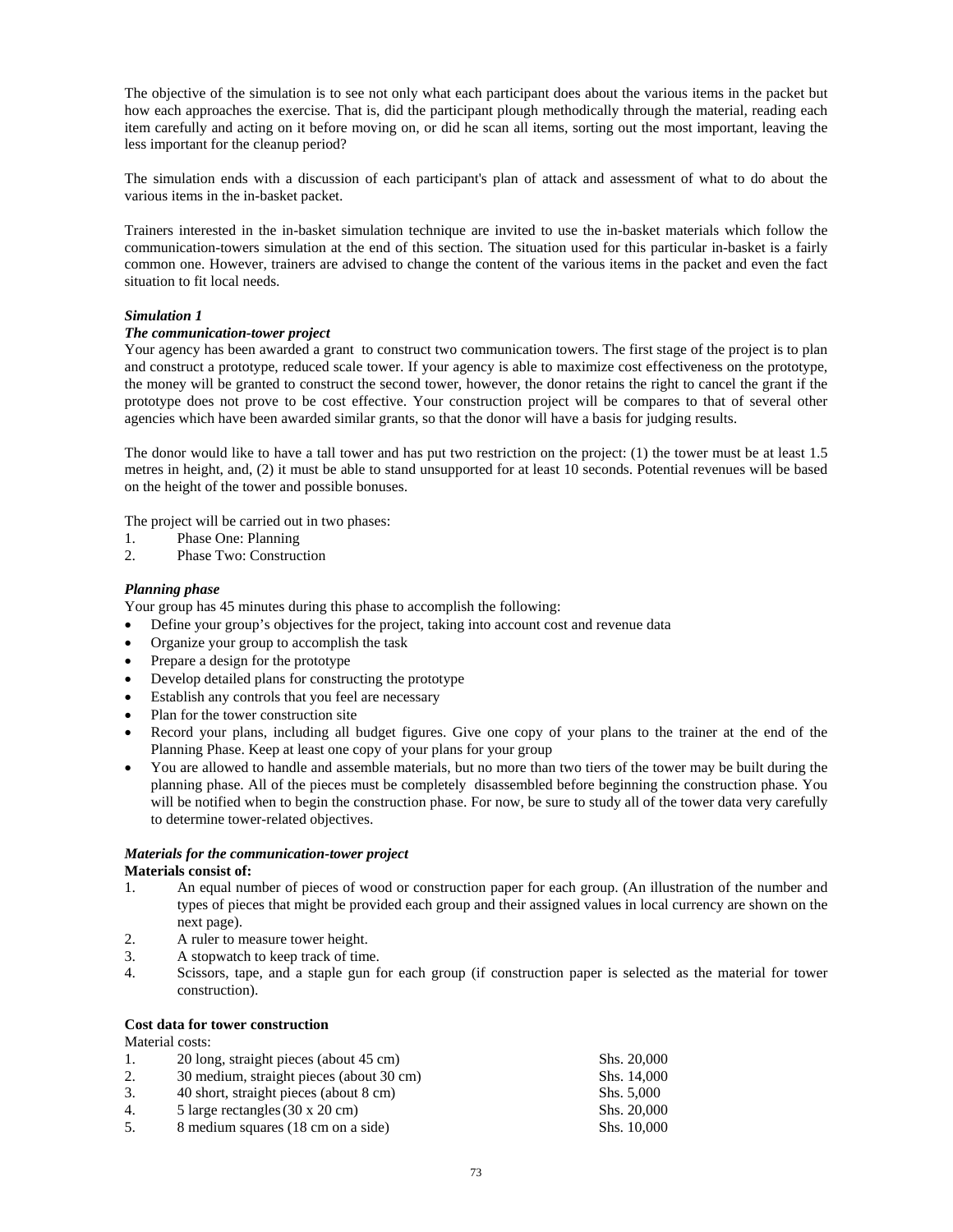- 6. 12 small squares (10 cm on a side) Shs. 5,000
- 7. 12 small triangles (10 cm on a side) Shs. 4,000
- 8. 60 connectors (round object with five holes on a flat surface) Shs. 1,000

*Time/Labour costs* 

| Costs (Shs.)   |          |  |                |   |  |   |   |  |   |    |
|----------------|----------|--|----------------|---|--|---|---|--|---|----|
| 2500           |          |  |                |   |  |   |   |  |   |    |
| 2000           |          |  |                |   |  |   |   |  |   |    |
| 1500           |          |  |                |   |  |   |   |  |   |    |
| 1000           |          |  |                |   |  |   |   |  |   |    |
| 500            |          |  |                |   |  |   |   |  |   |    |
| 0              |          |  |                |   |  |   |   |  |   |    |
|                | $\Omega$ |  | $\overline{c}$ | 2 |  | 5 | 6 |  | O | 10 |
| Time (minutes) |          |  |                |   |  |   |   |  |   |    |

## *Revenue data for communication-tower project*  **Tower revenue (based on tower height in metres)**

| Tower Height     | Revenue           |
|------------------|-------------------|
| 1.5 <sub>m</sub> | Shs. 1.50 million |
| 1.6 <sub>m</sub> | Shs. 1.60 million |
| 1.8 <sub>m</sub> | Shs. 1.70 million |
| 1.9 <sub>m</sub> | Shs. 1.80 million |
| 2.0 <sub>m</sub> | Shs. 1.95 million |
| 2.1 m            | Shs. 2.10 million |
| $2.3 \text{ m}$  | Shs. 2.25 million |
| 2.4 <sub>m</sub> | Shs. 2.40 million |
| $2.5 \text{ m}$  | Shs. 2.50 million |
| 2.6 <sub>m</sub> | Shs. 2.55 million |
| 2.8 <sub>m</sub> | Shs. 2.60 million |
| 2.9 <sub>m</sub> | Shs. 2.65 million |
| 3.0 <sub>m</sub> | Shs. 2.70 million |

#### *Bonus and penalty awards*

A bonus will be awarded to a group for accurately estimating (within 10 per cent) what its construction costs will be. A penalty will be assessed to a group if its actual costs exceed its estimated costs by more than 10 per cent.

## *Construction phase*

All groups will be started at the same time for this phase by the trainer. You should be at your construction site and be prepared to start.

When your group has completed the communications tower, be sure to signal the trainer immediately so that the actual time can be recorded accurately. Remember, the tower must be stable enough to stand unsupported for 10 seconds.

When construction is complete, record the actual revenue items and cost items under the column headed, "Construction Record," on your plan worksheet. Calculate whether your group is eligible for a bonus or a penalty as indicated on the worksheet and record it appropriately. Calculate the project's cost-effectiveness. If it is greater than 1, the prototype tower was cost-effective; if it is less than 1, it was not cost-effective.

Total revenue Shs. 5.0 million

 $\frac{1}{2}$  = Ratio of 1.25

Total cost  $=$  Shs. 4.0 million

Compare your results with those of other groups.

*Plan for tower construction*  Group \_\_\_\_\_\_\_\_\_\_\_\_\_\_\_\_\_

Objective:

## Organization:

\_\_\_\_\_\_\_\_\_\_\_\_\_\_\_\_\_\_\_\_\_\_\_\_\_\_\_\_\_\_\_\_\_\_\_\_\_\_\_\_\_\_\_\_\_\_\_\_\_\_\_\_\_\_\_\_\_\_\_\_\_\_\_\_\_\_\_\_\_\_\_\_\_\_\_\_\_\_\_\_\_\_\_\_\_\_\_\_\_\_\_\_\_\_\_

\_\_\_\_\_\_\_\_\_\_\_\_\_\_\_\_\_\_\_\_\_\_\_\_\_\_\_\_\_\_\_\_\_\_\_\_\_\_\_\_\_\_\_\_\_\_\_\_\_\_\_\_\_\_\_\_\_\_\_\_\_\_\_\_\_\_\_\_\_\_\_\_\_\_\_\_\_\_\_\_\_\_\_\_\_\_\_\_\_\_\_\_\_\_\_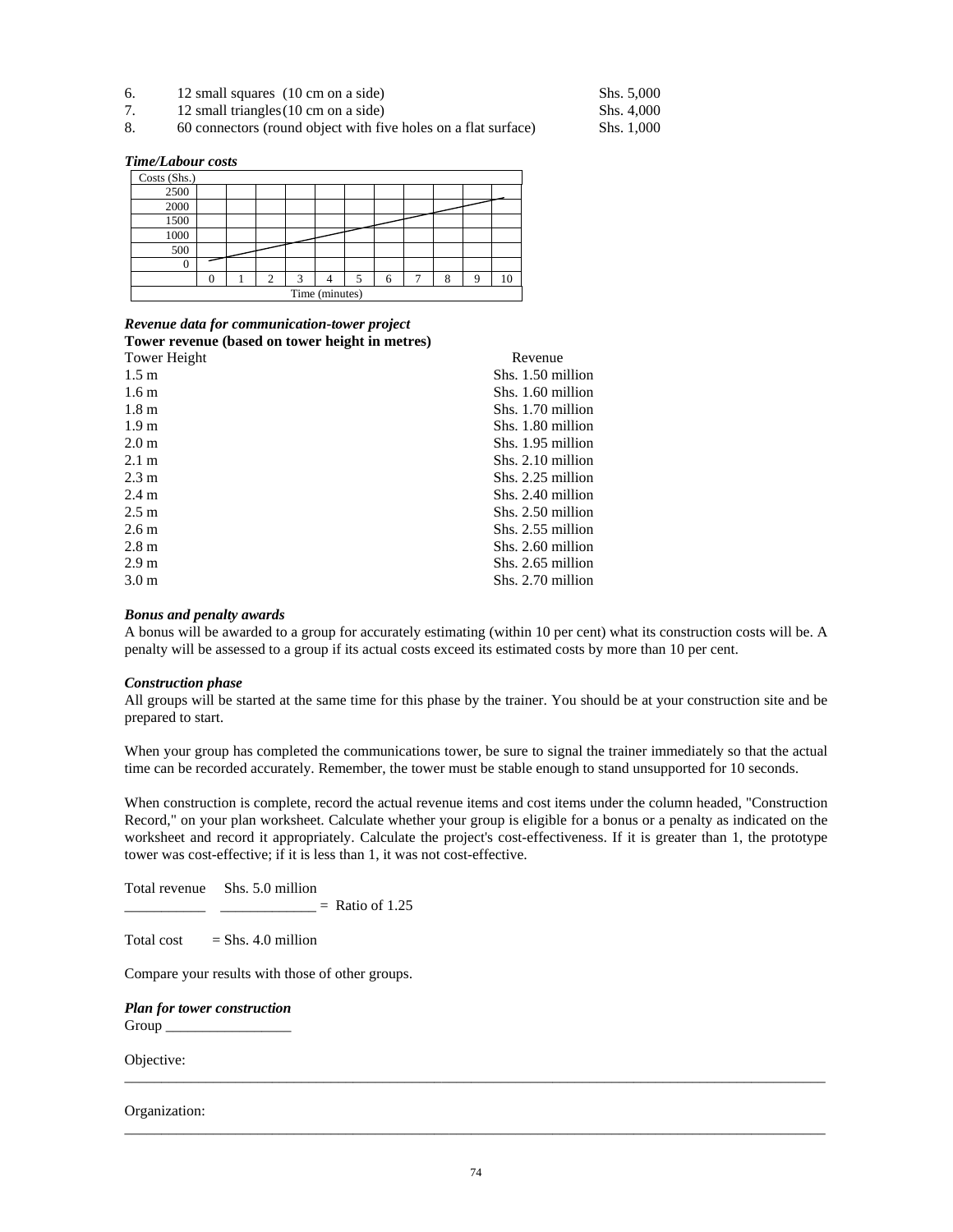

Controls:

| Tower Estimates (Budget)          | <b>Construction Record</b> |  |
|-----------------------------------|----------------------------|--|
| Revenue: (Tower Height) Shs.      | Revenue:                   |  |
| Costs:                            | Tower Height (Shs.)        |  |
| Materials Shs.                    | Bonus Shs.                 |  |
| Time/Labour Shs.                  | Total Rev. (Shs.)          |  |
| <b>Total Costs Shs.</b>           | Costs:                     |  |
| Figure 10 per cent of total costs | Materials (Shs.)           |  |
| <b>Estimated Cost</b>             | Time/Labour (Shs.)         |  |
| Cost Shs.                         | Penalty (Shs.)             |  |
|                                   | Total costs (Shs.)         |  |

Was your total cost estimate within 10 per cent + or - of your actual cost? If so, add the 10 per cent figure to your tower revenue as a bonus.

\_\_\_\_\_\_\_\_\_\_\_\_\_\_\_\_\_\_\_\_\_\_\_\_\_\_\_\_\_\_\_\_\_\_\_\_\_\_\_\_\_\_\_\_\_\_\_\_\_\_\_\_\_\_\_\_\_\_\_\_\_\_\_\_\_\_\_\_\_\_\_\_\_\_\_\_\_\_\_\_\_\_\_\_\_\_\_\_\_\_\_\_\_\_\_

Did your actual construction cost exceed your cost estimate by 10 per cent? If so, add the 10 per cent figure to your total cost as a penalty.

#### *Summary information*

Actual tower height: \_\_\_\_\_\_\_\_\_\_\_\_\_\_\_\_ m. Time needed for construction: \_\_\_\_\_\_\_\_\_\_\_ min.

## *Total revenue cost-effectiveness ratio:*

Total revenue =

 $\equiv$  Ratio

Total cost  $=$ 

# *Simulation 2*

## *The in-basket exercise*

This "in-basket exercise" sets up a hypothetical management situation in which you, as the manager, are required to take action through letters and memos in your "in-basket." You are under some severe limitations as to time, newness of the position and absence of certain help you would normally have.

The situation may seem unrealistic, but the "in-basket" materials itself - the problems - are realistic in management situations.

As soon as you are familiar with the background details of the exercise, try to complete it in one hour.

Caution! - don't get trapped in the details of the organization. The important thing is to deal with the problems in the "in-basket."

#### *The problem*

You are Charles Kalea, newly appointed to the position of utilities department head.

You have been selected from outside the organization to fill a position left vacant by William Mumba, who resigned unexpectedly to an early retirement (age 50), owing to what he called personal matters. Mumba had been utilities department head for 12 years. Prior to being department head, he had been supervisor under a previous organization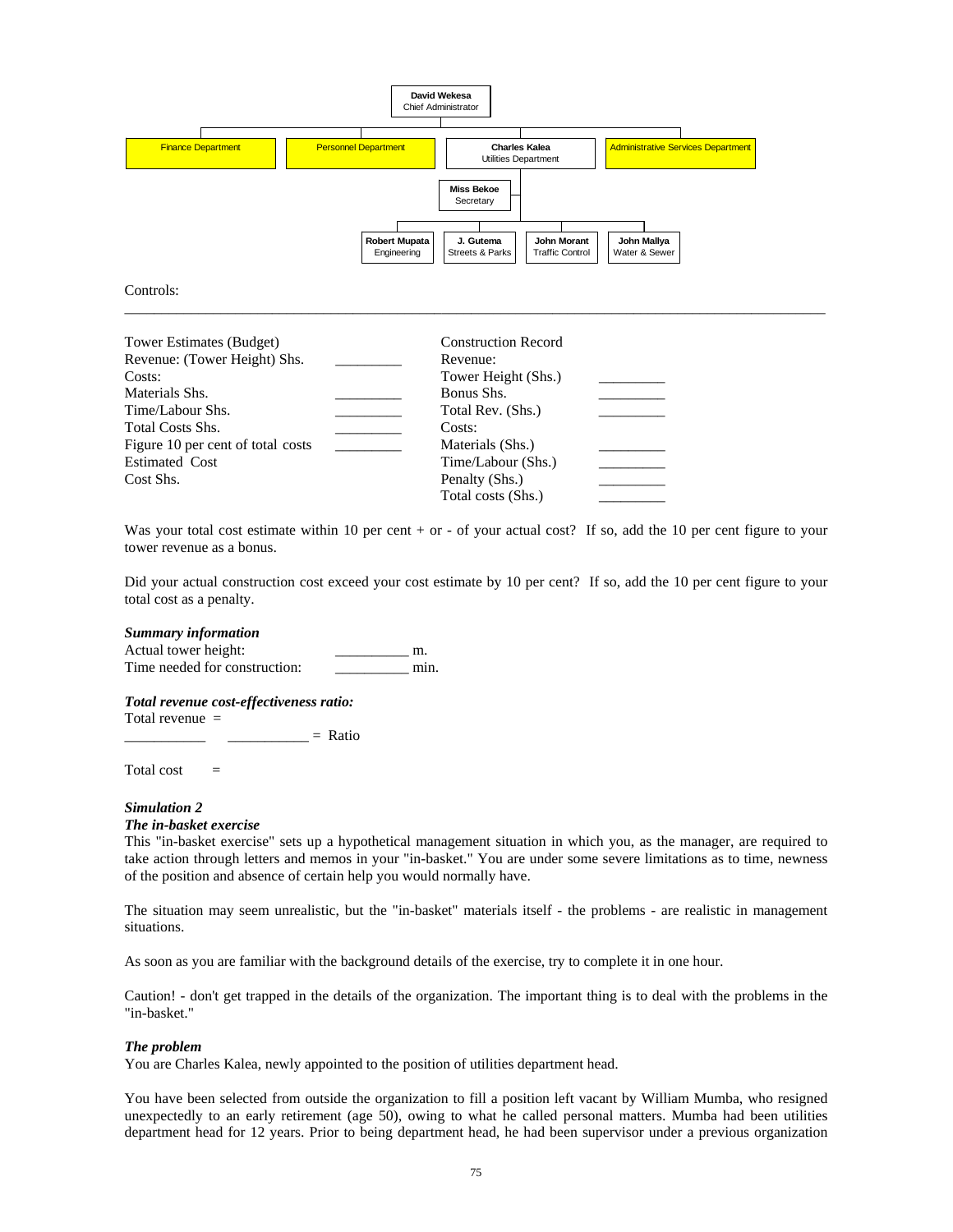that was absorbed by the utilities department. Mumba had worked his way up from the bottom and had just completed his 28th year with the organization.

You are not as familiar with the organization as you would like to be. However, you have worked in similar organizations and know pretty well what is going on. You reported to work Friday, 3 June, but only had time to greet the staff and tour the facilities.

You have come to work this Saturday morning, 4 June, to check the office and become familiar with the surroundings. Because of prior professional commitments to present a technical paper at the Annual Governmental Institute Conference, you will not be in the office for the first three days next week.

You must leave for your trip in one hour and you feel the in-basket mail and memos should be cleaned out and not held over. Go through the in-basket materials attached and determine the action you would take on each one. Don't forget, you have to leave in one hour to catch a plane, so do not take too long on each item, but make sure each item is considered properly and given the appropriate attention.

Your staff of division heads are known to you mainly through association at conventions of professional organizations and some limited social contacts through the years.

You have made these personal notes on each one:

#### **Robert Mupata - Engineering**

A competent person of considerable formal education; a registered engineer; has been with the organization for 12 years; runs a tight ship; not an outward person (may feel some resentment for not having been appointed to your position).

#### **J. Gutema - Streets and Parks**

Well-liked by employees and community; local; 14 years with the organization; age about 42; has been able to bring a lot of change to the community in street and park improvement. Attends the university when she can.

#### **John Morant - Traffic Control**

Hard worker, puts in a lot of extra time; came from Australia about five years ago with a good record in traffic control; has not really utilized the potentials of his employees; may have a morale problem. Morant gets the job done, but does not delegate on a regular basis, only as a panic measure; education: two years at the university.

#### **John Mallya - Water and Sewer Division**

You know John the least; the greatest demand lies in this division because of services needed for the new industrial area in the community. The division will need about 20 additional people next year because of this increased workload. John guards his domain closely and resents anyone poking into what he feels is his business. He has been noted to have controversies with his supervisors. In fact, three years ago, one of his top employees left to take a lesser job with a nearby community.

#### **Miss Bekoe - Your Secretary**

Knows the operation well and should be a help. She is 58 years old and has held her position for 20 years. She could retire any day but likes the security of work. Last year, she spent a six months' leave of absence in Europe and is already planning a trip to Singapore. She has a typist clerk, Mary Mpata, who has been working with her for the past three years. Miss Bekoe refuses to give anything more than typing and filing to this position.

# **ITEM 1**

21 May Mr. Charles Kalea, Utilities Department Head

Dear Charles

It is with great satisfaction that I learned you were selected as my replacement. A lot of people would say, "I don't care who takes over when I'm gone." But I feel a part of me is still in that job and 1 would feel bad if the wrong person was there.

You will find Miss Bekoe a big help. She knows the department inside and out and can fill you in on any details. She and I have been through a lot together. She really knows how to handle the staff, too.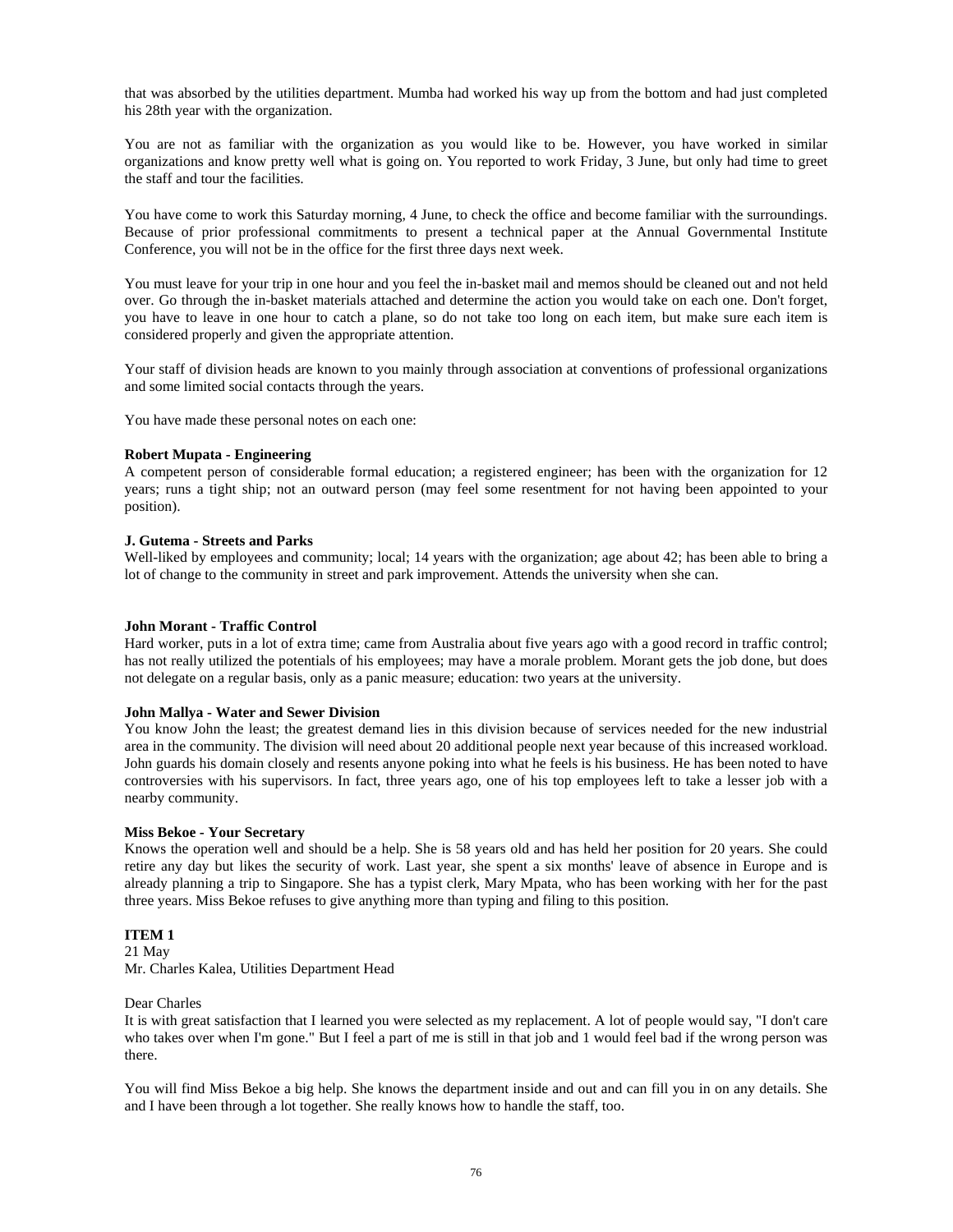I am sorry to have left before you started the job. But perhaps it is better this way. 1 am sure there are things 1 would not be able to help you with. My being present would have just made for an awkward situation.

The division chiefs are all good and will cooperate, I am sure, in every way.

Give my best to everyone, and best of luck to you in your new position.

Cordially, William Mumba

# **ITEM 2**

MEMORANDUM TO: W. Mumba, Department Head FROM: J. Mallya DATE: 15 May

William, we've been through this before, but let me remind you that my division is going to need considerable equipment and staff for the increased workload that everyone is talking about. I noticed in the proposed budget that only about half of what I submitted was in the budget. I would like some explanation.

# **ITEM 3**

MEMORANDUM TO: Mr. Kalea FROM: Anna Ibanda DATE: 3 June

I previously cleared with Mr. Mumba to have Tuesday, 7 June, off. I have an appointment with my travel agent in the city.

# **ITEM 4**

MEMORANDUM TO: All Department Heads FROM: D. Wakesa, Chief Administrator DATE: 25 May

There will be a monthly department heads staff meeting in my office, 9 June, at 13.00.

# AGENDA

- I. Bring your proposed budgets for a final review.
- II. Mr. Charles Kalea is joining our staff, 3 June**,** as utilities department head. We will look forward to welcoming him at this meeting.
- III. Proposed reorganizations are in order for discussion.

# **ITEM 5**

MEMORANDUM TO: Charles Kalea, Utilities Director FROM: David Wakes, Chief Administrator DATE: 25 May

Let me take this opportunity to welcome you to our organization. I feel we have come a long way in the three years I have been here. We, the management team, have considerable challenges ahead, I am glad to have you as a part of this team.

There will be a staff meeting Thursday, 6 June, which primarily will be a budget review session. I am requesting that you present a tentative recommendation for changes in your organizational structure at this time.

I hope your conference presentation will be well-accepted and that you will be able to obtain information to utilize in your new position as utilities director.

**ITEM 6**  3 May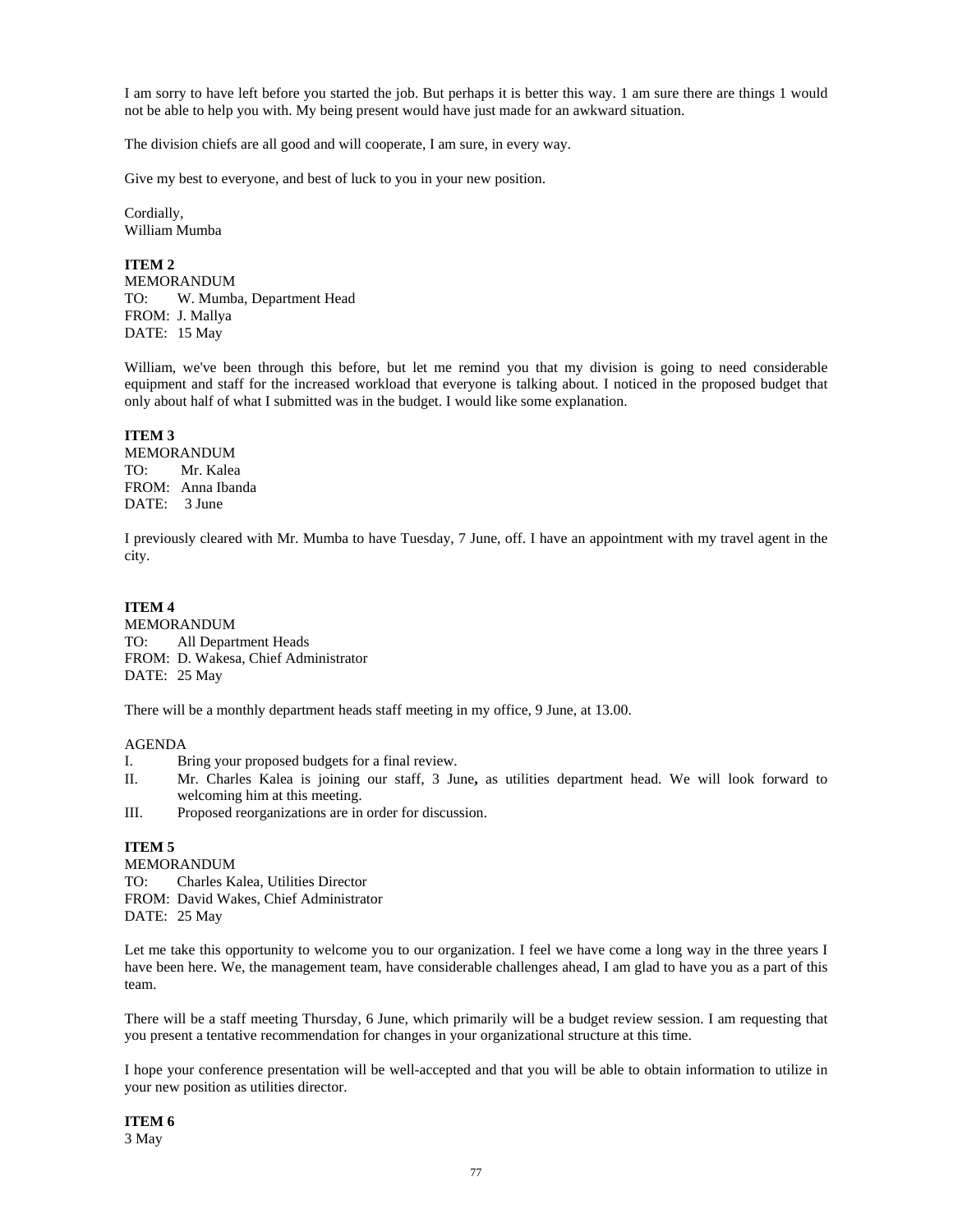74367, Ashok Street, City Mr. William Mumba, Director, Utilities Department

Dear Mr. Mumba

This is to notify you that Robert Kwalme has placed a fence on public property, between my land and the land that I sold to you along the driveway that you built for him because of the right-of-way needed and purchased from him on the other side of his property.

This fence is built over six feet high and is made out of wire and old, rusty iron pipes, and in addition, he has set vines about every 30 centimeters and strung the vines on the wire. These vines grow very rapidly and will soon cover my shrubs, trees, as well as my house, therefore, doing damage to my property.

I want to know what right he has to build this mess on public property. Of course, I know why he did it, and that is to intimidate my wife and me and for no other reason. I am asking you to have this mess removed at once as I know he has no absolutely no legal right to place this fence unless you authorize him to do so, and 1 am inclined to doubt that you did.

Will you give this matter your prompt attention? I am sure you would not want a mess like this next door to you and I know if you were in my place you certainly would object furiously.

Sincerely, K. Kajubi

## **ITEM 7**

MEMORANDUM TO: Mr. Kalea FROM: Anna Ibanda DATE: 30 May

I thought you would be interested to know that 8 June is Mr. Wakesa's 50th birthday.

#### **Item 8**

2 May Director Utilities Department

Dear Sir

This year, as in years past, the third grade of Karibu Grammar School would like to visit the Department of Utilities.

We have scheduled our bus for 9 June, and will be arriving with the third graders at 13.00.

The students are now studying public utilities and I'm sure would like to hear from the director of such a fine department as yours.

Thank you. Cordially yours, Miss Ugali, Teacher, Third Grade, Karibu Primary School

**ITEM 9**  MEMORANDUM TO: Charles Kalea FROM: Robert Mupata, Engineering Division Head DATE: 29 May

One of my many duties is to keep track of vehicle out-of-service time due to accidents. (This type of administrative duty is taking considerable time from my work as an engineer.)

I would like to bring to your attention that the division of traffic control, has experienced a 100-per cent increase in vehicle out-of-service hours this year compared with the same period last year. My division, I am proud to say, has the lowest vehicle out-of-service rate in the department.

I would like to meet with you to review this and other matters as soon as possible.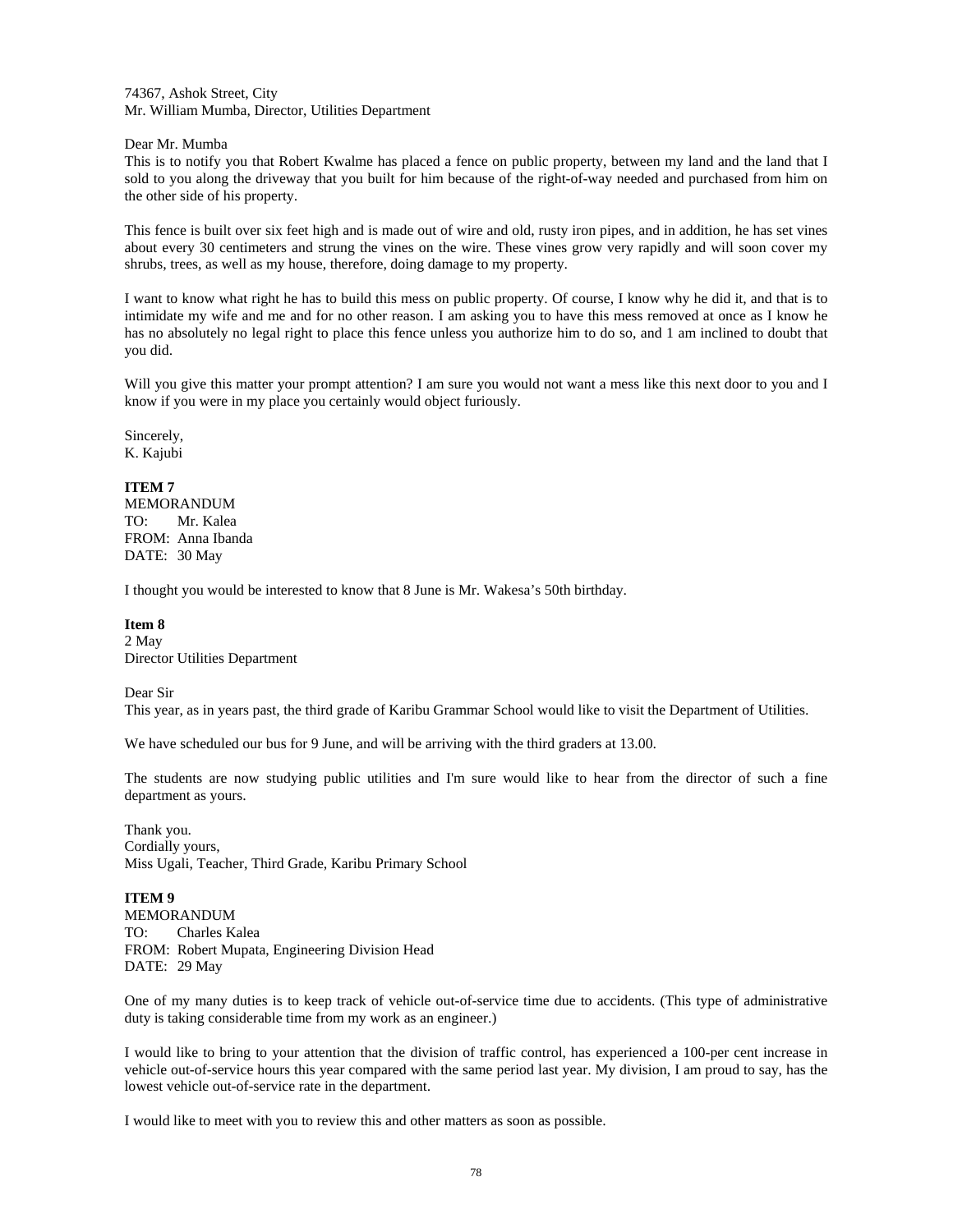#### *Summary*

A simulation is a learning tool that is representative of a process under study. It allows participants to experiment with the process and learn from it with a minimum of personal or occupational risk. Participants who take part in simulations can practice with new ways of doing things and make judgements about learnings that are relevant to them.

# *Either conditions can rise to meet the vision, or the vision can be lowered to coincide with reality - Robert Fritz*

# **FORCE FIELD ANALYSIS**

Much of the potential for people in training to apply what they have learned back home is lost when the forces affecting them are more constraining than encouraging. More than 40 years ago, a social psychologist, named Kurt Lewin, became interested in the forces that influence change in people. In developing his field theory, Lewin came up with the idea of force-field analysis.

Force-field analysis is a powerful tool that helps people in training understand the factors at work that affect their ability to apply new learnings and to plan strategies that will alter these factors in a positive way. Lewin believed change involves three steps: (a) unfreezing, (b) exploration and (c) refreezing.

Unfreezing begins in the training session when a participant discovers a new skill or behaviour that he wishes to begin using at work. Exposure to a new way of doing things motivates the participant, at least for the time being, to want to change-to want to incorporate the new skill or behaviour in the way he performs on the job. This exploration of the possibility of change is called 'unfreezing."

The state of being unfrozen, however, is a temporary one. As Lewin saw it, there are forces in the work place that strive to restore the old equilibrium; to discourage application of the new behaviour or skill. "Uh-huh! very interesting; but, you see, that's not the way we do things around here." If this way of thinking prevails, the participant will be persuaded to abandon his quest to explore new skills and behaviours and retreat to or 'refreeze' at the status quo.

On the other hand, there are forces in the work place that strive to create a new equilibrium to support the participant's further exploration of new skills and behaviours. "That is exactly what we hoped you would learn at this workshop; what can we do to help." If this way of thinking prevails, the participant will be encouraged to move ahead; to "refreeze' at a new skill or behavioural equilibrium.

The figure below shows what participants who wish to adopt and use new skills and behaviours are up against. The top and bottom of the figure represent opposite ends of a force field with respect to utilization or non-utilization of newly acquired skills and behaviours on the job. The vectors pushing upward are environmental forces supportive of further exploration with new skills and behaviours. These are labeled 'driving forces.' The vectors pushing downward represent the "restraining forces" within the environment that act to keep the participant from making use of the new skills and behaviours.



By introducing force-field analysis at a late stage in a training programme, the trainer encourages participants to think about and plan for the challenges of re-entry to their work environments. The participants' various present states can be viewed as the result of a balance of organizational and individual needs and forces. Therefore, change can occur only if the forces are modified so that conditions surrounding the use of new skills and behaviours on the job move to and stabilize at a different level where the driving and restraining forces are again equal. The equilibrium can be changed in the direction of successful application of new skills and behaviours by three means (strategies):

- 1. Strengthening or adding forces in the direction of change
- 2. Reducing or removing some of the restraining forces<br>3. Changing the direction of the forces.
- 3. Changing the direction of the forces.

Any of the three strategies could be successful, but the secondary effects will be different in each case. If a change in the equilibrium is brought about only by strengthening the driving forces, the new level may be accomplished by a relatively high degree of tension. This may, in itself, reduce job effectiveness. For example, a participant might say to a supervisor, "Well, I'm going to do it this way from now on whether you like it or not." This seemingly uncompromising position might create hard feelings or even jeopardize the participant's continued employment.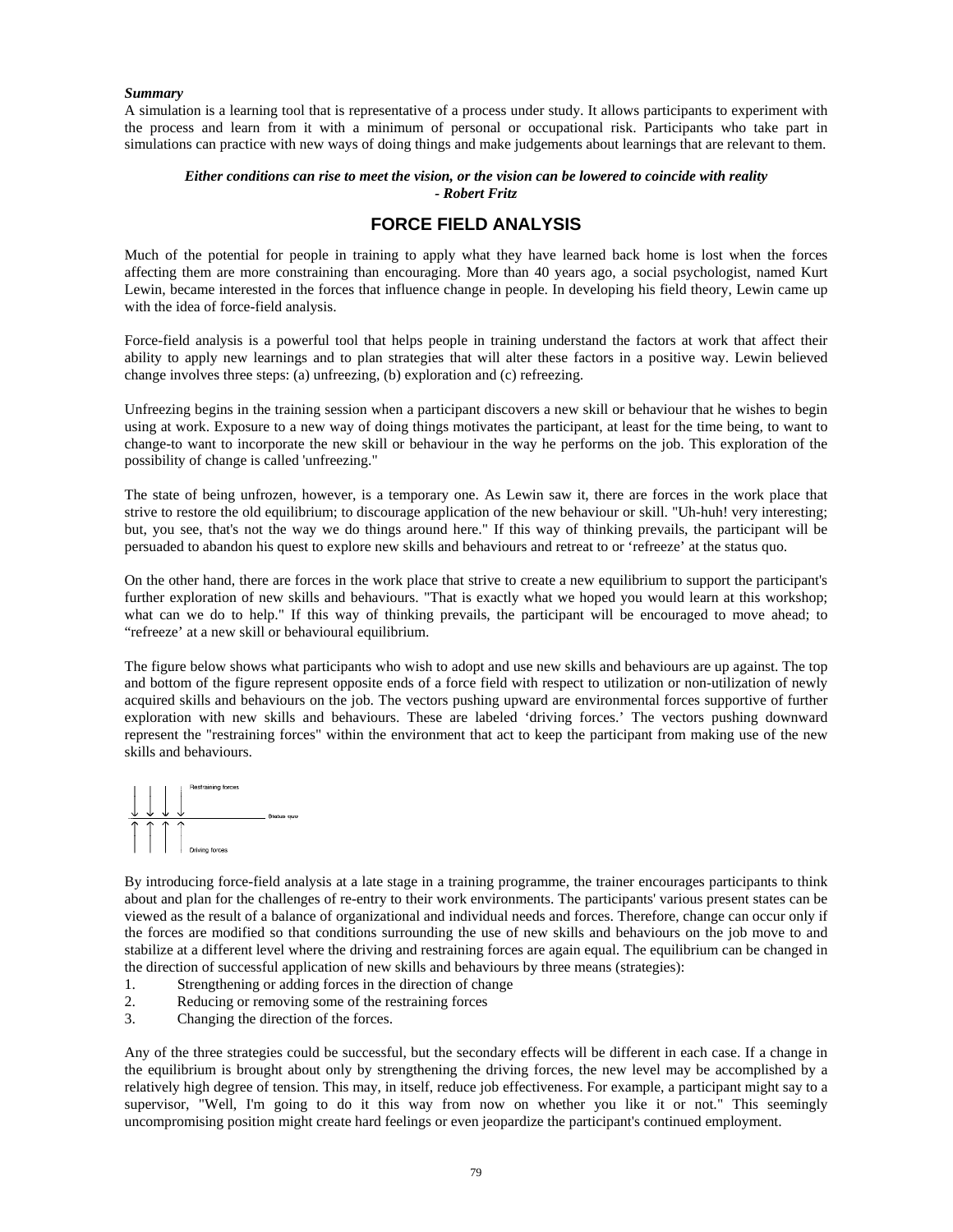Attempts to bring about change by removing or diminishing resisting forces generally will produce a low level of tension. For example, by offering productivity in exchange for permission to use new skills and behaviours, a participant might find his supervisors and colleagues more than ready to cooperate.

One of the most efficient ways to get change is to alter the direction of one of the forces. For example, if participants were to plan a strategy aimed at "testing" management's support for job experimentation with new behaviours, they might find more encouragement than was previously thought to exist. Thus, the removal of a restraining force becomes an additional and powerful driving force for change.

A worksheet designed to assist participants in a training programme use force-field analysis to plan the transfer of new learnings from the learning environment to the working environment is shown on the next page.

# *Force-field analysis worksheet (learning transfer)*

In the space below, write some learnings (new skills or behaviours) from this programme that are important enough for you to invest some of your time, energy and thought in putting them to use in your own work environment.

- 1. The new skills or behaviours I see myself using on the job are:
	- a. b.
	- c.
- 2. From my best judgement at this time, I believe 1 can get results applying the new skills and behaviours by: \_\_\_\_\_\_\_\_\_\_\_ (target date)
- 3. I can see several forces working in my favour helping forces that will support me in making full use of these new skills and behaviours.

# **Forces helping me**

- a.
- b.
- c.
- 4. I can also see several forces working against me forces holding me back and restraining my efforts to make use of new skills and behaviours by: \_\_\_\_\_\_\_\_\_\_ (target date)

# **Forces holding me back**

- a.
- b.
- c.
- 5. Looking at the list of forces holding me back, some actions I might take to reduce or redirect the forces preventing me from making full use of new skills and behaviours by: \_\_\_\_\_\_\_\_\_\_\_\_\_\_\_\_ (target date) a.
	- b.
	- c.
- 6. Resources that I need or that would help me implement the above actions are:
	- a.
	- b.
	- c.
- 7. People who could assist me in obtaining these resources or otherwise facilitate the full use of new skills and behaviours by my target date are:
	- Names:
	- a. b.
	- c.
- 8. What I want from these people is:

\_\_\_\_\_\_\_\_\_\_\_\_\_\_\_\_\_\_\_\_\_\_\_\_\_\_\_\_\_\_\_\_\_\_\_\_\_\_\_\_\_\_\_\_\_\_\_\_\_\_\_\_\_\_\_\_\_\_\_\_\_\_\_\_\_\_\_\_\_\_\_\_\_\_\_\_\_\_\_\_\_\_\_\_\_\_\_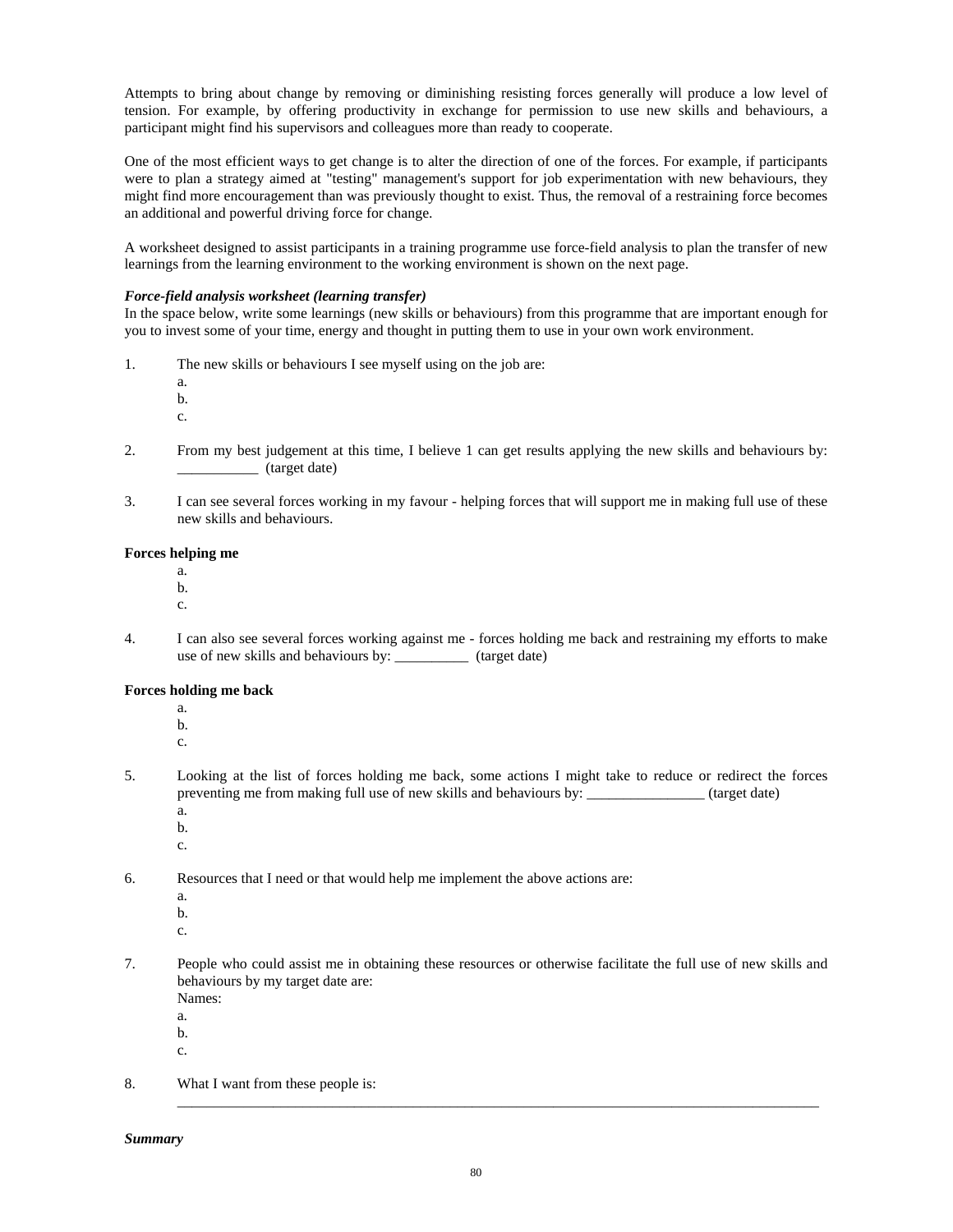Force-field analysis can provide the trainer with an effective tool for helping training participants examine the constraints to the application of new skills and behaviours and planning workable change strategies. In fact, using the process can become an unfreezing, learning experience in itself.

# *A plan is a set of interacting courses of action, a system of actions - Russell Ackoff*

# **ACTION PLANNING**

Elsewhere in the guide, techniques are discussed for generating ideas relative to a problem or opportunity (brainstorming; the nominal group technique) and for assessing alternative ways to use ideas to solve problems or seize opportunities (force field analysis). Once an individual or group has decided on the direction to be taken (made a decision), it is time to prepare for implementation. This is done using a process called action planning.

Action planning is often considered to be the crucial link between planning and implementation. Once a decision has been made by an individual or a group on the "best' option for attaining a desired purpose, it is time to put together a detailed action plan. An action plan describes in detail what is to be done, how it is to be done, by whom, and when. Thorough, detailed action plans are insurance for the decision-maker that the time spent in planning for change will result in reasonable implementation action. Therefore, action planning is an essential skill for managers and decision makers and for those who advise them.

An action plan should answer the following questions about a new policy, programme, or other change to be implemented:

- 1. What are the activities involved (steps to be taken)?
- 2. Who will take primary responsibility for each action? (Someone needs to be in charge.)
- 3. Who else needs to be involved?
- 4. When will each action be complete? (Not only how much time will be required, but a realistic date for completion.)
- 5. What resources will be needed (people, money, equipment, skills)?
- 6. How will it be known that progress is being made toward carrying out the option and achieving the desired purpose? How is success to be evaluated? What are the verifiable indicators?

If action planning is being done as a group activity, the trainer or group leader is appointed to serve as group facilitator. The pattern of interaction between the trainer and a group of participants engaged in action planning looks like this:

Action planning, whether carried out by an individual or as a facilitated group activity, generally consists of these steps:

#### *Step 1*

The individual or group responsible for implementation begins by making a list of activities that need to be done to implement the policy, programme, or change. No effort is made to sequence or order the activities at this stage. However, a reasonably complete list should be compiled. Individual activities may be written on separate index cards so that they can be organized easily at a later stage of the process.

# *Step 2*

When a reasonably complete list of activities has been prepared, they are ordered in a sequence. One way to do thisand at the same time to be sure that nothing important has been left out-if to start at the end and think backward, asking a series of questions. For example

- Is this the result we want?
- What has to happen before this?
- And before that, what needs to be done?
- And so forth.

This process continues back to the starting point for action planning. As this process continues, the activities (on separate cards) are arranged in time sequence. For example, if the end point is a three-session training programme for homeowners to teach them building techniques, one might work backward in this fashion:

- The week before the programme, it will be necessary to make sure of last-minute preparations (i.e., the training materials are ready, the instructors are ready, the list of homeowners is complete).
- Even before that, it is necessary to secure a training site e.g., a demonstration house in the initial stages of construction.
- To secure a site it will be necessary to check out several possibilities.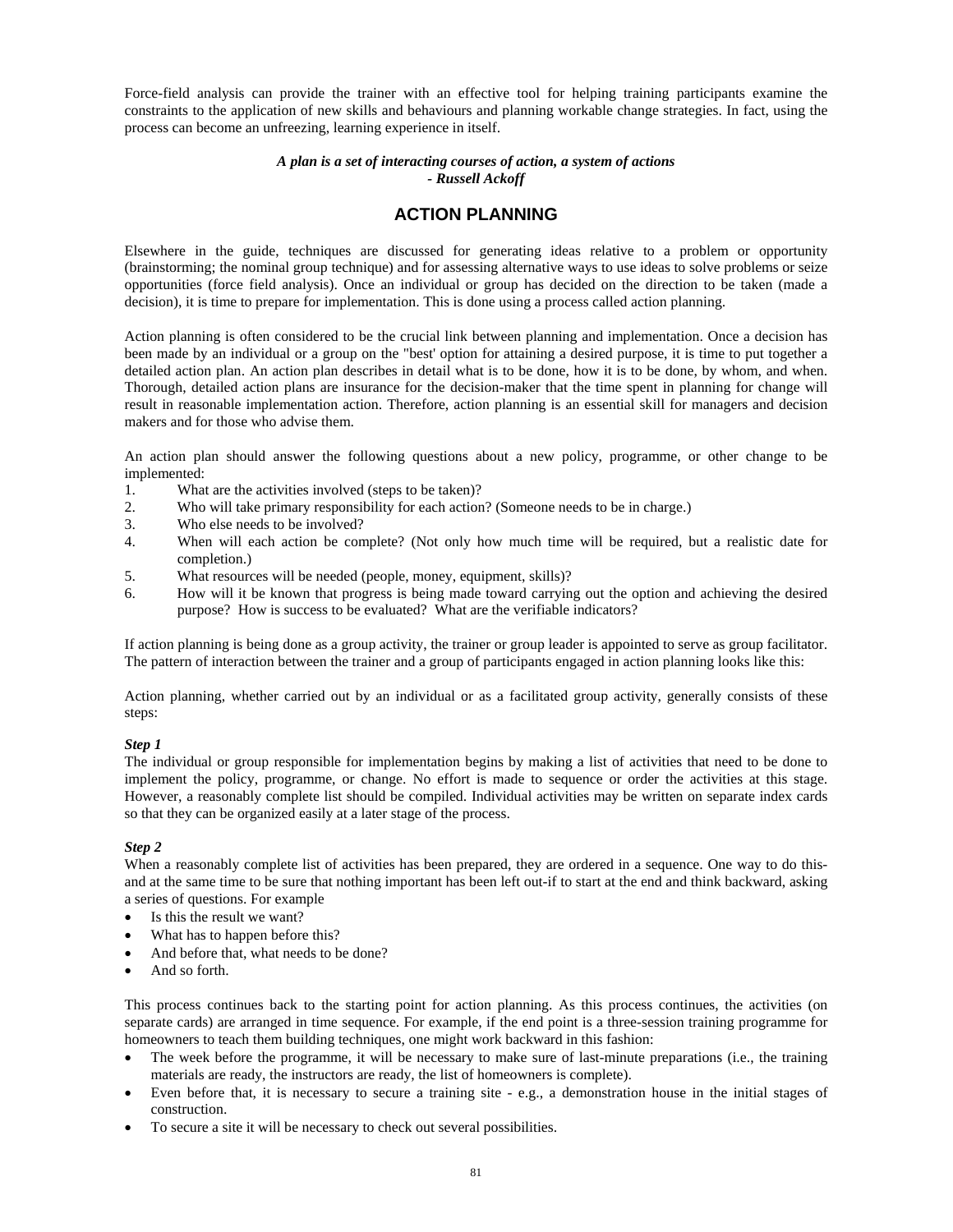- At about the same time, it will be necessary to assemble training materials (a construction booklet, building materials, tools etc.).
- Before all that, it will be necessary to have a training design.
- And so forth until arriving at the starting point.

A simple worksheet for compiling information generated during an action planning session is shown at the end of this section.

# *Step 3*

When the sequence of activities has been developed, the activities may be charted in relation to one another and a time frame. A well-known method for charting a sequence of activities is called PERT (Program Evaluation and Review Technique). PERT enables each member of a work group to see how its activities fit into the plan or projects as a whole and to consider how things might be done otherwise than originally planned. Also, PERT stresses the importance of teamwork and cooperation. It is a method that allows for revisions in a plan when things do not work out as expected. This is important since things rarely work out exactly as planned.

One way to develop a simplified PERT chart is for work groups to list activities on index cards as described earlier. The cards, in turn, are taped to a large matrix on a wall. Down one side of the matrix is listed the various actions to be taken and individuals or work groups with implementation responsibility. Across the top is a timetable in days, weeks, months, or years as the case may be.

After work groups have posted their activities on the matrix in the sequence they believe appropriate, they negotiate changes in sequence and timing with one another, taking into account the relationship of their respective actions. The final product is a simple implementation plan complete with a realistic sequence of critical activities to be performed, persons responsible, and completion dates.

A format for the design of an action planning matrix is shown at the end of this section.

## *Summary*

A method for closing the gap between planning and implementation is action planning. Action planning proceeds from the selection of the "best" course of action to spell out in detail what is to be done, by whom and by when. The preparation of action plans is a three-step process that involves listing activities to be included in the plan, sequencing these activities, and assigning responsibility for performance to some person or group for completion by a specific date. When carried out in a group, action planning, using PERT, creates a valuable planning tool while promoting teamwork and improved work relationships.

| <b>Action Planning Worksheet</b> |                                    |                                    |                 |  |  |  |  |  |
|----------------------------------|------------------------------------|------------------------------------|-----------------|--|--|--|--|--|
| Name of Lead Individual/Agency _ |                                    |                                    |                 |  |  |  |  |  |
| Actions                          | Group/individual<br>responsibility | Co-operating<br>groups/individuals | Completion date |  |  |  |  |  |
|                                  |                                    |                                    |                 |  |  |  |  |  |
| 2.                               |                                    |                                    |                 |  |  |  |  |  |
| 3.                               |                                    |                                    |                 |  |  |  |  |  |
| 4.                               |                                    |                                    |                 |  |  |  |  |  |
| 5.                               |                                    |                                    |                 |  |  |  |  |  |

| <b>Action Planning Matrix</b> |          |                      |        |               |     |  |  |  |  |
|-------------------------------|----------|----------------------|--------|---------------|-----|--|--|--|--|
| Action/lead responsibility    | Within 1 | Within 3<br>Within 6 |        | Within 1 year | etc |  |  |  |  |
|                               | month    | months               | months |               |     |  |  |  |  |
|                               |          |                      |        |               |     |  |  |  |  |
| ٠.                            |          |                      |        |               |     |  |  |  |  |
| J.                            |          |                      |        |               |     |  |  |  |  |
| 4.                            |          |                      |        |               |     |  |  |  |  |
| J.                            |          |                      |        |               |     |  |  |  |  |

*The great end of life is not knowledge but action - Thomas Henry Huxley*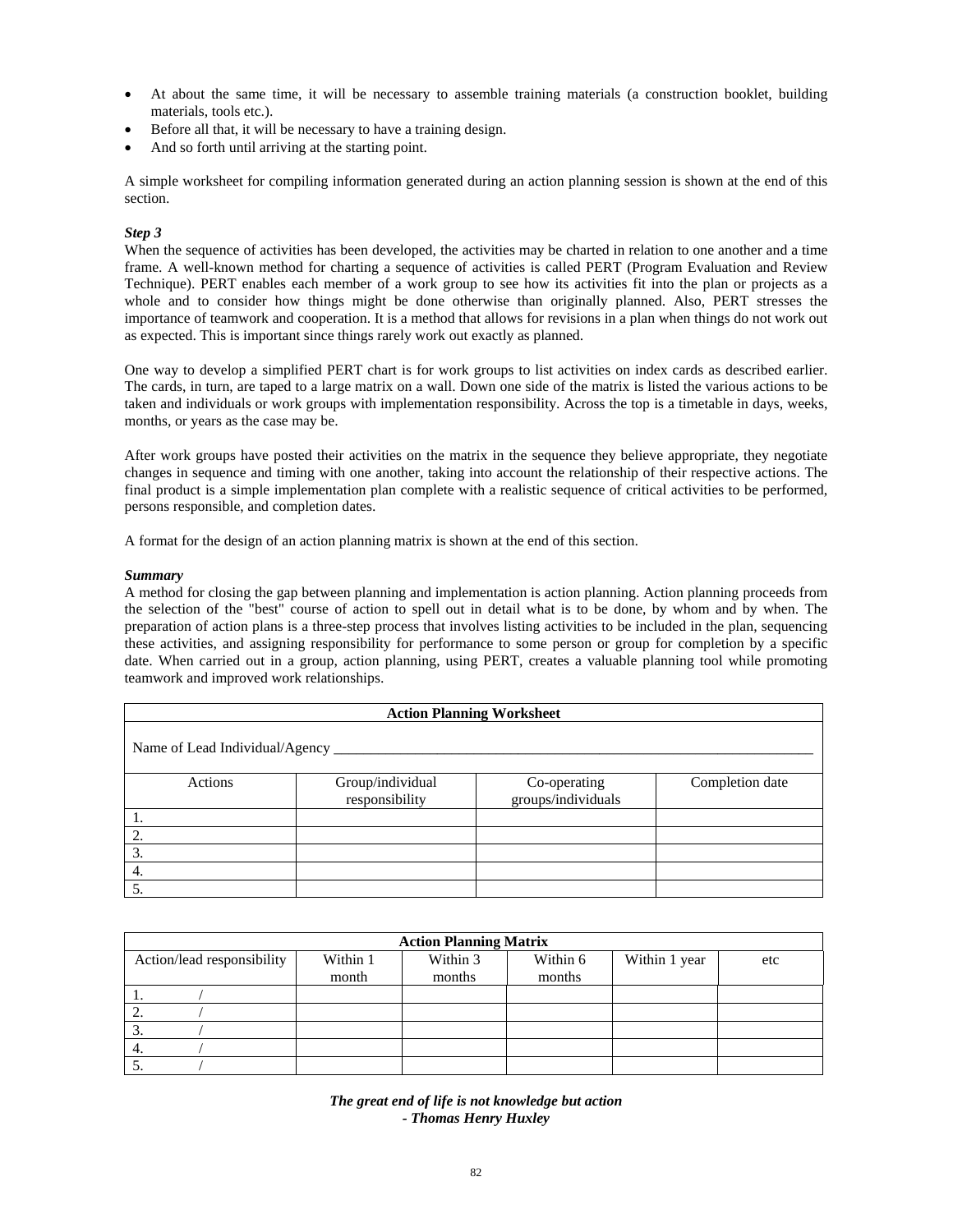# **OTHER LEARNING TRANSFER STRATEGIES**

The learning environment and the daily work environment for the participants of a training programme are like two different worlds. The learning environment is a 'closed' situation in which learners are encouraged to think about and practice new skills and behaviours. Here, the emphasis is on experimentation, and the rewards go to participants who are willing to step out and try new things.

The daily work environment for most participants in training is quite different. The emphasis, in most cases, is on conformity with established work habits and practices. Experimentation is rarely rewarded in this environment. In fact, there may be severe penalties for doing things differently unless prior approval is obtained.

The implications for learning transfer between these two environments is all too clear. Without adequate preparation, the transfer of learning may be doomed to failure. For example, it would be disastrous to send a training participant who has been taught the values of participative management back to a work environment in which the methods used to accomplish work are strongly autocratic. It would be disastrous, that is, unless the participant has developed strategies for coping with the situation. Such strategies might include:

- 1. Encouraging gradual change by personally demonstrating the value of participative management in motivating people to top performance in such a way that the managers and supervisors can see the results for themselves.
- 2. Locating managers who share your management philosophy and working with them to develop strategies for influencing the work practices of other managers.
- 3. Learning to cope with the personal frustration produced by having to associate regularly with autocratic methods and ways of thinking.

The point is, there are many aspects of the working environment-values, policies, procedures, personal practices and, even, the physical layout of offices - that can discourage a training participant from attempting to apply new behaviour and skills. These work environment aspects, plus resistance from past personal habits, can present the participant with a potent obstacle to learning transfer.

Earlier in the tool box, the training participant was introduced to force-field analysis as a powerful tool for analysing and planning for change. There are two other excellent learning transfer tools that can be used to link the learning environment to the world of work. They are: (a) learning contracts, and (b) planning for learning transfer.

#### *Learning contracts*

One of the best strategies for assuring back-home application of new skills and behaviours is the so-called learning contract. A unique feature of the learning contract is that it is negotiated before a person leaves for the training. The intent is to create a bond of understanding and mutual expectation for specific improvements in performance between a person to be trained and that person's supervisor. As a result of the contracting process, both tend to feel accountable for and committed to the transfer of relevant skills and behaviours from the learning environment to the work environment. You might say that the person to be trained has received his marching orders and knows in advance what he is supposed to bring home from the training.

Written learning contracts are more useful than oral ones. The process of negotiating a learning contract in writing proceeds as follows.

#### *Step 1*

A meeting is arranged between a person who will be attending training and the supervisor or supervisors. Those to attend the meeting are furnished with literature on the programme and asked to read it and to be prepared to discuss performance improvements they would like to see as a direct result of the training.

#### *Step 2*

At the meeting, discussion focuses on: (a) what training opportunities are available to programme participants, (b) areas of skill improvement or behaviour change that are reasonable to expect from a participant in this programme, and (c) specific ways that programme learnings can be put to use in bringing about desirable skill improvements and behaviour changes at work.

#### *Step 3*

A written contract is prepared to document needs and expectations expressed at the meeting. The document is circulated among those who took part in the meeting.

#### *Step 4*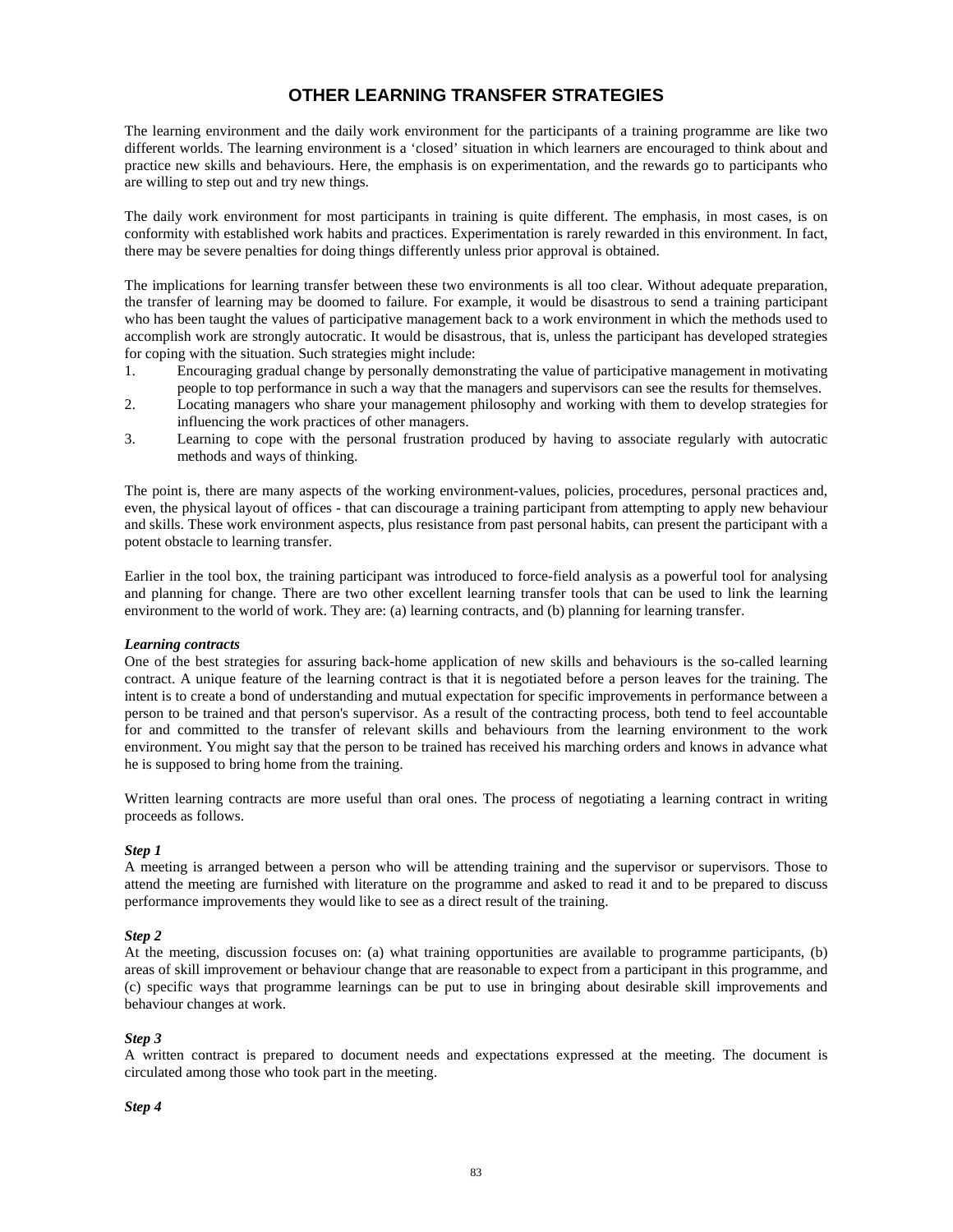The learning contract is signed by the person to be trained and the supervisor or supervisors concerned. The contract is taken by the person to be trained to the programme. It may be shared with the trainer. It can serve as a blueprint for actions by the participant to make the most of the learning experience.

A suggested format for a pre-training contract for learning is shown on the next page.

*The learning contract (a pre-training activity)*  Name: Title: Organization:

1. Why does my participation in this training programme seem to be a good investment of time and money for my organization?

\_\_\_\_\_\_\_\_\_\_\_\_\_\_\_\_\_\_\_\_\_\_\_\_\_\_\_\_\_\_\_\_\_\_\_\_\_\_\_\_\_\_\_\_\_\_\_\_\_\_\_\_\_\_\_\_\_\_\_\_\_\_\_\_\_\_\_\_\_\_\_\_\_\_\_\_\_\_\_\_\_\_\_\_\_\_

\_\_\_\_\_\_\_\_\_\_\_\_\_\_\_\_\_\_\_\_\_\_\_\_\_\_\_\_\_\_\_\_\_\_\_\_\_\_\_\_\_\_\_\_\_\_\_\_\_\_\_\_\_\_\_\_\_\_\_\_\_\_\_\_\_\_\_\_\_\_\_\_\_\_\_\_\_\_\_\_\_\_\_\_\_\_

\_\_\_\_\_\_\_\_\_\_\_\_\_\_\_\_\_\_\_\_\_\_\_\_\_\_\_\_\_\_\_\_\_\_\_\_\_\_\_\_\_\_\_\_\_\_\_\_\_\_\_\_\_\_\_\_\_\_\_\_\_\_\_\_\_\_\_\_\_\_\_\_\_\_\_\_\_\_\_\_\_\_\_\_\_\_

\_\_\_\_\_\_\_\_\_\_\_\_\_\_\_\_\_\_\_\_\_\_\_\_\_\_\_\_\_\_\_\_\_\_\_\_\_\_\_\_\_\_\_\_\_\_\_\_\_\_\_\_\_\_\_\_\_\_\_\_\_\_\_\_\_\_\_\_\_\_\_\_\_\_\_\_\_\_\_\_\_\_\_\_\_\_

- 2. In what specific ways can my work unit benefit from my participation?
- 3. On what specific areas of knowledge, skill, attitude and behaviour improvement should I concentrate MY efforts as a participant?
- 4. What specific help, support and encouragement do I want from my supervisor in order to apply what I learn to make the intended performance improvement?

## Signed:

| Participant | Date |
|-------------|------|
| Supervisor  | Date |
| Supervisor  | Date |

#### *Planning for learning transfer*

Training programmes vary in length and complexity as do the skills and behaviours to be learned from them. Some learnings may be germane to the job requirements of all participants. Others may relate to only a few of the them. Either way, the ultimate responsibility for what is learned rests with the participants themselves.

A trainer can help participants consider possibilities for using new concepts, practices or skills to improve the way they perform in their work. One technique is to invite them to assess the value of what they have been learning to their own work practices and to plan specific changes in job performance that make use of these learnings. This is done by asking them, at regular intervals, to complete an assessment form. How often the assessment is done depends on the length of the programme and the complexity of the material. In most cases, assessments should be completed by participants at least once a day and/or at the end of a block of related learning material.

A form suitable for use by a trainer in helping participants assess the back-home transfer potential of specific learning content is shown on the next page.

#### *Participant learning assessment form*

Name:

Programme: Date:

- 
- 1. On a scale of one to five, how would you rate your level of satisfaction with today's training as a learning experience for you? (Put a check mark)

| Low satisfaction |  |  | High Satisfaction |  |
|------------------|--|--|-------------------|--|

2. What accounts for your rating?

\_\_\_\_\_\_\_\_\_\_\_\_\_\_\_\_\_\_\_\_\_\_\_\_\_\_\_\_\_\_\_\_\_\_\_\_\_\_\_\_\_\_\_\_\_\_\_\_\_\_\_\_\_\_\_\_\_\_\_\_\_\_\_\_\_\_\_\_\_\_\_\_\_\_\_\_\_\_\_\_\_\_\_\_\_\_